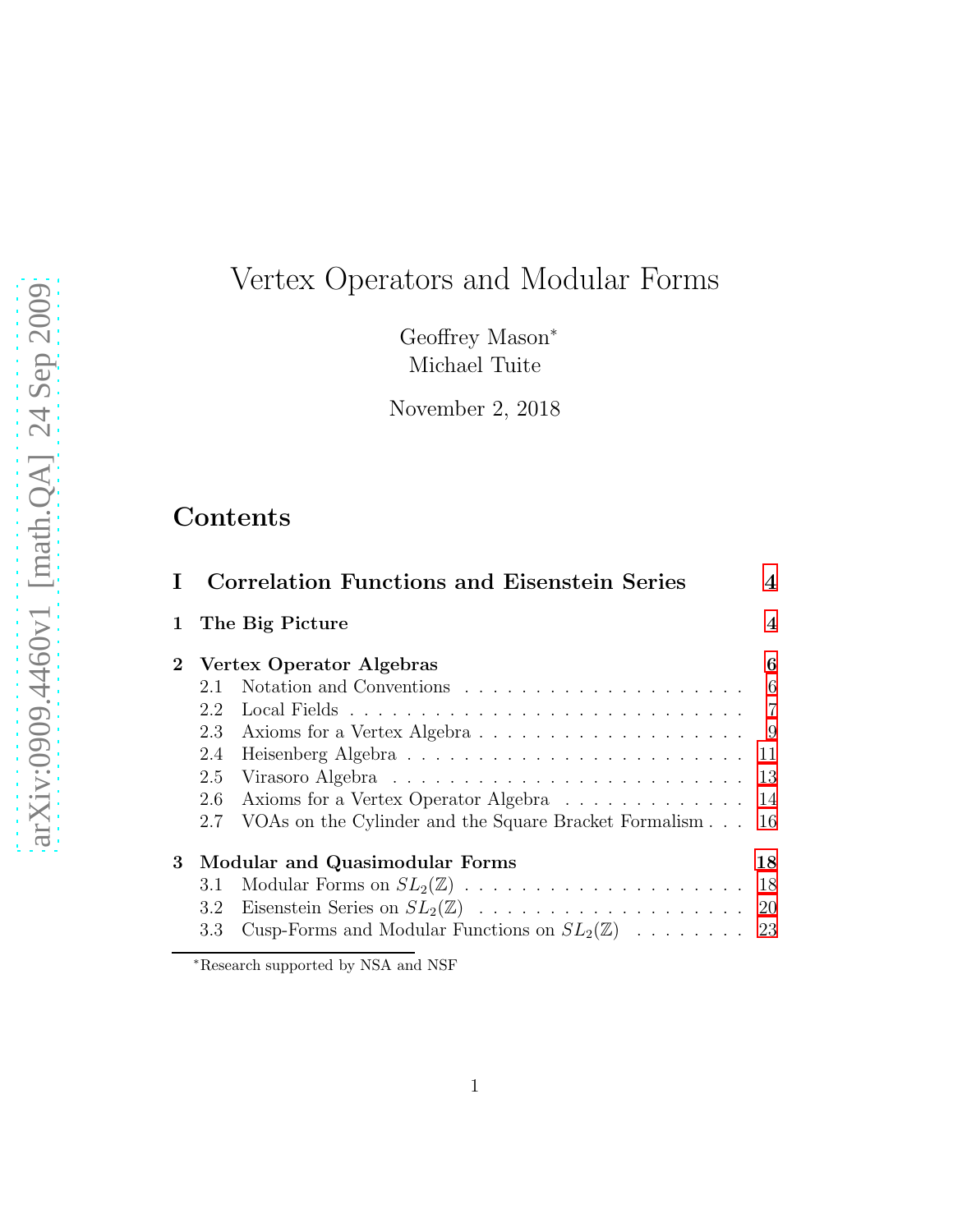| $\overline{\mathbf{4}}$ | <b>Characters of Vertex Operator Algebras</b>                                                  | 25     |
|-------------------------|------------------------------------------------------------------------------------------------|--------|
|                         | 4.1<br>Zero Modes<br><u>. A series and a series and a series and a series and a series and</u> | 25     |
|                         | 4.2                                                                                            | 26     |
|                         | The Character of the Heisenberg Algebra<br>4.3                                                 | 28     |
| $\bf{5}$                | <b>Elliptic Functions and 2-Point Functions</b>                                                | 29     |
|                         | 5.1                                                                                            | 30     |
|                         | 2-Point Correlation Functions<br>5.2                                                           | 33     |
|                         | 5.3                                                                                            | $35\,$ |
|                         | 5.4                                                                                            | 36     |
|                         |                                                                                                |        |
| $\mathbf{H}$            | Modular-Invariance and Rational Vertex Opera-                                                  |        |
|                         | tor Algebras                                                                                   | 39     |
| 6                       | Modules over a Vertex Operator Algebra                                                         | 39     |
|                         | <b>Basic Definitions</b><br>6.1                                                                | 39     |
|                         | $C_2$ -Cofinite, Rational and Regular Vertex Operator Algebras.<br>6.2                         | 44     |
| 7                       | <b>Examples of Regular Vertex Operator Algebras</b>                                            | 46     |
|                         | Vertex Algebras Associated to Lie Algebras<br>7.1                                              | 46     |
|                         | Discrete Series Virasoro Algebras<br>7.2                                                       | 49     |
|                         | 7.3                                                                                            | 50     |
| 8                       | Vector-Valued Modular Forms                                                                    | 54     |
|                         | 8.1<br><b>Basic Definitions</b>                                                                | 54     |
|                         | Examples of Vector-Valued Modular forms<br>8.2                                                 | 57     |
| 9                       | Vertex Operator Algebras and Modular-Invariance                                                | 59     |
|                         | 9.1                                                                                            | 59     |
|                         | 9.2                                                                                            | 61     |
|                         | 9.3                                                                                            | 62     |
|                         | Applications of Modular-Invariance<br>9.4                                                      | 63     |
|                         |                                                                                                |        |
| ш                       | Two Current Research Areas                                                                     | 67     |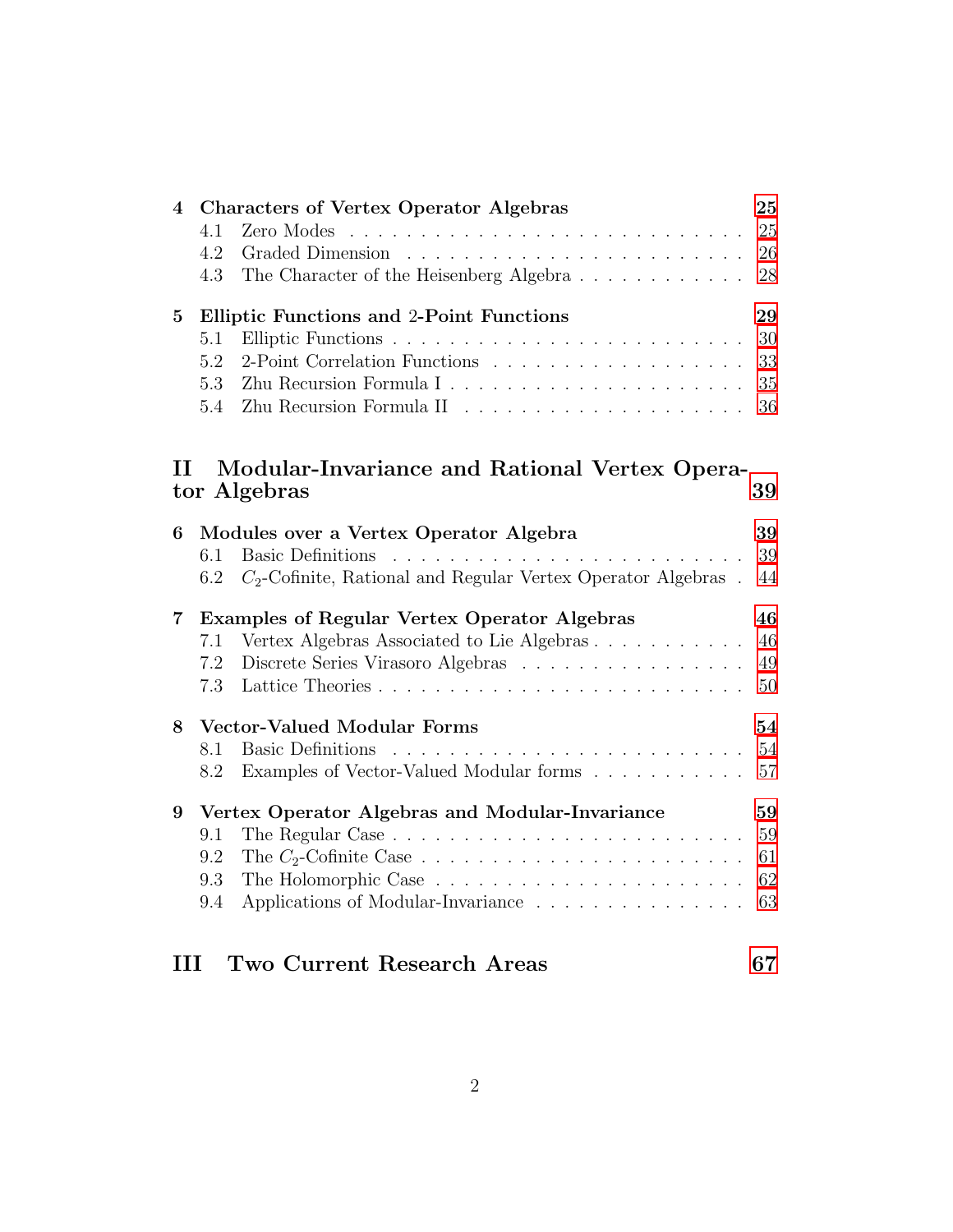| <b>10 Some Preliminaries</b>                                      | 67  |
|-------------------------------------------------------------------|-----|
| 10.1 VOAs and Rational Matrix Elements 67                         |     |
| 10.2 Genus Zero Heisenberg Correlation Functions 69               |     |
|                                                                   |     |
|                                                                   |     |
| 11 The Genus Two Partition Function for the Heisenberg VOA 77     |     |
| 11.1 Genus One Heisenberg 1-Point Functions 77                    |     |
|                                                                   | 82  |
| 11.3 The Genus Two Partition Function for the Heisenberg VOA . 87 |     |
| 12 Exceptional VOAs and the Virasoro Algebra                      | 96  |
| 12.1 Quadratic Casimirs and Genus Zero Constraints 96             |     |
| 12.2 Genus One Constraints from Quadratic Casimirs 102            |     |
|                                                                   |     |
| 13 Appendices                                                     | 108 |
| 13.1 Lie Algebras and Representations 108                         |     |
| 13.2 The Square Bracket Formalism 111                             |     |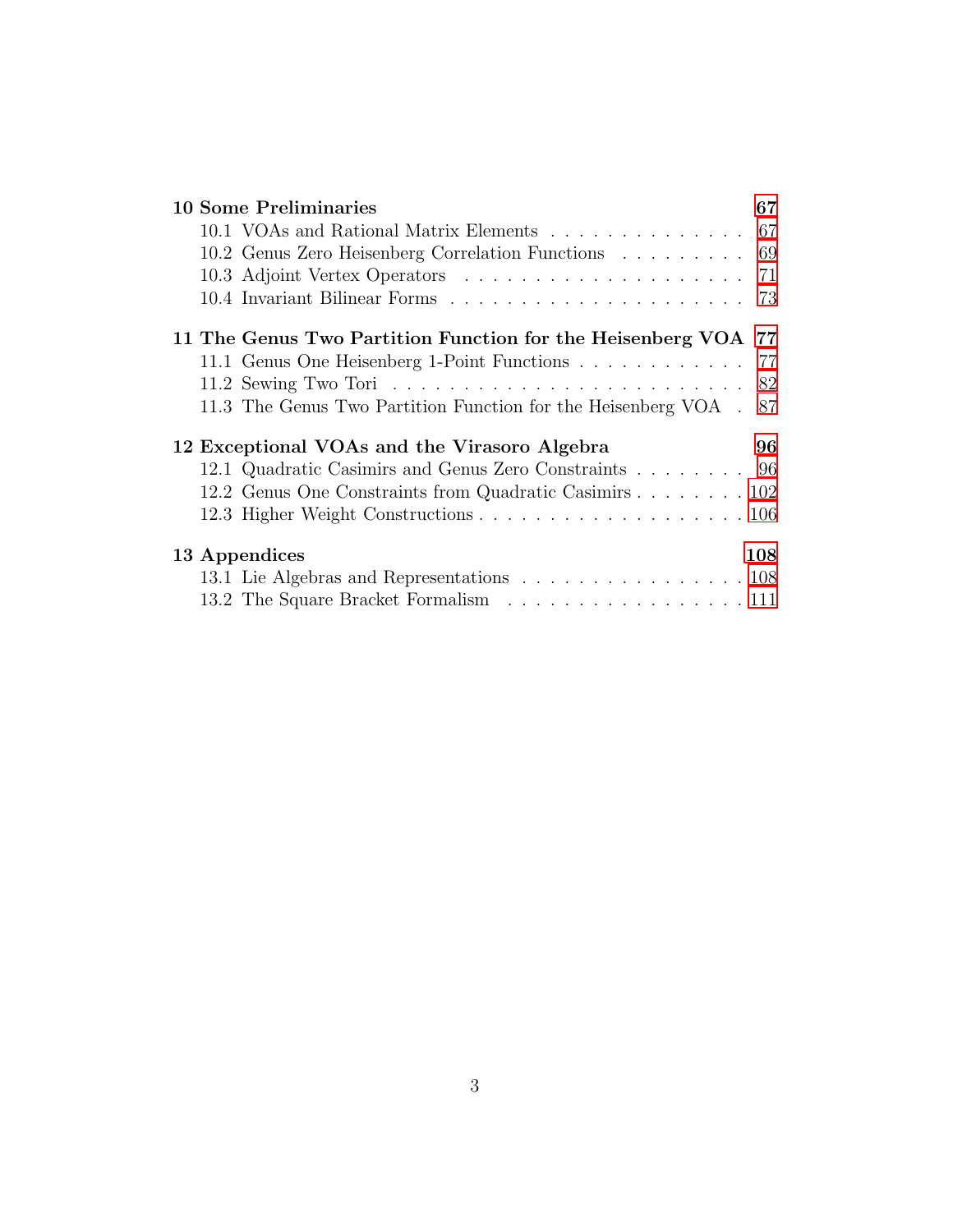# <span id="page-3-0"></span>Part I Correlation Functions and Eisenstein Series

# <span id="page-3-1"></span>1 The Big Picture

{String theory} ↑ ↓ {2-d conformal field theory} ↑ ↓ {Vertex operator algebras} ↑ ↓ {Modular forms and elliptic functions} ↑ ↓ {L-series and zeta-functions}

The *leitmotif* of these Notes is the idea of a vertex operator algebra (VOA) and the relationship between VOAs and elliptic functions and modular forms. This is to some extent analogous to the relationship between a finite group and its irreducible characters; the algebraic structure determines a set of numerical invariants, and arithmetic properties of the invariants provides feedback in the form of restrictions on the algebraic structure. One of the main points of these Notes is to explain how this works, and to give some reasonably interesting examples.

VOAs may be construed as an axiomatization of 2-dimensional conformal field theory, and it is via this connection that vertex operators enter into physical theories. A sketch of the VOA-CFT connection via the Wightman Axioms can be found in the Introduction to [\[K1\]](#page-114-0). Although we make occasional comments to relate our development of VOA theory to physics, no technical expertise in physics is necessary to understand these Notes. As mathematical theories go, the one we are discussing here is relatively new. There are a number of basic questions which are presently unresolved, and we will get far enough in the Notes to explain some of them.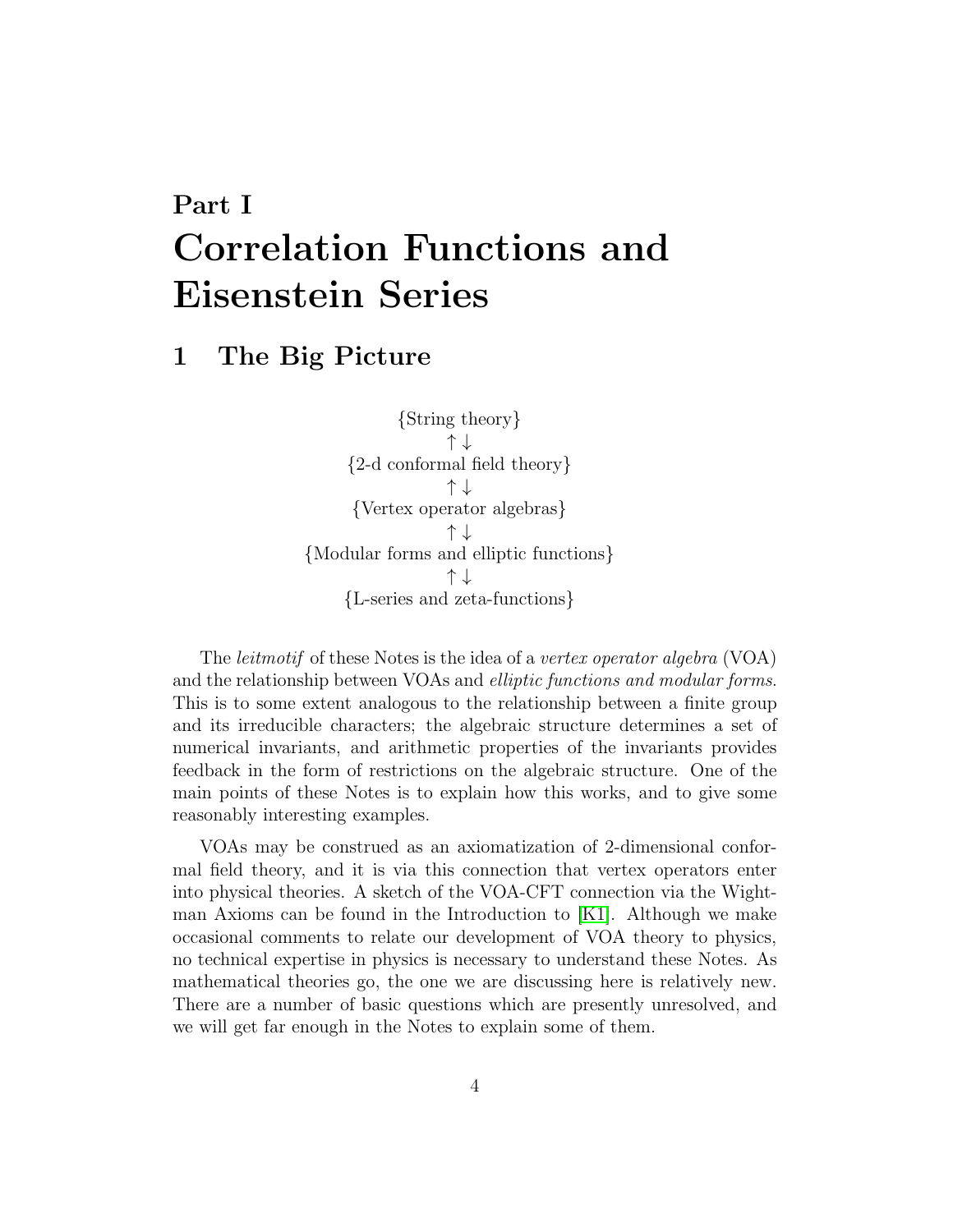To a modular form one may attach (via the Mellin transform) a Dirichlet series, or L-function, and Weil's Converse Theorem says that one can go the other way too. So there is a close connection between modular forms and certain L-functions, and this is one way in which our subject matter relates to the contents of other parts of this book. Nevertheless, as things stand at present, it is the Fourier series of a modular form, rather than its Dirichlet series, that is important in VOA theory. As a result, L-functions will not enter into our development of the subject.

The Notes are divided into three parts. In Part I we give some of the foundations of VOA theory, and explain how modular forms on the full modular group (Eisenstein series in particular) and elliptic functions naturally intervene in the description of  $n$ -point correlation functions. This is a general phenomenon and the simplest VOAs, namely the free boson (Heisenberg VOA) and the Virasoro VOA, suffice to illustrate the computations. For this reason we delay the introduction of more complicated VOAs until Part II, where we describe several families of VOAs and their representations. We also cover some aspects of vector-valued modular forms, which is the appropriate language to describe the modular properties of  $C_2$ -cofinite and rational VOAs. We give some applications to holomorphic VOAs to illustrate how modularity impinges on the algebraic structure of VOAs. In Part III we describe two current areas of active research of the authors. The first concerns the development of VOA theory on a genus two Riemann surface and the second is concerned with the relationship between exceptional VOAs and Lie algebras and the Virasoro algebra.

There are a number of Exercises at the end of each Subsection. They provide both practice in the ideas and also a subtext to which we often refer during the course of the Notes. Some of the Exercises are straightforward, others less so... Even if the reader is not intent on working out the Exercises, he or she should read them over before proceeding.

These Notes constitute an expansion of the lectures we gave at MSRI in the summer of 2008 during the Workshop A window into zeta and modular physics. We would like to thank the organizers of the Workshop, in particular Klaus Kirsten and Floyd Williams, for giving us the opportunity to participate in the program.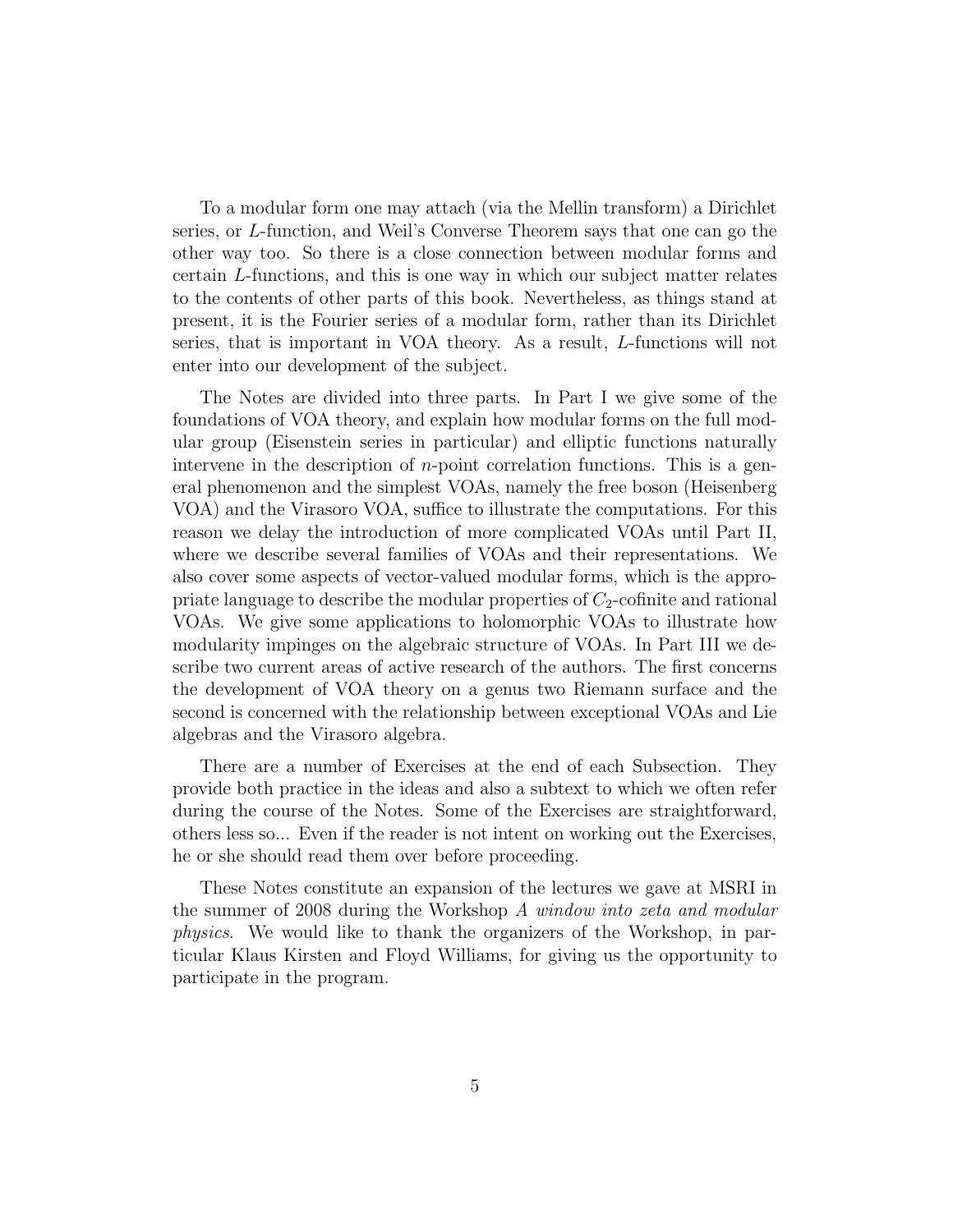# <span id="page-5-1"></span><span id="page-5-0"></span>2 Vertex Operator Algebras

#### 2.1 Notation and Conventions

 $\mathbb Z$  is the set of integers,  $\mathbb R$  the real numbers,  $\mathbb C$  the complex numbers,  $\mathfrak H$  the complex upper half-plane

$$
\mathfrak{H} = \{ \tau \in \mathbb{C} \mid \Im(\tau) > 0 \}.
$$

All linear spaces V are defined over  $\mathbb{C}$ ; linear transformations are  $\mathbb{C}$ -linear;  $End(V)$  is the space of all endomorphisms of V. For an indeterminate z,

$$
V[[z, z^{-1}]] = \left\{ \sum_{n \in \mathbb{Z}} v_n z^n \mid v_n \in V \right\},
$$
  

$$
V[[z]][z^{-1}] = \left\{ \sum_{n=-M}^{\infty} v_n z^n \mid v_n \in V \right\}.
$$

These are linear spaces with respect to the obvious addition and scalar multiplication. The formal residue is

$$
\operatorname{Res}_{z} \sum_{n \in \mathbb{Z}} v_n z^n = v_{-1}.
$$

For integers  $m, n$  with  $n \geq 0$ ,

$$
\binom{m}{n} = \frac{m(m-1)\dots(m-n+1)}{n!}.
$$

For indeterminates  $x, y$  we adopt the convention that

<span id="page-5-2"></span>
$$
(x+y)^m = \sum_{n\geq 0} \binom{m}{n} x^{m-n} y^n,
$$
\n(1)

i.e. for  $m < 0$  we formally expand in the second parameter y.

We use the following *q*-convention:

<span id="page-5-3"></span>
$$
q_x = e^x; q = q_{2\pi i\tau} = e^{2\pi i\tau} \ (\tau \in \mathfrak{H}), \tag{2}
$$

where  $x$  is anything for which  $e^x$  makes sense.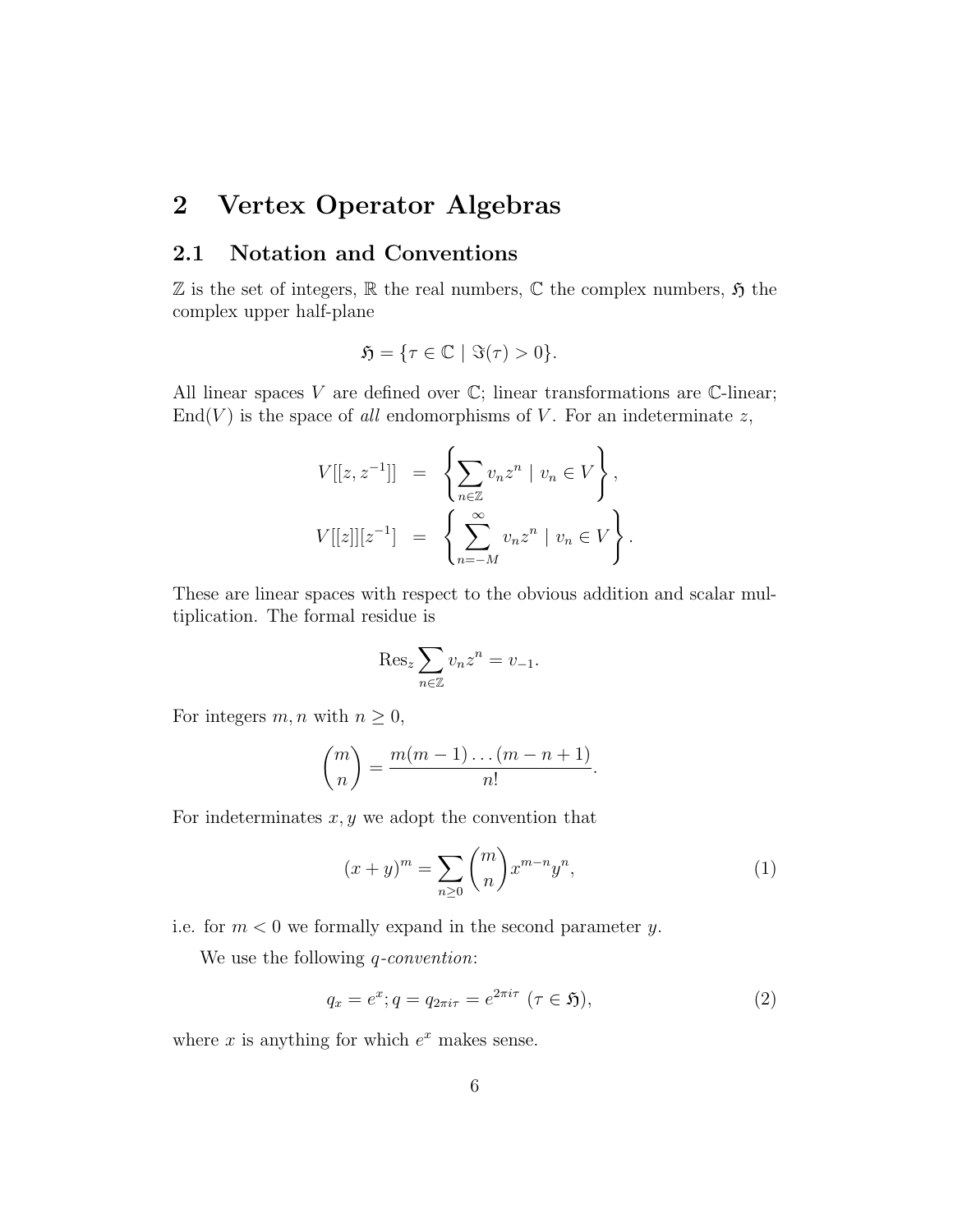#### <span id="page-6-0"></span>2.2 Local Fields

We deal with formal series

<span id="page-6-1"></span>
$$
a(z) = \sum_{n \in \mathbb{Z}} a_n z^{-n-1} \in \text{End}(V)[[z, z^{-1}]].
$$
 (3)

 $a(z)$  defines a linear map

$$
a(z) : V \to V[[z, z^{-1}]]
$$

$$
v \mapsto \sum_{n \in \mathbb{Z}} a_n(v) z^{-n-1}.
$$

The endomorphisms  $a_n$  are called the *modes* of  $a(z)$ . We often refer to the elements in  $V$  as states, and call  $V$  the state-space or Fock space.

**Remark 2.1** The convention for powers of z in  $(3)$  is standard in mathematics. A different convention is common in the physics literature. Whenever a mathematician and physicist discuss fields, they should first agree on their conventions.

**Definition 2.2**  $a(z) \in End(V)[[z, z^{-1}]]$  is a field if it satisfies the following truncation condition  $\forall v \in V$ :

$$
a(z)v \in V[[z]][z^{-1}].
$$

*I.e.* for  $v \in V$  there is an integer N (depending on v) such that  $a_n(v) = 0$ for all  $n > N$ .

Set

$$
\mathfrak{F}(V) = \{a(z) \in \text{End}(V)[[z, z^{-1}]] \mid a(z) \text{ is a field}\}.
$$

 $\mathfrak{F}(V)$  is the field-theoretic analog of End $(V)$ . It is a subspace of End $(V)[[z,z^{-1}]]$ .

The introduction of a *second* indeterminate facilitates the study of products and commutators of fields. Set

$$
\left[\sum_{m} a_m z_1^{-m-1}, \sum_{n} b_n z_2^{-n-1}\right] = \sum_{m,n} [a_m, b_n] z_1^{-m-1} z_2^{-n-1},
$$

which lies in  $\text{End}(V)[[z_1, z_1^{-1}, z_2, z_2^{-1}]]$ . The idea of *locality* is crucial.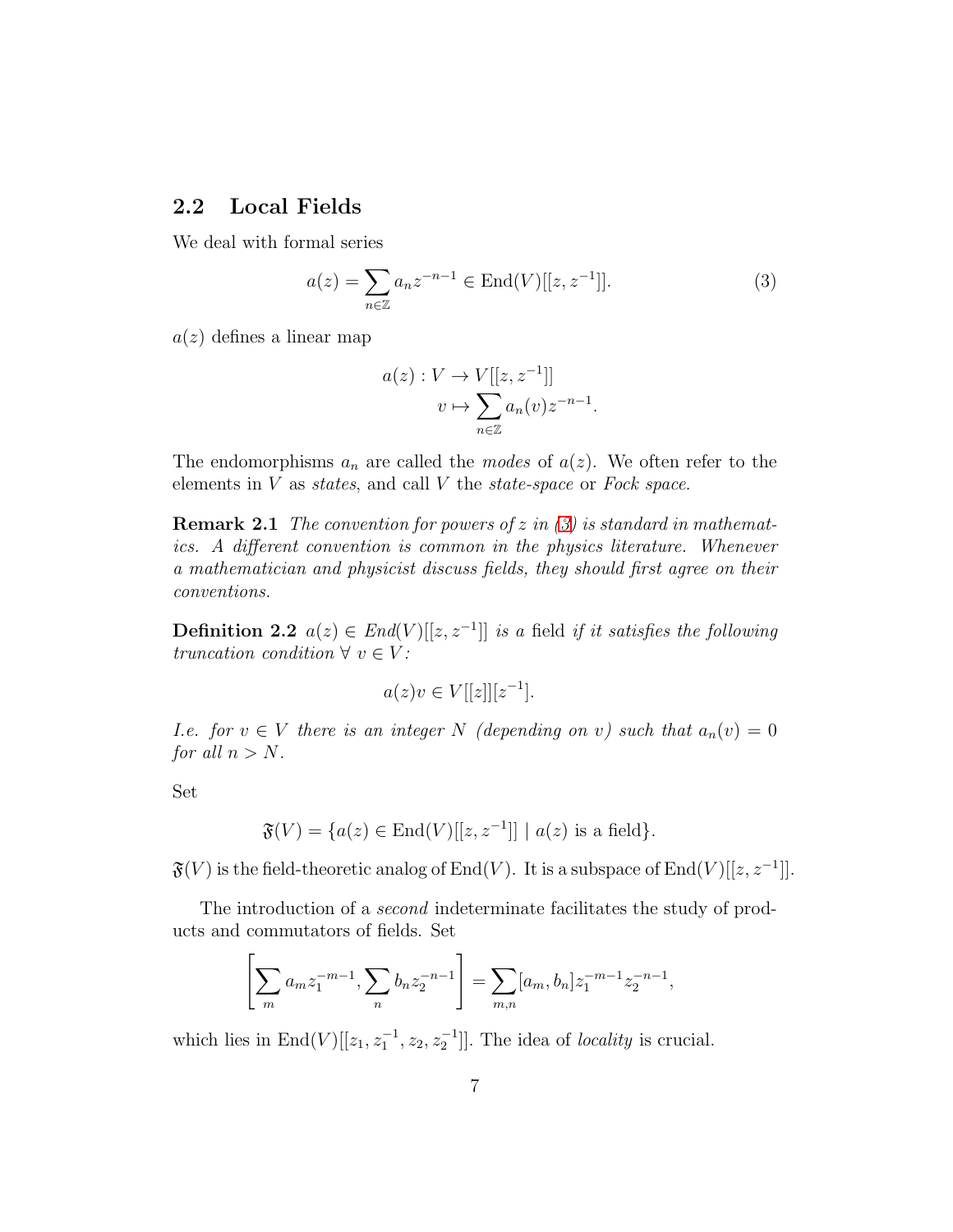**Definition 2.3**  $a(z), b(z) \in End(V)[[z, z^{-1}]]$  are called mutually local if there is a nonnegative integer k such that

<span id="page-7-0"></span>
$$
(z_1 - z_2)^k [a(z_1), b(z_2)] = 0.
$$
 (4)

If [\(4\)](#page-7-0) holds, we write  $a(z) \sim_k b(z)$  and say that  $a(z)$  and  $b(z)$  are mutually *local of order k.* Write  $a(z) \sim b(z)$  if k is not specified.  $a(z)$  is a *local field* if  $a(z) \sim a(z)$ . [\(4\)](#page-7-0) means that the coefficient of each monomial  $z_1^{r-1} z_2^{s-1}$  in the expansion of the left hand side vanishes. Explicitly, this means that

<span id="page-7-1"></span>
$$
\sum_{j=0}^{k} (-1)^{j} {k \choose j} [a_{k-j-r}, b_{j-s}] = 0.
$$
 (5)

Locality defines a *symmetric relation* which is generally neither reflexive nor transitive.

Fix a nonzero state  $1 \in V$ . We say that  $a(z) \in \mathfrak{F}(V)$  is creative (with respect to 1) and *creates the state*  $u$  if

$$
a(z)\mathbf{1}=u+\ldots\in V[[z]].
$$

We sometimes write this in the form  $a(z)\mathbf{1} = u + O(z)$ . In terms of modes,

$$
a_n \mathbf{1} = 0, \ n \ge 0, \ a_{-1} \mathbf{1} = u.
$$

**Exercise 2.4** Let  $\partial a(z) = \sum_n (-n-1)a_n z^{-n-2}$  be the formal derivative of a(z). Suppose that  $a(z)$ ,  $b(z) \in \mathfrak{F}(V)$  and  $a(z) \sim_k b(z)$ . Prove that  $\partial a(z) \in$  $\mathfrak{F}(V)$  and  $\partial a(z) \sim_{k+1} b(z)$ .

<span id="page-7-2"></span>**Exercise 2.5** (Locality-Truncation Relation) Suppose that  $a(z)$ ,  $b(z)$  are creative fields with  $a(z) \sim_k b(z)$ . By choosing  $s = 1$  and  $r = k - n$  for  $n \geq k$  in [\(5\)](#page-7-1), show that  $a_n b = 0$  for all  $n \geq k$  i.e. the order of truncation N is  $k - 1$ .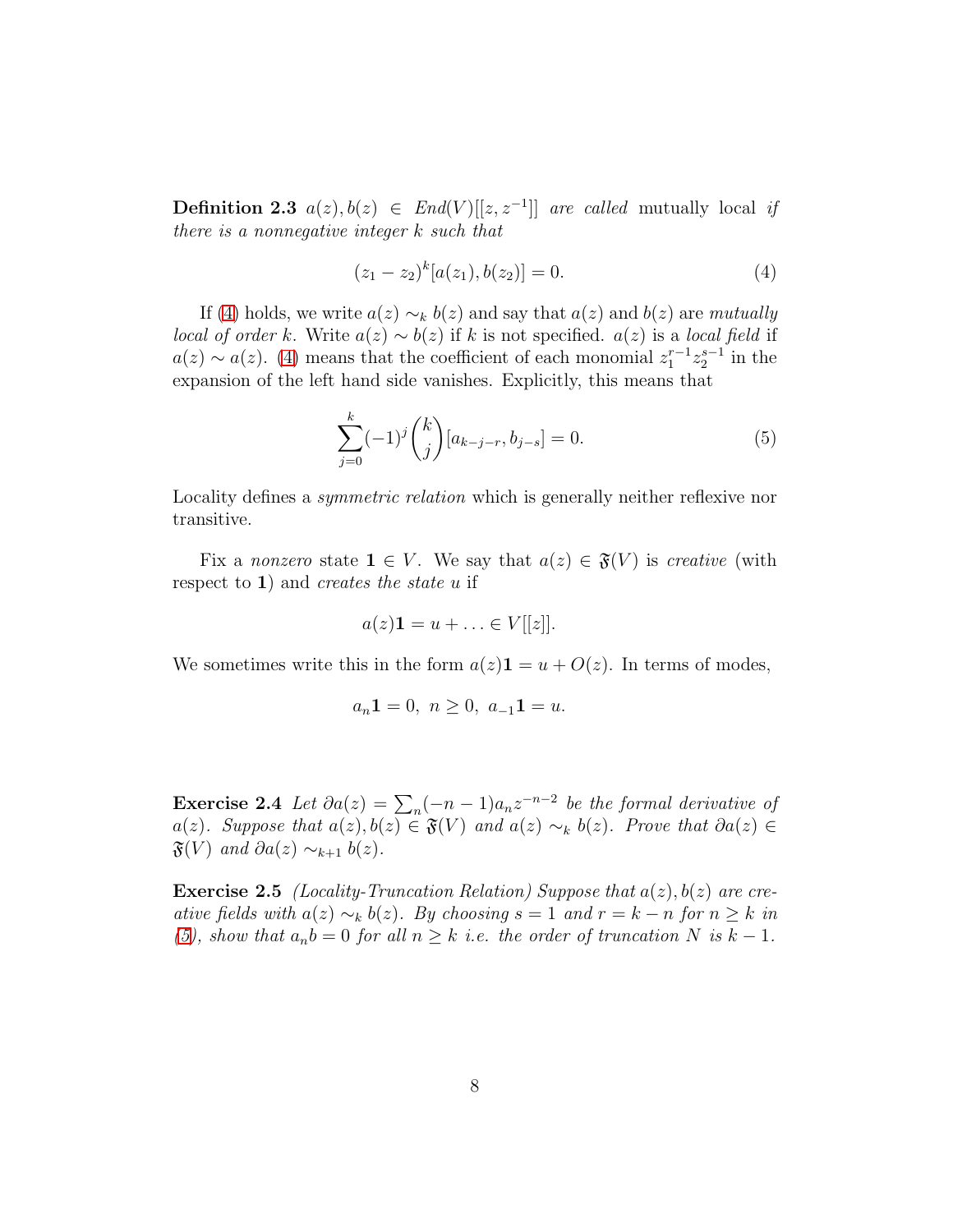#### <span id="page-8-0"></span>2.3 Axioms for a Vertex Algebra

For various approaches to the contents of this Subsection, see [\[B\]](#page-111-0), [\[FHL\]](#page-113-0), [\[FLM\]](#page-113-1), [\[Go\]](#page-114-1), [\[K1\]](#page-114-0), [\[LL\]](#page-115-0), [\[MN\]](#page-115-1).

**Definition 2.6** A vertex algebra  $(VA)$  is a quadruple  $(V, Y, 1, D)$  where

$$
Y: V \to \mathfrak{F}(V), v \mapsto Y(v, z) = \sum v_n z^{-n-1} \text{ is a linear map,}
$$
  

$$
\mathbf{1} \in V, \mathbf{1} \neq 0,
$$
  

$$
D \in End(V), D\mathbf{1} = 0,
$$

and the following hold for all  $u, v \in V$ :

$$
locality: Y(u, z) \sim Y(v, z)
$$
  

$$
creativity: Y(u, z)1 = u + O(z)
$$
  
translation-covariance:  $[D, Y(u, z)] = \partial Y(u, z)$ 

We often refer to the Fock space  $V$  itself as a vertex algebra rather than  $(V, Y, \mathbf{1}, D)$ . 1 is called the vacuum state and Y the state-field correspondence. The physical interpretation of creativity is that  $Y(u, z)$  creates the state  $u$  from the vacuum. This set-up models the creation and annihilation of bosonic states from the vacuum. Most of the subtlety is tied to locality and its consequences.

There are a number of equivalent formulations of these axioms. We discuss some of them. Another approach, via so-called *rationality* ( $|FHL|$ ) is also discussed in Subsection [10.1.](#page-66-2) The Jacobi Identity of [\[FLM\]](#page-113-1) is equivalent to the identity

<span id="page-8-1"></span>
$$
\sum_{i\geq 0} \binom{p}{i} (u_{r+i}v)_{p+q-i} = \sum_{i\geq 0} (-1)^i \binom{r}{i} \{u_{p+r-i}v_{q+i} - (-1)^r v_{q+r-i}u_{p+i}\}, \quad (6)
$$

which holds in a VA for all  $u, v \in V$  and all  $p, q, r \in \mathbb{Z}$ . Conversely, if  $Y(v, z) \in \mathfrak{F}(V), v \in V$ , are creative fields with respect to 1 and satisfy [\(6\)](#page-8-1) then  $(V, Y, \mathbf{1}, D)$  is a vertex algebra with  $Du = u_{-2}\mathbf{1}$ .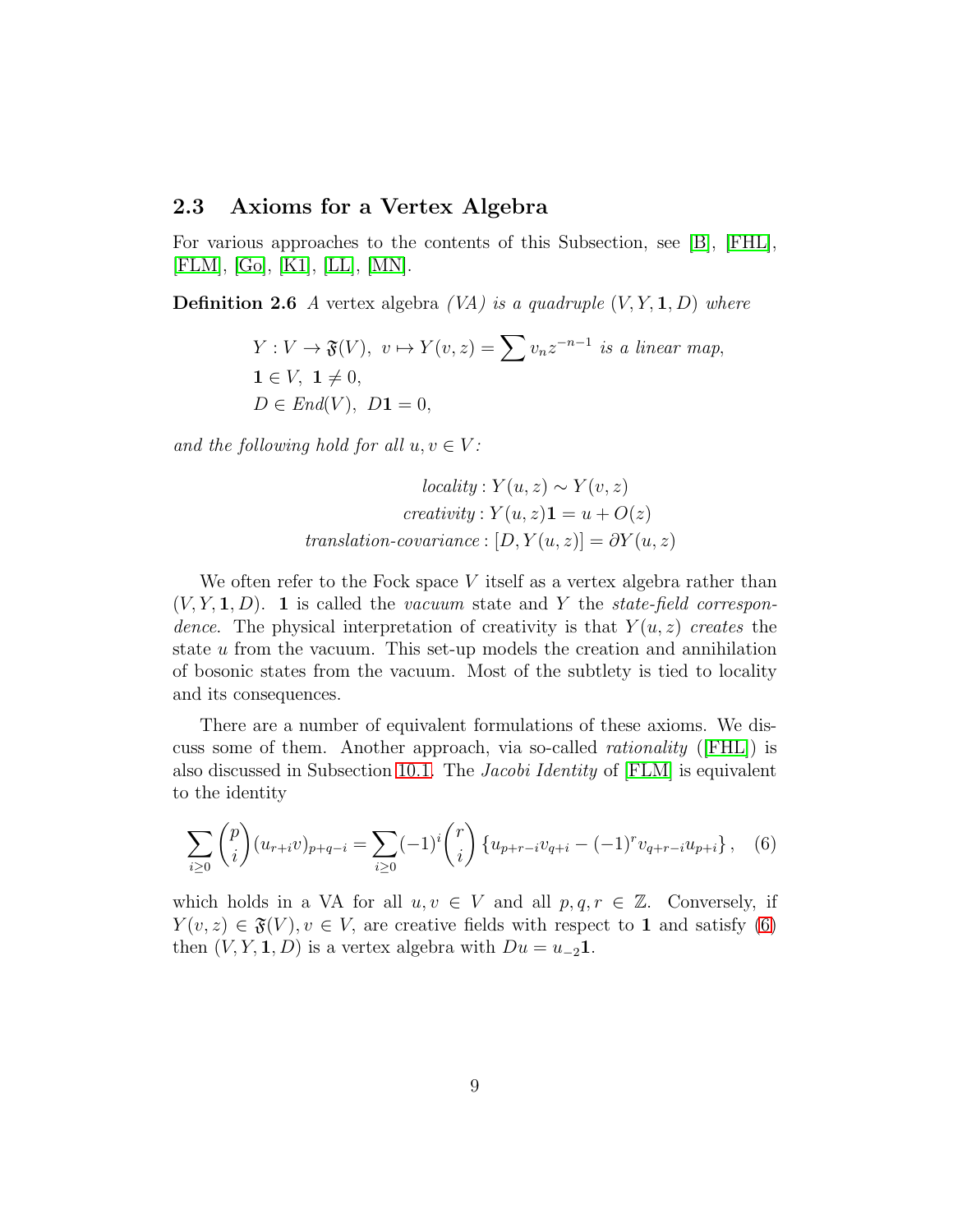Specializing [\(6\)](#page-8-1) in various ways leads to some particularly useful identities first written down in [\[B\]](#page-111-0):

$$
[u_m, v_n] = \sum_{i \ge 0} {m \choose i} (u_i v)_{m+n-i}
$$
 (commutator),  
\n
$$
(u_m v)_n = \sum_{i \ge 0} (-1)^i {m \choose i} \{u_{m-i} v_{n+i} - (-1)^m v_{m+n-i} u_i\}
$$
 (associator),  
\n
$$
u_m v = \sum_{i \ge 0} (-1)^{m+i+1} \frac{1}{i!} D^i v_{m+i} u
$$
 (skew-symmetry).

These identities may be stated more compactly using vertex operators, and it is often more efficacious to use the vertex operator format. We state one more consequence of  $(6)$ , the *associativity* formula, in the operator format. For large enough  $k$  (and recalling convention  $(1)$ )

<span id="page-9-1"></span><span id="page-9-0"></span>
$$
(z_1 + z_2)^k Y(u, z_1 + z_2) Y(v, z_2) w = (z_1 + z_2)^k Y(Y(u, z_1)v, z_2) w.
$$
 (7)

We have([\[FKRW\]](#page-113-2), [\[MP\]](#page-115-2))

**Theorem 2.7** Let V be a linear space with  $0 \neq 1 \in V$  and  $D \in End(V)$ . Suppose  $S \subseteq \mathfrak{F}(V)$  is a set of mutually local, creative, translation-covariant fields which generates  $V$  in the sense that

$$
V = span{a_{-n_1}^1 \dots a_{-n_k}^k \mathbf{1} \mid a^i(z) \in S, n_1, \dots, n_k \ge 1, k \ge 0}.
$$

Then there is a unique vertex algebra  $(V, Y, \mathbf{1}, D)$  such that  $Y(a_{-1}^i \mathbf{1}, z) =$  $a^i(z)$ .

**Exercise 2.8** Prove that the state-field correspondence is injective.

Exercise 2.9 Prove that

$$
Y(u, z)\mathbf{1} = q_z^D u \ (= \sum_{n\geq 0} \frac{z^n}{n!} D^n u).
$$

Exercise 2.10 Deduce the commutator, associator and skew-symmetry formulas from  $(6)$ .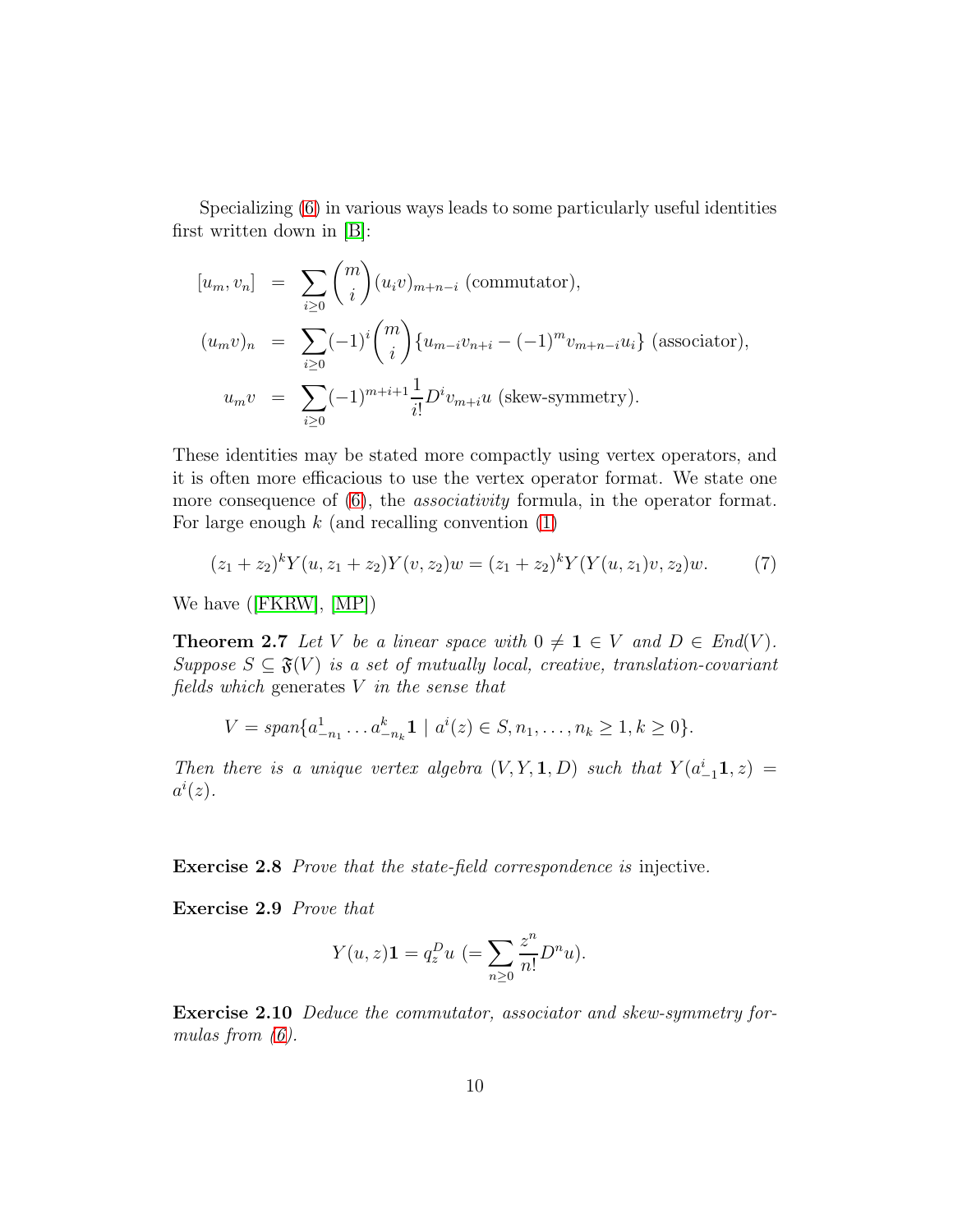**Exercise 2.11** Assume V is a linear space and  $\{Y(v, z) \mid v \in V\} \subseteq \mathfrak{F}(V)$ are mutually local fields such that  $Y(v, z)$  is creative (with respect to  $1 \neq 0$ ) and creates v. Prove that  $(6)$  and the associator formula are equivalent.

<span id="page-10-1"></span>Exercise 2.12 A is a commutative, associative algebra with identity element 1 and derivation D. Show that there is a vertex algebra  $(A, Y, 1, D)$  with  $Y(a, z)b = \sum_{n \leq -1}$  $\frac{(D^{-n-1}a)b}{(n+1)!}z^{-n-1}.$ 

<span id="page-10-4"></span>**Exercise 2.13**  $(V, Y, 1, D)$  is a VA. Assume either (a)  $Y(v, z) \in End(V)[[z]]$ for  $v \in V$ , (b) D is the zero map, or (c) dim V is finite. Prove in each case that  $V$  is of the type described in Exercise [2.12.](#page-10-1)

Exercise 2.14 Show that the commutator formula is equivalent to the identity  $[u_m, Y(v, z)] = \sum_{i \geq 0} {m \choose i} Y(u_i v, z) z^{m-i}.$ 

Exercise 2.15 Show that the skew-symmetry formula is equivalent to the identity  $Y(u, z)v = q_z^D Y(v, -z)u$ .

**Exercise 2.16** Show that  $q_y^D Y(u, x) q_y^{-D} = Y(u, x + y)$ .

#### <span id="page-10-0"></span>2.4 Heisenberg Algebra

In this and the following Subsection we will use Theorem [2.7](#page-9-0) to construct two fundamental examples of VAs. We must look for generating sets S of mutually local, creative, translation-covariant fields. In our two examples, S consists of a *single* field. The construction relies on some basic techniques from Lie theory (Verma modules, Poincaré-Birkhoff-Witt Theorem, etc) which are reviewed in the Appendix.

Let  $A = \mathbb{C}a$  be a 1-dimensional linear space. The *affine algebra*  $\hat{A} =$  $A[t, t^{-1}] \oplus \mathbb{C}K$  is the Lie algebra with central element K and bracket

<span id="page-10-2"></span>
$$
[a \otimes t^m, a \otimes t^n] = m\delta_{m,-n}K.
$$
 (8)

Remark 2.17 Set  $p_m = \frac{1}{\sqrt{2}}$  $\frac{1}{m} a \otimes t^m (m>0)$  and  $q_{-m} = \frac{1}{\sqrt{-\varepsilon}}$  $\frac{1}{-m}a\otimes t^m(m<0.$ Then [\(8\)](#page-10-2) reads

<span id="page-10-3"></span>
$$
[p_m, q_n] = \delta_{m,n} K. \tag{9}
$$

These are essentially the canonical commutator relations of Quantum Mechanics.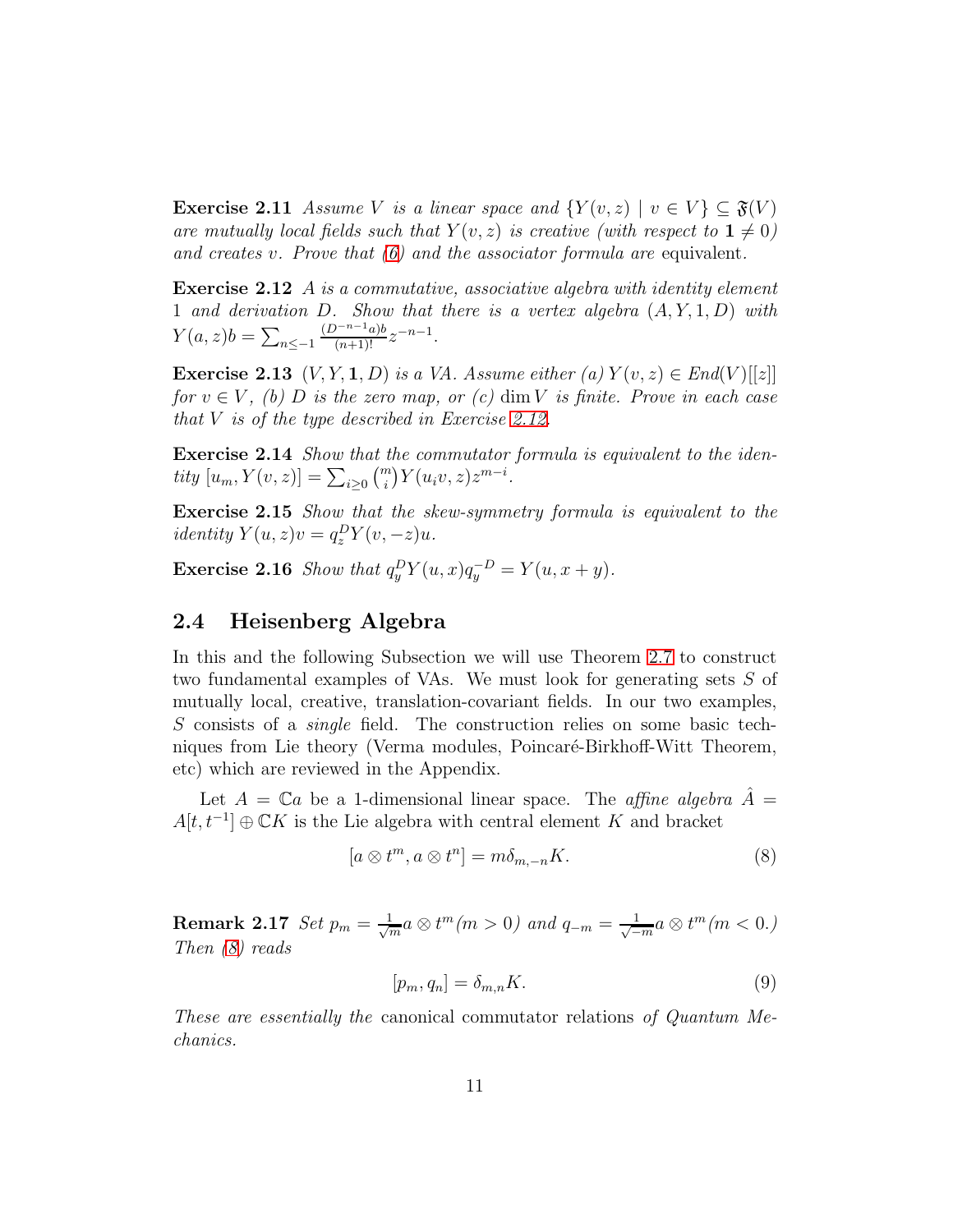Set  $\hat{A}^{\geq} = \langle a \otimes t^n, K \mid n \geq 0 \rangle, \hat{A}^{-} = \langle a \otimes t^n \mid n < 0 \rangle.$  These are a Lie ideal and Lie subalgebra of  $\hat{A}$  respectively. Let  $\mathbb{C}v_h$  be the 1-dimensional  $A^{\ge}$ -module defined for a scalar h via

$$
K.v_h = v_h,
$$
  
\n
$$
(a \otimes t^n).v_h = h\delta_{n,0}v_h \ (n \ge 0).
$$

The induced (Verma) module is

<span id="page-11-1"></span>
$$
M_h = \mathrm{Ind}_{\mathcal{U}(\hat{A}^{\geq})}^{\mathcal{U}(\hat{A})} \mathbb{C}v_h = \mathcal{U}(\hat{A}) \otimes_{\mathcal{U}(\hat{A}^{\geq})} \mathbb{C}v_h = \mathcal{U}(\hat{A}^{-}) \otimes \mathbb{C}v_h \tag{10}
$$

where  $\mathcal{U}(\cdot)$  denotes universal enveloping algebra and the third equality in the last display is just a linear isomorphism.

Let  $a_n \in \text{End}(M_h)$  be the induced action of  $a \otimes t^n$  on  $M_h$ , with  $a(z) =$  $\sum_n a_n z^{-n-1}$ . In what follows we identify  $v_h$  with  $1 \otimes v_h$ . Let  $v = a_{-n_1} \dots a_{-n_k} v_h$ with  $n_1 \geq \cdots \geq n_k \geq 1$ . For  $n > n_1, a_n$  commutes with each  $a_{-n_i}$  by [\(8\)](#page-10-2). Therefore,  $a_n \cdot v = a_{-n_1} \dots a_{-n_k} a_n \cdot v_h = 0$ . This shows that  $a(z) \in \mathfrak{F}(M_h)$ . As for locality,

$$
\sum_{j=0}^{2} (-1)^{j} {2 \choose j} [a_{2-j-r}, a_{j-s}]
$$
\n
$$
= \sum_{j=0}^{2} (-1)^{j} {2 \choose j} (2-j-r) \delta_{2-j-r,s-j} K
$$
\n
$$
= \{(2-r) - 2(1-r) - r\} \delta_{r+s,2} K = 0.
$$
\n(11)

By [\(5\)](#page-7-1) this shows that  $a(z) \sim_2 a(z)$ . Because

<span id="page-11-0"></span>
$$
a(z)v_h = hv_h z^{-1} + \sum_{n \le -1} a_n v_h z^{-n-1},
$$

we see that  $a(z)$  is creative with respect to  $v<sub>h</sub>$  if (and only if)  $h = 0$ . In this case, Theorem [2.7](#page-9-0) and what we have shown imply

<span id="page-11-2"></span>**Theorem 2.18** There is a unique vertex algebra  $(M_0, Y, v_0, D)$  generated by  $a(z)$  with  $Y(a, z) = a(z)$  and  $Da_n v_0 = -na_{n-1}v_0$ .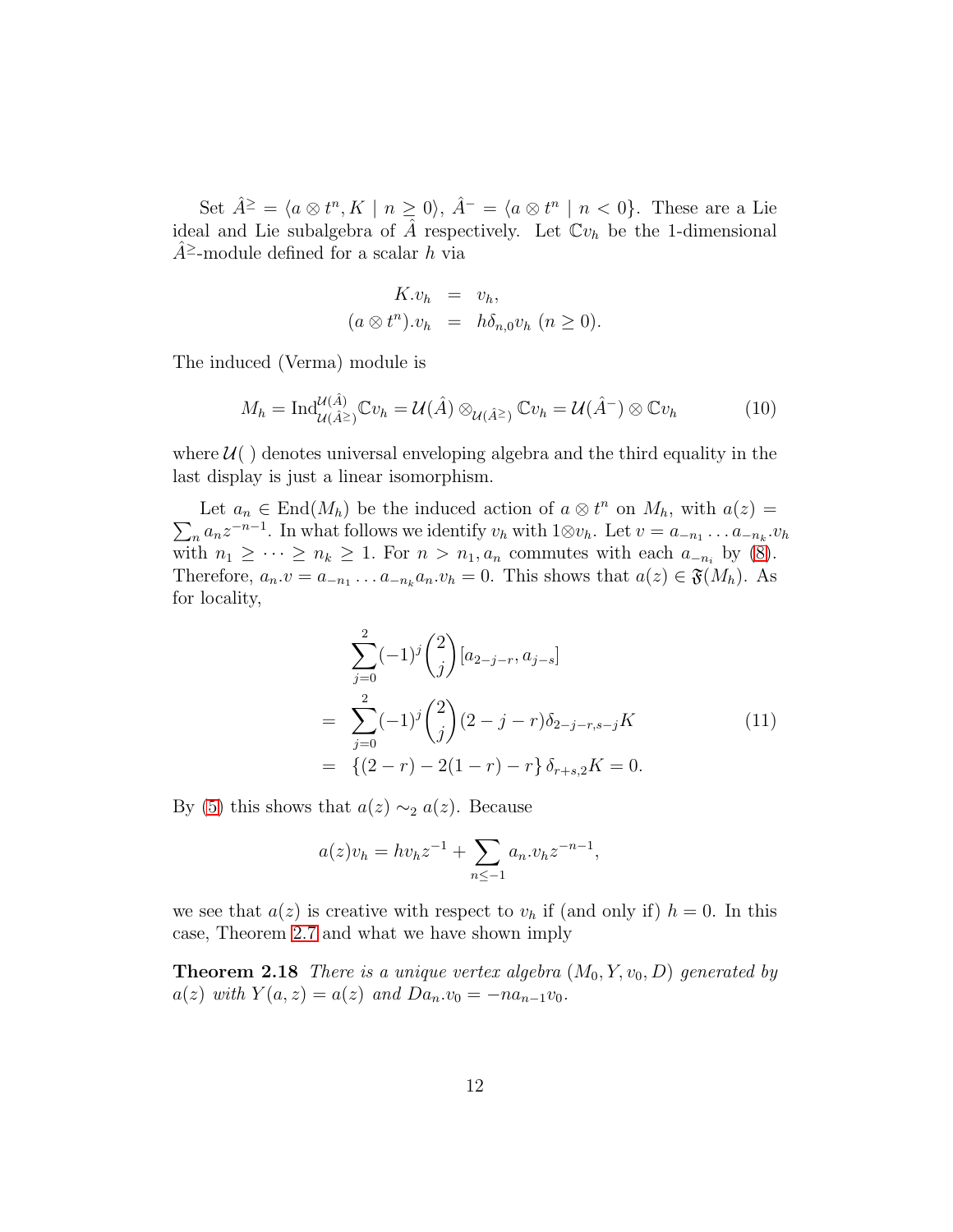**Remark 2.19** In terms of operators on  $M_0$ , [\(9\)](#page-10-3) reads  $[p_m, q_n] = \delta_{m,n} Id$ . These relations may be realized by taking  $p_m = \frac{\partial}{\partial x}$  $\frac{\partial}{\partial x_{-m}}, q_n = x_{-n}$  acting on the Fock space  $\mathbb{C}[x_{-1}, x_{-2}, \ldots]$ . This affords an alternate way to understand  $M_0$ .

 $M_0$  is variously called the (rank 1) Heisenberg VA, Heisenberg algebra, or free boson. In CFT it models a single free boson. (As opposed to standard mathematical usage, free here means that the particle is not interacting with other particles.)

#### <span id="page-12-0"></span>2.5 Virasoro Algebra

The Virasoro algebra is the Lie algebra with underlying linear space

$$
\mathrm{Vir}=\bigoplus_{n\in\mathbb{Z}}\mathbb{C}L_n\oplus\mathbb{C}K
$$

and bracket relations

<span id="page-12-3"></span>
$$
[L_m, L_n] = (m - n)L_{m+n} + \frac{m^3 - m}{12} \delta_{m,-n} K.
$$
 (12)

Set Vir<sup>≥</sup> =  $\langle L_n, K | n \ge 0 \rangle$ , Vir<sup>-</sup> =  $\langle L_n | n < 0 \rangle$ , and let  $\mathbb{C}v_{c,h}$  be the 1-dimensional Vir<sup>≥</sup> -module defined via

$$
K.v_{c,h} = cv_{c,h},
$$
  
\n
$$
L_n.v_{c,h} = \delta_{n,0} hv_{c,h} \ (n \ge 0).
$$

with arbitrary scalars  $c, h$ . The induced (Verma) module is then

<span id="page-12-4"></span>
$$
M_{c,h} = \mathcal{U}(\text{Vir}) \otimes_{\mathcal{U}(\text{Vir}^{\ge})} \mathbb{C}v_{c,h} = \mathcal{U}(\text{Vir}^{-}) \otimes \mathbb{C}v_{c,h}.
$$
 (13)

By analogy with Theorem [2.18,](#page-11-0) Exercise [2.22](#page-13-1) (below) suggests that there is a VA with Fock space  $M_{c,0}$  and vacuum<sup>[1](#page-12-1)</sup>  $v_{c,0}$ , with  $L_{-1}$  playing the rôle of D. This cannot be true as it stands because  $\omega(z) \cdot v_{c,0} = L_{-1} \cdot v_{c,0} z^{-1} + \dots$ is not creative. To cure this ill requires (at the very least) that we take a quotient of  $M_{c,0}$  by a Vir-submodule that contains  $L_{-1}.v_{c,0}$ , and indeed it suffices to quotient out the cyclic Vir-submodule generated by this state. We will abuse notation by identifying states, operators and fields associated with  $M_{c,0}$  with the corresponding states, operators and fields induced on the quotient  $M_{c,0}/\mathcal{U}(\text{Vir})L_{-1}.v_{c,0}$ . We then arrive at

<span id="page-12-2"></span><span id="page-12-1"></span><sup>&</sup>lt;sup>1</sup>As in the case of the Heisenberg algebra, we identify  $v_{c,0}$  and  $1 \otimes v_{c,0}$ .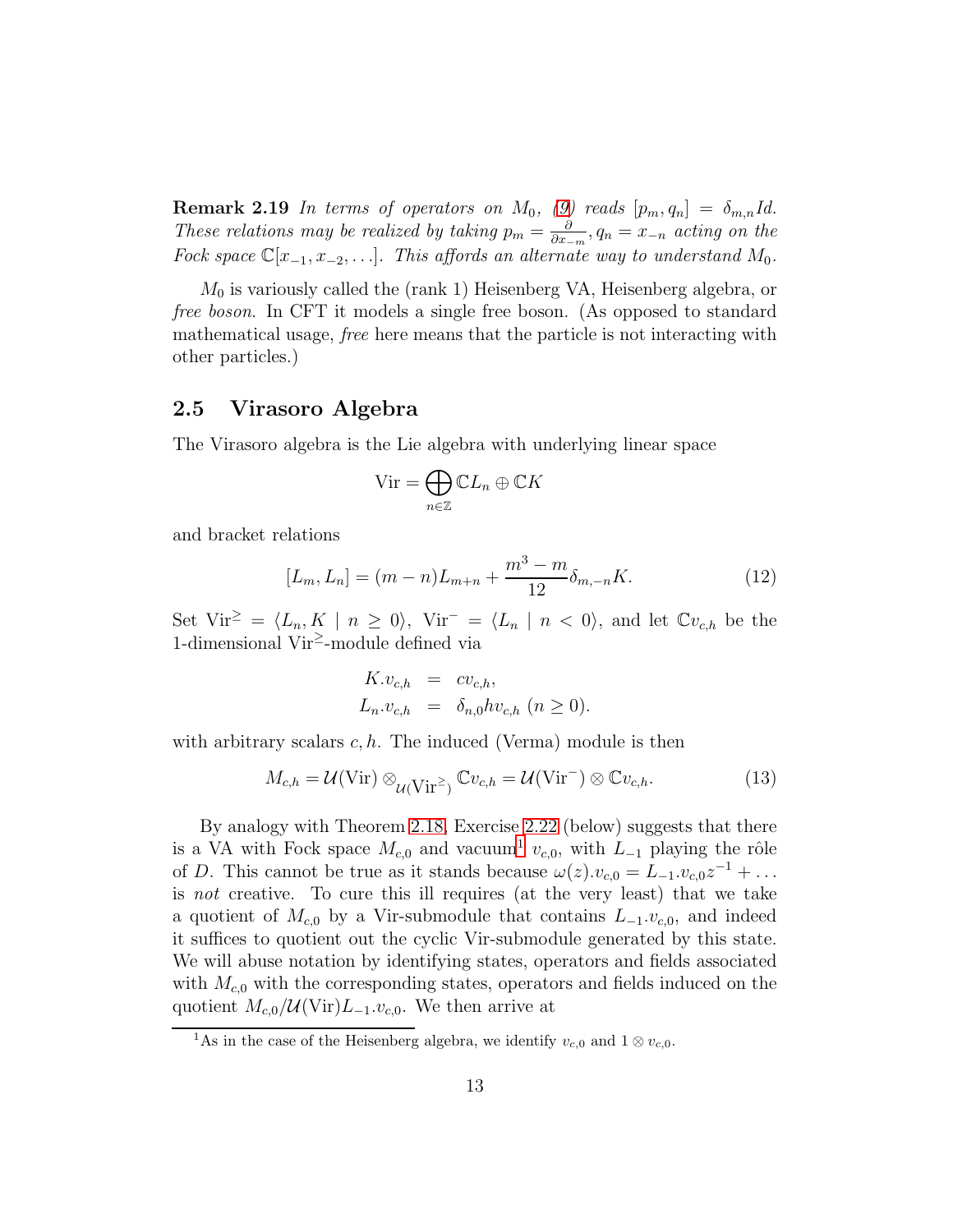**Theorem 2.20** Set Vir<sub>c</sub> =  $M_{c,0}/\mathcal{U}(Vir)L_{-1}.v_{c,0}, \omega = L_{-2}.v_{c,0}, and Y(\omega, z) =$  $\omega(z)$ . Then (Vir<sub>c</sub>, Y, v<sub>c,0</sub>, L<sub>-1</sub>) is a vertex algebra generated by Y( $\omega$ , z).

 $Vir<sub>c</sub>$  is called the Virasoro VA of *central charge c*.

**Exercise 2.21** Show that  $L_{-1}$ ,  $L_0$  and  $L_1$  span a Lie subalgebra of Vir. What Lie algebra is it?

<span id="page-13-1"></span>Exercise 2.22 Identify elements of Vir with the endomorphisms they induce on  $M_{c,h}$  and set  $\omega(z) = \sum L_n z^{-n-2} \in End(M_{c,h})[[z, z^{-1}]]$ . Prove that  $\omega(z)$  is a local field of order 4, and  $[L_{-1}, \omega(z)] = \partial \omega(z)$ .

<span id="page-13-0"></span>Exercise 2.23 Give the details of the proof of Theorem [2.20.](#page-12-2)

#### 2.6 Axioms for a Vertex Operator Algebra

There is no consensus as to nomenclature for the many variants of vertex algebra. Our definition of vertex operator algebra (VOA) is the one used by many practitioners of the art, but not all.

**Definition 2.24** A VOA is a quadruple  $(V, Y, \mathbf{1}, \omega)$  where  $V = \bigoplus_{n \in \mathbb{Z}} V_n$  is a Z-graded linear space and

$$
Y: V \to \mathfrak{F}(V), v \mapsto Y(v, z) = \sum v_n z^{-n-1}
$$
  

$$
1, \omega \in V, 1 \neq 0.
$$

The fields  $Y(v, z)$  are mutually local and creative, and the following hold:

$$
Y(\omega, z) = \sum L_n z^{-n-2} \text{ with a constant } c \text{ such that}
$$

$$
[L_m, L_n] = (m - n)L_{m+n} + \frac{m^3 - m}{12} \delta_{m, -n} c \text{Id}_V
$$

$$
V_n = \{v \in V_n \mid L_0 v = n v\}
$$

$$
\dim V_n < \infty, V_n = 0 \text{ for } n \ll 0
$$

$$
Y(L_{-1}u, z) = \partial Y(u, z)
$$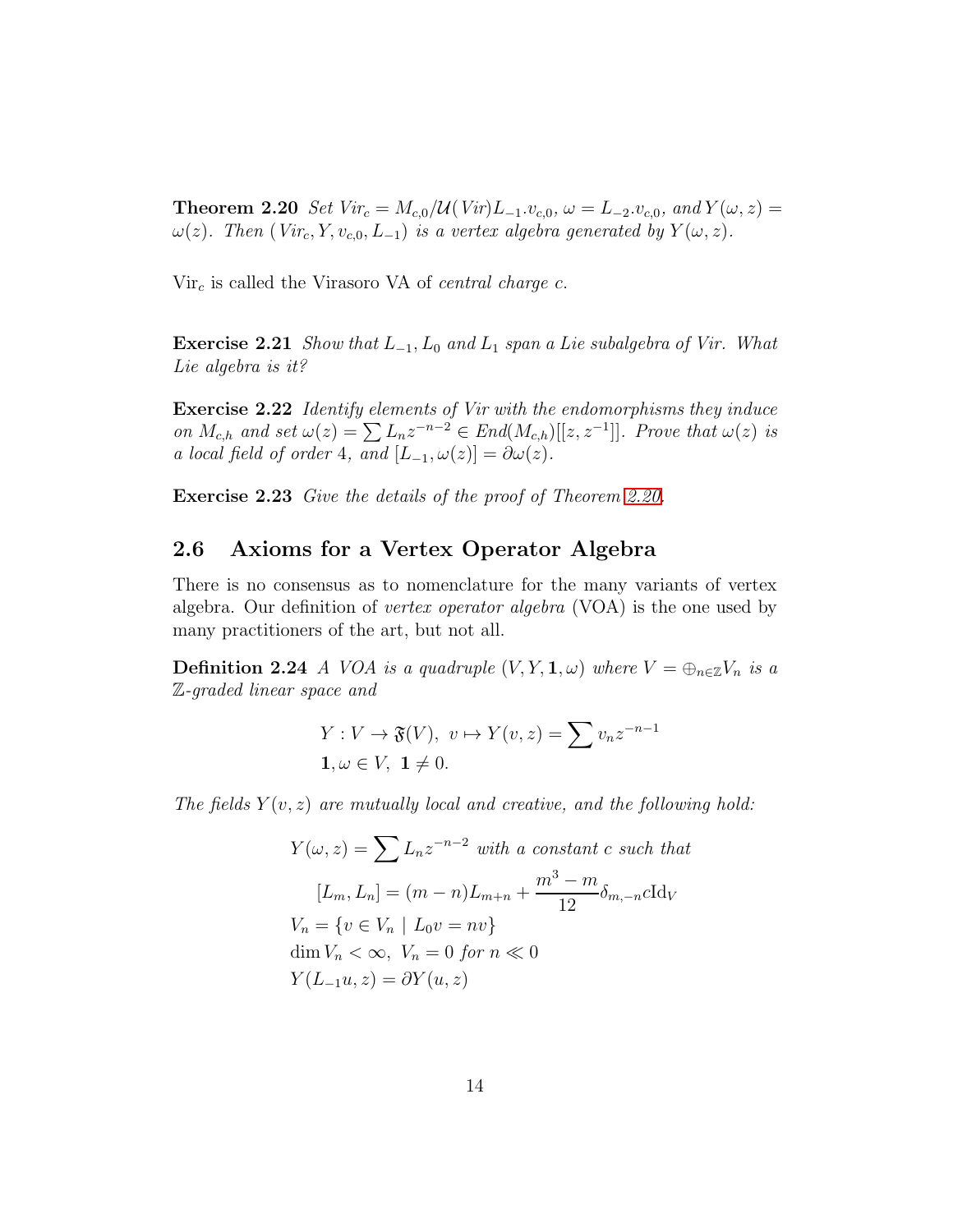In effect, a VOA is a vertex algebra with a dedicated Virasoro field. This is the field determined by the distinguished state  $\omega$ , called the *conformal* or *Virasoro vector.* The modes of  $\omega$  are operators  $L_n$  satisfying the Virasoro relations [\(12\)](#page-12-3) with  $K = c \, \text{Id}_V$ . As in Theorem [2.20](#page-12-2) we call c the central *charge* of V. The mode  $L_0$  of  $\omega$ , called the *degree operator*, is required to be semisimple, to have eigenvalues lying in a subset of  $\mathbb Z$  that is bounded below, and to have finite-dimensional eigenspaces. We often write  $wt(v) = n$ if v is an eigenstate for  $L_0$  with eigenvalue n. It is not hard to see that  $[L_{-1}, Y(u, z)] = \partial Y(u, z)$ , so that  $(V, Y, \mathbf{1}, L_{-1})$  is a vertex algebra.

It should come as no surprise that the vertex algebra  $Vir<sub>c</sub>$  has the structure of a VOA of central charge c with vacuum vector  $v_{c,0}$  and conformal vector  $\omega$ . To see this, note that  $\{L_{-n_1} \ldots L_{-n_k} \ldots v_{c,0} \mid n_1 \geq \ldots \geq n_k \geq 2\}$  is a basis of the Fock space. We have

$$
L_0.L_{-n_1}\ldots L_{-n_k}.v_{c,0} = n_1L_{-n_1}\ldots L_{-n_k}.v_{c,0}
$$
  
+ $L_{-n_1}L_0L_{-n_2}\ldots L_{-n_k}.v_{c,0}.$ 

Now an easy induction shows that

$$
L_0.L_{-n_1}\ldots L_{-n_k}.v_{c,0}=(\sum_i n_i).L_{-n_1}\ldots L_{-n_k}.v_{c,0}
$$

so that

<span id="page-14-0"></span>
$$
wt(L_{-n_1}\ldots L_{-n_k}.v_{c,0})=\sum_i n_i.
$$

The needed properties of  $L_0$  required for the next result follow easily, and we obtain the following extension of Theorem [2.20:](#page-12-2)

**Theorem 2.25** Vir<sub>c</sub> is a VOA of central charge c.

A pair of VOAs  $V, V'$  are called *isomorphic* if there is a linear isomorphism  $\varphi: V \to V', v \mapsto v'$  such that  $\varphi(\omega) = \omega'$ , and  $fY(v, z)f^{-1} = Y(v, z)$ .

<span id="page-14-2"></span>In the following Exercises, V is a VOA.

<span id="page-14-1"></span>Exercise 2.26 Complete the proof of Theorem [2.25.](#page-14-0)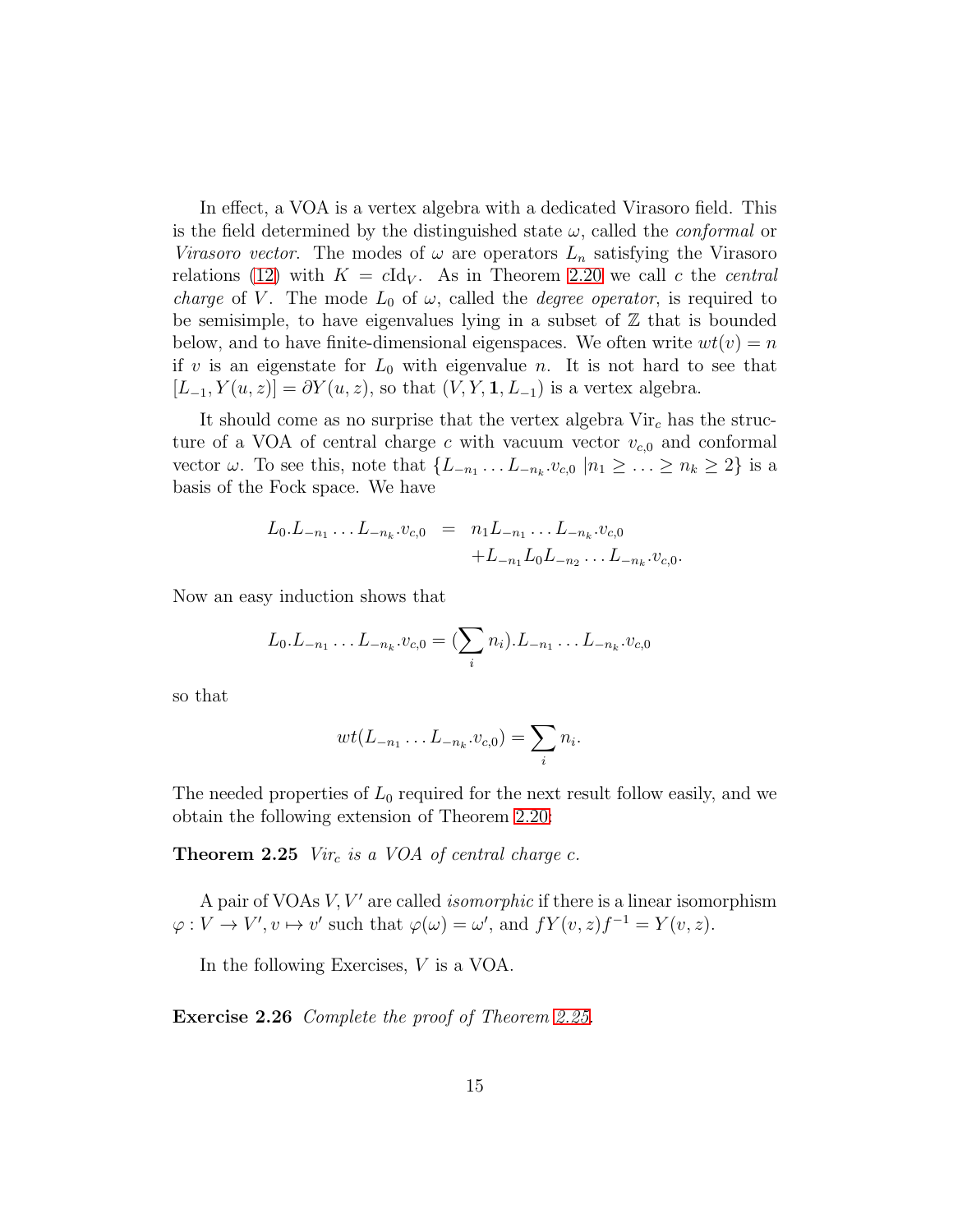**Exercise 2.27** Prove the following:  $Y(1, z) = \text{Id}, 1 \in V_0, \omega \in V_2, L_n 1 =$ 0 for  $n \ge -1$ ,  $(L_{-1}v)_n = -nv_{n-1}$ .

<span id="page-15-3"></span>Exercise 2.28 Suppose that  $v \in V$  satisfies  $L_{-1}v = 0$ . Prove that  $v \in V_0$ .

**Exercise 2.29** Suppose that  $V_0 = \mathbb{C}1$  (cf. Exercise [2.27\)](#page-14-1). Prove that  $V_n = 0$ for  $n < 0$ .

**Exercise 2.30** Show that dim V is finite if, and only if,  $\omega = 0$  (cf. Exercise [2.13\)](#page-10-4).

**Exercise 2.31** Show that the Heisenberg theory  $M_0$  (cf. Subsection [2.4\)](#page-10-0) is a VOA with vacuum  $1 = v_0, \omega = \frac{1}{2}$  $\frac{1}{2}a_{-1}^2\mathbf{1} = \frac{1}{2}$  $\frac{1}{2}a_{-1}a$  and central charge  $c=1$ . This is the theory of one free boson.

<span id="page-15-2"></span>**Exercise 2.32** Let U, V be linear spaces. Show that there is a natural injection  $\mathfrak{F}(U) \otimes \mathfrak{F}(V) \to \mathfrak{F}(U \otimes V)$ . Suppose in addition that U and V are Fock spaces for VOAs with vacuum vectors  $1, 1'$  and conformal vectors  $\omega, \omega'$  respectively. Show how to construct the tensor product VOA  $(U \otimes V, Y, \mathbf{1} \otimes \mathbf{1}', \omega \otimes \omega')$ . What is the central charge of this VOA?

**Exercise 2.33** Let  $\varphi: V \to V'$  be an isomorphism of VOAs. Prove the following: (i) V and V' have the same central charge; (ii)  $\varphi(1) = 1'$ .

### <span id="page-15-0"></span>2.7 VOAs on the Cylinder and the Square Bracket Formalism

There is a sense in which we may think of a VOA as being 'on the sphere'. This is closely related to the axiomatic approach via rationality (cf. [\[FHL\]](#page-113-0) and Subsection [10.1\)](#page-66-2). Here we want to describe the corresponding VOA that lives 'on the cylinder'. Roughly, this corresponds to a change of variable  $z \rightarrow q_z - 1$  which we call the *square bracket formalism*. The main purpose is to construct vertex operators that are automatically periodic in  $z$  with period  $2\pi i$ . Let  $V = (V, Y, \mathbf{1}, \omega)$  be a VOA of central charge c. For  $v \in V$ introduce[2](#page-15-1)

$$
Y[v, z] = Y(q_z^{L_0}v, q_z - 1) = \sum_{n \in \mathbb{Z}} v[n]z^{-n-1}.
$$
 (14)

<span id="page-15-1"></span><sup>&</sup>lt;sup>2</sup>We write modes in the square bracket formalism as  $v[n]$  rather than  $v_{[n]}$ .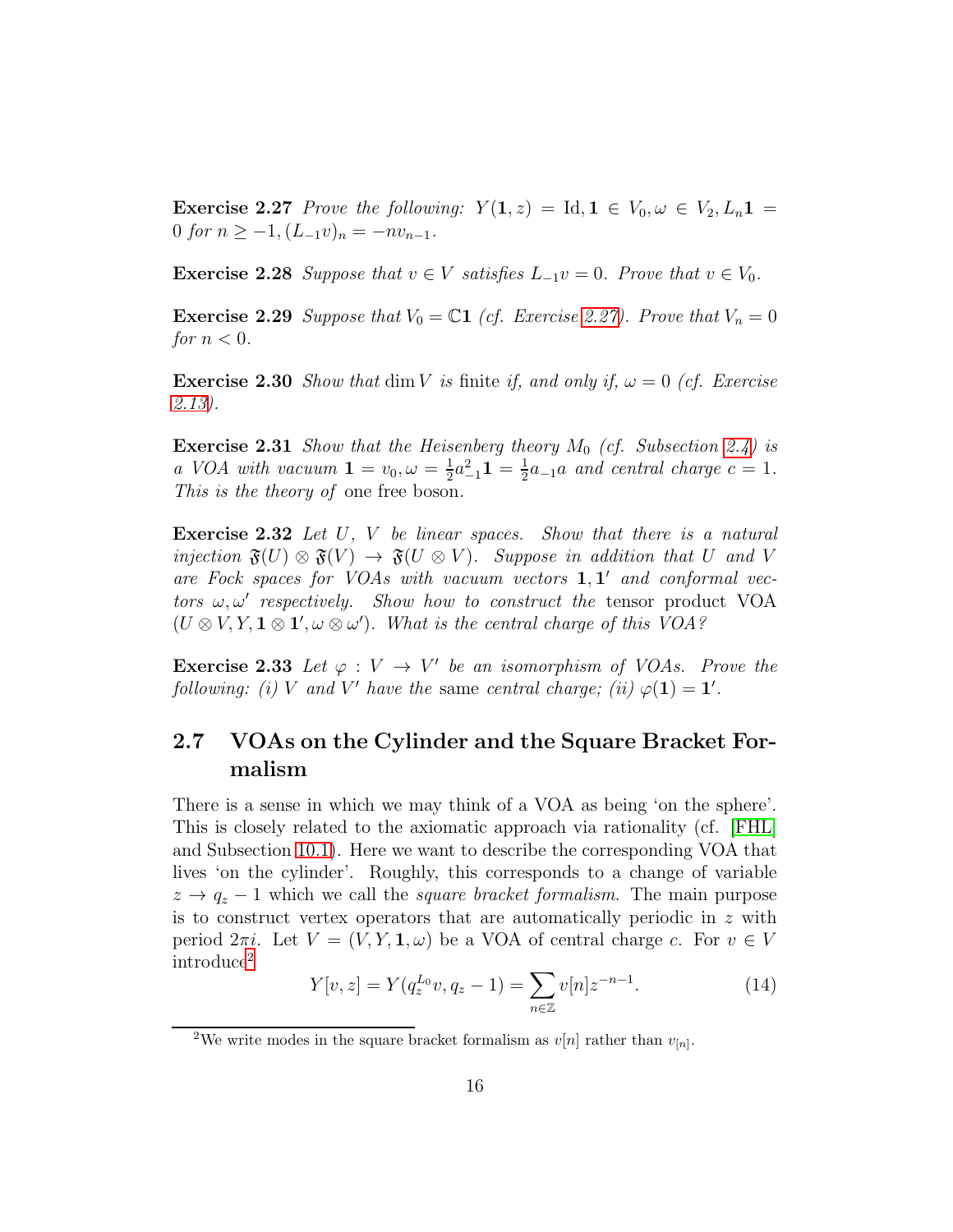Here,  $q_z^{L_0}$  is the operator

<span id="page-16-3"></span>
$$
q_z^{L_0}: V \to V[[z]], \ v \mapsto q_{kz}v \ (v \in V_k), \tag{15}
$$

and our  $q$ -convention  $(2)$  is in force. Similar expressions will occur frequently in what follows. The v[n] are new operators on V, where for  $v \in V_k$  and  $m \geq 0$ , are given by

<span id="page-16-0"></span>
$$
v[m] = m! \sum_{i \ge m} c(k, i, m) v_i \tag{16}
$$

with

<span id="page-16-1"></span>
$$
\binom{k-1+x}{i} = \sum_{m=0}^{i} c(k, i, m) x^m.
$$
 (17)

From  $(16)$  and  $(17)$  we find for integer n

<span id="page-16-5"></span>
$$
\sum_{i\geq 0} \binom{n}{i} v_i = \sum_{m\geq 0} \frac{(n+1-k)^m}{m!} v[m].
$$
 (18)

These identities are proved in the Appendix. We also have a new conformal vector

<span id="page-16-4"></span>
$$
\tilde{\omega} = \omega - \frac{c}{24} \mathbf{1},\tag{19}
$$

with corresponding square bracket modes

$$
Y[\tilde{\omega}, z] = \sum_{n} L[n] z^{-n-2}.
$$

In particular,  $L[0]$  provides us with an alternative  $\mathbb{Z}$ -grading structure on  $V$ :

$$
V = \bigoplus_{n} V_{[n]},
$$
  
\n
$$
V_{[n]} = \{ u \in V \mid L[0]u = nu \}.
$$

We write  $wt[v] = n$  if  $v \in V_{[n]}$ . The following can be proved.

#### **Theorem 2.34** The quadruple  $(V, Y[ , ], 1, \tilde{\omega})$  is a VOA of central charge c.

<span id="page-16-2"></span>Given a VOA V, we say that its alter ego  $(V, Y | , |, 1, \tilde{\omega})$  is 'on the cylinder'. VOAs on the cylinder play an important rôle in forging the connections with modular forms.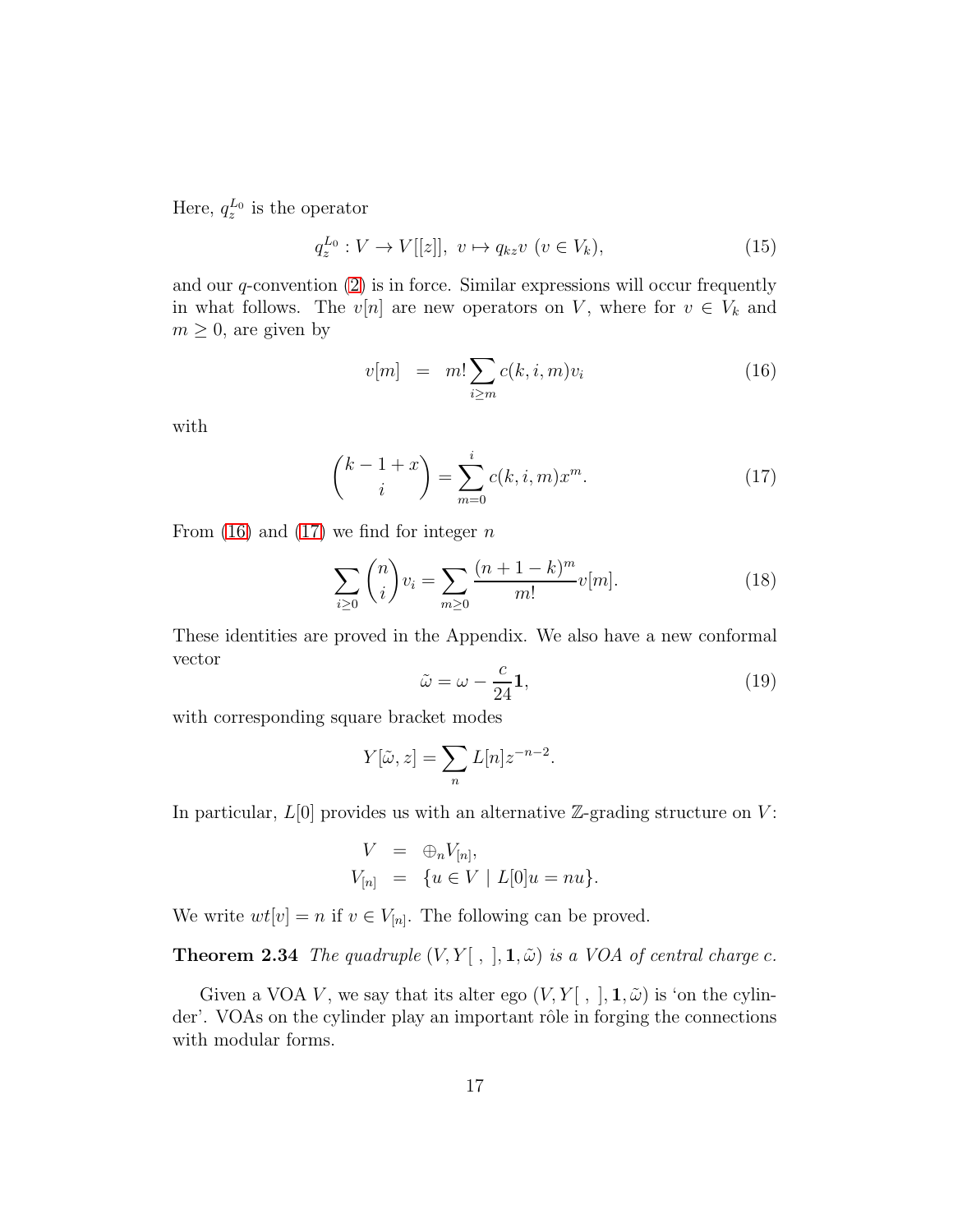**Example 2.35** In the square bracket formalism, the VOA  $(M_0, Y[ , ], 1, \tilde{\omega})$ is generated by a state a with  $wt[a] = 1$ . It has a basis of Fock vectors of the form  $a[-n_1] \dots a[-n_k] \mathbf{1}, n_1 \geq \dots \geq n_k \geq 1$  satisfying

$$
[a[m], a[n]] = m\delta_{m+n,0} \mathrm{Id}.
$$

**Exercise 2.36** Show that  $L[-1] = L_{-1} + L_0$ .

Exercise 2.37 A state v in a VOA V is called primary of weight k with respect to the original Virasoro algebra  $\{L_n\}$  if, and only if, it satisfies  $L_n v =$  $k\delta_{n,0}v$  for  $n \geq 0$ . Prove that v is primary of weight k with respect to  $\{L_n\}$ if, and only if, it is primary of weight k with respect to  $\{L[n]\}.$ 

Exercise 2.38 Prove the assertions of Example [2.35](#page-16-2) in the more precise form that  $(M_0, Y, \mathbf{1}, \omega)$  and  $(M_0, Y[, ], \mathbf{1}, \tilde{\omega})$  are isomorphic Heisenberg VOAs.

# <span id="page-17-0"></span>3 Modular and Quasimodular Forms

In this Section we compile some relevant background involving *elliptic mod*ular forms. This is a standard part of analytic number theory, and there are many excellent texts dealing with the subject, e.g. [\[Kn\]](#page-114-2), [\[O\]](#page-116-0), [\[Se\]](#page-116-1), [\[Sc\]](#page-116-2). Because it is so central to our cause, we describe what we need here, referring the reader elsewhere for more details and further development.

#### <span id="page-17-1"></span>**3.1** Modular Forms on  $SL_2(\mathbb{Z})$

The (homogeneous) modular group is

$$
\Gamma = SL_2(\mathbb{Z}) = \left\{ \begin{pmatrix} a & b \\ c & d \end{pmatrix} \mid a, b, c, d \in \mathbb{Z}, ad - bc = 1 \right\},\
$$

with standard generators  $S =$  $\left(\begin{array}{cc} 0 & -1 \\ 1 & 0 \end{array}\right)$ ,  $T =$  $\left(\begin{array}{cc} 1 & 1 \\ 0 & 1 \end{array}\right)$ . The complex upper half-plane  $\mathfrak H$  carries a left  $\Gamma$ -action by Möbius transformations

<span id="page-17-2"></span>
$$
(\gamma, \tau) \quad \mapsto \quad \gamma \tau = \frac{a\tau + b}{c\tau + d}, \ \gamma = \left(\begin{array}{cc} a & b \\ c & d \end{array}\right) \in \Gamma. \tag{20}
$$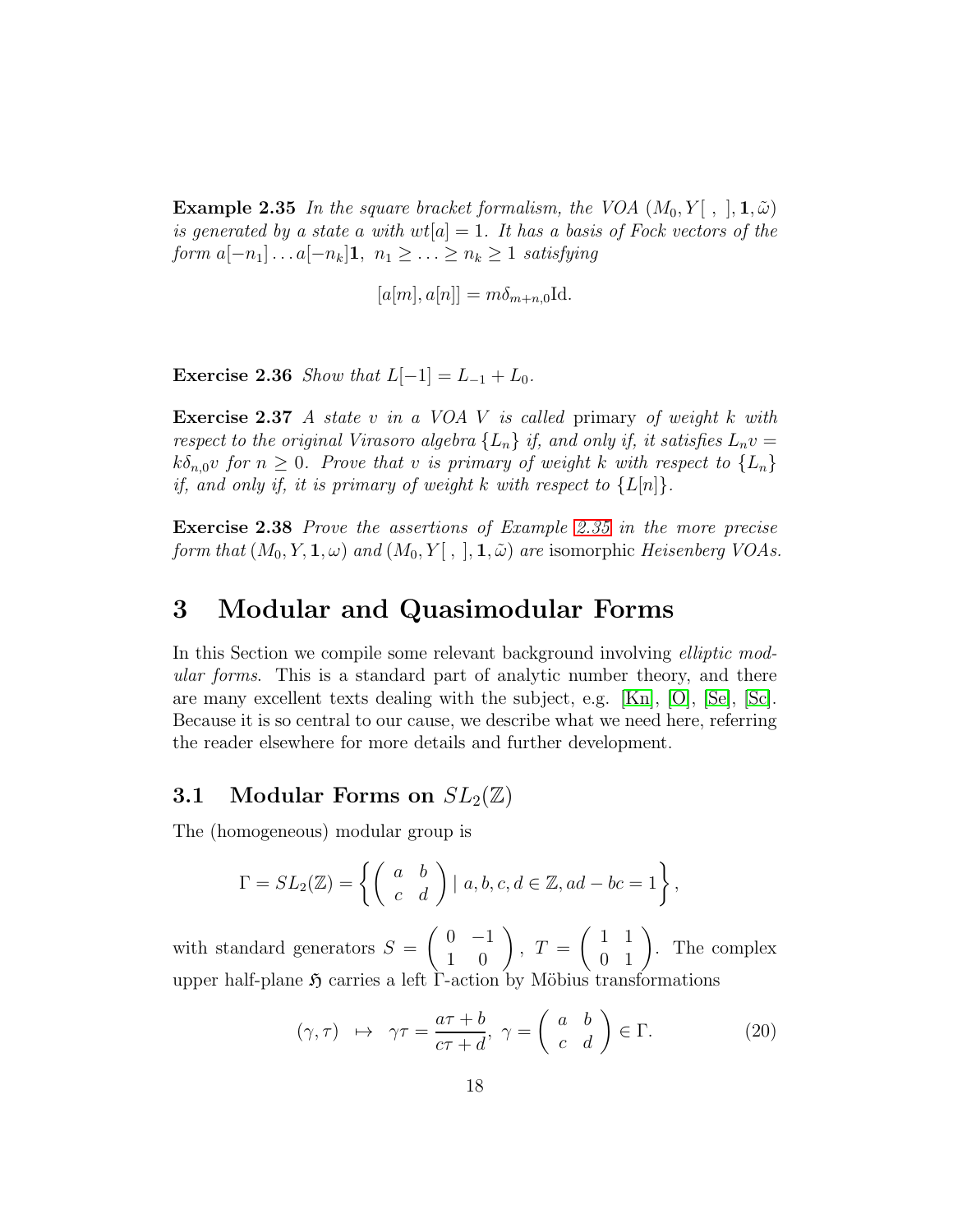In particular,  $T : \tau \mapsto \tau + 1$  and  $S : \tau \mapsto -1/\tau$ . For  $k \in \mathbb{Z}$ , there is a right action of  $\Gamma$  on meromorphic functions in  $\mathfrak{H}$  given by

<span id="page-18-0"></span>
$$
f|_{k}\gamma(\tau) = (c\tau + d)^{-k}f(\gamma\tau). \tag{21}
$$

A weak modular form of weight k on  $\Gamma$  is an *invariant* of this action. Thus  $f|_k\gamma(\tau) = f(\tau)$  for  $\gamma \in \Gamma$ , which amounts to

$$
f(\tau + 1) = f(\tau),
$$
  

$$
f(-1/\tau) = \tau^k f(\tau).
$$

By a standard argument the first of these equalities implies that  $f(\tau)$  has a q-expansion, or Fourier expansion at  $\infty$ ,

$$
f(\tau) = \sum_{n \in \mathbb{Z}} a_n q^n,
$$
\n(22)

with constants  $a_n$  called the *Fourier coefficients* of  $f(\tau)$ . Here we are using our  $q$ -convention  $(2)$ .

 $f(\tau)$  is a meromorphic modular form of weight k if its q-expansion has the form

$$
f(\tau) = \sum_{n \ge n_0} a_n q^n \tag{23}
$$

for some  $n_0$ . Assume that  $f(\tau) \neq 0$  with  $a_{n_0} \neq 0$ . We then say that  $f(\tau)$  has a pole of order  $n_0$  at  $\infty$  if  $n_0 \leq 0$  or a zero of order  $n_0$  if  $n_0 \geq 0$ . In the latter situation we also say that  $f(\tau)$  is *holomorphic at*  $\infty$ .  $f(\tau)$  is a *holomorphic* modular form of weight k if it is holomorphic in  $\mathfrak{H} \cup {\infty}$ .  $f(\tau)$  is almost *holomorphic* if it is holomorphic in  $\mathfrak{H}$  (the behaviour at  $\infty$  being unspecified beyond being at worst a pole). Modular forms of weight 0 are often called modular functions, though we will not be consistent on this point. Let  $\mathfrak{M}_k$ be the set of holomorphic modular forms of weight  $k$ . It is a  $\mathbb{C}\text{-linear space}$ , possibly equal to 0.

<span id="page-18-1"></span>**Exercise 3.1** Show that the kernel of the Γ-action [\(20\)](#page-17-2) is the center of Γ and consists of  $\pm I$ , where I is the  $2 \times 2$  identity matrix. (The quotient group  $PSL_2(\mathbb{Z}) = \tilde{\Gamma} = \Gamma / \{ \pm I \}$  is the inhomogeneous modular group.)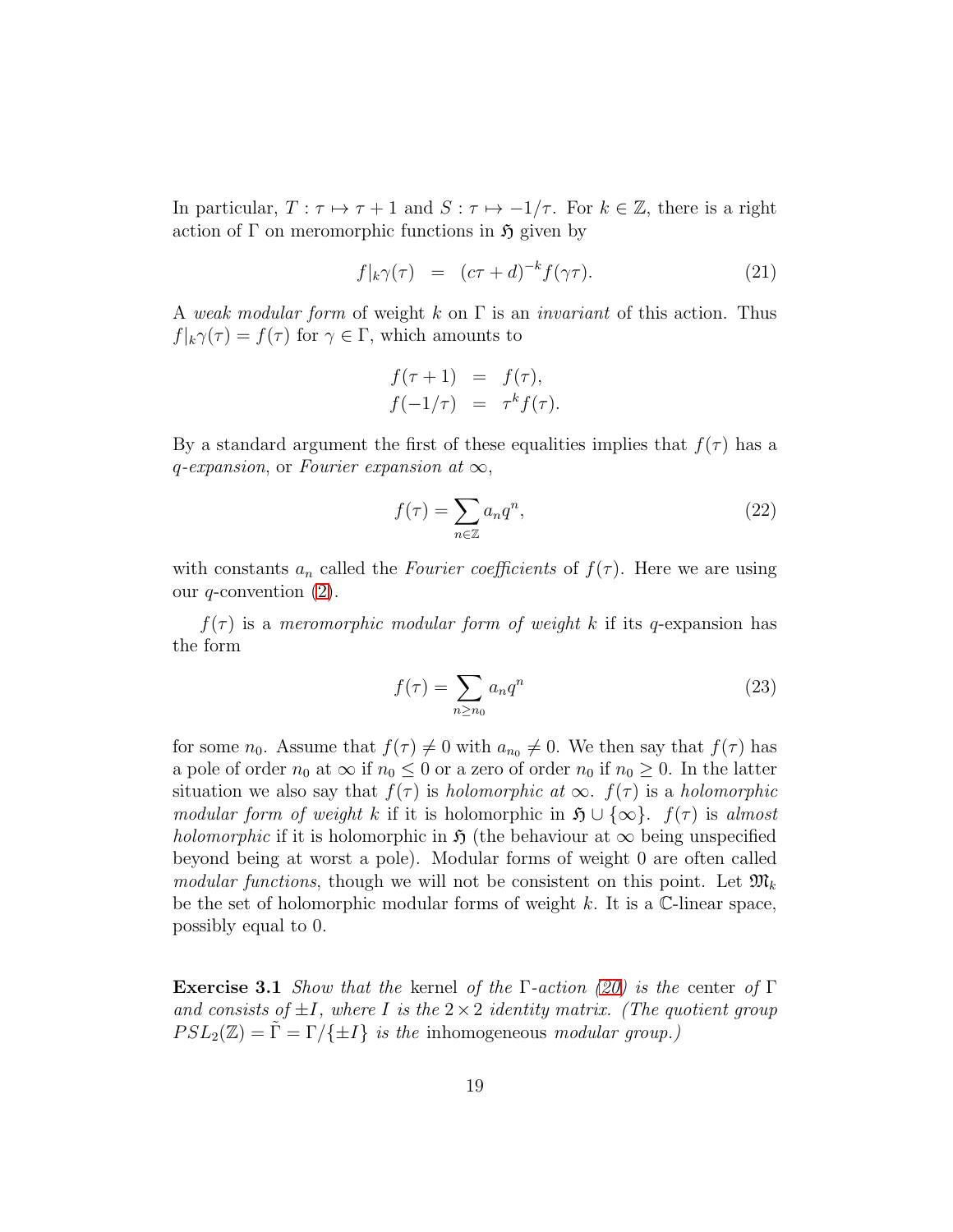**Exercise 3.2** (a) Show that torsion elements in  $\tilde{\Gamma}$  have order at most 3. (b) Show that  $\tilde{\Gamma}$  has a unique conjugacy class of subgroups of order 2 or 3.

**Exercise 3.3** Let  $z \in \mathfrak{H}$  with  $Stab_{\tilde{\Gamma}}(z) = \{ \gamma \in \tilde{\Gamma} \mid \gamma \cdot z = z \}$  the stabilizer of z in  $\tilde{\Gamma}$ . Prove the following: (a)  $Stab_{\tilde{\Gamma}}(z)$  is a finite cyclic subgroup, (b) each nontrivial torsion element in  $\Gamma$  stabilizes a unique point in  $\mathfrak{H}$ .

<span id="page-19-5"></span>Exercise 3.4 Show that  $\tilde{\Gamma}$  acts properly discontinuously on  $\mathfrak{H}$  in the following sense: every  $z \in \mathfrak{H}$  has an open neighborhood  $N_z$  with the property that if  $\gamma \in \tilde{\Gamma}$  then  $\gamma(N_z) \cap N_z = \phi$  if  $\gamma \notin Stab_{\tilde{\Gamma}}(z)$  and  $\gamma(N_z) \cap N_z = N_z$  otherwise. Conclude that the orbit space  $\Gamma \setminus \mathfrak{H}$  is a topological 2-manifold (a Hausdorff space such that each point has an open neighborhood homeomorphic to  $\mathbb{R}^2$ ).

<span id="page-19-2"></span>**Exercise 3.5** Suppose that  $f(\tau)$  is a nonzero weak modular form of weight  $k.$  Show that  $k$  is even.

Exercise 3.6 Let E be the set of meromorphic modular functions of weight zero. Show that E is a field<sup>[3](#page-19-1)</sup> containing  $\mathbb{C}$ .

<span id="page-19-4"></span>Exercise 3.7 Show that pointwise multiplication defines a bilinear product  $\mathfrak{M}_k \otimes \mathfrak{M}_l \to \mathfrak{M}_{k+l}$ , with respect to which  $\mathfrak{M} = \bigoplus_k \mathfrak{M}_k$  is a  $\mathbb{Z}\text{-graded commu-}$ tative C-algebra.

**Exercise 3.8** Suppose that  $f(\tau)$  is a meromorphic modular form of weight zero. Show that  $f'(\tau)$  is a meromorphic modular form of weight 2.

#### <span id="page-19-0"></span>3.2 Eisenstein Series on  $SL_2(\mathbb{Z})$

Beyond the fact that constants in  $\mathbb C$  are modular functions of weight 0 (cf. Exercise [3.6\)](#page-19-2), it is not so easy to construct nonconstant modular functions of weight 0 or *any* nonzero modular form of nonzero weight. We content ourselves with the description of some examples chosen because of their relevance to VOA theory.

The most accessible nonconstant modular forms are the *Eisenstein series*. For an integer  $k \geq 2$ , set

<span id="page-19-3"></span>
$$
E_k(\tau) = -\frac{B_k}{k!} + \frac{2}{(k-1)!} \sum_{n \ge 1} \frac{n^{k-1} q^n}{1 - q^n}
$$
  
= 
$$
-\frac{B_k}{k!} + \frac{2}{(k-1)!} \sum_{n \ge 1} \sigma_{k-1}(n) q^n.
$$
 (24)

<span id="page-19-1"></span><sup>3</sup>Of course, field here is in the algebraic sense.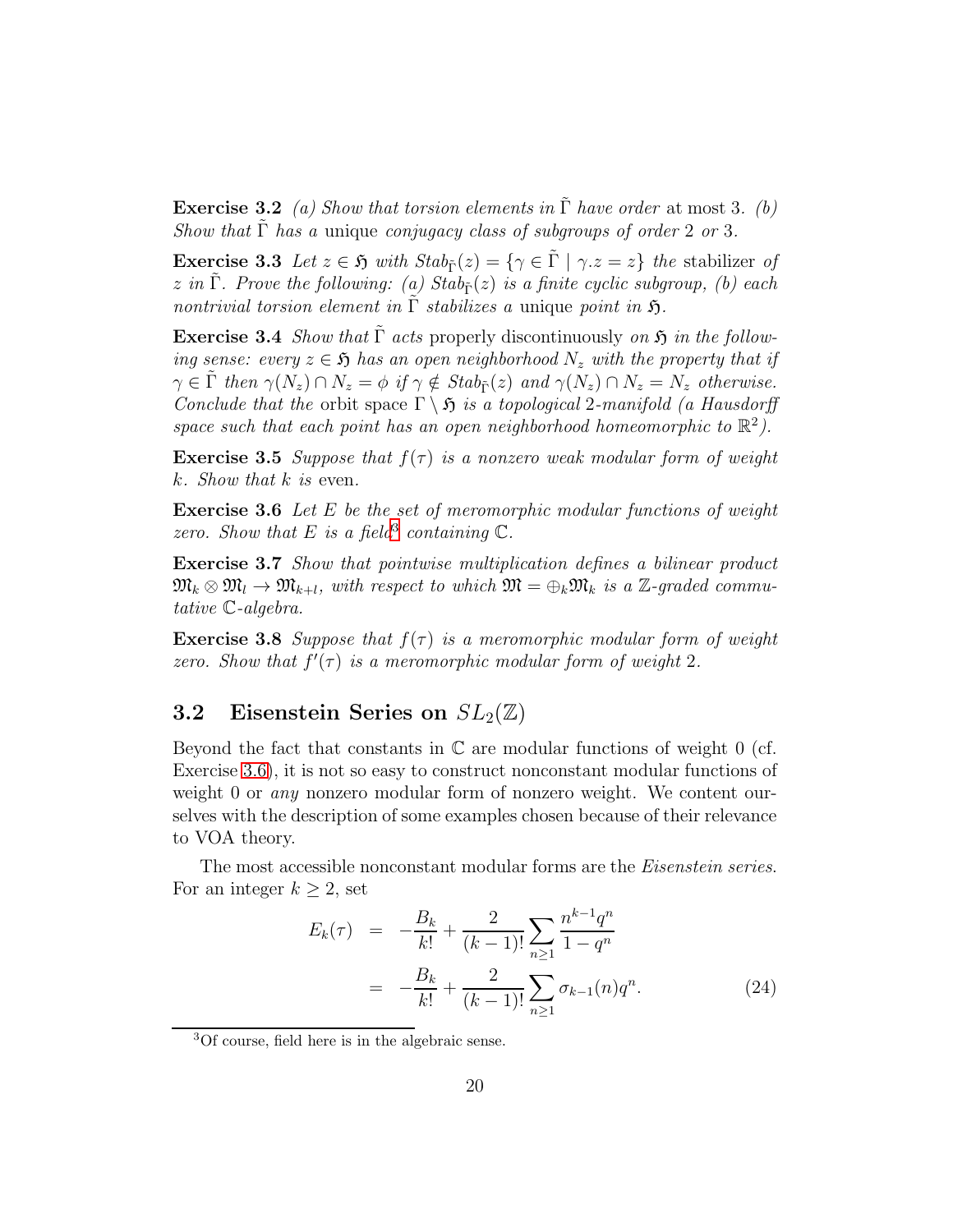Here,  $\sigma_{k-1}(n) = \sum_{d|n} d^{k-1}$  and  $B_k$  is the *kth* Bernoulli number defined by<sup>[4](#page-20-0)</sup>

$$
\frac{z}{q_z - 1} = \sum_{k \ge 0} \frac{B_k}{k!} z^k = 1 - \frac{1}{2} z + \frac{1}{12} z^2 + \dots
$$
 (25)

The following well-known identity of Euler

<span id="page-20-3"></span>
$$
\zeta(k) = -\frac{(2\pi i)^k B_k}{2(k!)} \ (k \ge 2 \text{ even}),\tag{26}
$$

permits us to reexpress the constant term of [\(24\)](#page-19-3) in terms of zeta-values. The basic fact is this: Let  $k \geq 3$ . Then  $E_k(\tau)$  is a holomorphic modular form of weight  $k$ ; it is identically zero if, and only if,  $k$  is odd. We will see one way to prove this in Section [5.](#page-28-0) We emphasize that  $E_2(\tau)$  is not a modular form.

The normalization employed in [\(24\)](#page-19-3) is related to elliptic functions (Section [5\)](#page-28-0). In fact  $B_{2k}$  never vanishes, so we can renormalize so that the q-expansion begins  $1+\ldots$  We single out the first three Eisenstein series corresponding to  $k = 2, 4, 6$  renormalized in this way, and rename them (following Ramanujan)

$$
P = 1 - 24 \sum_{n \ge 1} \sigma_1(n) q^n,
$$
  
\n
$$
Q = 1 + 240 \sum_{n \ge 1} \sigma_3(n) q^n,
$$
  
\n
$$
R = 1 - 504 \sum_{n \ge 1} \sigma_5(n) q^n.
$$

 $P, Q, R$  are *algebraically independent*, so that they generate a weighted polynomial algebra, denoted

<span id="page-20-2"></span><span id="page-20-1"></span>
$$
\mathfrak{Q} = \mathbb{C}[P, Q, R],\tag{27}
$$

where  $P, Q, R$  naturally have weights (degree) 2, 4, 6 respectively.  $\mathfrak{Q}$  is the algebra of quasimodular forms.  $\Omega$  contains every holomorphic modular form. Indeed, we have (cf. Exercise [3.7\)](#page-19-4)

**Theorem 3.9** The graded algebra  $\mathfrak{M} = \bigoplus \mathfrak{M}_k$  of holomorphic modular forms on  $\Gamma$  is the graded subalgebra  $\mathbb{C}[Q, R]$  of  $\mathfrak{Q}$ .

<span id="page-20-0"></span><sup>4</sup>Several different conventions are used to define Bernoulli number in the literature.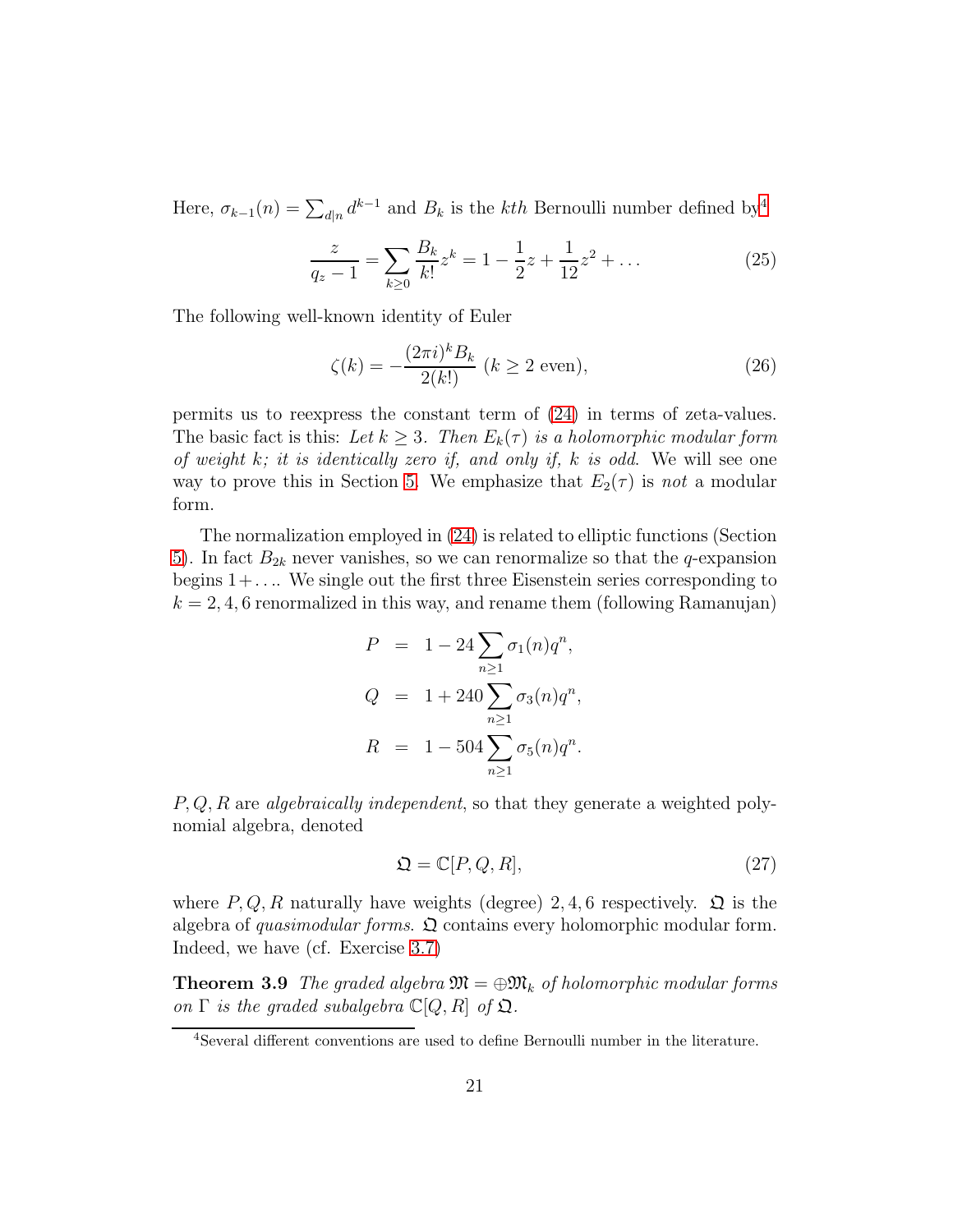Theorem [3.9](#page-20-1) follows from a careful study of the singularities (zeros and poles) of modular forms, but we will not discuss this here. The Theorem contains a lot of information about holomorphic modular forms. For example, there are no such nonzero forms of negative weight or weight 2, holomorphic forms of weight zero are necessarily constant, and dim  $\mathfrak{M}_k < \infty$ . Indeed, inasmuch as  $Q$  and  $R$  are free generators in weights 4 and 6 respectively, the Hilbert-Poincaré series of  $\mathfrak{M}$  is

<span id="page-21-1"></span>
$$
\sum_{k\geq 0} (\dim \mathfrak{M}_k) t^k = \frac{1}{(1-t^4)(1-t^6)}
$$
\n
$$
= 1 + t^4 + t^6 + t^8 + t^{10} + 2t^{12} + t^{14} + 2t^{16} \dots
$$
\n(28)

As we already mentioned,  $E_2(\tau)$  is not a modular form. Indeed, it satisfies the transformation law

$$
E_2|_2\gamma(\tau) = E_2(\tau) - \frac{c}{2\pi i(c\tau + d)}, \ \gamma = \begin{pmatrix} a & b \\ c & d \end{pmatrix}.
$$
 (29)

The importance of  $E_2(\tau)$  for us stems from its relation to *derivatives* of modular forms. Suppose that  $f(\tau)$  is a meromorphic modular form of weight k. We define the modular derivative of  $f(\tau)$  by

<span id="page-21-2"></span>
$$
D_k f(\tau) = Df(\tau) = (\theta + kE_2(\tau)) f_k(\tau). \tag{30}
$$

where  $\theta = \frac{qd}{dq}$ . One can show without difficulty (cf. Exercise [3.13\)](#page-21-0) that  $Df_k(\tau)$  is modular of weight  $k+2$ , and is holomorphic if  $f_k(\tau)$  is.

Exercise 3.10 Prove that

$$
\frac{q_z}{(1-q_z)^2} = \frac{1}{z^2} - \sum_{k\geq 2} \frac{B_k}{k!} (k-1) z^{k-2}.
$$

Deduce that  $B_k = 0$  for odd  $k \geq 3$ .

**Exercise 3.11** Prove that  $E_8 = \frac{3}{7} E_4^2$  and  $E_{10} = \frac{5}{11} E_4 E_6$ .

<span id="page-21-0"></span>**Exercise 3.12** Show that [\(28\)](#page-21-1) is equivalent to the formula dim  $\mathfrak{M}_{2k} = [k/6]$ if  $k \equiv 1 \pmod{6}$  and  $1 + \lfloor k/6 \rfloor$  otherwise.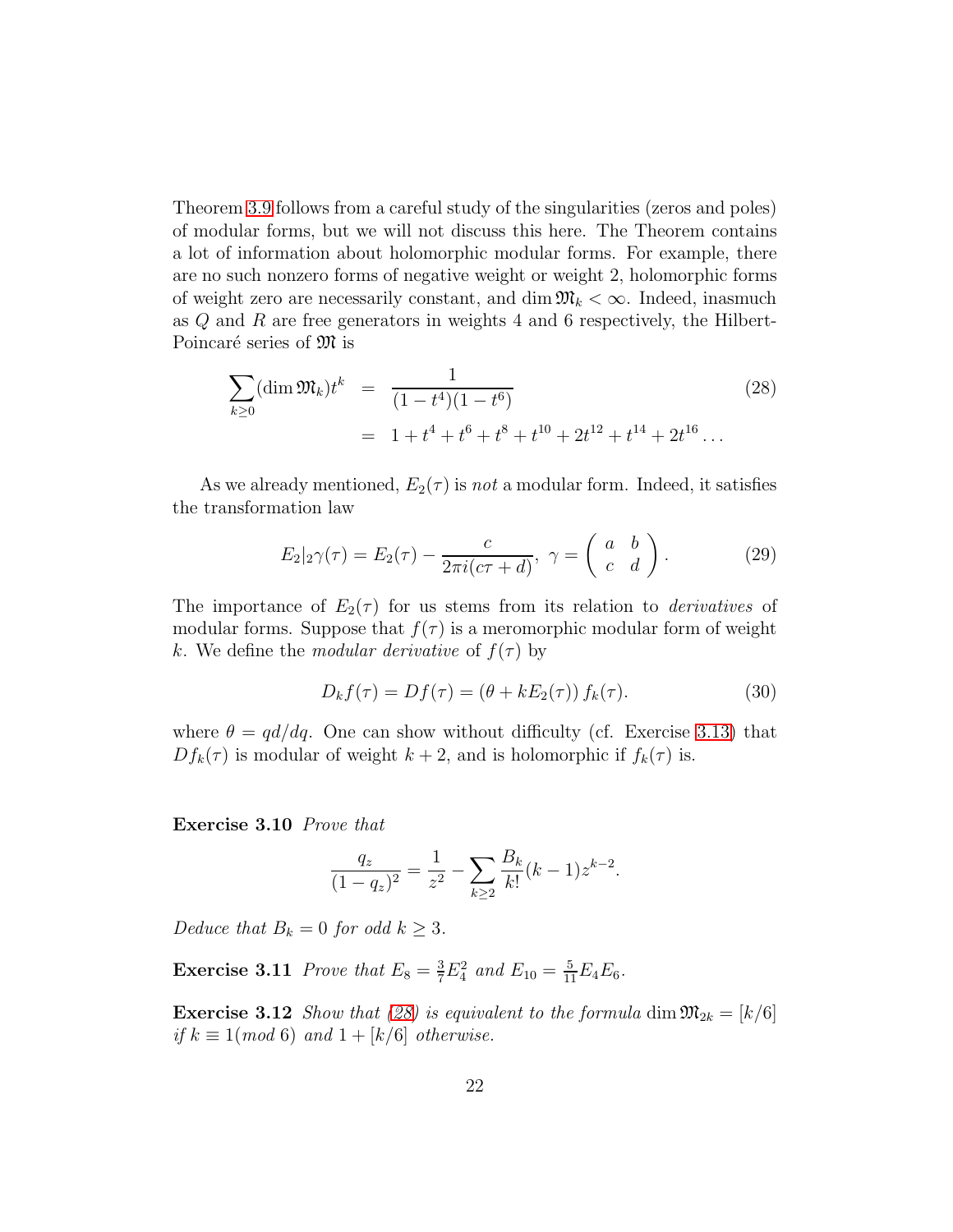**Exercise 3.13** Prove that  $(D_k f)|_{k+2}(\tau) = D_k(f|_{k} \gamma)(\tau)$  for any meromorphic function  $f(\tau)$ . Conclude that  $D_k$  induces a linear map  $\mathfrak{M}_k \to \mathfrak{M}_{k+2}$ .

**Exercise 3.14** Prove that  $DE_4 = 14E_6$  and  $DE_6 = \frac{60}{7}E_4^2$ .

<span id="page-22-3"></span>**Exercise 3.15** Let  $D : \mathfrak{M} \to \mathfrak{M}$  be the linear map whose restriction to  $\mathfrak{M}_k$ is  $D_k$ . Prove that D is a derivation of the algebra  $\mathfrak{M}$ .

#### <span id="page-22-0"></span>**3.3** Cusp-Forms and Modular Functions on  $SL_2(\mathbb{Z})$

Thanks to Theorem [3.9,](#page-20-1) every holomorphic modular form of weight  $k$  is equal to a unique homogeneous polynomial in  $Q$  and  $R$ . In this Subsection we describe some important examples of particular relevance to VOAs. We start with the discriminant, defined via

<span id="page-22-1"></span>
$$
\Delta(\tau) = \frac{Q^3 - R^2}{12^3} = q - 24q^2 + \dots \tag{31}
$$

 $\Delta(\tau)$  is evidently a holomorphic modular form of weight 12. It may alternatively be described by a q-product which goes back to Kronecker, namely

<span id="page-22-2"></span>
$$
\Delta(\tau) = q \prod_{n \ge 1} (1 - q^n)^{24}.
$$
\n(32)

This formula finds its natural place in the theory of elliptic functions. From our present vantage point, the fact that [\(31\)](#page-22-1) and [\(32\)](#page-22-2) coincide is miraculous. Beyond the product formula, the properties that make  $\Delta(\tau)$  important for us are the following: it *does not vanish in*  $\mathfrak{H}$ , and (up to scalars) it is the unique nonzero holomorphic modular form of least weight that vanishes at ∞. The nonvanishing property has a natural explanation in the theory of elliptic functions. Concerning the second property, we introduce cusp-forms defined by

$$
\mathfrak{S}_k = \{ f(\tau) \in \mathfrak{M}_k \mid f \text{ vanishes at } \infty \},
$$
  

$$
\mathfrak{S} = \oplus_k \mathfrak{S}_k.
$$

Our assertions then amount to the following:  $\mathfrak{S}_k = 0$  for  $k < 12$  and  $\mathfrak{S}_{12} =$  $\mathbb{C}\Delta(\tau)$ . Using [\(31\)](#page-22-1), it follows that  $\Delta(\tau)^{-1}$  is an almost holomorphic modular form of weight -12 with a pole of order 1 at  $\infty$ . Applications of these facts are given in Exercise [3.16.](#page-23-0)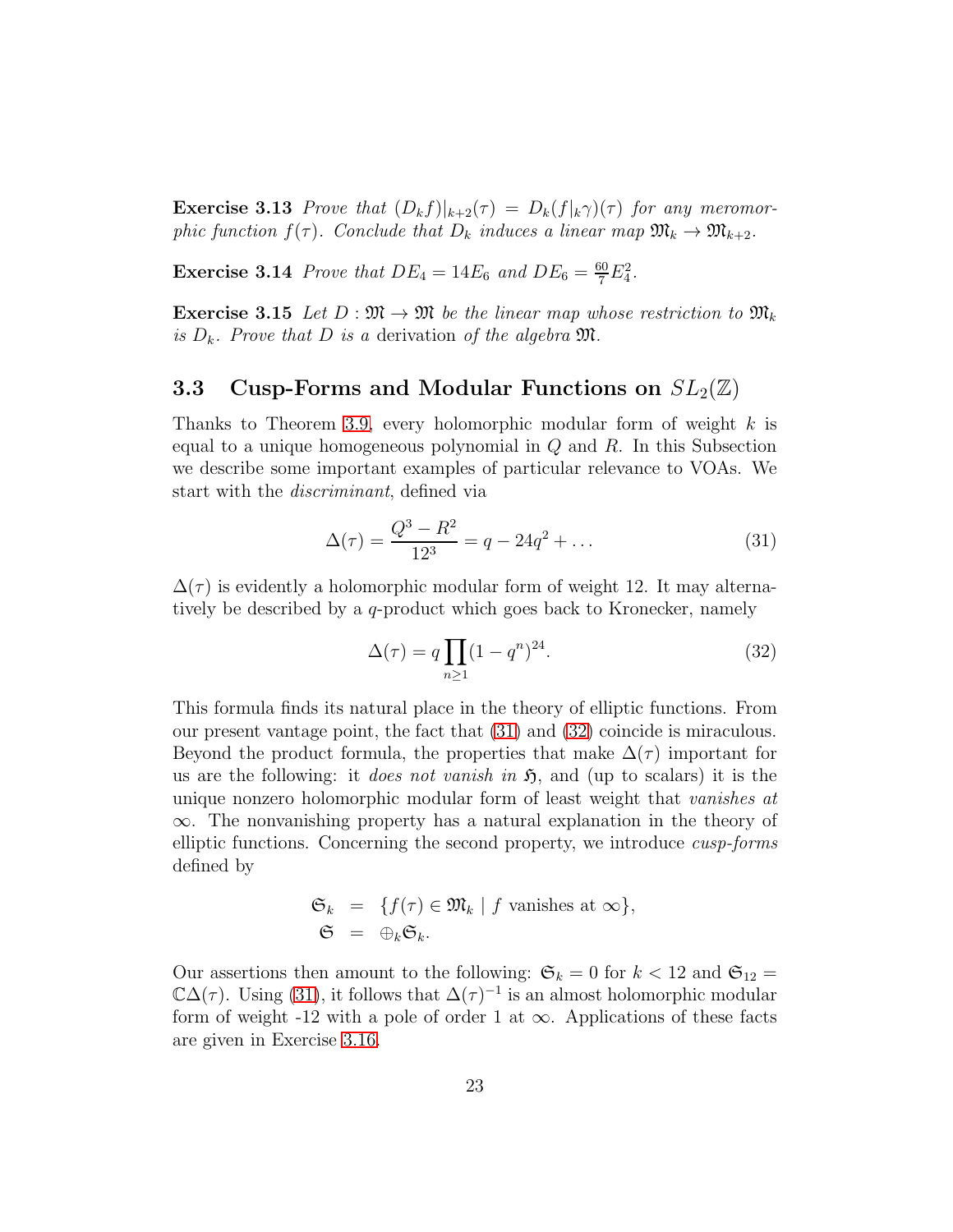Closely related to  $\Delta(\tau)$  is the *Dedekind*  $\eta$ -function, whose q-expansion is the 24th root of that for  $\Delta(\tau)$ :

<span id="page-23-1"></span>
$$
\eta(\tau) = q^{1/24} \prod_{n \ge 1} (1 - q^n). \tag{33}
$$

 $\eta(\tau)$  is not a modular form in the sense that we have defined it. Note that

<span id="page-23-2"></span>
$$
\eta(\tau)^{-1} = q^{-1/24} \sum_{n\geq 0} p(n)q^n
$$
\n
$$
= q^{-1/24} (1 + q + 2q^2 + 3q^3 + 5q^4 + \ldots),
$$
\n(34)

an identity which goes back to Euler.  $(p(n))$  is the unrestricted partition function.)

Our next example is the famous  $j$ -function, defined by

$$
j(\tau) = \frac{Q^3}{\Delta(\tau)} = q^{-1} + 744 + 196884q + \dots
$$
 (35)

As the quotient of two modular forms of weight 12,  $j(\tau)$  has weight zero, and because  $\Delta^{-1}$  is almost holomorphic then so too is  $j(\tau)$ . With the notation of Exercise [3.6,](#page-19-2)  $j(\tau) \in E$ . Let  $\Gamma \setminus \mathfrak{H}$  be the orbit space for the action of  $\Gamma$ on  $\mathfrak H$  (cf. Exercise [3.4\)](#page-19-5). Because the weight is zero, we see from [\(21\)](#page-18-0) that j induces a map

$$
j:\Gamma\setminus\mathfrak{H}\to\mathbb{C}
$$

which turns out to be a *homeomorphism*. It can be shown that  $E = \mathbb{C}(j)$  is exactly the field of rational functions in  $i$ .

<span id="page-23-0"></span>**Exercise 3.16** Considered as a subspace of the algebra  $\mathfrak{M}$ , show that  $\mathfrak{S}$  is the principal ideal generated by  $\Delta$ .

<span id="page-23-3"></span>**Exercise 3.17** Show that  $\mathfrak{M}_k = \mathfrak{S}_{2k} \oplus \mathbb{C}E_{2k}$  for  $k \geq 2$ .

**Exercise 3.18** Prove that  $\theta \eta(\tau) = -\frac{1}{2}$  $\frac{1}{2}\eta(\tau)E_2(\tau)$ . Conclude that  $D_{12}\Delta(\tau) =$ 0. Give another proof of this by using Theorem [3.9.](#page-20-1)

Exercise 3.19 Regard D as a derivation of M as in Exercise [3.15.](#page-22-3) Show that the space of D-constants (i.e., the subspace of  $\mathfrak{M}$  annihilated by D) is the polynomial algebra  $\mathbb{C}[\Delta]$ .

Exercise 3.20 Prove that the ring of almost holomorphic modular functions of weight zero on  $\Gamma$  is the space  $\mathbb{C}[i]$  of polynomials in  $i(\tau)$ .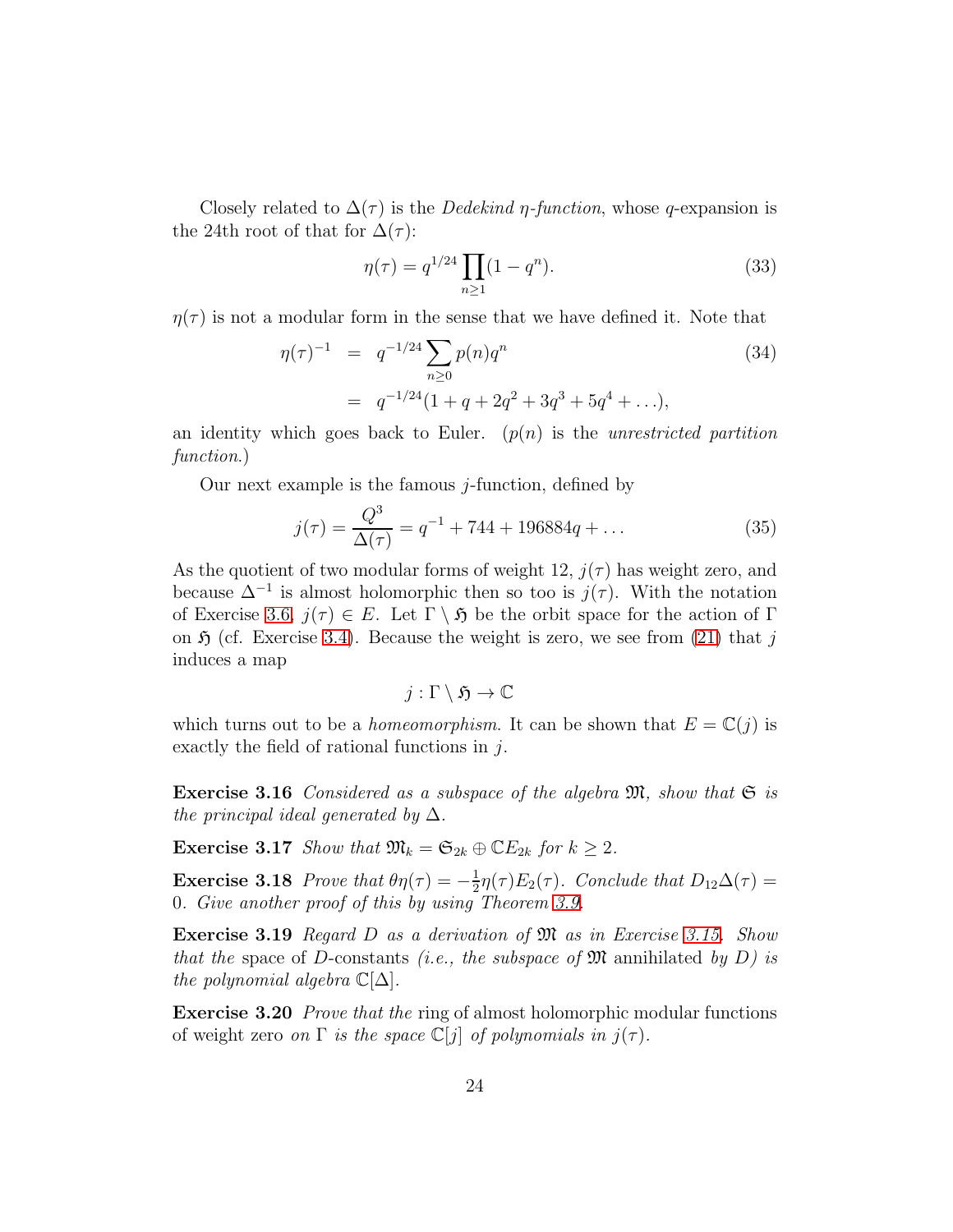### <span id="page-24-0"></span>4 Characters of Vertex Operator Algebras

Fix a VOA  $(V, Y, \mathbf{1}, \omega)$  with Z-graded Fock space  $V = \bigoplus V_n$  and central charge c. In this Section we introduce the idea of the *character* of  $V$  as a sort of analog of the character of a group representation. This is essentially the theory of 1-point correlation functions on V .

#### <span id="page-24-1"></span>4.1 Zero Modes

We start with a useful calculation. Suppose that  $v \in V_k, w \in V_m, n \in \mathbb{Z}$ . Remembering that  $L_i = \omega_{i+1}$ , we have

$$
L_0 v_n w = ([\omega_1, v_n] + v_n L_0) w
$$
  
= 
$$
\left(\sum_i {1 \choose i} (L_{i-1} v)_{n+1-i} + v_n L_0\right) w
$$
  
= 
$$
((L_{-1} v)_{n+1} + (L_0 v)_n + v_n L_0) w
$$
  
= 
$$
(m + k - n - 1) v_n w.
$$

Here, we used the commutator formula (cf. Section [2.3\)](#page-8-0) for the second equality and the last identity of Exercise [2.27](#page-14-1) for the fourth equality. What we take from this is that modes of homogeneous states are graded operators on  $V$ :

<span id="page-24-3"></span>
$$
v \in V_k \Rightarrow v_n : V_m \to V_{m+k-n-1}.
$$
\n(36)

In particular, let us define<sup>[5](#page-24-2)</sup> the zero mode  $o(v)$  of a state  $v \in V_k$  to be  $v_{k-1}$ , and extend this definition to  $V$  additively. From  $(36)$  we then have for all integers  $m$  and states  $v$  that

$$
o(v): V_m \to V_m. \tag{37}
$$

The point of all this is that as an operator on  $V_m$  we can trace the zero mode and form a generating function (cf. [\(15\)](#page-16-3))

<span id="page-24-4"></span>
$$
Z(v,q) = \text{Tr}_V o(v) q^{L_0 - c/24} = q^{-c/24} \sum_n \text{Tr}_{V_n} o(v) q^n.
$$
 (38)

<span id="page-24-2"></span><sup>&</sup>lt;sup>5</sup>The zero mode of v is generally not the *zeroth* mode  $v_0$  but rather the mode which has weight zero as an operator. However, in the convention used for modes in CFT as practiced by physicists, it is the zero mode.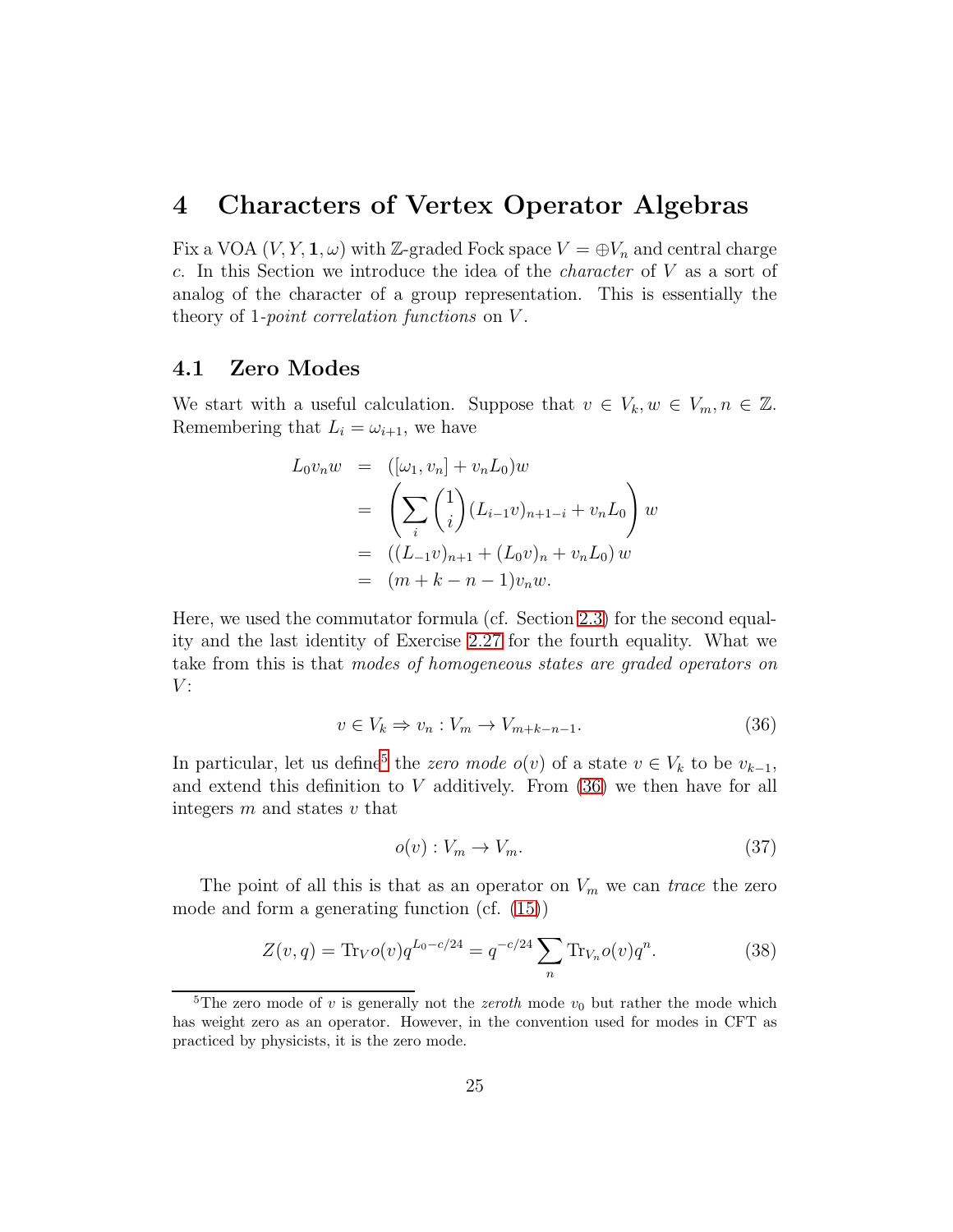[\(38\)](#page-24-4) is to be regarded as a formal q-expansion at this point. Apart from memorializing the central charge, the factor  $q^{-c/24}$  may seem somewhat arbitrary. This feeling will pass. Because the homogeneous spaces  $V_n$  vanish for small enough  $n$ , we see that

$$
Z(v,q) \in q^{-c/24} \mathbb{C}[[q]][q^{-1}].
$$

 $Z = Z_V$  defines the *character* of V, i.e., the linear map

$$
Z: V \to q^{-c/24} \mathbb{C}[[q]][q^{-1}]
$$

$$
v \mapsto Z(v,q).
$$

Exercise 4.1 Let  $U \otimes V$  be the tensor product of VOAs U, V (Exercise [2.32\)](#page-15-2). Prove that  $Z_{U\otimes V} = Z_U Z_V$ .

<span id="page-25-1"></span>**Exercise 4.2** Suppose that V is a VOA with  $v \in V$ . Prove the identity  $q_x^{L_0} Y(v, z) q_x^{-L_0} = Y(q_x^{L_0} v, q_x z).$ 

Exercise 4.3 Let a be the generating state of weight 1 for the Heisenberg VOA (Subsection [2.4\)](#page-10-0). Prove that the zero mode  $o(a)$  is zero.

**Exercise 4.4** Suppose that  $V_0 = \mathbb{C}1$  (cf. Exercise [2.29\)](#page-15-3). Prove using [\(36\)](#page-24-3) that for  $a \in V_{n_1}$  and  $b \in V_{n_2}$  we have  $a_n b = 0$  for all  $n \geq n_1 + n_2$ . Using Exercise [2.5,](#page-7-2) deduce that  $Y(a, z) \sim_k Y(b, z)$  with order of locality  $k \leq n_1+n_2$ .

#### <span id="page-25-0"></span>4.2 Graded Dimension

The most prominent Z-value is that obtained by tracing the zero mode of the vacuum. From Exercise [2.26](#page-14-2) we have  $Y(1, z) = \text{Id}_V$  and  $1 \in V_0$ . So the zero mode of 1 is  $\mathrm{Id}_V$ , whence

$$
Z_V(1) = \text{Tr}_V q^{L_0 - c/24} = q^{-c/24} \sum_n \dim V_n q^n.
$$
 (39)

This is variously called the *graded dimension*, q-dimension, 0-point function, or partition function of V .

The graded dimensions of our two main examples  $M_0$  and  $Vir_c$  are readily computed. This is because the Fock spaces are Verma modules, or closely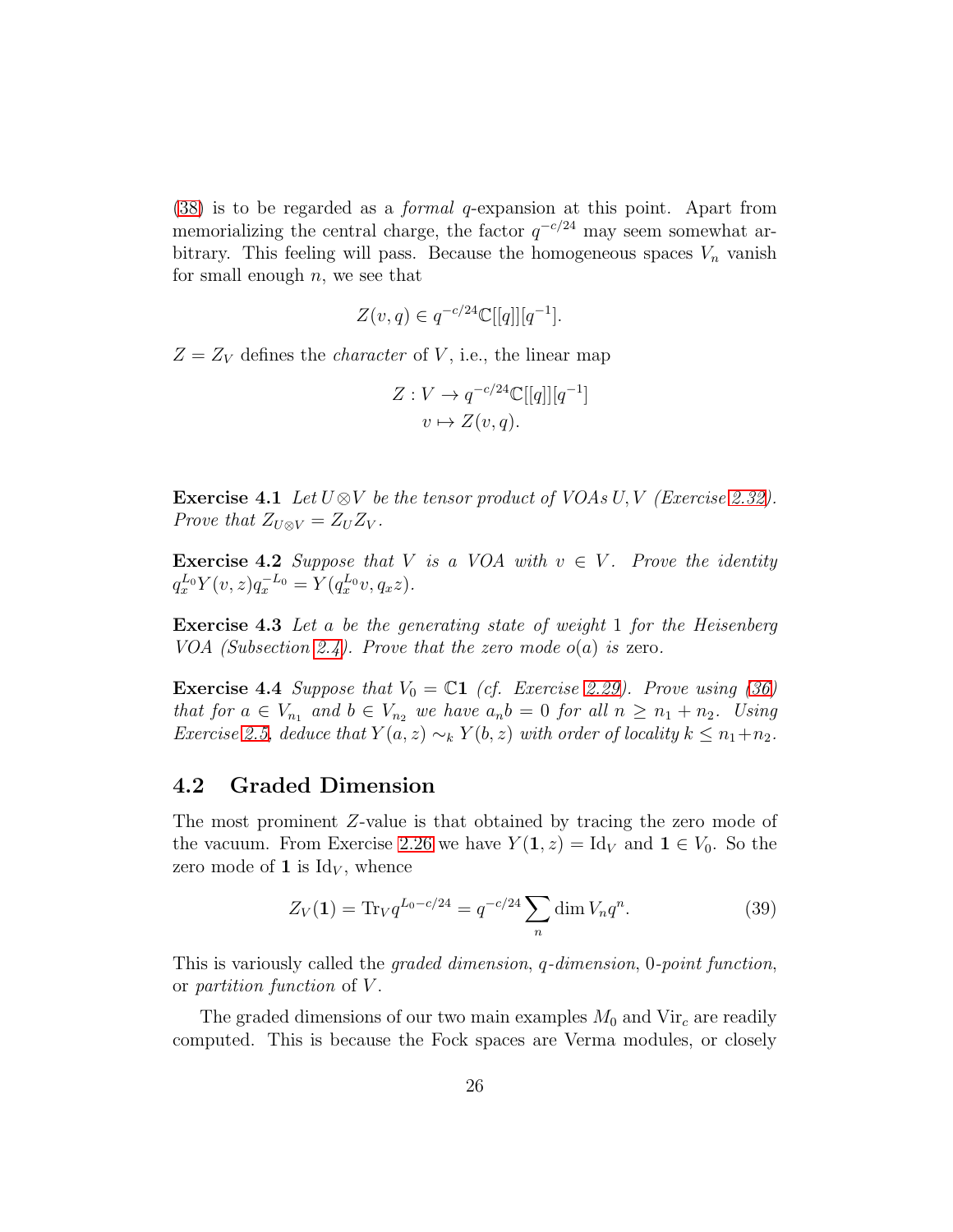related to them, and these are easy to handle. Let us start with the Fock space  $M_0$  for the free boson, which has central charge  $c = 1$  (Theorem [2.18](#page-11-0)) and Exercise [2.32\)](#page-15-2). In the notation of [\(10\)](#page-11-1),  $M_0$  (considered as a Z-graded linear space) coincides with  $\mathcal{U}(A^-)$  equipped with the natural product grading for which  $a \otimes t^{-n}$  has weight n. Because of the PBW Theorem, the universal enveloping algebra is itself isomorphic as graded space to the symmetric algebra  $S(\coprod_{n\geq 1} \mathbb{C}x_{-n})$  with  $x_{-n}$  having weight n. (In other words,  $M_0$  'is' a polynomial algebra in variables  $x_{-n}$ . Compare with Remark [2.19.](#page-11-2)) As graded algebras, symmetric algebras are multiplicative over direct sums. It follows that

$$
Z_{M_0}(1) = q^{-1/24} \prod_{n=1}^{\infty} (q \text{-dimension of } \mathbb{C}[x_{-n}])
$$
  
=  $q^{-1/24} \prod_{n=1}^{\infty} (1 + q^n + q^{2n} + ...)$   
=  $q^{-1/24} \prod_{n=1}^{\infty} (1 - q^n)^{-1},$ 

which is none other than the inverse eta-function  $(33)$ ,  $(34)$ . Thus we have

<span id="page-26-0"></span>
$$
Z_{M_0}(1) = \eta(q)^{-1}.
$$
\n(40)

For an integer  $n \geq 1$ , let  $M_0^{\otimes n}$  be the *n*-fold tensor product of  $M_0$  considered as a VOA as described in Exercise [2.32.](#page-15-2) This is the theory of  $n$  free bosons. Using Exercise [3.1](#page-18-1) we deduce from [\(40\)](#page-26-0) that

$$
Z_{M_0^{\otimes n}}(\mathbf{1}) = \eta(q)^{-n}.\tag{41}
$$

In particular, the graded dimension of the VOA  $M_0^{\otimes 24}$  of 24 free bosons (the *bosonic string*) is the inverse discriminant  $\Delta(\tau)^{-1}$ .

The calculation of the graded dimension of  $Vir<sub>c</sub>$  is similar. Indeed, the Fock space  $M_{c,0}$  [\(13\)](#page-12-4) is *isomorphic* as Z-graded linear space to  $M_0$ . We must quotient out the graded submodule  $\mathcal{U}(\text{Vir})L_{-1}.v_{c,0}$ , and this is isomorphic to  $M_{c,0}[1]$ , that is  $M_{c,0}$  with an overall shift of  $+1$  in the grading, because  $L_{-1}.v_{c,0}$  has weight 1 as an element of  $M_{c,0}$ . We find that

$$
Z_{\text{Vir}_c}(1) = \frac{q^{-c/24}}{\prod_{n\geq 2} (1-q^n)},\tag{42}
$$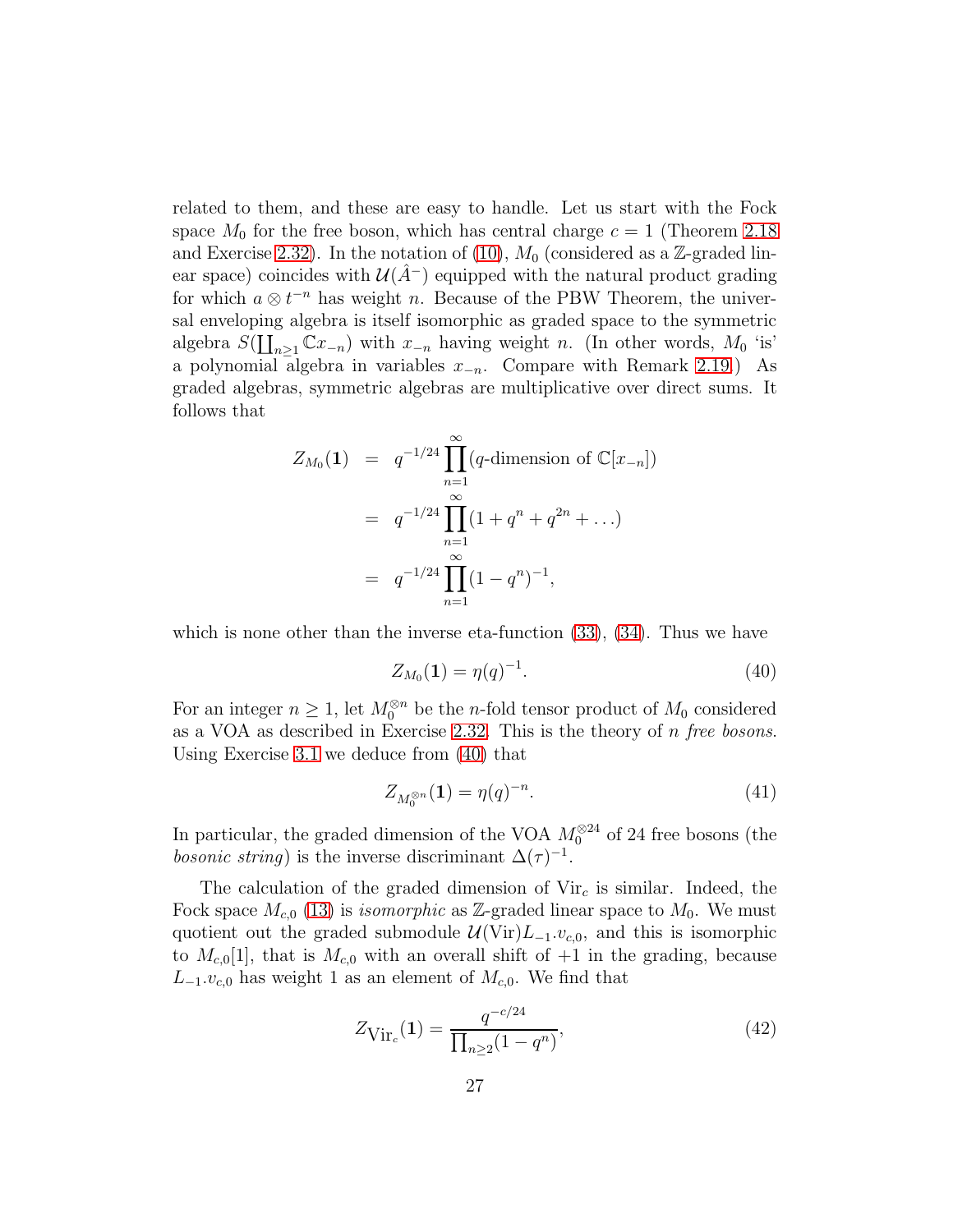which is *not* the *q*-expansion of a modular form.

Next we consider the character value  $Z_V(\omega)$  for a VOA V. Because the zero mode of the conformal vector is  $L_0$ , which acts on  $V_n$  as multiplication by  $n$ , we have

$$
Z_V(\omega) = q^{-c/24} \sum_n n \dim V_n q^n.
$$

This is almost, but not quite, equal to  $\theta Z_V(1)$  ( $\theta$  as in [\(30\)](#page-21-2)). If instead we use the square bracket conformal vector  $\tilde{\omega} \in V_{2}$  [\(19\)](#page-16-4) we find

$$
Z_V(\tilde{\omega}) = q^{-c/24} \sum_n (n - \frac{c}{24}) \dim V_n q^n
$$
  
=  $\theta(Z_V(\mathbf{1})).$ 

In the case of  $M_0$ , for example, we obtain using Exercise [3.18](#page-23-3) that

$$
Z_{M_0}(\tilde{\omega})=\theta \eta(\tau)^{-1}=\frac{E_2(\tau)}{2 \eta(\tau)}.
$$

This suggests that 'nicer' character values obtain by evaluating  $Z_V$  on states which are homogeneous in the square bracket formalism, i.e., lie in  $V_{[k]}$  for some  $k$ .

#### <span id="page-27-0"></span>4.3 The Character of the Heisenberg Algebra

It is generally a difficult problem to compute the 1-point functions  $Z_V(v)$  of a VOA V for a complete basis of states. We describe the solution for the Heisenberg algebra  $M_0$  ([\[MT1\]](#page-116-3)). It well illustrates the principle suggested at the end of the previous Subsection.

**Theorem 4.5** Let  $M_{[0]} = \bigoplus_{n>0} (M_0)_{[n]}$  be the Fock space for  $M_0$  equipped with the square bracket grading (cf. Section [2.7\)](#page-15-0). Let  $\mathfrak{Q}$  be the graded algebra of quasimodular forms [\(27\)](#page-20-2). There is a surjection of graded linear spaces

$$
M_{[0]} \to \mathfrak{Q}, \quad v \mapsto Q_v(\tau)
$$

such that  $Z_{M_0}(v) = Q_v(\tau)/\eta(\tau)$ .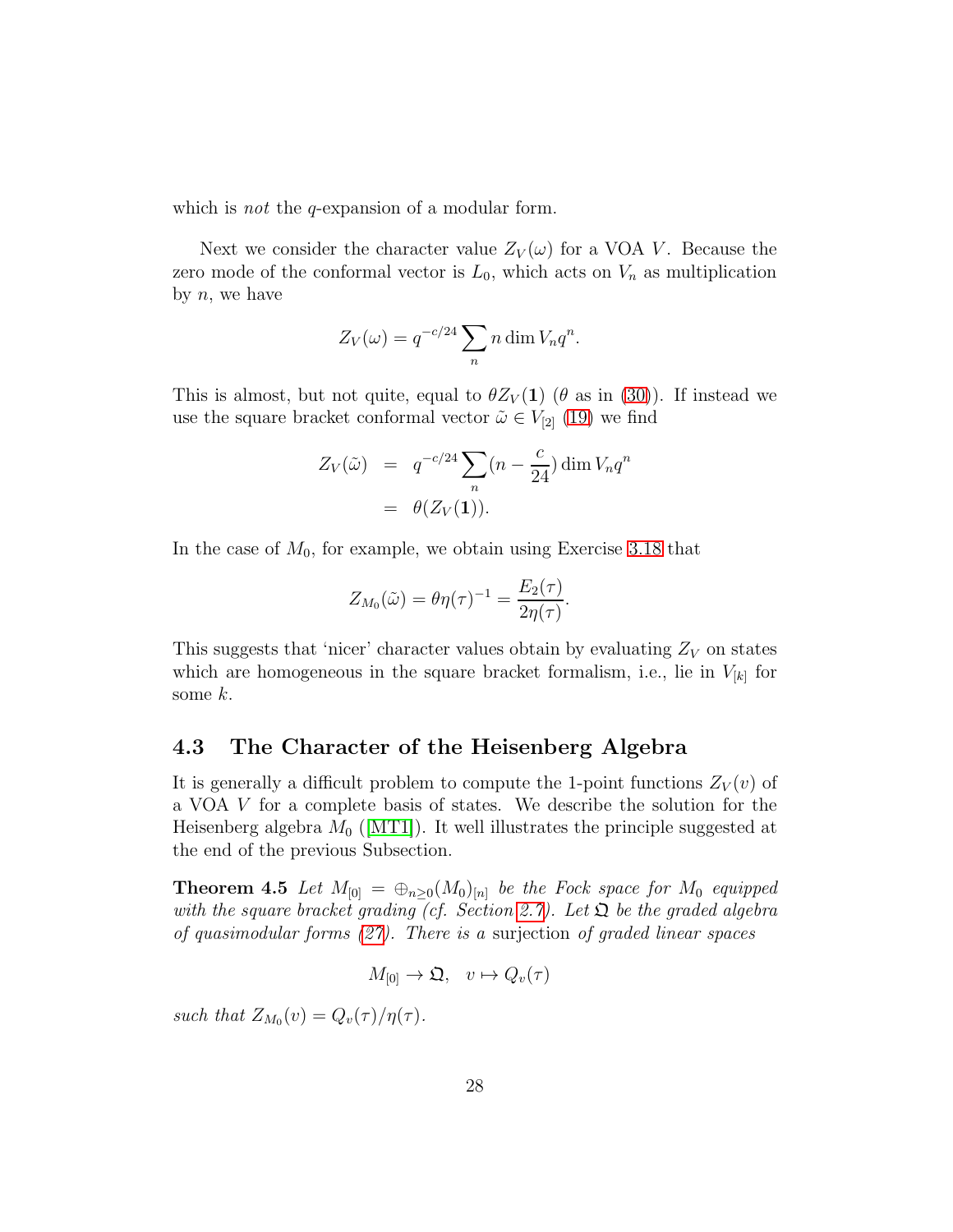Up to a normalizing factor  $\eta(\tau)^{-1}$  then, every 1-point function is a quasimodular form, and every quasimodular form of weight  $k$  arises in this way from a state  $v \in (M_0)_{[k]}$  (cf. Exercise [4.7\)](#page-28-1). There is an *explicit* description of the quasimodular form  $Q_v(\tau)$  attached to a state v with  $wt[v] = k$  which goes as follows. A basis of states for  $(M_0)_{[k]}$  is given by

$$
v_{\lambda} = a[-k_1] \dots a[-k_n] \mathbf{1}
$$
\n(43)

where  $k = k_1 + \ldots + k_n$  and  $1 \leq k_1 \leq \ldots \leq k_n$  range over the parts of a partition  $\lambda$  of k. The quasimodular form  $Q_{v_{\lambda}}(\tau)$  is given by

<span id="page-28-2"></span>
$$
Q_{v_{\lambda}}(\tau) = \sum_{\varphi=\dots(rs)\dots} \prod_{(rs)} (-1)^{r+1} \frac{(r+s-1)!}{(r-1)!(s-1)!} E_{r+s}(\tau), \tag{44}
$$

where the notation is as follows. Let  $\Phi = \{k_1, \ldots, k_n\}$  be the parts of the partition  $\lambda$ . Then  $\varphi$  ranges over all fixed-point-free involutions in the symmetric group  $\Sigma(\Phi)$ , so that  $\varphi$  can be represented as a product of transpositions ...(rs)... with  $(r, s)$  a pair of parts of  $\lambda$ . For each such  $\varphi$ , the product ranges over the transpositions whose product (in  $\Sigma(\Phi)$ ) is  $\varphi$ . We will indicate how [\(44\)](#page-28-2) can be proved in the next Section. A detailed proof appears later in Subsection [11.1.](#page-76-1)

Assume formula [\(44\)](#page-28-2) in the following exercises.

**Exercise 4.6** Show that  $Q_{v_{\lambda}}(\tau)$  vanishes if  $\lambda$  has either an odd number of parts or an odd number of odd parts.

<span id="page-28-1"></span>**Exercise 4.7** Assume that  $\lambda$  has both an even number of parts and an even number of odd parts. Prove that  $Q_{v_{\lambda}}(\tau)$  has a nonzero constant term, and in particular does not vanish.

Exercise 4.8 With the same assumptions as the previous Exercise, prove that  $Q_{v_{\lambda}}(\tau) \in \mathfrak{M}$  if, and only if,  $\lambda$  has at most one part equal to 1.

Exercise 4.9 Prove the assertion that every quasimodular form arises as the trace of a state in  $M_0$ .

# <span id="page-28-0"></span>5 Elliptic Functions and 2-Point Functions

There is an extension of the idea of 1-point functions to n-point functions for any (nonnegative) n. We mainly restrict ourselves here to the case of 2-point correlation functions, which are related to elliptic functions.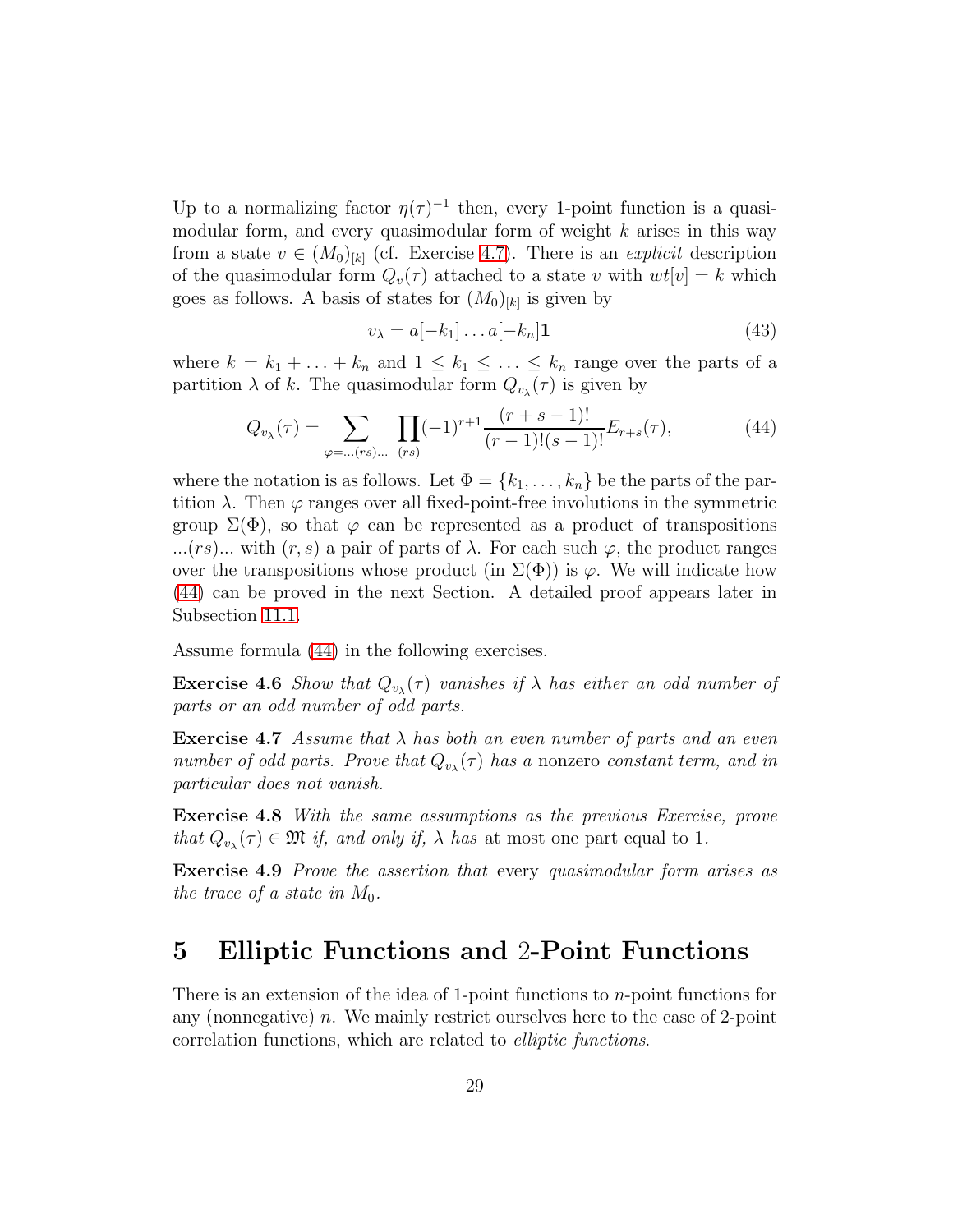#### <span id="page-29-0"></span>5.1 Elliptic Functions

Throughout this Section, *lattice* means an additive subgroup  $\Lambda \subseteq \mathbb{C}$  of rank 2. As such it is the Z-span of an R-basis  $(\omega_1, \omega_2)$  of C. An *elliptic function* is a function  $f(z)$  which is meromorphic in  $\mathbb C$  and satisfies  $f(z + \lambda) = f(z)$ for all  $\lambda$  in some lattice  $\Lambda$ . Equivalently,  $f(z + \omega_i) = f(z)$  for basis vectors  $ω_1, ω_2$  of Λ. Λ is the *period lattice* of  $f(z)$ . Note that  $\mathbb{C}/\Lambda$  has the structure of a *complex torus* (aka *complex elliptic curve*) and that  $f(z)$  induces a map

$$
f: \mathbb{C}/\Lambda \to \mathbb{CP}^1 = \mathbb{C} \cup \{\infty\}.
$$

The set of all meromorphic functions with period lattice  $\Lambda$  is a field  $M_{\Lambda}$  (the function field of the torus). We have  $\mathbb{C} \subseteq M_{\Lambda}$  where  $\mathbb{C}$  is identified with the constants, moreover  $f'(z) \in M_{\Lambda}$  whenever  $f(z) \in M_{\Lambda}$ .

Two lattices  $\Lambda_1, \Lambda_2$  are *homothetic* if there is  $\alpha \in \mathbb{C}$  with  $\alpha \Lambda_1 = \Lambda_2$ . It is usually enough to deal with some fixed lattice in a homothety class (the corresponding complex tori are *isomorphic*), and every  $\Lambda$  is homothetic to a lattice with basis  $(2\pi i, 2\pi i\tau)$  and  $\tau \in \mathfrak{H}$ . We let  $\Lambda_{\tau}$  denote this lattice.

The classical Weierstrass  $\wp$ -function is<sup>[6](#page-29-1)</sup>

<span id="page-29-2"></span>
$$
\wp(z,\tau) = \frac{1}{z^2} + \sum_{m,n \in \mathbb{Z}}' \left\{ \frac{1}{(z - \omega_{m,n})^2} - \frac{1}{\omega_{m,n}^2} \right\}.
$$
 (45)

Here,  $\omega_{m,n} = 2\pi i (m\tau + n)$ . The double sum is independent of the order of summation and absolutely convergent. It defines a function with the following properties: (a) double pole at each point of  $\Lambda_{\tau}$ , (b) holomorphic in  $(\mathbb{C} \times \mathfrak{H}) \setminus \Lambda_{\tau}$ , (c) even in z, (d) period lattice  $\Lambda_{\tau}$ . In particular, for fixed  $\tau \in \mathfrak{H}$  the  $\varphi$ -function  $\varphi(z,\tau)$  lies in the field  $M_{\Lambda_{\tau}}$ . It turns out that

$$
M_{\Lambda_{\tau}} = \mathbb{C}(\wp(z,\tau),\wp'(z,\tau))
$$

is a function field in one variable. Indeed the set of even elliptic functions is a simple transcendental extension  $\mathbb{C}(\wp)$  and  $M_{\Lambda_{\tau}} \supseteq \mathbb{C}(\wp)$  a quadratic extension.

There is a natural left action of  $\Gamma$  on  $\mathbb{C}\times\mathfrak{H}$  extending [\(20\)](#page-17-2). It is given by

$$
\gamma : (z, \tau) \mapsto \left(\frac{z}{c\tau + d}, \frac{a\tau + b}{c\tau + d}\right), \ \gamma = \left(\begin{array}{cc} a & b \\ c & d \end{array}\right) \in \Gamma, \tag{46}
$$

<span id="page-29-1"></span><sup>6</sup>Here and below, a prime appended to a summation indicates that terms rendering the sum meaningless, in this case  $(m, n) = (0, 0)$ , are to be omitted.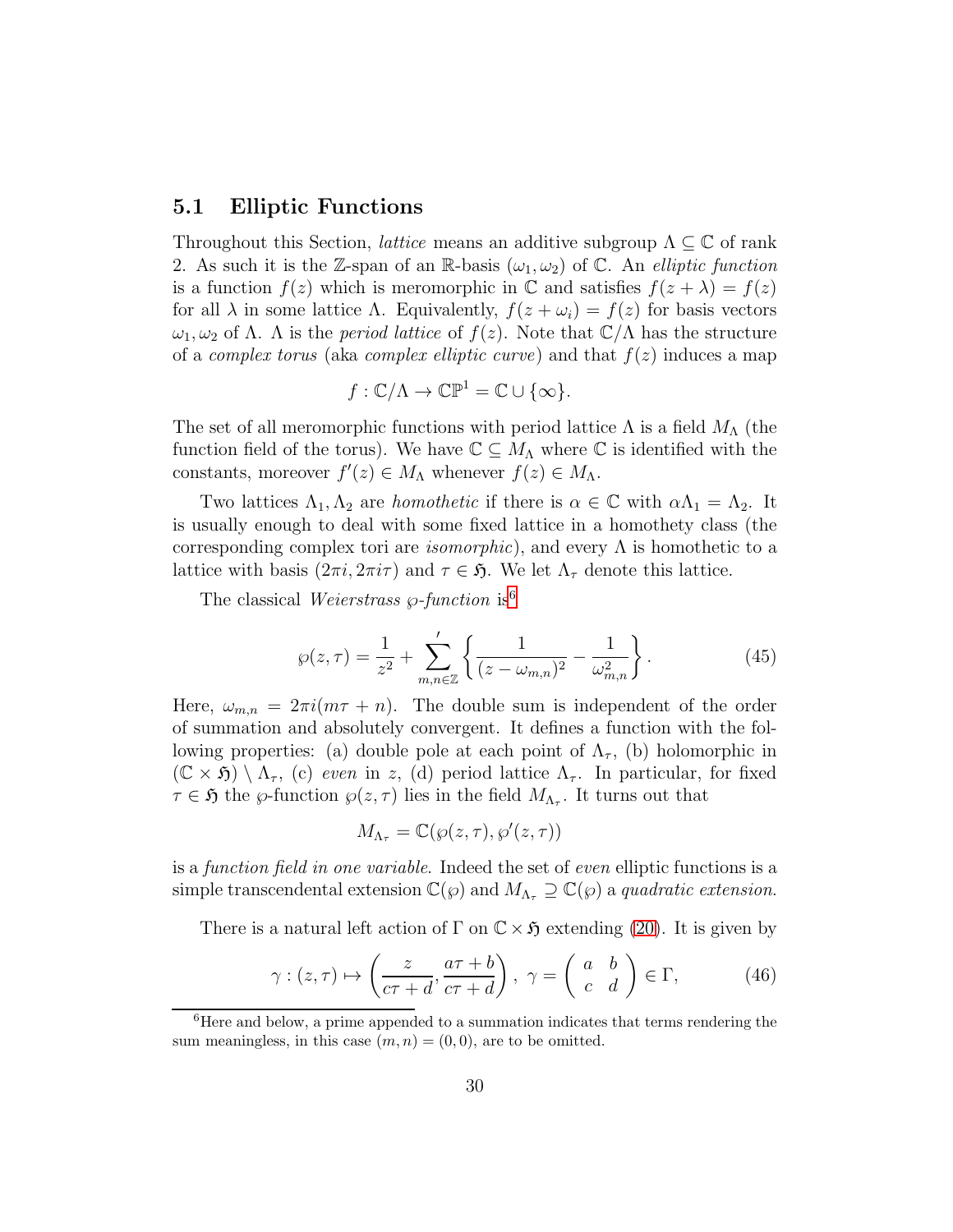corresponding to a base change  $2\pi i(\tau, 1) \mapsto 2\pi i(a\tau + b, c\tau + d)$  of  $\Lambda_{\tau}$  followed by the homothety (conformal rescaling)  $z \mapsto z/(c\tau + d)$ . Then it follows that

<span id="page-30-4"></span>
$$
\wp(\gamma(z,\tau)) = (c\tau + d)^2 \wp(z,\tau). \tag{47}
$$

Thissays that  $\wp(z,\tau)$  is *Jacobi form* of weight 2 ([\[EZ\]](#page-113-3)), though we will neither explain nor pursue this idea here.

What we need is that  $\wp(z,\tau)$  is invariant under  $\tau \mapsto \tau + 1$  as well as  $z \mapsto z + 2\pi i$  (from the elliptic property). It follows that  $\wp(z, \tau)$  has a Fourier expansion in both q and  $q_z$ . (Compare with the development in Subsection [3.1.](#page-17-1)) To describe this we define

<span id="page-30-0"></span>
$$
P_1(z,\tau) = \sum_{n\in\mathbb{Z}}' \frac{q_z^n}{1-q^n} - \frac{1}{2},\tag{48}
$$

$$
P_2(z,\tau) = \frac{d}{dz} P_1(z,\tau) = \sum_{n \in \mathbb{Z}}' \frac{n q_z^n}{1 - q^n}.
$$
 (49)

The extra term  $-1/2$  in [\(48\)](#page-30-0) ensures that  $P_1(z,\tau)$  is odd in z. For nonzero z in the fundamental parallelogram defined by the basis  $(2\pi i, 2\pi i\tau)$  of  $\Lambda_{\tau}$ we have  $-2\pi \Im \tau < \Re(z) < 0$ , so that  $|q| < |q_z| < 1$ .  $P_1(z, \tau)$  and its zderivatives are absolutely convergent in this domain. We can now give the Fourier expansion of the  $\wp$ -function, which reveals a fundamental relationship with the Eisenstein series of Subsection [3.2.](#page-19-0)

Theorem 5.1 We have

<span id="page-30-3"></span>
$$
\wp(z,\tau) = P_2(z,\tau) - E_2(\tau) \n= \frac{1}{z^2} + \sum_{k \ge 2} (2k-1) E_{2k}(\tau) z^{2k-2}.
$$

We sketch the proof, which uses a key identity (cf. Exercise [5.2](#page-32-1) below):

<span id="page-30-1"></span>
$$
\sum_{n \in \mathbb{Z}} \frac{1}{(x - 2\pi in)^2} = \frac{q_x}{(1 - q_x)^2} \tag{50}
$$

for  $x \neq 0$ . In the exceptional case,

<span id="page-30-2"></span>
$$
\sum_{n\in\mathbb{Z}}'\frac{1}{(2\pi in)^2} = \frac{2\zeta(2)}{(2\pi i)^2} = -\frac{1}{12}.\tag{51}
$$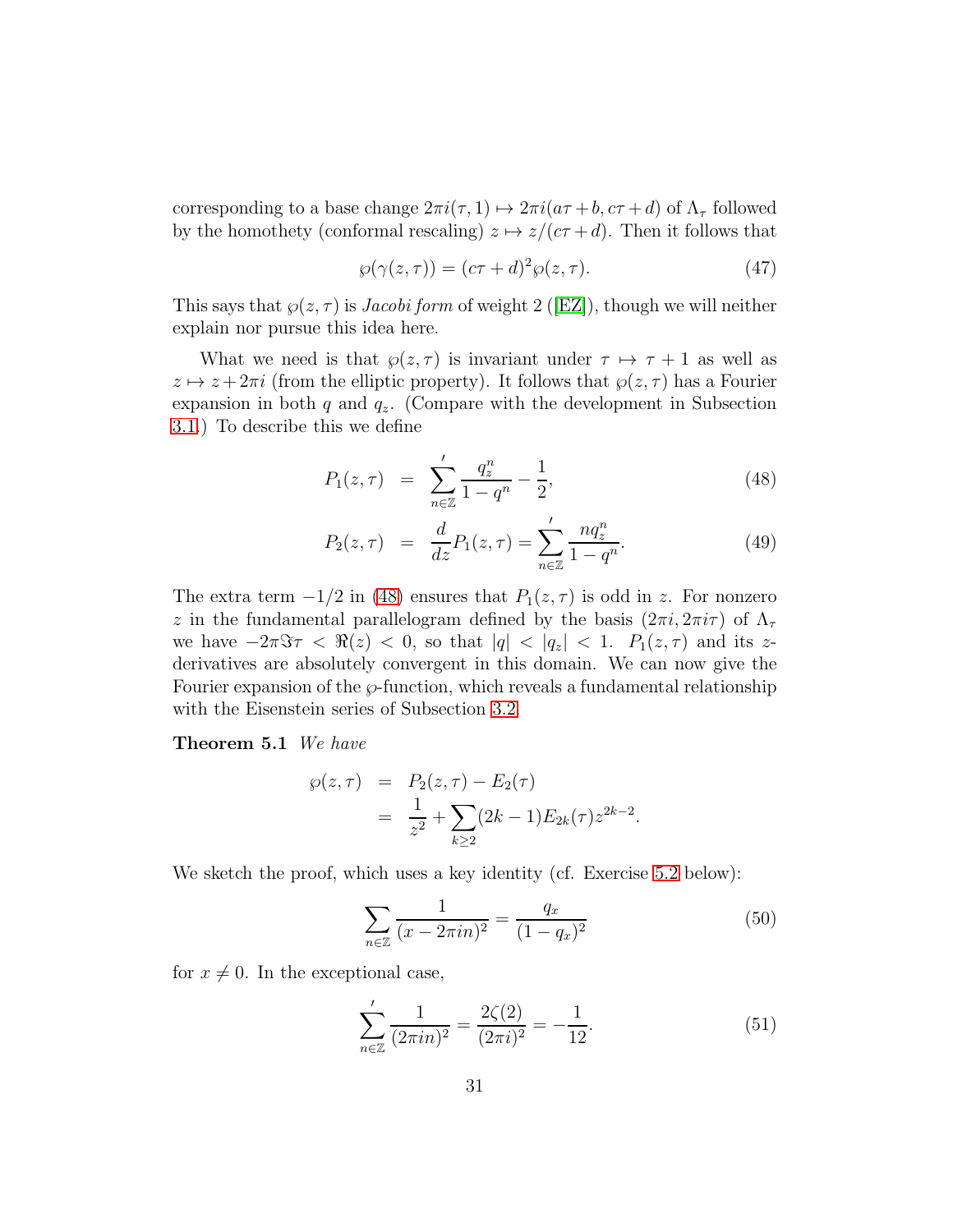Now

<span id="page-31-0"></span>
$$
\wp(z,\tau) + \sum_{m \in \mathbb{Z}} \left[ \sum_{n \in \mathbb{Z}} \frac{1}{\omega_{m,n}^2} \right] = \sum_{m \in \mathbb{Z}} \left[ \sum_{n \in \mathbb{Z}} \frac{1}{(z - \omega_{m,n})^2} \right],\tag{52}
$$

where the convergent nested double sums depend on the order of summation. For the lhs, use [\(50\)](#page-30-1) with  $x = 2\pi im\tau \neq 0$ , [\(51\)](#page-30-2) and  $|q| < 1$  to obtain

$$
\sum_{m\in\mathbb{Z}}\left[\sum_{n\in\mathbb{Z}}\frac{1}{\omega_{m,n}^2}\right] = -\frac{1}{12} + \sum_{0\neq m\in\mathbb{Z}}\frac{q^m}{(1-q^m)^2}
$$

$$
= -\frac{1}{12} + 2\sum_{m,n>0} nq^{mn} = E_2(\tau)
$$

(cf. [\(24\)](#page-19-3)). For the rhs of [\(52\)](#page-31-0), use [\(50\)](#page-30-1) with  $x = z - 2\pi i m\tau$  and argue similarly using  $|q_z q^m|, |q_z^{-1} q^m| < 1$  for  $m > 0$  to get

$$
\sum_{m\in\mathbb{Z}} \frac{q_z q^m}{(1-q_z q^m)^2} = \frac{q_z}{(1-q_z)^2} + \sum_{m>0} \left( \frac{q_z q^m}{(1-q_z q^m)^2} + \frac{q_z q^{-m}}{(1-q_z q^{-m})^2} \right)
$$

$$
\frac{q_z}{(1-q_z)^2} + \sum_{m>0} \sum_{n>0} n (q_z^n + q_z^{-n}) q^{nm}
$$

$$
= \frac{q_z}{(1-q_z)^2} + \sum_{n>0} n (q_z^n + q_z^{-n}) \frac{q^n}{1-q^n}
$$
(53)
$$
= \sum_{n>0} n \left( \frac{q_z^n}{1-q^n} - \frac{q_z^{-n}}{1-q^{-n}} \right) = P_2(z,\tau).
$$

This proves the first equality in the Theorem. From [\(45\)](#page-29-2) we see that

$$
\wp(z,\tau) = \frac{1}{z^2} + \sum_{k \ge 3} (k-1) \tilde{E}_k(\tau) z^{k-2},
$$

with

$$
\tilde{E}_k(\tau) = \sum'_{m,n \in \mathbb{Z}} \frac{1}{\omega_{m,n}^k} = \frac{1}{(2\pi i)^k} \sum'_{m,n \in \mathbb{Z}} \frac{1}{(m\tau + n)^k}.
$$
\n(54)

We can use [\(50\)](#page-30-1) to identify  $\tilde{E}_k$  with the corresponding Eisenstein series  $E_k(\tau)$ [\(24\)](#page-19-3), in particular  $\tilde{E}_k(\tau)$  is identically zero for k odd. This completes our discussion of Theorem [5.1.](#page-30-3)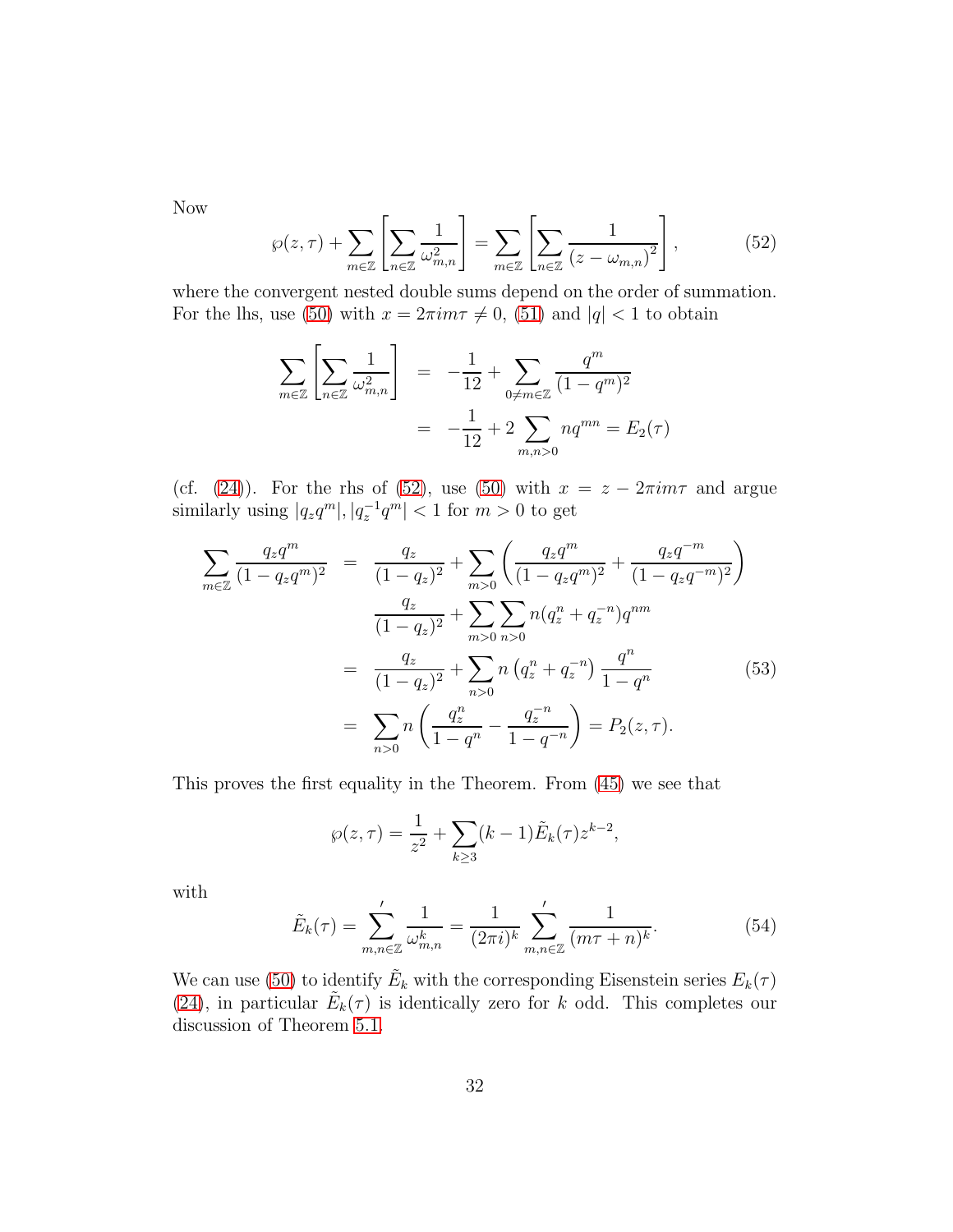We note that  $P_1$  is not an elliptic function (cf. Exercise [5.6\)](#page-32-2). Higher z-derivatives  $P_1^{(m)}$  $\sum_{1}^{(m)}(z,\tau)$  for  $m\geq 1$  are elliptic functions, and are derivatives of  $\wp(z,\tau)$  for  $m \geq 2$ . We have

<span id="page-32-4"></span>
$$
P_1^{(m)}(z,\tau) = \sum_{n\in\mathbb{Z}}' \frac{n^m q_z^n}{1-q^n}
$$
  
=  $m! \left[ \frac{(-1)^{m+1}}{z^{m+1}} + \sum_{k\geq m+1} {k-1 \choose m} E_k(\tau) z^{k-m-1} \right].$  (55)

<span id="page-32-1"></span>Exercise 5.2 Prove directly from the definition that an elliptic function which is holomorphic is necessarily constant.

Exercise 5.3 *Verify [\(50\)](#page-30-1) by comparing poles.* 

**Exercise 5.4** Prove that for even  $k \geq 4$ ,  $\tilde{E}_k(\tau)$  coincides with  $E_k(\tau)$ . (Use  $(26).$  $(26).$ 

**Exercise 5.5** Deduce from [\(47\)](#page-30-4) that  $E_k(\tau) \in \mathfrak{M}_k$  for even  $k \geq 4$ .

<span id="page-32-2"></span>**Exercise 5.6** Prove that  $P_1(z + 2\pi i\tau, \tau) = P_1(z, \tau) - 1$ .

#### <span id="page-32-0"></span>5.2 2-Point Correlation Functions

Let  $(V, Y, \mathbf{1}, \omega)$  be a VOA of central charge c. For an integer  $n \geq 0$ , the npoint correlation function for states  $u^1, \ldots, u^n \in V$  is the formal expression

<span id="page-32-3"></span>
$$
F_V((u^1, z_1), \dots, (u^n, z_n), q) =
$$
  
\n
$$
\text{Tr}_V Y(q_1^{L_0} u^1, q_1) \dots Y(q_n^{L_0} u^n, q_n) q^{L_0 - c/24},
$$
\n(56)

where  $q_i = q_{z_i}$  for variables  $z_1, \ldots, z_n$ . For  $n = 0$  this reduces to the graded dimension Tr<sub>V</sub> $q^{L_0-c/24}$  as discussed in Subsection [4.2.](#page-25-0) If  $n=1$  and  $u^1 \in V_k$ , [\(56\)](#page-32-3) is

$$
\begin{array}{rcl}\n\operatorname{Tr}_V Y(q_1^{L_0} u^1, q_1) q^{L_0 - c/24} & = & q_1^k \sum_m \operatorname{Tr}_V u_m^1 q_1^{-m-1} q^{L_0 - c/24} \\
& = & \operatorname{Tr}_V o(u^1) q^{L_0 - c/24} = Z(u^1, q),\n\end{array}
$$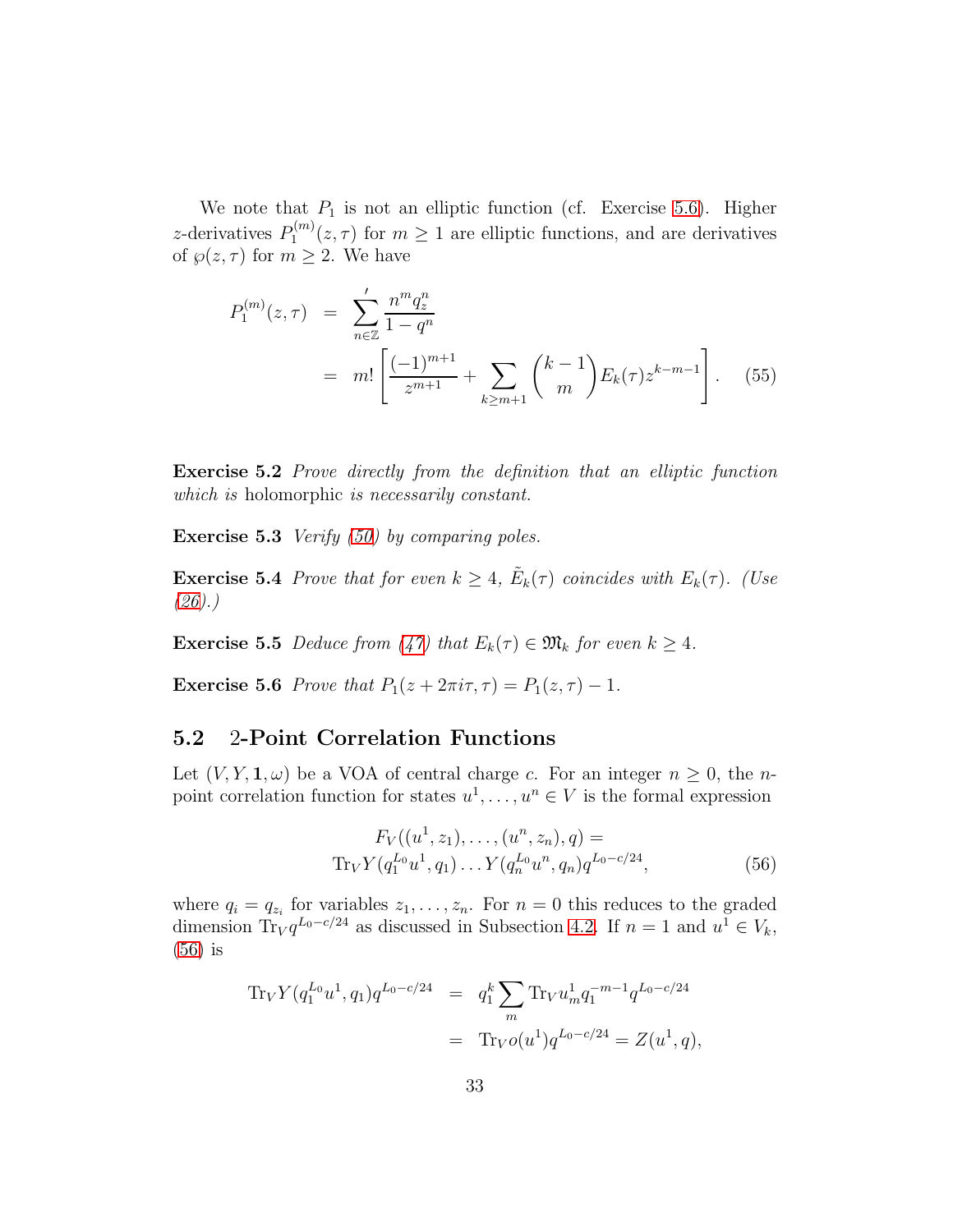where we used [\(36\)](#page-24-3) to get the second equality. So for  $n = 1$ , [\(56\)](#page-32-3) is the 1point function of Section [4,](#page-24-0) as expected. There are similar modal expressions for all *n*-point functions, but for  $n \geq 2$  they are unhelpful. Here we focus on the 2-point function

$$
F_V((u, z_1), (v, z_2), \tau) = \text{Tr}_V Y(q_1^{L_0} u, q_1) Y(q_2^{L_0} v, q_2) q^{L_0 - c/24}.
$$
 (57)

We want to re-express the 2-point function as a 1-*point function*, and for this we need be able to manipulate vertex operators. More precisely, we need to manipulate expressions involving vertex operators which are traced over V. In such a context the locality of operators  $(4)$  simplifies in the sense that

$$
\text{Tr}_V Y(u, z_1) Y(v, z_2) q^{L_0} = \text{Tr}_V Y(v, z_2) Y(u, z_1) q^{L_0},
$$

where the additional factor  $(z_1-z_2)^k$  (loc. cit.) has conveniently disappeared. Similar comments apply to the associativity formula [\(7\)](#page-9-1), where we have

$$
\text{Tr}_V Y(u, z_1 + z_2) Y(v, z_2) q^{L_0} = \text{Tr}_V Y(Y(u, z_1)v, z_2) q^{L_0}.
$$

These and similar assertions fall under the heading of duality in CFT, which is discussed in [\[FHL\]](#page-113-0). We shall use them below without further comment. Thus with some changes of variables together with Exercise [4.2,](#page-25-1) we have

<span id="page-33-0"></span>
$$
F_V((u, z_1), (v, z_2), \tau)
$$
  
= Tr<sub>V</sub>Y(Y(q<sub>1</sub><sup>L<sub>0</sub></sup>u, q<sub>1</sub> - q<sub>2</sub>)q<sub>2</sub><sup>L<sub>0</sub></sup>v, q<sub>2</sub>)q<sub>L<sub>0</sub>-c/24</sub>  
= Tr<sub>V</sub>Y(q<sub>2</sub><sup>L<sub>0</sub></sup>Y(q<sub>z<sub>12</sub></sub><sup>L<sub>0</sub></sup>u, q<sub>z<sub>12</sub></sub> - 1)v, q<sub>2</sub>)q<sub>L<sub>0</sub>-c/24</sub>  
= Z<sub>V</sub>(Y[u, z<sub>12</sub>]v, \tau), (58)

where  $z_{12} = z_1 - z_2$ . This is the desired 1-point function. Similarly,

$$
F_V((u, z_1), (v, z_2 + 2\pi i\tau), \tau)
$$
  
=  $q^{-c/24} \text{Tr}_V Y(q_1^{L_0} u, q_1) Y(q^{L_0} q_2^{L_0} v, q q_2) q^{L_0}$   
=  $q^{-c/24} \text{Tr}_V Y(q_1^{L_0} u, q_1) q^{L_0} Y(q_2^{L_0} v, q_2)$   
=  $q^{-c/24} \text{Tr}_V Y(q_2^{L_0} v, q_2) Y(q_1^{L_0} u, q_1) q^{L_0}$   
=  $F_V((u, z_1), (v, z_2), \tau)$ ,

Thus  $F_V$  is periodic in  $z_2$  with period  $2\pi i\tau$ , and the same holds for  $z_1$ . It is obvious that  $F_V$  is also periodic in each  $z_i$  with period  $2\pi i$ . It follows that, at least formally, the 2-point function  $F_V$  (alias the 1-point function [\(58\)](#page-33-0)) is elliptic in the variable  $z_{12}$  with period lattice  $\Lambda_{\tau}$ .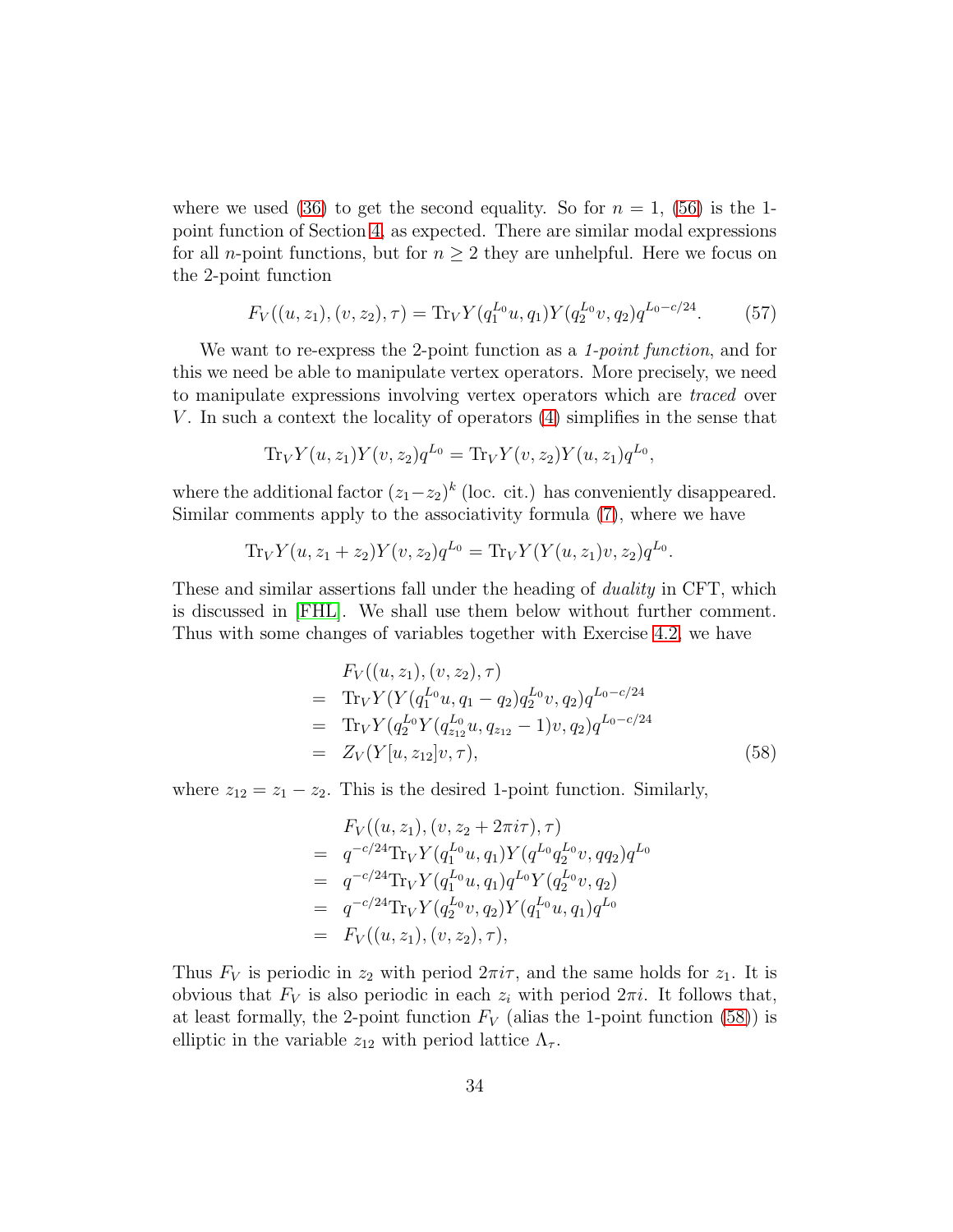#### <span id="page-34-0"></span>5.3 Zhu Recursion Formula I

We continue to pursue the ellipticity of the 2-point function  $F_V$ . It is the analytic of  $F_V$  which needs to be established. To this end we develop a recursion formula of Zhu([\[Z\]](#page-117-0)) which finds a number of applications.

<span id="page-34-2"></span>Theorem 5.7 We have

<span id="page-34-1"></span>
$$
F_V((u, z_1), (v, z_2), \tau)
$$
  
= Tr<sub>V</sub>o(u)<sub>o</sub>(v)<sub>q</sub><sup>L<sub>0</sub>-c/24</sup> - 
$$
\sum_{m\geq 1} \frac{(-1)^m}{m!} P_1^{(m)}(z_{12}, \tau) Z_V(u[m]v, \tau). \quad (59)
$$

The sum in [\(59\)](#page-34-1) is finite since  $u[m]v = 0$  for m sufficiently large, and from Subsection [5.1](#page-29-0)  $P_1^{(m)}$  $\sum_{1}^{(m)}(z_{12},\tau)$  is elliptic for  $m\geq 1$ . Thus the ellipticity of  $F_V$  is reduced to the *convergence* of  $Tr_V o(u)o(v)$  and the 1-point functions  $Z_V(u[m]v, \tau)$ . This Theorem makes clear the deep connection between elliptic functions (and therefore also modular forms) and VOAs. There is an analogous recursion for all  $n$ -point functions.

To prove Theorem [5.7](#page-34-2) we may assume that  $u \in V_k$ , whence

<span id="page-34-3"></span>
$$
F_V((u, z_1), (v, z_2), \tau) =
$$
  

$$
\sum_{n \in \mathbb{Z}} q_1^{-n-1+k} \text{Tr}_V(u_n Y(q_2^{L_0} v, q_2) q^{L_0 - c/24}).
$$
 (60)

Using [\(36\)](#page-24-3), Exercise [4.2](#page-25-1) and [\(18\)](#page-16-5) we have

$$
[u_n, Y(q_2^{L_0}v, q_2)] = \sum_{i \ge 0} {n \choose i} Y(u_i q_2^{L_0}v, q_2) q_2^{n-i}
$$
  

$$
= q_2^r Y(q_2^{L_0} \sum_{i \ge 0} {n \choose i} u_i v, q_2)
$$
  

$$
= q_2^r \sum_{m \ge 0} \frac{r^m}{m!} Y(q_2^{L_0} u[m]v, q_2),
$$

where  $r = n + 1 - k$ . Hence

$$
\text{Tr}_V (u_n Y(q_2^{L_0} v, q_2) q^{L_0 - c/24})
$$
\n
$$
= \text{Tr}_V ( [u_n, Y(q_2^{L_0} v, q_2)] q^{L_0 - c/24} ) + \text{Tr}_V (Y(q_2^{L_0} v, q_2) u_n q^{L_0 - c/24} )
$$
\n
$$
= q_2^r \sum_{m \geq 0} \frac{r^m}{m!} Z_V(u[m]v, \tau) + q^r \text{Tr}_V (Y(q_2^{L_0} v, q_2) q^{L_0 - c/24} u_n).
$$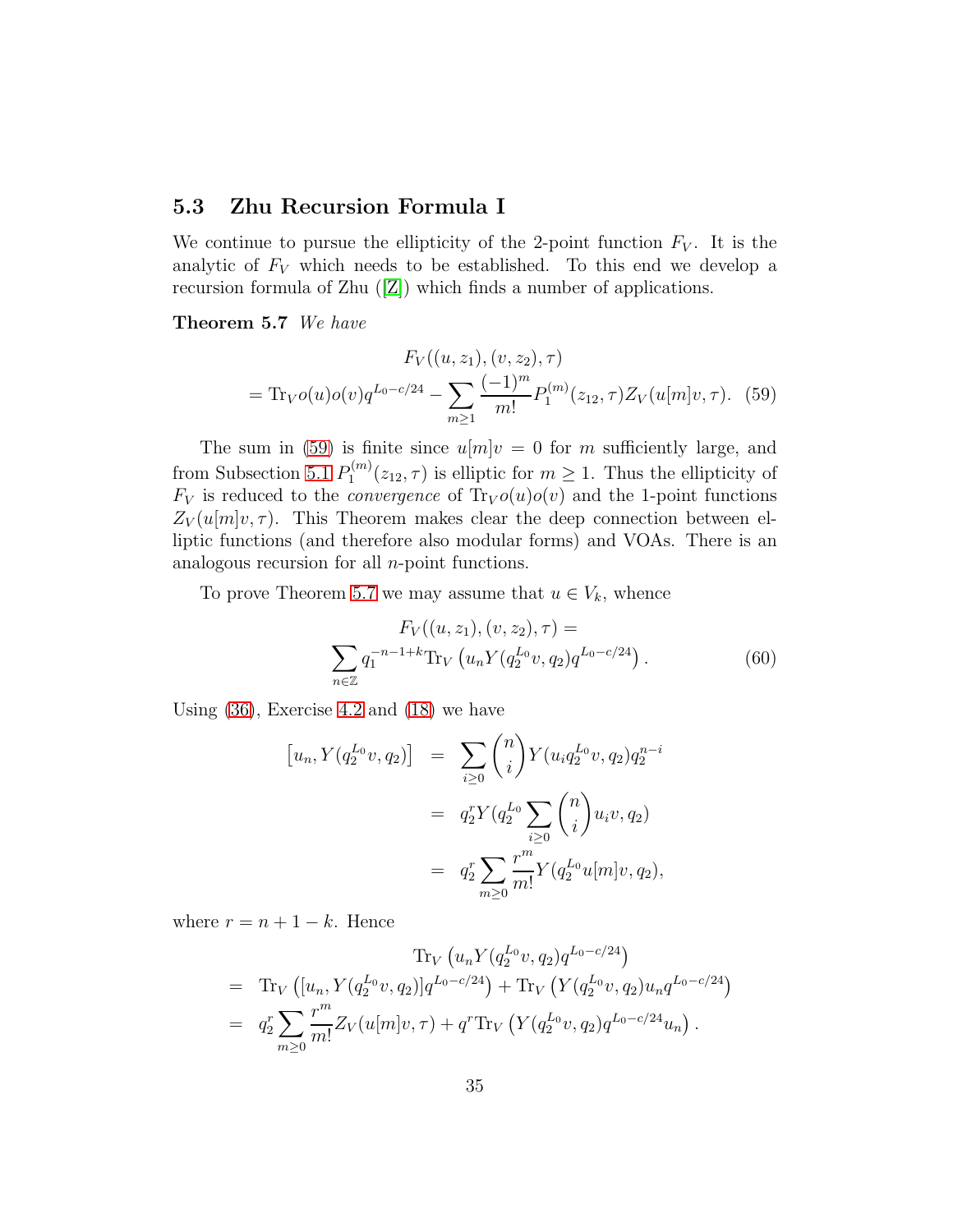From this we obtain

$$
q_2^r \sum_{m \geq 0} \frac{r^m}{m!} Z_V(u[m]v, \tau) = (1 - q^r) \text{Tr}_V(u_n Y(q_2^{L_0} v, q_2) q^{L_0 - c/24}),
$$

so that for  $r \neq 0$  we have

$$
\text{Tr}_V(u_n Y(q_2^{L_0} v, q_2) q^{L_0 - c/24}) = \frac{q_2^r}{1 - q^r} \sum_{m \ge 1} \frac{r^m}{m!} Z_V(u[m]v, \tau).
$$

Finally, the term corresponding to  $r = 0$  in [\(60\)](#page-34-3) is Tr<sub>V</sub> $o(u)o(v)q^{L_0-c/24}$ . Substituting into [\(60\)](#page-34-3), we find

$$
F_V((u, z_1), (v, z_2), \tau) = \text{Tr}_V (o(u)o(v)q^{L_0 - c/24}) + \sum_{m \ge 1} \frac{1}{m!} Z_V(u[m]v, \tau) \sum_{n \in \mathbb{Z}}' \frac{r^m q_{z_{12}}^{-n}}{1 - q^n},
$$

and the Theorem follows upon comparison with [\(55\)](#page-32-4).

**Exercise 5.8** Let a be the generating state for the Heisenberg VOA  $M_0$  (cf. Subsection [2.4\)](#page-10-0). Prove that  $F_{M_0}((a, z_1), (a, z_2), \tau) = P_2(z_{12}, \tau)/\eta(\tau)$ .

**Exercise 5.9** For states u, v in a VOA V, show that  $Z_V(u[0]v, q) = 0$ .

#### <span id="page-35-0"></span>5.4 Zhu Recursion Formula II

Theorem [5.7](#page-34-2) allows us to obtain a related recursion formula for 1-point functions.

Theorem 5.10 For  $n \geq 1$ ,

$$
Z_V(u[-n]v, \tau) = \delta_{n,1} \text{Tr}_V(o(u)o(v)q^{L_0 - c/24}) + \sum_{m \ge 1} (-1)^{m+1} \binom{n+m-1}{m} E_{n+m}(\tau) Z_V(u[m]v, \tau).
$$
\n(61)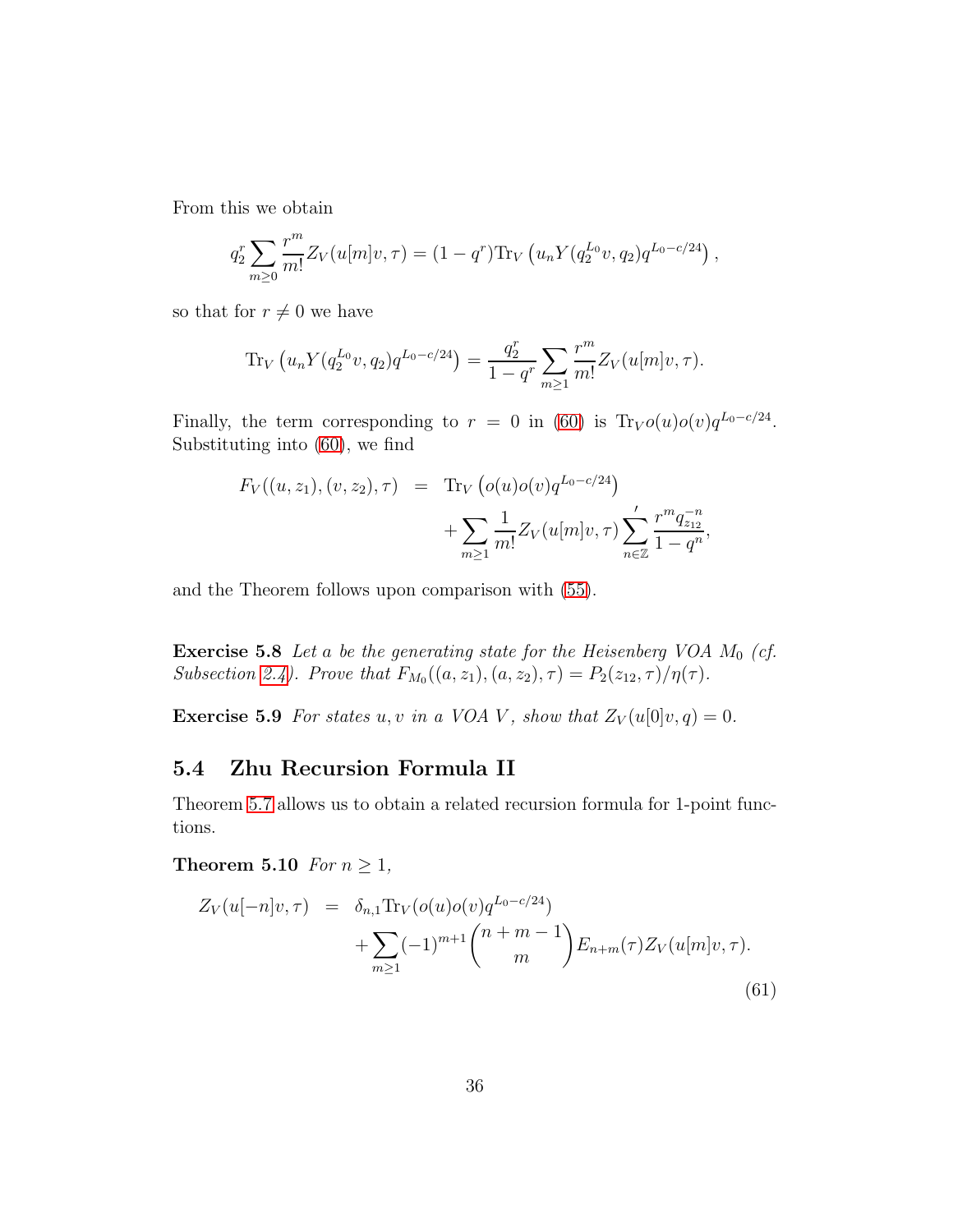To see this, note from [\(58\)](#page-33-0) that

$$
F_V((u, z_1), (v, z_2), \tau) = \sum_{n \in \mathbb{Z}} Z_V(u[-n]v, \tau) z_{12}^{-n-1}.
$$

Now compare this with the  $z_{12}$ -expansion of the rhs of [\(59\)](#page-34-0) using [\(55\)](#page-32-0). Taking  $n \geq 1$  we obtain [\(61\)](#page-35-0). (For  $n \leq 0$  we get no information.)

One can apply Theorem [5.10](#page-35-1) in a number of contexts. If we work with states  $u, v, \ldots$  in V that are homogeneous with respect to the square bracket Virasoro operator  $L[0]$ , then the 1-point functions occurring on the rhs of [\(61\)](#page-35-0) are those of states  $u[m]v$  whose (square bracket) weight is *strictly less* than that of  $u[-n]v$  for  $n \geq 1$ . Thus one might hope to proceed inductively (with respect to square bracket weights) to show that 1-point functions are holomorphic in  $\mathfrak{H}$ . To illustrate, we introduce the important class of VOAs V of CFT-type defined by the property that the zero weight space  $V_0$  is nondegenerate, i.e., spanned by the vacuum vector. This implies (Exercise [2.29\)](#page-15-0) that

<span id="page-36-1"></span><span id="page-36-0"></span>
$$
V = \mathbb{C}1 \oplus V_1 \oplus \dots \tag{62}
$$

Using Theorem [5.10](#page-35-1) and the remarks following Theorem [5.7](#page-34-1) we obtain

**Lemma 5.11** Suppose that  $V$  is a VOA of CFT-type, and let  $S$  be a gen-erating set for V as in Theorem [2.7.](#page-9-0) Assume that  $Tr_V o(u) o(v) q^{L_0 - c/24}$  is holomorphic in  $\mathfrak H$  for all  $u \in S$  and  $v \in V$ , and that the graded dimension  $Z_V(1)$  is holomorphic in  $\mathfrak{H}$ . Then every 1-point function for V is holomorphic in  $\mathfrak{H}$ , and every 2-point function for V is elliptic.

By way of example, consider the Heisenberg algebra  $M_0$ , which is certainly of CFT-type. It is generated by a single state a in weight 1, and  $o(a) = 0$  (cf. Exercise [4.3\)](#page-25-0). Furthermore  $Z_{M_0}(\tau)$  is the inverse  $\eta$ -function [\(40\)](#page-26-0) and hence holomorphic in  $\mathfrak{H}$ . So the conditions of the Lemma apply to  $M_0$ , so that all 1- and 2-point functions for  $M_0$  have the desired analytic properties. Indeed, the vanishing of the zero mode for a means that in the recursion  $(61)$ , the anomalous first term on the rhs is not present (taking  $u = a$ , as we may). We get a recursion for 1-point functions which may be solved with some effort, and this is how one proves Theorem [4.5](#page-27-0) and [\(44\)](#page-28-0). The details are described in Subsection [11.1.](#page-76-0)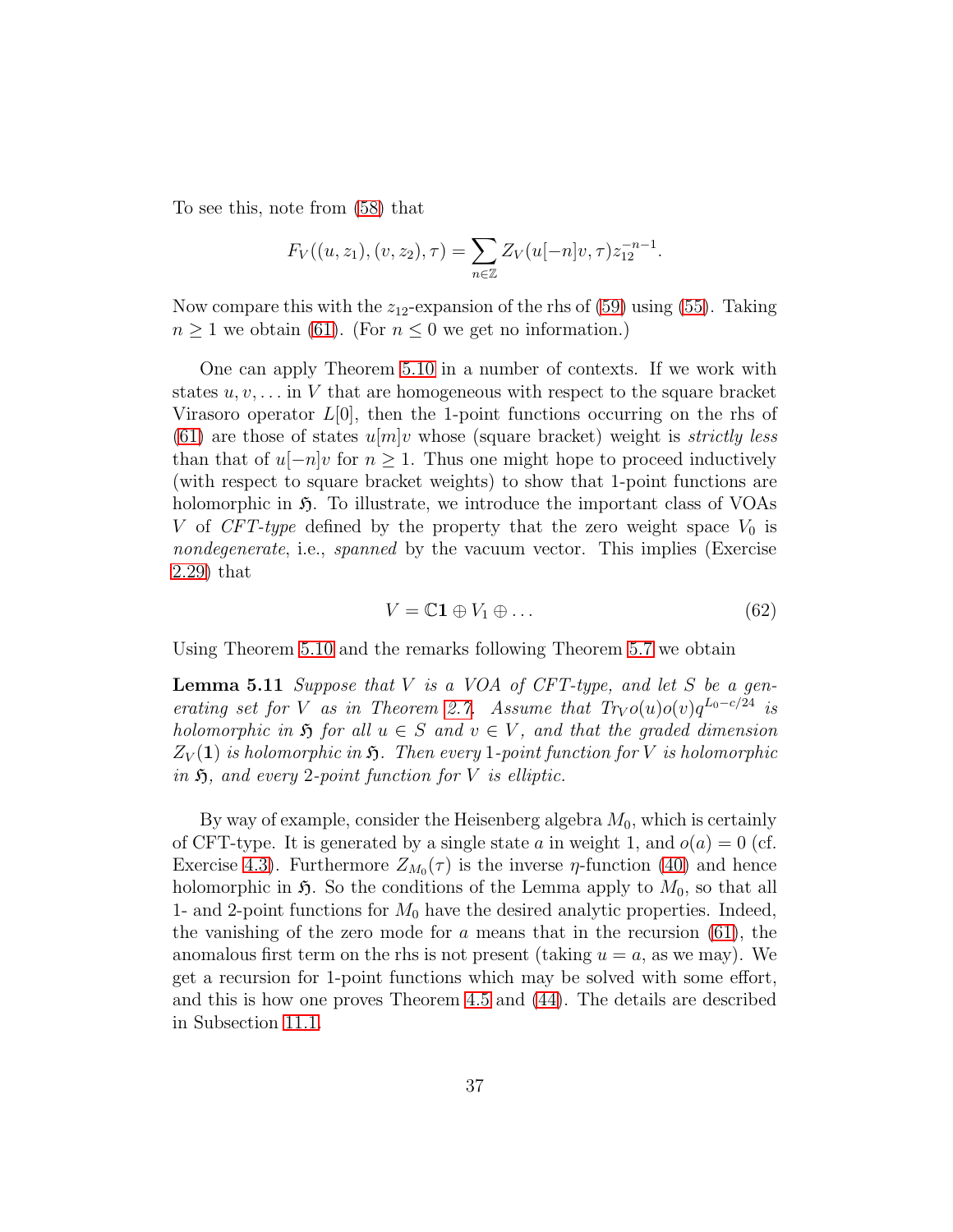Exercise 5.12 Give the details for the Proof of Lemma [5.11.](#page-36-0)

Exercise 5.13 Show that the analysis of 1-point and 2-point functions associated to the Heisenberg algebra goes through with the same conclusions for the Virasoro algebra  $Vir_c$ .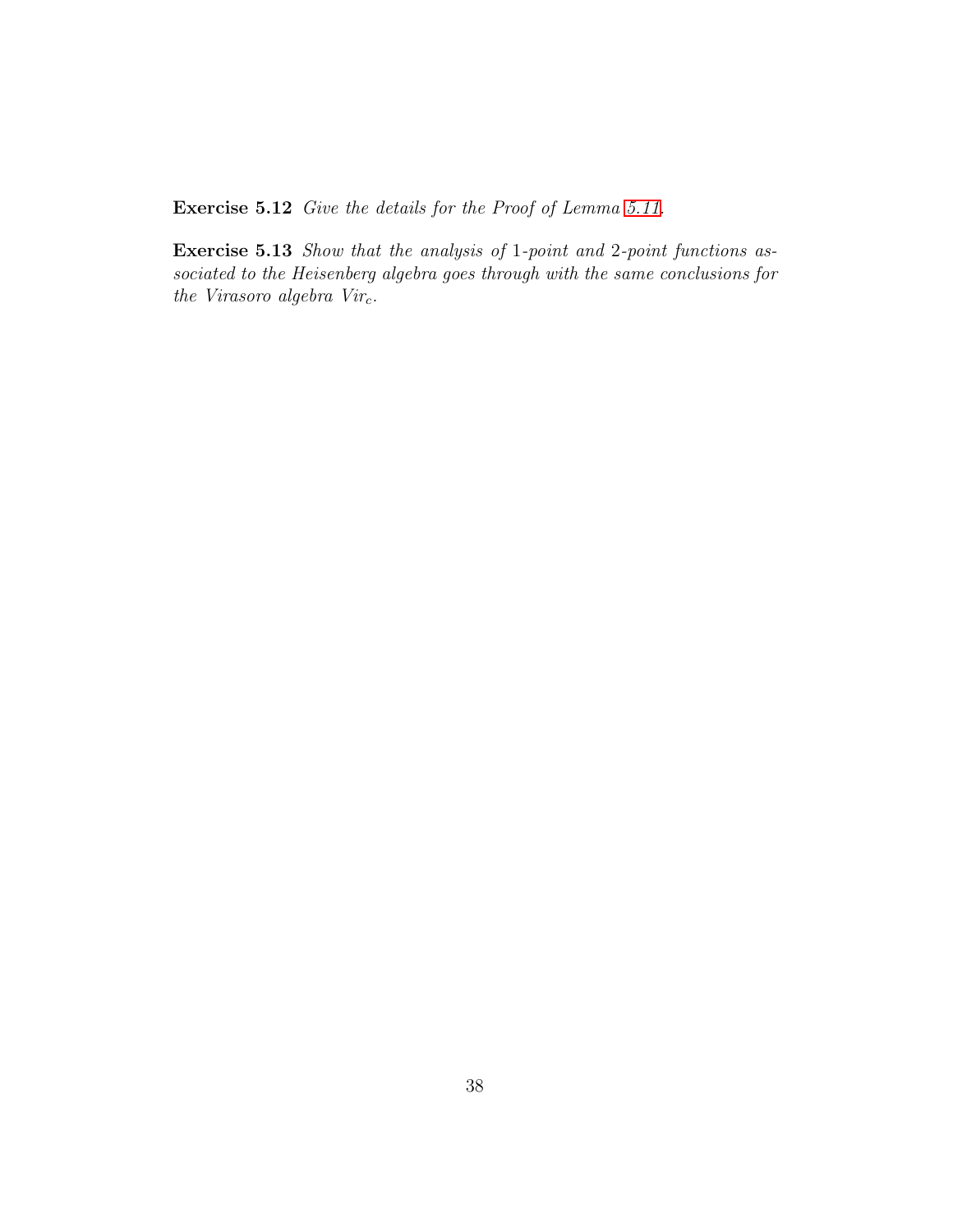# Part II Modular-Invariance and Rational Vertex Operator Algebras

The representation theory of a VOA  $V$ , i.e., the study of  $V$ -modules and their characters (correlation functions) is fundamental. In this Section we introduce some of the ideas in this subject.

# <span id="page-38-1"></span><span id="page-38-0"></span>6 Modules over a Vertex Operator Algebra

### 6.1 Basic Definitions

Let  $V = (V, Y, 1, \omega)$  be a VOA of central charge c. As one might expect, a V-module is (roughly speaking) linear space  $M$  admitting fields associated to states of V which satisfy axioms analogous to those satisfied by the fields  $Y(v, z)$ . It is useful to introduce various types of modules, the most basic of which is the following.

**Definition 6.1** A weak V-module is a pair  $(M, Y_M)$  where

$$
Y_M: V \to \mathfrak{F}(M), \ v \mapsto Y_M(v, z) = \sum_n v_n^M z^{-n-1} \text{ is a linear map},
$$

and the following hold for all  $u, v \in V$ ,  $w \in M$ :

vacuum : 
$$
Y_M(\mathbf{1}, z) = \text{Id}_M
$$
  
\nlocality :  $Y_M(u, z) \sim Y_M(v, z)$   
\nassociativity : for large enough k,  
\n $(z_1 + z_2)^k Y_M(u, z_1 + z_2) Y_M(v, z_2) w = (z_1 + z_2)^k Y_M(Y(u, z_1)v, z_2) w.$ 

There is no notion of creativity or translation covariance per se for  $V$ modules. It is not sufficient to assume only locality of operators here; the associativity axiom (the analog of [\(7\)](#page-9-1)) is crucial. Locality and associativity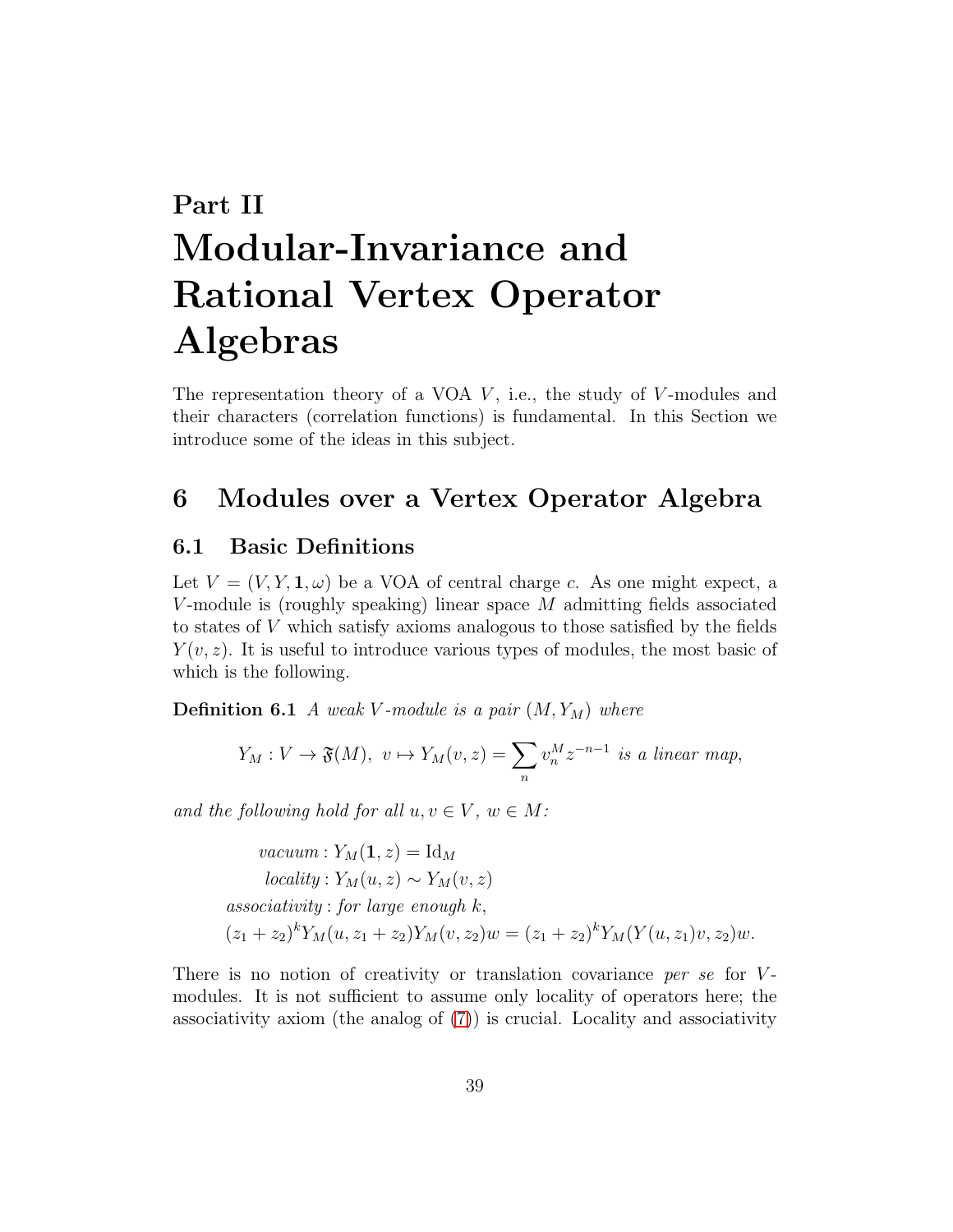are jointly equivalent to the analog of [\(6\)](#page-8-0), namely

$$
\sum_{i\geq 0} \binom{p}{i} (u_{r+i}v)_{p+q-i}^M = \sum_{i\geq 0} (-1)^i \binom{r}{i} \left\{ u_{p+r-i}^M v_{q+i}^M - (-1)^r v_{q+r-i}^M u_{p+i}^M \right\}.
$$

As before, this is the modal version of the *Jacobi Identity*. For further details, see [\[FHL\]](#page-113-0) and [\[LL\]](#page-115-0). A weak V -module is essentially a module for a vertex algebra.

**Definition 6.2** An admissible V-module is a weak V-module  $(M, Y_M)$  equipped with an N-grading  $M = \bigoplus_{n\geq 0} M_n$  such that

<span id="page-39-0"></span>
$$
v \in V_k \Rightarrow v_n^M : M_m \to M_{m+k-n-1}.
$$
\n
$$
(63)
$$

Admissible modules are also called N-gradable modules. Note that [\(63\)](#page-39-0) is the analog of [\(36\)](#page-24-0). There is no requirement that the homogeneous spaces  $M_n$ have finite dimension. An overall shift in the grading does not affect [\(63\)](#page-39-0), so we may, and usually shall, assume that  $M_0 \neq 0$  if  $M \neq 0$ . We then refer to  $M_0$  as the *top level*.

<span id="page-39-1"></span>**Definition 6.3** A V-module is a weak V-module  $(M, Y_M)$  equipped with a grading  $M = \bigoplus_{\lambda \in \mathbb{C}} M_{\lambda}$  such that

$$
\dim M_{\lambda} < \infty
$$
\n
$$
\forall \lambda, M_{\lambda+n} = 0 \text{ for } n \ll 0
$$
\n
$$
L_0 m = \lambda m, \ m \in M_{\lambda}
$$

We frequently call a V-module as in Definition [6.3](#page-39-1) an *ordinary* V-module if we want to emphasize that it is not merely a weak or admissible module. There are containments

 $\{\text{weak } V\text{-modules}\}\supseteq \{\text{admissible } V\text{-modules}\}\supseteq \{\text{ordinary } V\text{-modules}\},$ 

which amounts to saying that ordinary  $V$ -modules can be equipped with an N-grading making them admissible (cf. Exercise [6.6\)](#page-42-0). A (weak, admissible, or ordinary) V-module M is *irreducible* if no proper, nonzero subspace of V is invariant under all modes  $v_n^M$ . More generally, we can define *submodules* of  $M$  in the usual way, though we will not go much into this here.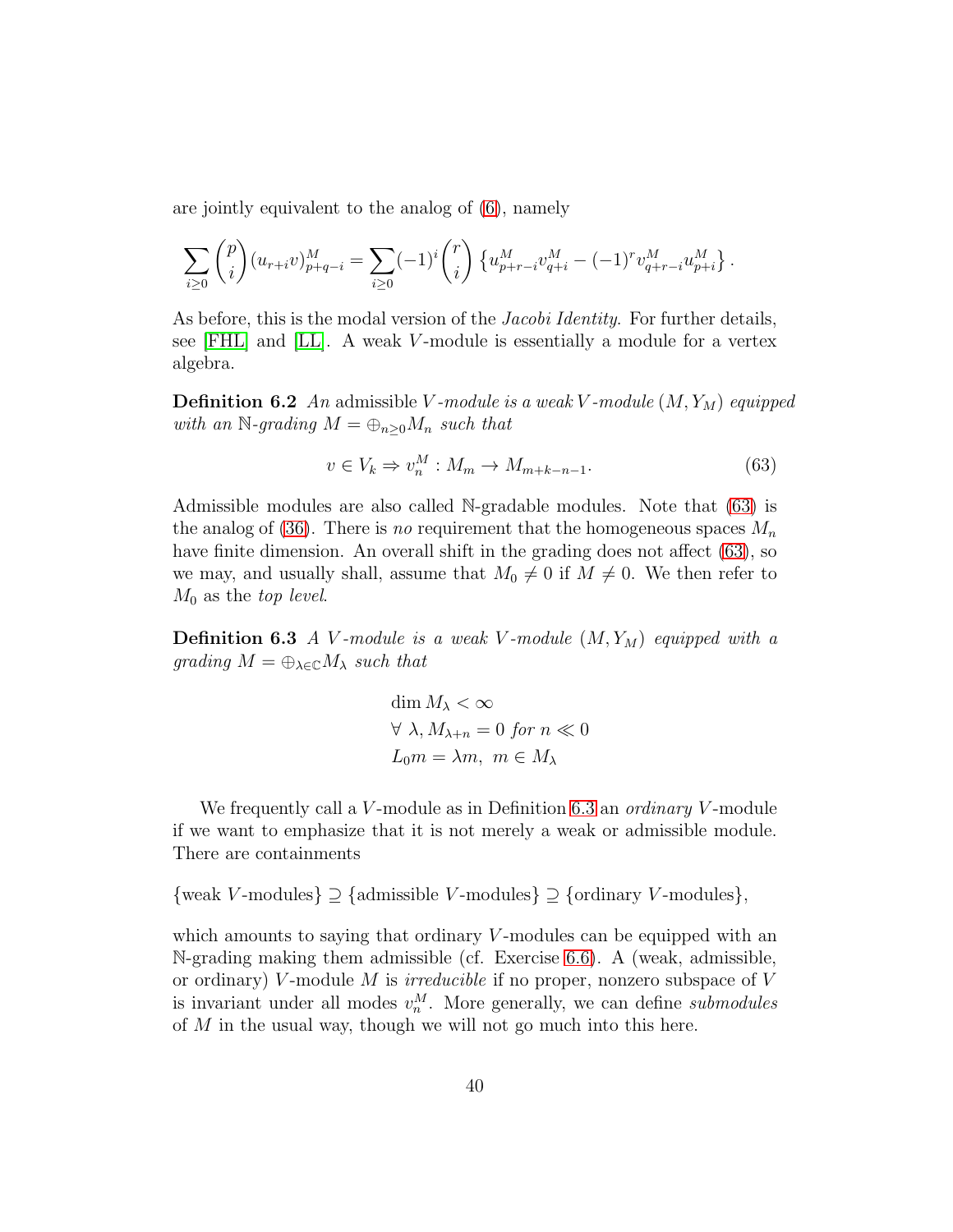A VOA V is *ipso facto* an ordinary V-module in which  $Y = Y_M$ . It is called the *adjoint* module. If the adjoint module is irreducible then we say that  $V$  is *simple*. This is consistent with standard algebraic usage: it can be shown using skew-symmetry that if  $U \subseteq V$  is a submodule of the adjoint module V then U is a (2-sided) *ideal* in a natural sense, and that  $V/U$  has a well-defined structure of VOA. See Exercise [6.11](#page-43-0) for further details.

We want to define the *partition function* and *character* of a V-module  $M$  along the lines of that for  $V$  itself, as discussed in Section [4.](#page-24-1) This makes no sense unless M is equipped with a suitable grading. An important case when this can be carried through is when  $M$  is an irreducible, ordinary  $V$ module. In this case, if  $\lambda \in \mathbb{C}$  satisfies  $M_{\lambda+n} \neq 0$  for some integer n then  $\bigoplus_{n\in\mathbb{Z}}M_{\lambda+n}$  is invariant under all modes  $v_n^M$  and hence coincides with M thanks to irreducibility. Relabeling, the grading on a (nonzero) irreducible, ordinary V-module  $M$  takes the shape

<span id="page-40-0"></span>
$$
M = \bigoplus_{n \ge 0} M_{h+n}.\tag{64}
$$

 $M_h$  is the top level and h a uniquely determined scalar called the conformal weight of M. It is an important numerical invariant of the module.

The zero mode  $o^M(v)$  for  $v \in V$  is the mode of  $Y_M(v, z)$  which has weight zero as an operator on  $M$ ; it is defined because of  $(63)$ . We can now define the *character*  $Z_M$  of an irreducible V-module M of conformal weight h in the expected manner, namely

<span id="page-40-1"></span>
$$
Z_M(v) = \text{Tr}_M o^M(v) q^{L_0^M - c/24} = q^{h - c/24} \sum_{n \ge 0} \text{Tr}_{M_{h+n}} o^M(v) q^n.
$$
 (65)

The partition function of M is

$$
Z_M(\mathbf{1}) = \text{Tr}_M q^{L_0^M - c/24} = q^{h - c/24} \sum_{n \ge 0} \dim M_{h+n} q^n
$$

where, naturally,  $L_0^M$  is the corresponding zero mode for the Virasoro element.

The set of *all* irreducible modules over the Heisenberg VOA  $M_0$  is readily described. As usual, let a be the weight one state that generates  $M_0$ . In Subsection [2.4](#page-10-0) we defined, for each  $h \in \mathbb{C}$ , the Verma module  $M_h$  and constructed a field  $a(z) \in \mathfrak{F}(M_h)$ . It is more precise to denote this by  $a^h(z)$ .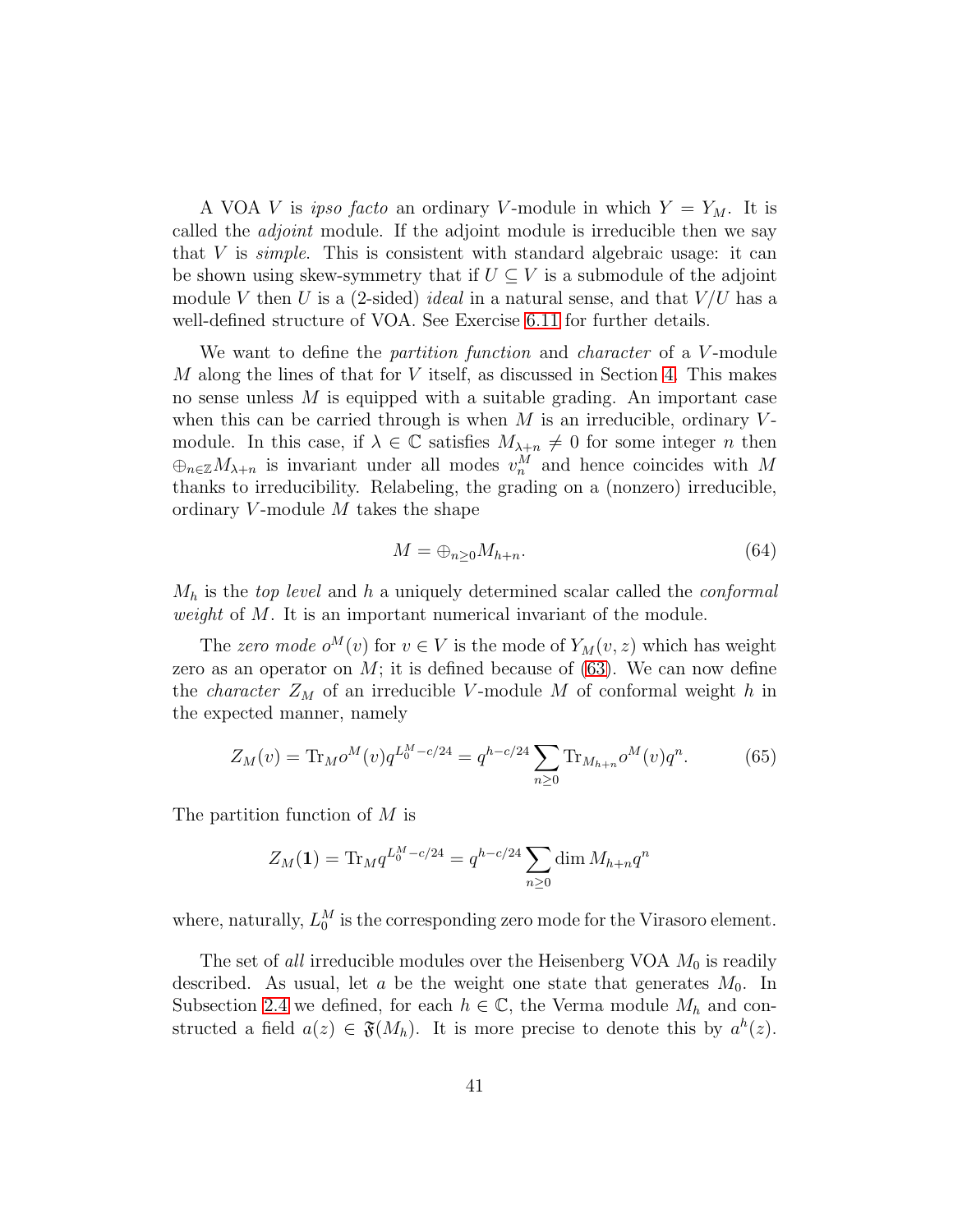Much as in the case  $h = 0$ , one finds that each  $M_h$  is an irreducible  $M_0$ module of conformal weight h with  $Y_{M_h}(a, z) = a^h(z)$ . In particular,  $M_0$  is a simple VOA. The Stone-von Neumann Theorem is essentially the converse: for each  $h, M_h$  is the unique (up to isomorphism<sup>[7](#page-41-0)</sup>) irreducible module over  $M_0$  of conformal weight h. See [\[FLM\]](#page-113-1) for a proof. The construction of the Verma module  $M_h$  shows that

<span id="page-41-1"></span>
$$
Z_{M_h}(1) = q^h / \eta(q). \tag{66}
$$

The characters  $Z_{M_h}$  can be understood along the same lines as the special case of  $M_0$  that we described in Sections [4](#page-24-1) and [5.](#page-28-1) As illustrated by [\(66\)](#page-41-1), results identical to Theorem [4.5](#page-27-0) and [\(44\)](#page-28-0) hold for  $M_h$ , except that an extra factor  $q^h$  must be included. Our development of the theory of 1- and 2-point functions may be carried out, with essentially no change, for general  $V$ modules rather than just adjoint modules. It should be pointed out, however, that the extra factor spoils the quasimodularity of the character values.

While ordinary  $V$ -modules are perhaps natural, the reader may be wondering how and why admissible  $V$ -modules are relevant. Here we will limit ourselves here to a some general comments, and continue the discussion below. See Exercises [6.8-](#page-43-1)[6.10](#page-43-2) for some details, and [\[DLM3\]](#page-112-0), [\[Z\]](#page-117-0) for complete proofs. One considers certain subspaces  $O_0 \subseteq O_1 \subseteq \ldots \subseteq V$ , the quotient spaces  $A_n(V) = V/O_n(V)$ , and the inverse limit

$$
A(V) = \lim_{\leftarrow} A_n(V).
$$

Each  $A_n(V)$  has natural structure of *associative algebra* such that the canonical projection  $A_{n+1} \to A_n(V)$  is an algebra morphism. So  $A(V)$  is also an associative algebra.  $A_0(V)$  is called the *Zhu algebra* of V.

The representation theory of these algebras is intimately related to that of V itself. There are functors

$$
\Omega_n: \text{Adm } V\text{-Mod} \to A_n(V)\text{-Mod}
$$

from the category of admissible V-modules to the category of  $A_n(V)$ -modules, and because of the details of the construction the quotient functor  $\Omega_n/\Omega_{n-1}$ 

<span id="page-41-0"></span><sup>&</sup>lt;sup>7</sup>We have not defined morphisms of *V*-modules, but readers should be able to formulate it for themselves without diffuclty.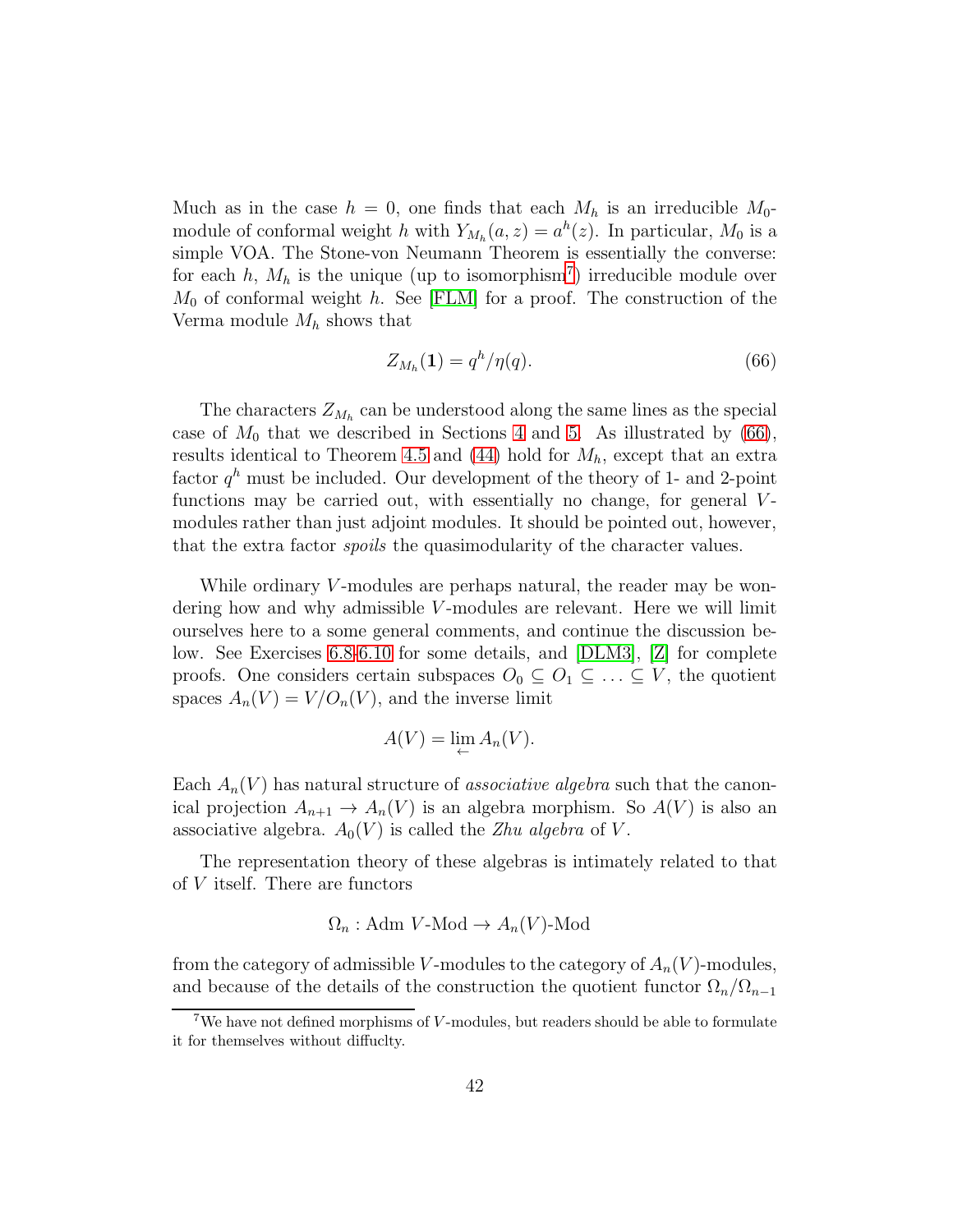makes sense ( $\Omega_{-1}$  is trivial). For an admissible V-module  $M, \Omega_n(M)/\Omega_{n-1}(M)$ is an  $A_n(V)$ -module that is not the lift of an  $A_{n-1}(V)$ -module.  $A_n(V)$  is designed in such a way that it acts naturally on the sum of the first  $n$  graded pieces of an admissible V-module, and this is how the functor  $\Omega_n$  is defined. It turns out that there is another functor

<span id="page-42-2"></span>
$$
L_n: A_n(V) \text{-Mod} \to \text{Adm } V \text{-Mod} \tag{67}
$$

which is a *right inverse* of the functor  $\Omega_n/\Omega_{n-1}$ , and which is harder to describe. This is a key point. It is the existence of  $L_n$  which motivates the introduction of admissible V-modules.  $L_n$  and  $\Omega_n/\Omega_{n-1}$  induce bijections between (isomorphism classes of) irreducible, admissible V -modules and irreducible  $A_n(V)$ -modules which are not lifts of  $A_{n-1}(V)$ -modules. For  $n=0$ , this is just the set of irreducible  $A_0(V)$ -modules. To a large extent these functors reduce the study of admissible V-modules to that of modules over the associative algebras  $A_n(V)$ , which are more familiar objects, and they have led to a number of theoretical advances. On the other hand, the computation of the Zhu algebra  $A_0(V)$ , not to mention the higher  $A_n(V)$ 's, is usually difficult. The complete structure has been elucidated in only a relatively few cases, and computer calculations have often been important.

Needless to say, there is much more that can be said about modules over a VOA. There is a notion of dual module([\[B\]](#page-111-0), [\[FHL\]](#page-113-0) and Subsection [10.3\)](#page-70-0). There is also a theory of *tensor products* of modules that is important. This is an extensive subject in its own right, and we can do no more than refer the reader to the literature (e.g., [\[HL\]](#page-114-0), [\[HLZ\]](#page-114-1)) for further details.

<span id="page-42-1"></span>**Exercise 6.4** Let  $(M, Y_M)$  be a weak V-module. Prove that  $Y_M(L_{-1}v, z) =$  $\partial Y_M(v,z)$ .

Exercise 6.5 Show that  $[L_m^M, L_n^M] = (m-n)L_{m-n}^M + (m^3-m)/12\delta_{m,-n}c\mathrm{Id}_M$ . (Thus, a weak module for  $V$  is ipso facto a module over the Virasoro algebra with the same central charge as  $V.$ )

<span id="page-42-0"></span>**Exercise 6.6** Show that an ordinary V-module M is an admissible V-module as follows. Let  $\Lambda \subseteq \mathbb{C}$  consist of those  $\lambda$  for which  $M_{\lambda+k} = 0$  whenever k is a negative integer, and let  $M_n = \bigoplus_{\lambda \in \Lambda} M_{\lambda+n}$ . Show that  $M = \bigoplus_{n \geq 0} M_n$  is an  $\mathbb{N}\text{-}qrading$  on  $M$  satisfying [\(63\)](#page-39-0).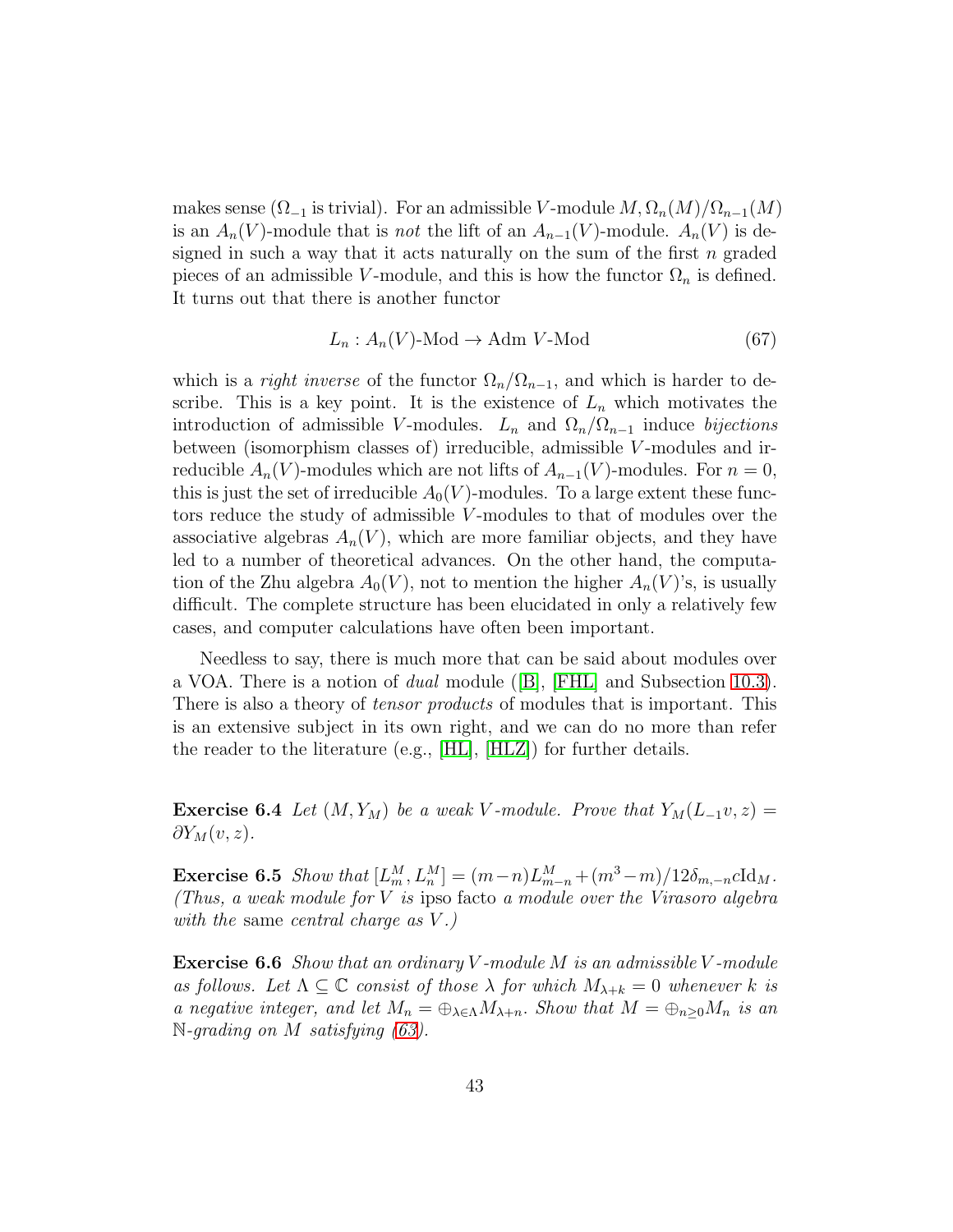**Exercise 6.7** Give a complete proof that the Verma modules  $M_h$  are irreducible modules over the Heisenberg algebra  $M_0$ .

<span id="page-43-1"></span>**Exercise 6.8** Let M be an admissible V-module. Prove that for each  $v \in V$ , the zero mode  $o^M(L[-1]v)$  annihilates M. (Use Exercises [6.4](#page-42-1) and [2.36.](#page-17-0))

<span id="page-43-5"></span>**Exercise 6.9** For  $n \geq 0, u \in V_k, v \in V$  define  $u \circ_n v = \text{Res}_z Y(u, z) v \frac{(1+z)^{k+n}}{z^{2n+2}}$  $rac{+z)^{n+n}}{z^{2n+2}}$ . Let  $O_n(V)$  be the span of all states  $u \circ_n v$  and  $L[-1]u$ . (a) Prove that if  $n = 0$ , the span of the states  $u \circ_0 v$  already contains  $L[-1]u$ .

(b) Prove that  $O_0(V) \subseteq O_1(V) \subseteq \ldots$ 

<span id="page-43-2"></span>Exercise 6.10 With the notation of the previous Exercise, introduce the product  $u *_{n} v = \sum_{m=0}^{n} {m+n \choose n} Res_{z} Y(u, z) v \frac{(1+z)^{k+n}}{z^{n+m+1}}.$ 

(a) Show that  $O_n(V)$  is a 2-sided ideal with respect to the product  $*_n$ . (b) Show that  $*_n$  induces a structure of associative algebra on the quotient space  $A_n(V) = V/O_n(V)$ .

<span id="page-43-0"></span>**Exercise 6.11** V is a VOA and  $U \subseteq V$  a submodule of the adjoint module, so that  $v_nu \in U$  for all  $u \in U, v \in V, n \in \mathbb{Z}$ . Prove that  $u_nv \in V$ , and deduce that if  $U \neq V$  then  $V/U$  inherits the structure of VOA.

### <span id="page-43-4"></span>6.2  $C_2$ -Cofinite, Rational and Regular Vertex Operator Algebras

We are going to focus on some important classes of VOAs V which have the property that they have only finitely many (inequivalent) irreducible modules. The reader might well be surprised that there are any such VOAs at all beyond those of finite dimension (cf. Exercises [2.12](#page-10-1) and [2.13\)](#page-10-2). We will also make the simplifying assumption that  $V$  is of  $CFT-type$  [\(62\)](#page-36-1) throughout the rest of these Notes, although for many of the results to be discussed this assumption is not necessary.

<span id="page-43-3"></span>**Definition 6.12** (a) V is rational if every admissible V-module is completely reducible, i.e. a direct sum of irreducible, admissible V -modules.

(b) V is regular if every weak V-module is a direct sum of irreducible, ordinary *V*-modules.

(c) V is C<sub>2</sub>-cofinite if the graded subspace  $C_2(V) = \langle u_{-2}v \mid u, v \in V \rangle$  has finite codimension in V.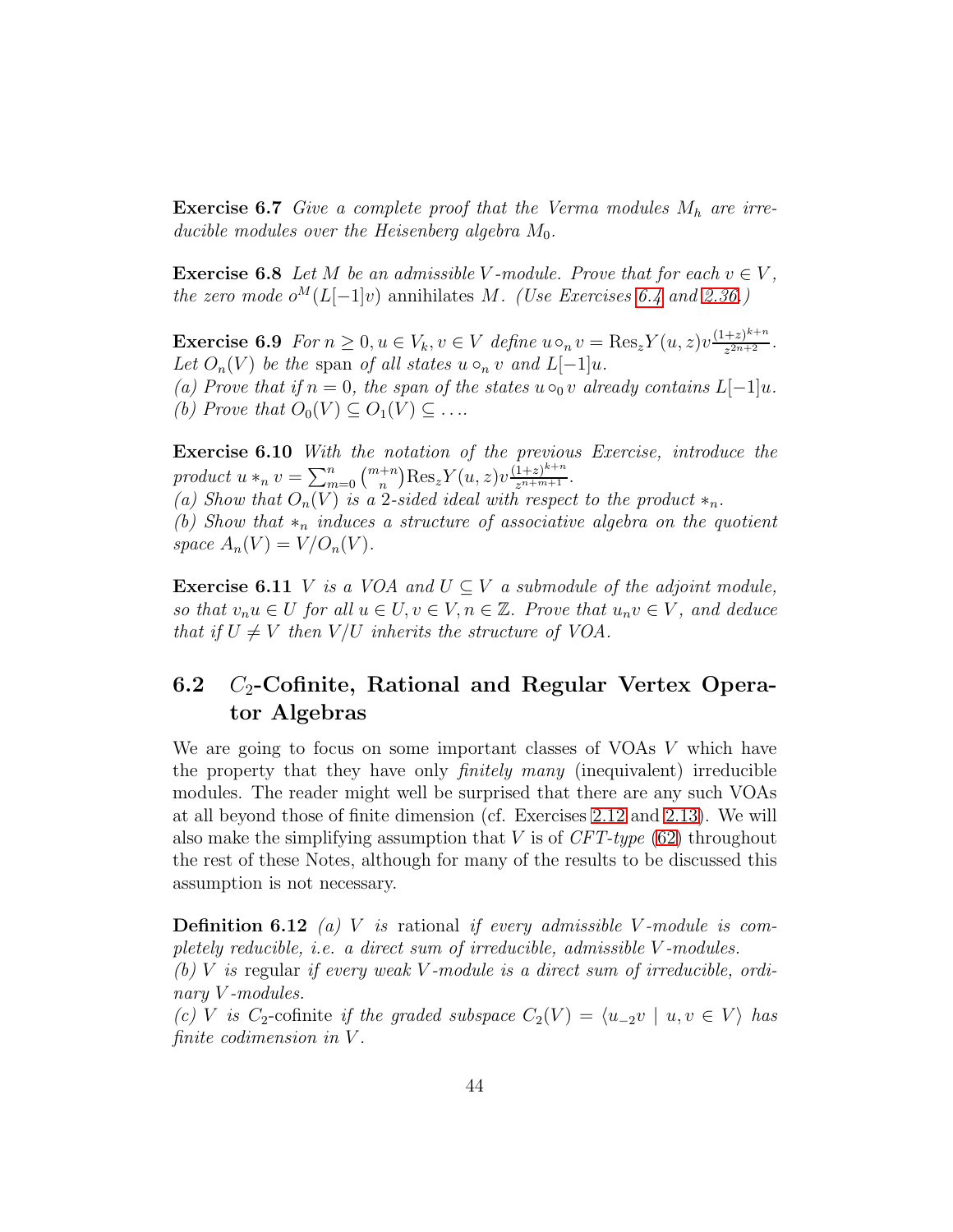Based on what we said in the previous Subsection, it is easy to see that a regular VOA  $V$  is a rational VOA. Indeed, an admissible  $V$ -module is a weak module, hence a direct sum of irreducible, ordinary modules and ipso facto a direct sum of irreducible admissible modules. It is also known [\[ABD\]](#page-111-1), [\[Li\]](#page-115-1) that regularity is equivalent to the conjunction of rationality and  $C_2$ -cofiniteness.

While (a) and (b) of Definition [6.12](#page-43-3) both assert that certain module categories are semisimple, (c) is rather different. (a) and (b) are external conditions that can be difficult to verify, whereas (c) is an internal condition that is easier to deal with. On the other hand, regular VOAs have better modular-invariance properties than those which are  $C_2$ -cofinite.

<span id="page-44-1"></span>**Theorem 6.13** Suppose that V is a  $C_2$ -cofinite VOA. Then the following hold.

(a) Each  $A_n(V)$  is finite-dimensional.

(b) Every weak V -module is an admissible module.

 $(c)$  V has only finitely many isomorphism classes of irreducible, admissible modules.

Note that for a *finitely generated* VOA  $V$ , (b) is *equivalent* to  $C_2$ -cofiniteness.

For further discussion of (a), see [\[Z\]](#page-117-0), [\[My1\]](#page-115-2), [\[GN\]](#page-114-2), [\[Bu\]](#page-111-2); (b) is proved in [\[My1\]](#page-115-2). The approach in [\[GN\]](#page-114-2) produces a sort of weak analog of the PBW Theorem in Lie theory (cf. Appendix) which applies to weak modules. This idea is very useful, and is used in [\[ABD\]](#page-111-1), [\[My1\]](#page-115-2), [\[Bu\]](#page-111-2) and elsewhere in the literature. (c) follows from (a) and the properties of the functors  $L_n$  and  $\Omega_n$ discussed in Subsection [6.1.](#page-38-0)

<span id="page-44-0"></span>The following omnibus result([\[DLM1\]](#page-112-1), [\[DLM3\]](#page-112-0)) collects some of the main facts about rational VOAs.

### **Theorem 6.14** Suppose that  $V$  is a rational VOA. Then the following hold. (a)  $A_0(V)$  is semisimple.

(b) Each  $A_n(V)$  is finite-dimensional.

 $(c)$  V has only finitely many isomorphism classes of irreducible, admissible V -modules,

 $(d)$  every irreducible, admissible V-module is an ordinary V-module.

Note that (b) is equivalent to rationality (loc cit).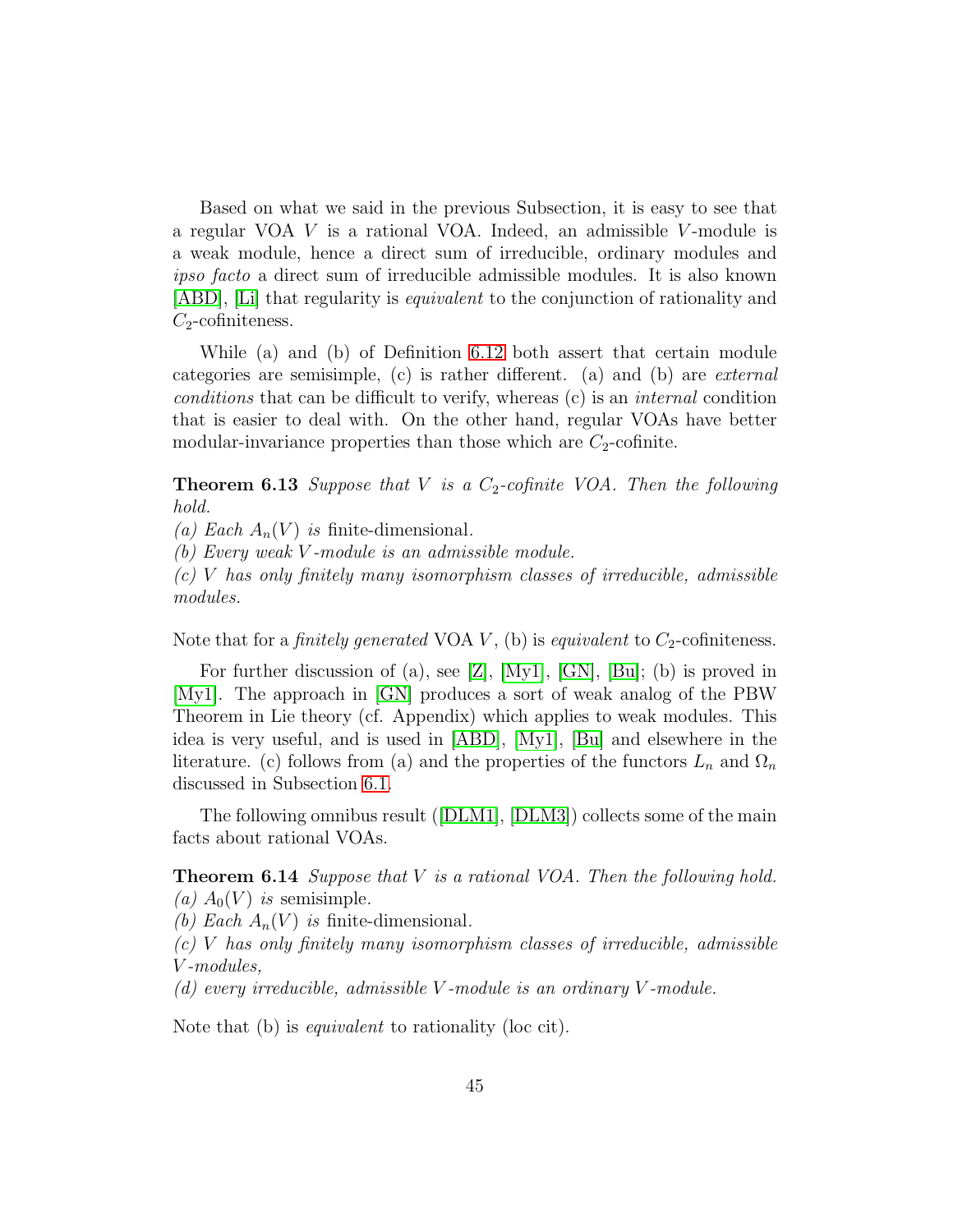Whether a rational VOA is necessarily  $C_2$ -cofinite is presently one of the main open questions in the representation theory of VOAs. If this is so, then there would be no difference between rational and regular VOAs. In the early history of VOA theory it was possible to believe that rationality and  $C_2$ -cofiniteness were *equivalent*. That, however, has turned out to be a chimera. There are VOAs which are  $C_2$ -cofinite but have admissible (in fact ordinary) modules which are *not* completely reducible. These are *logarithmic* field theories, a name that we will justify in Section [9.](#page-58-0)

**Exercise 6.15** Give two proofs that the Heisenberg VOA  $M_0$  is not a ratio-nal VOA: (a) by using Theorem [6.14,](#page-44-0) and (b) by explicitly constructing an admissible  $M_0$ -module that is not completely reducible.

**Exercise 6.16** For any VOA V, show that the quotient space  $P(V) = V/C_2(V)$ carries the structure of a Poisson algebra in the following sense: the products  $\{u, v\} = u_0v, uv = u_{-1}v$  afflict  $P(V)$  with (well-defined) structures of Lie algebra and commutative, associative algebra respectively, moreover  $\{uv, w\} = u\{v, w\} + \{u, v\}w.$ 

**Exercise 6.17** Calculate the Poisson algebra  $P(M_0)$  associated to the Heisenberg VOA.

# <span id="page-45-1"></span>7 Examples of Regular Vertex Operator Algebras

It is time to describe some further examples of VOAs beyond the Heisenberg and Virasoro theories. In particular, we want to have available a selection of regular VOAs. Our examples are fairly standard, but require some effort to construct. For this reason, we will mainly limit ourselves to a description of the underlying Fock spaces and generating fields.

### <span id="page-45-0"></span>7.1 Vertex Algebras Associated to Lie Algebras

The reader might want to look over Appendix 1 before reading this Subsection. We can construct a VOA from a pair  $(\mathfrak{g},\langle , \rangle)$  consisting of a Lie algebra  $\mathfrak g$  equipped with a symmetric, invariant, bilinear form  $( , ) : \mathfrak g \otimes \mathfrak g \to \mathbb C$ . The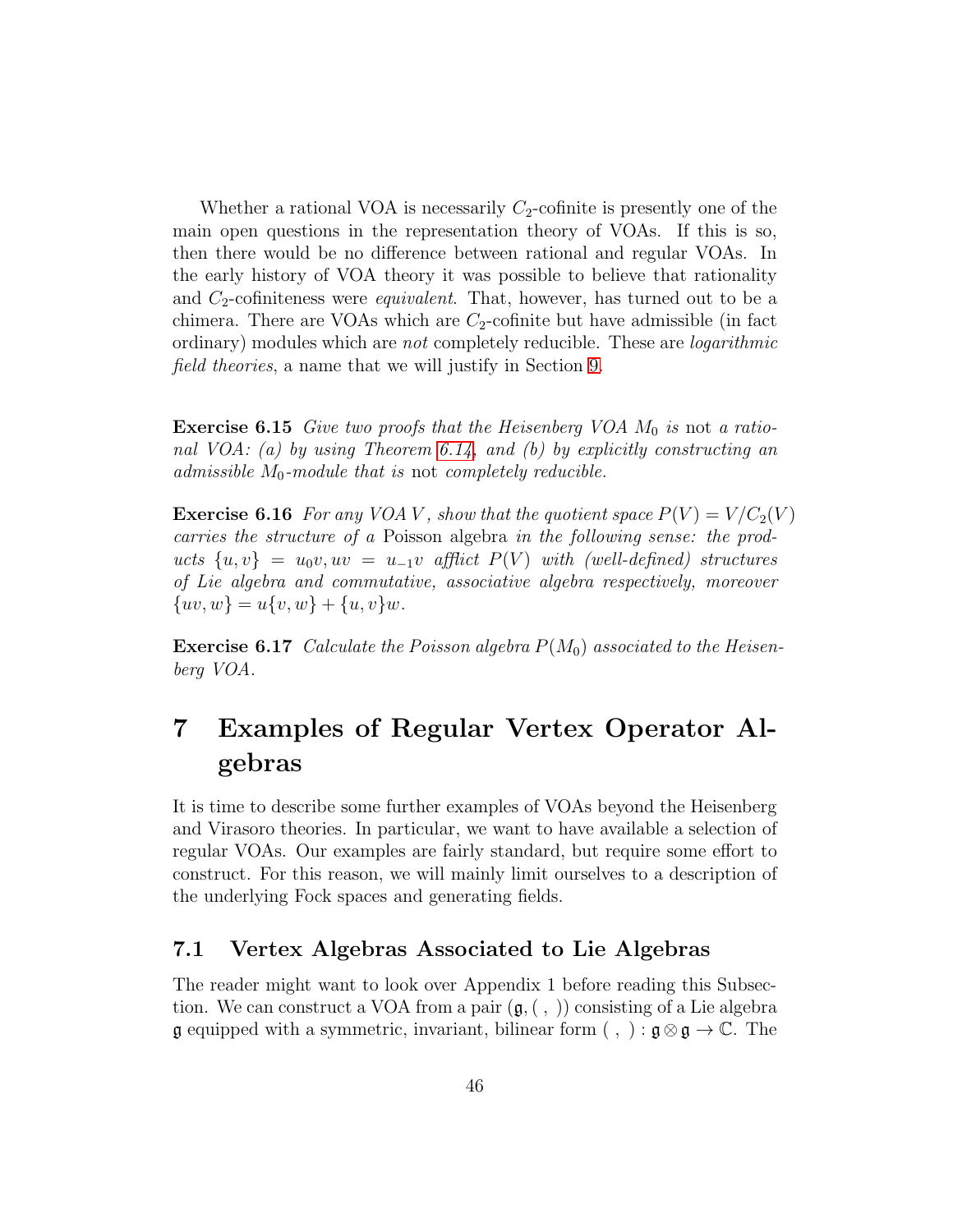details amount to an elaboration of the case of the Heisenberg algebra discussed in Subsection [2.4,](#page-10-0) which is the 1-dimensional case. The affine Lie algebra or Kac-Moody algebra associated to  $(\mathfrak{g}, ( , ))$  is the linear space

$$
\hat{\mathfrak{g}} = \mathfrak{g} \otimes \mathbb{C}[t, t^{-1}] \oplus \mathbb{C}K = \oplus_n \mathfrak{g} \otimes t^n \oplus \mathbb{C}K
$$

with brackets

$$
[a \otimes t^m, b \otimes t^n] = [a, b] \otimes t^{m+n} + m(a, b)\delta_{m,-n}K, \quad (a, b \in \mathfrak{g})
$$
  

$$
[\hat{\mathfrak{g}}, K] = 0.
$$

 $\hat{\mathfrak{g}}$  has a triangular decomposition with  $\hat{\mathfrak{g}}^{\pm} = \oplus_{\pm n > 0} \mathfrak{g} \otimes t^n$  and  $\hat{\mathfrak{g}}^0 = \mathfrak{g} \oplus \mathbb{C}K$ . Here and below, we identify  $\mathfrak{g}$  with  $\mathfrak{g} \otimes t^0$ . Fix a  $\mathfrak{g}$ -module X and a scalar l. We extend X to a  $\hat{\mathfrak{g}}^+ \oplus \hat{\mathfrak{g}}^0$ -module by letting  $\hat{\mathfrak{g}}^+$  annihilate X and letting K act as multiplication by l called the level. We have the induced  $\hat{\mathfrak{g}}$ -module

<span id="page-46-0"></span>
$$
V_{\mathfrak{g}}(l, X) = \text{Ind}(X) \tag{68}
$$

(notation as in [\(207\)](#page-109-0)). Following the Heisenberg case discussed in Subsection [2.4,](#page-10-0) we can define fields on  $V_{\mathfrak{g}}(l, X)$  for each  $a \in \mathfrak{g}$  by setting

$$
Y_{V_{\mathfrak{g}}(l,X)}(a,z) = \sum_{n} a_n z^{-n-1}
$$

where  $a_n$  is the induced action of  $a \otimes t^n$ . As in [\(11\)](#page-11-0) we obtain

$$
\sum_{j=0}^{2} (-1)^{j} {2 \choose j} [a_{2-j-r}, b_{j-s}]
$$
\n
$$
= \sum_{j=0}^{2} (-1)^{j} {2 \choose j} ([a, b]_{2-r-s} + (2-j-r)(a, b) b_{2-j-r,s-j} \text{Id})
$$
\n
$$
= \{(2-r) - 2(1-r) - r\} (a, b) b_{r+s,2} \text{Id} = 0,
$$

so that the fields  ${Y_{V_{\mathfrak{a}}(l,X)}(a, z) \mid a \in \mathfrak{g}}$  are mutually local of order two. Taking  $X = \mathbb{C}1$  to be the *trivial* 1-dimensional g-module, one shows via Theorem [2.7](#page-9-0) that the corresponding fields generate a vertex algebra with Fock space  $V_{\mathfrak{g}}(l,\mathbb{C}1)$ . Moreover, each  $V_{\mathfrak{g}}(l,X)$  is an admissible module.

To describe a conformal vector in  $V_{\mathfrak{q}}(l,\mathbb{C}1)$  and thereby obtain the structure of VOA, it is convenient at this point to specialize to the case that g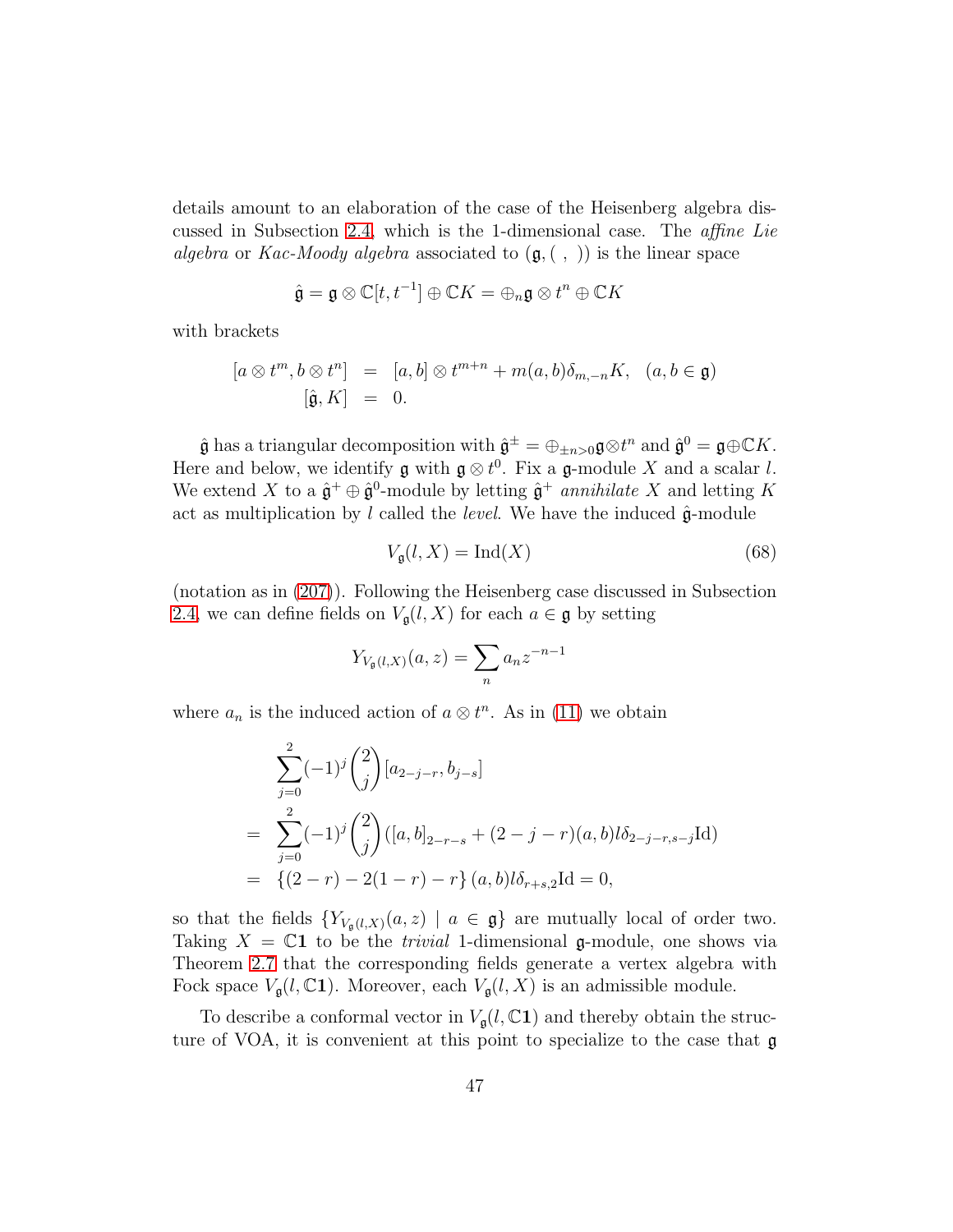is a finite-dimensional, simple Lie algebra of dimension d, say. We will also take  $( , )$  to be the Killing form, appropriately normalized.<sup>[8](#page-47-0)</sup> Note that this takes us out of the regime of the Heisenberg theory, to which we return in Subsection [7.3.](#page-49-0) An approach that covers both cases is described in [\[LL\]](#page-115-0). With our assumptions, one shows that

<span id="page-47-1"></span>
$$
\omega = \frac{1}{2} \frac{1}{l + h^{\vee}} \sum_{i=1}^{d} u_i(-1) u^i \tag{69}
$$

is the desired conformal vector with central charge  $c = \frac{ld}{l+h^{\vee}}$ . Here,  $\{u_i\}$ is a basis of  $g$ ,  $\{u^i\}$  the basis dual to  $\{u_i\}$  with respect to the form (, ), and  $h^{\vee}$  the *dual Coxeter number* of  $\mathfrak{g}$ . This is usually called the *Sugawara construction*. Needless to say, we must also assume that  $l + h^{\vee} \neq 0$ .

The  $L_0$ -grading on  $V_{\mathfrak{g}}(l,\mathbb{C}1)$  that obtains from the Sugawara construction is the natural one in which the state  $a_n\mathbf{1}$  has weight  $-n$  for  $a \in \mathfrak{g}$  and  $n \leq 0$ . In particular the zero weight space is  $V_{\mathfrak{a}}(l,\mathbb{C}1)_0 = \mathbb{C}1$ , and the VOA is of CFT-type. Because an ideal in the adjoint module is a graded submodule (cf. the discussion in Subsection [6.1\)](#page-38-0), any proper ideal necessarily lies in  $\bigoplus_{n\geq 2}V_{\mathfrak{g}}(l,\mathbb{C}^{\mathbf{1}})_{n}$ . It follows that there is a *unique maximal* proper ideal, call it  $J$ , and the quotient space

$$
L_{\mathfrak{g}}(l,0) = V_{\mathfrak{g}}(l,\mathbb{C} \mathbf{1})/J
$$

is a simple VOA.

More generally, take  $X$  to be a finite-dimensional irreducible g-module. As such it is a highest-weight module  $L(\lambda)$  indexed by an element  $\lambda$  in the weight lattice of **g**. The top level of  $V_{\mathfrak{a}}(l, L(\lambda))$  is naturally identified with  $L(\lambda)$ , and because this is an irreducible g-module then there is a unique maximal proper submodule  $J \subseteq V_{\mathfrak{g}}(l, L(\lambda))$  (considered as  $\hat{\mathfrak{g}}$ -module). The quotient spaces

<span id="page-47-2"></span>
$$
L_{\mathfrak{g}}(l,\lambda) = V_{\mathfrak{g}}(l,L(\lambda))/J
$$

are ordinary, irreducible  $V_{\mathfrak{g}}(l,\mathbb{C}1)$ -modules, and they are inequivalent for distinct choices of highest weight  $\lambda$ . Thus the VOA  $V_{\mathfrak{g}}(l,\mathbb{C}1)$  has infinitely many inequivalent ordinary, irreducible modules, and in particular it cannot be rational (Theorem [6.14\)](#page-44-0). Concerning the question of regularity of these VOAs, we collect the main facts([\[FZ\]](#page-113-2), [\[DL\]](#page-112-2), [\[DM1\]](#page-112-3), [\[DLM2\]](#page-112-4), [\[DLM4\]](#page-112-5)):

<span id="page-47-0"></span><sup>8</sup>The normalization is an important detail, of course, but we will not need it.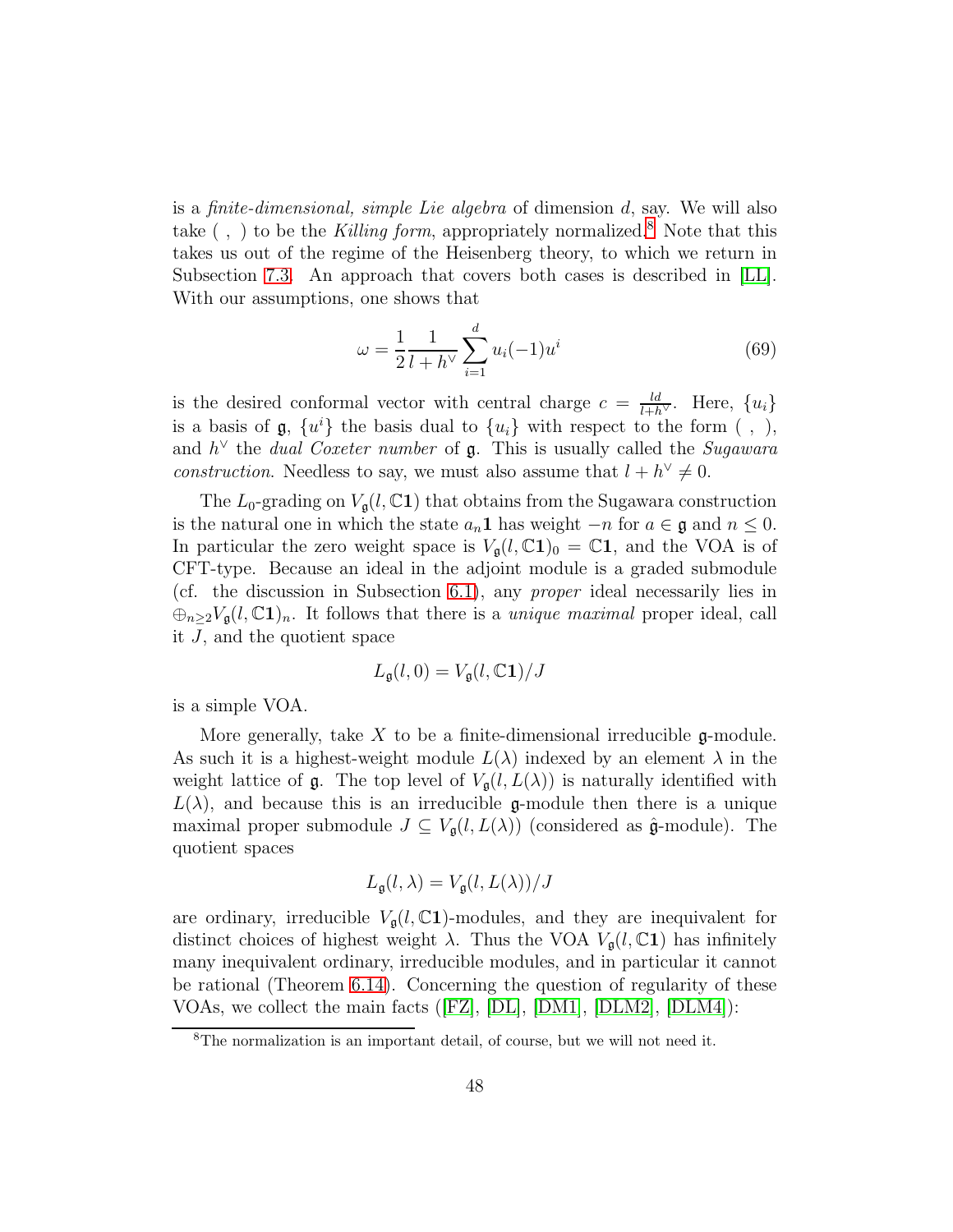Theorem 7.1 Let g be a finite-dimensional simple Lie algebra. The simple VOA  $L_q(l, 0)$  is rational if, and only if, l is a positive integer. In this case it is regular, and the ordinary, irreducible modules are the spaces  $L_{\mathfrak{a}}(l,\lambda)$  where  $\lambda$  satisfies  $\lambda(\theta) \leq l$  and  $\theta$  is the longest positive root.

These theories are called WZW models in the physics literature.

### 7.2 Discrete Series Virasoro Algebras

Here we discuss some quotients of Virasoro VOAs  $Vir_c$  (cf. Theorems [2.20](#page-12-0)) and [2.25\)](#page-14-0) that turn out to be regular. As in the last Subsection, it is the underlying Lie structure that makes the calculations manageable. The details are quite different, however, and depend on the Kac determinant (e.g.  $[KR]$ ) and the structure of the Verma modules [\(13\)](#page-12-1)  $M_{c,h}$  over the Virasoro algebra (theseare  $Vir<sub>c</sub>$ -modules) ([\[FF\]](#page-113-3)). There is no space to describe these results systematically here, although we discuss some examples of Kac determinants in Subsection [10.4.](#page-72-0) So we give less detail compared to the WZW models. The theories we are going to describe in this Subsection find important applications in the physics of phase transitions and critical phenomena. See [\[FMS\]](#page-113-4) for further background.

The Virasoro VOA Vir<sub>c</sub> may, or may not, be a simple VOA, but there is a unique maximal proper submodule J and  $L_c = \text{Vir}_c/J$  is a simple vertex operator algebra of central charge c. It turns out that  $Vir<sub>c</sub>$  is never rational (cf. Exercise [7.4\)](#page-49-1). As for the rationality of  $L_c$ , we have the following omnibus result:

#### <span id="page-48-0"></span>Theorem 7.2 The following are equivalent:

(a)  $L_c$  is a rational VOA.

(b)  $J \neq 0$ .

 $(c)$  c lies in the so-called discrete series, i.e., there are coprime integers  $p, q \geq 2$  such that

$$
c = c_{pq} = 1 - \frac{6(p-q)^2}{pq}.
$$
\n(70)

In this case  $L_c$  is regular, the conformal weights of the ordinary irreducible modules are

$$
h_{r,s} = \frac{(pr - qs)^2 - (p - q)^2}{4pq}, \ 1 \le r \le q - 1, 1 \le s \le p - 1
$$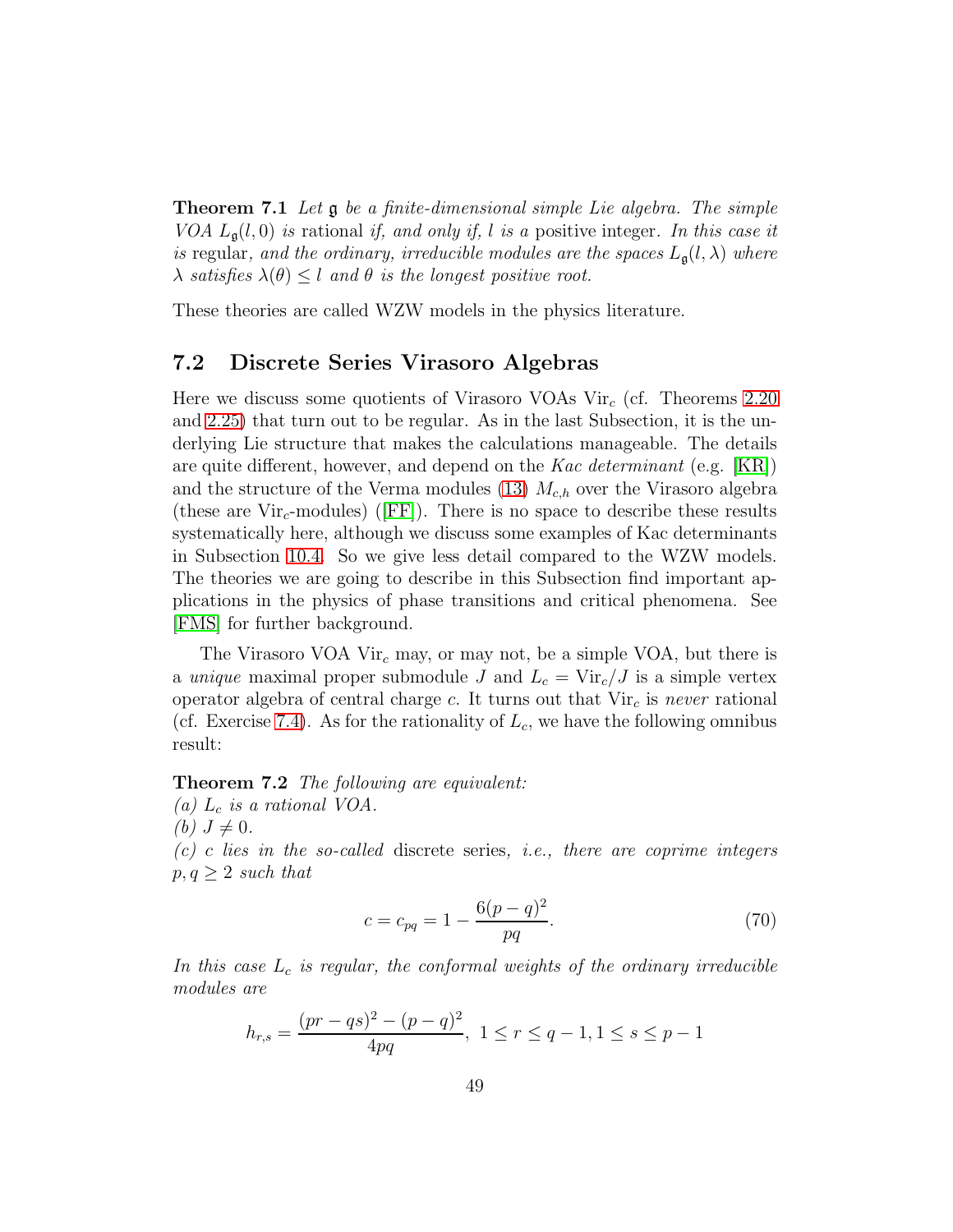(taking only one value of h for each pair  $h_{r,s}$ ,  $h_{q-r,p-s}$ ), and two ordinary irreducible modules are isomorphic if, and only if, they have the same conformal weight.<sup>[9](#page-49-2)</sup> Thus there are just  $(p-1)(q-1)/2$  inequivalent ordinary irreducible modules over  $L_c$ .

See [\[Wa\]](#page-117-1) for the proof of rationality (also [\[DMZ\]](#page-113-5)), where the idea is to compute the Zhu algebra  $A_0(L_c)$ . Regularity is shown in [\[DLM2\]](#page-112-4). The origin of the values  $c_{p,q}$  is discussed in Subsection [10.4](#page-72-0)

Apart from the trivial case when  $p = 2, q = 3$ , the two 'smallest' cases, i.e., those with the fewest number of ordinary irreducible modules, correspond to  $(p, q) = (2, 5)$  and  $(3, 4)$ . In the first case (the *Yang-Lee* model in physics) we have  $c = -22/5$  and conformal weights  $0, -1/5$ . In the second case (the *Ising model*)  $c = 1/2$  with conformal weights  $0, 1/2, 1/16$ .

<span id="page-49-1"></span>**Exercise 7.3** Prove that Vir<sub>c</sub> has a unique maximal proper submodule  $J$ .

**Exercise 7.4** Suppose that  $J \neq 0$ . Prove that Vir<sub>c</sub> is not a rational VOA.

**Exercise 7.5** Opine on the statement that the case  $p = 2, q = 3$  is 'trivial'.

### <span id="page-49-0"></span>7.3 Lattice Theories

Lattice theories([\[B\]](#page-111-0), [\[FLM\]](#page-113-1)) are VOAs whose connections with Lie algebras are of lesser importance compared to the examples in the last two Subsections. Their basic properties are of a more combinatorial nature, and reflect features that one may expect in general rational theories. Because of this and the fact that they are amenable to computation, lattice theories occupy a central position in current VOA theory.

Let d be a positive integer and  $\mathfrak{h} = \mathbb{C}^d$  a rank d linear space equipped with a nondegenerate symmetric bilinear form  $($ ,  $)$ . Consideration of  $\mathfrak h$  as an *abelian* Lie algebra leads to the affine algebra  $\mathfrak h$  as in Subsection [7.1.](#page-45-0) Let

<span id="page-49-3"></span>
$$
M_0^d = V_b(1, \mathbb{C}1) \tag{71}
$$

<span id="page-49-2"></span><sup>&</sup>lt;sup>9</sup>Generally, a VOA may have inequivalent irreducible modules with the *same* conformal weight.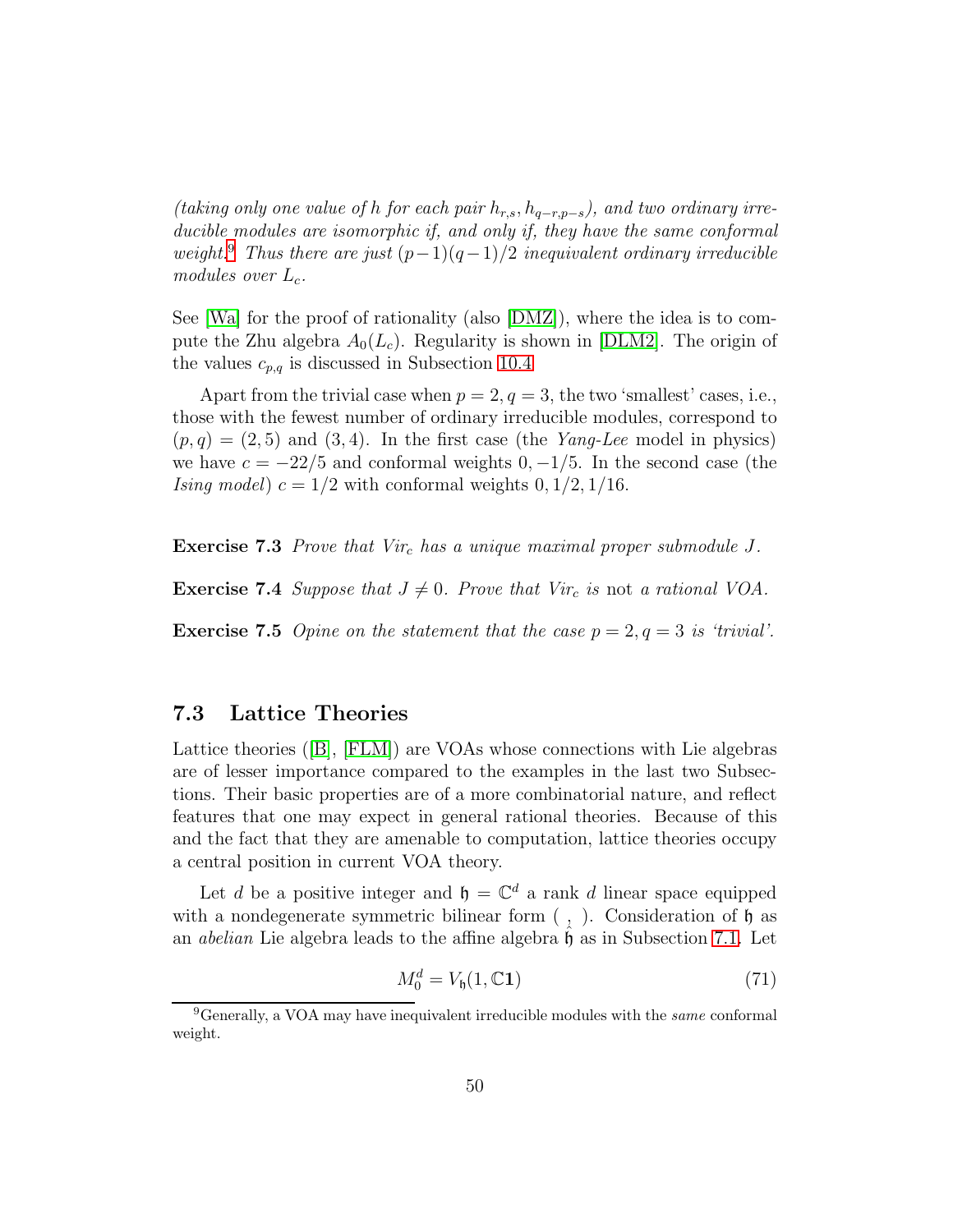be the corresponding vertex algebra of *level* 1. The conformal vector  $\omega$  is defined as in [\(69\)](#page-47-1) with  $l = h^{\vee} = 1$ . The resulting VOA has central charge  $c = d$ . This is nothing more than a slightly different approach to the *rank d* Heisenberg VOA, as discussed in Subsection [2.4](#page-10-0) (cf. Exercise [7.7\)](#page-52-0).

The irreducible  $\mathfrak h$ -modules are 1-dimensional and indexed by a weight in the dual space of  $\mathfrak h$ . Identifying  $\mathfrak h$  with its dual via (, ), we obtain  $M_0^d$ . modules [\(68\)](#page-46-0) with underlying linear space

$$
V_{\mathfrak{h}}(1,\alpha) = S(\hat{\mathfrak{h}}^-) \otimes e^{\alpha} \ (\alpha \in \mathfrak{h}).
$$

Here,  $\mathbf{1} \otimes e^{\alpha}$  (or just  $e^{\alpha}$ ) is notation for the spanning vector of the (1dimensional) top level of  $V_{\mathfrak{h}}(1,\alpha)$  and

$$
\beta \otimes e^{\alpha} = \beta_0 e^{\alpha} = (\beta, \alpha) 1 \otimes e^{\alpha}, \ \beta \in \mathfrak{h} = \mathfrak{h} \otimes t^0. \tag{72}
$$

In order to describe the Fock spaces of lattice theories we need a bit more structure. Namely, we assume that  $(\mathfrak{h},\mathfrak{h},\mathfrak{h})$  is the scalar extension of a Euclidean space. Thus,  $E = \mathbb{R}^d = \mathfrak{h}_{\mathbb{R}}$  is a real space equipped with a positive-definite quadratic form  $Q : E \to \mathbb{R}$ ,  $\mathfrak{h} = \mathbb{C} \otimes_{\mathbb{R}} E$ , and  $( , )$  is the  $\mathbb C$ -linear extension of the bilinear form on  $E$  defined by  $Q$ , also denoted by (, ). In particular,  $Q(\alpha) = (\alpha, \alpha)/2$  for  $\alpha \in E$ . A *lattice*  $L \subseteq E$  is the additive subgroup spanned by a basis of E. L is an even lattice if  $(\alpha, \alpha) \in 2\mathbb{Z}$ for all  $\alpha \in L$ , i.e., the restriction of Q to L is integral.

For an even lattice  $L \subseteq E$  we introduce the linear space

$$
V_L = \bigoplus_{\alpha \in L} V_{\mathfrak{h}}(1, \alpha).
$$

Identifying  $\bigoplus_{\alpha} \mathbb{C}e^{\alpha}$  with the *group algebra*<sup>[10](#page-50-0)</sup>  $\mathbb{C}[L]$  of the lattice, we can write [\(73\)](#page-50-1) more compactly as

<span id="page-50-1"></span>
$$
V_L = S(\hat{\mathfrak{h}}^-) \otimes \mathbb{C}[L].\tag{73}
$$

There is a natural grading on  $V_L$  that turns out to be the one defined by the  $L_0$  operator. We take the tensor product grading on [\(73\)](#page-50-1) in which  $S(\hat{\mathfrak{h}}^-)$ has the grading of the Fock space of the rank d Heisenberg algebra that it is, and where  $e^{\alpha}$  has weight  $Q(\alpha)$ . Using [\(41\)](#page-26-1), the partition function of  $V_L$  is

<span id="page-50-2"></span>
$$
Z_{V_L}(1) = \frac{\sum_{\alpha \in L} q^{Q(\alpha)}}{\eta(q)^d}.
$$
\n(74)

<span id="page-50-0"></span><sup>&</sup>lt;sup>10</sup>We only explicitly use the linear structure of  $\mathbb{C}[L]$ , although the algebra structure also plays a rôle.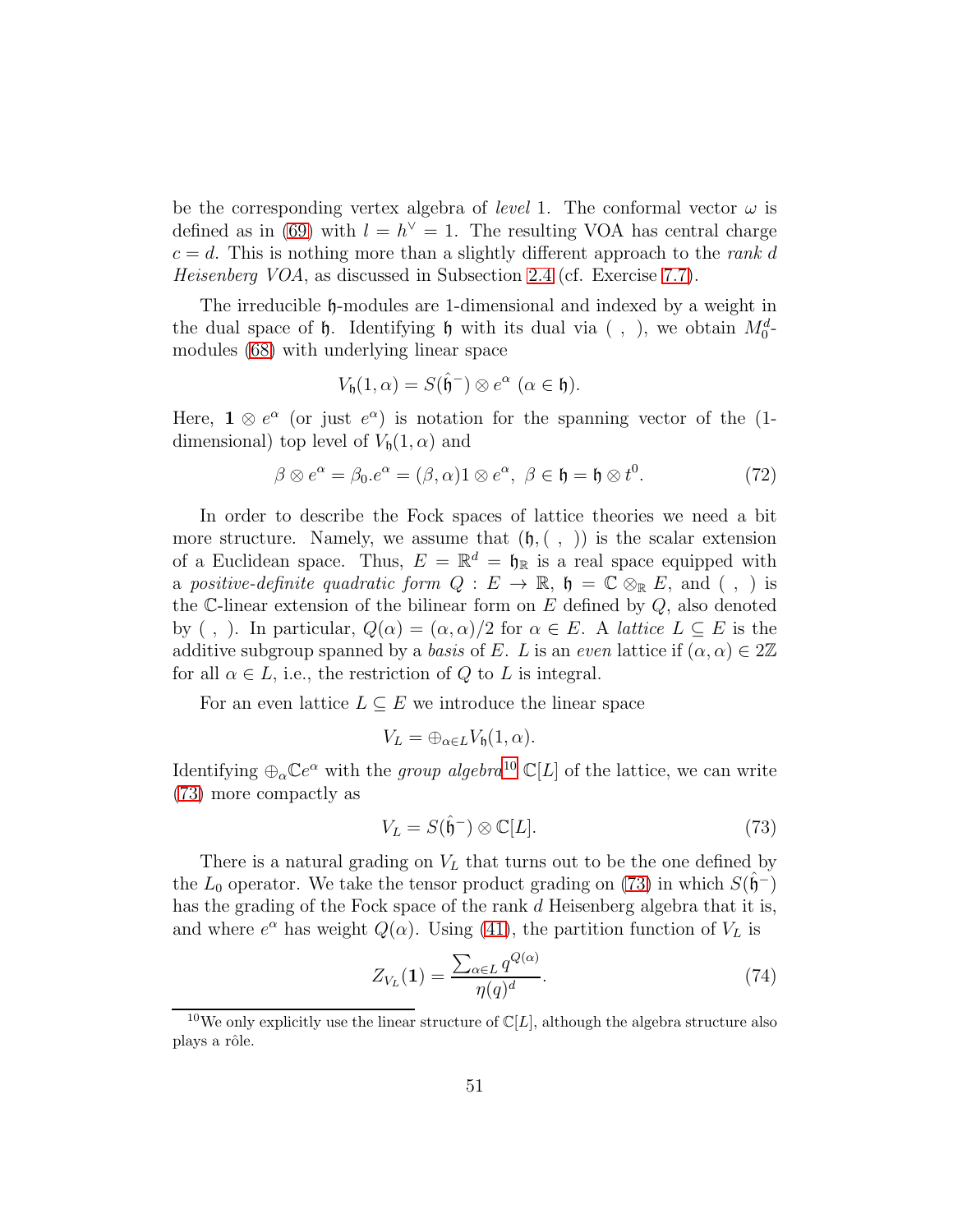The numerator here is the *theta function* of  $L$ , a topic to which we shall return in Section [8.](#page-53-0)

So far then, we have described the Fock space  $V_L$  as a sum of Heisenberg modules. We define  $Y(v, z)$  for  $v \in M_0^d$  to be the operator whose restriction to  $V_0(1,\alpha)$  is just  $Y_{V_0(1,\alpha)}(v,z)$ . In order to impose the structure of VOA on  $V_L$ , we must construct fields for all of the states in the Fock space [\(73\)](#page-50-1). Because of Theorem [2.7](#page-9-0) it suffices to define  $Y(e^{\alpha}, z)$  for  $\alpha \in L$  and establish locality, but nothing that has come so far has prepared us for this. The generating fields we have considered in detail for the Heisenberg, WZW and Virasoro theories have modes  $a_n$  that are closely related to some Lie algebra, but in theories such as  $V<sub>L</sub>$  this will generally not be the case. We content ourselves with the prescription for  $Y(e^{\alpha}, z)$ , referring the reader to [\[FLM\]](#page-113-1), [\[K1\]](#page-114-3) for further background and motivation:

<span id="page-51-0"></span>
$$
Y(e^{\alpha}, z) = \exp\left(\sum_{n>0} \frac{\alpha_{-n}}{n} z^n\right) \exp\left(\sum_{n<0} \frac{\alpha_{-n}}{n} z^n\right) e^{\alpha} z^{\alpha}.
$$
 (75)

Beyond the modes  $\alpha_n$  of  $Y(\alpha, z)$ ,  $z^{\alpha}$  is a shift operator  $z^{\alpha}: v \otimes e^{\beta} \mapsto z^{(\alpha, \beta)}v \otimes$  $e^{\beta}$   $(v \in \hat{\mathfrak{h}}^-)$ , and  $e^{\alpha} : v \otimes e^{\beta} \mapsto \epsilon(\alpha, \beta)v \otimes e^{\alpha+\beta}$  for a certain bilinear 2-cocycle  $\epsilon : L \otimes L \to \{\pm 1\}$  (loc cit).

The ordinary, irreducible modules over  $V_L$  are constructed in [\[Do\]](#page-112-6). The underlying Fock spaces are very similar to [\(73\)](#page-50-1), and are indexed by the cosets of L in its  $\mathbb{Z}$ -dual  $L^0$  (cf. Exercise [7.13\)](#page-52-1). Precisely, they are

$$
V_{L+\lambda} = \bigoplus_{\alpha \in L} V_{\mathfrak{h}}(1, \alpha + \lambda) = \hat{\mathfrak{h}}^- \otimes \mathbb{C}[L+\lambda]
$$

for  $\lambda \in L^0$ , with partition functions

<span id="page-51-2"></span>
$$
Z_{V_{L+\lambda}}(\mathbf{1}) = \frac{\sum_{\alpha \in L} q^{Q(\alpha+\lambda)}}{\eta(q)^d}.
$$
\n(76)

The fields  $Y_{V_{L+\lambda}}(v, z)$  are similarly analogous to [\(75\)](#page-51-0) (loc cit). Indeed, one can usefully combine all of these fields and Fock spaces into a bigger and better edifice. For this, see  $[DL]$ . For rationality and  $C_2$ -cofiniteness, see [\[Do\]](#page-112-6) and [\[DLM4\]](#page-112-5) respectively. Summarizing,

<span id="page-51-1"></span>**Theorem 7.6** Let L be an even lattice. Then  $V_L$  is a regular VOA, and its ordinary, irreducible modules are the Fock spaces  $V_{L+\lambda}$ . It thus has just  $|L^0: L|$  distinct ordinary, irreducible modules.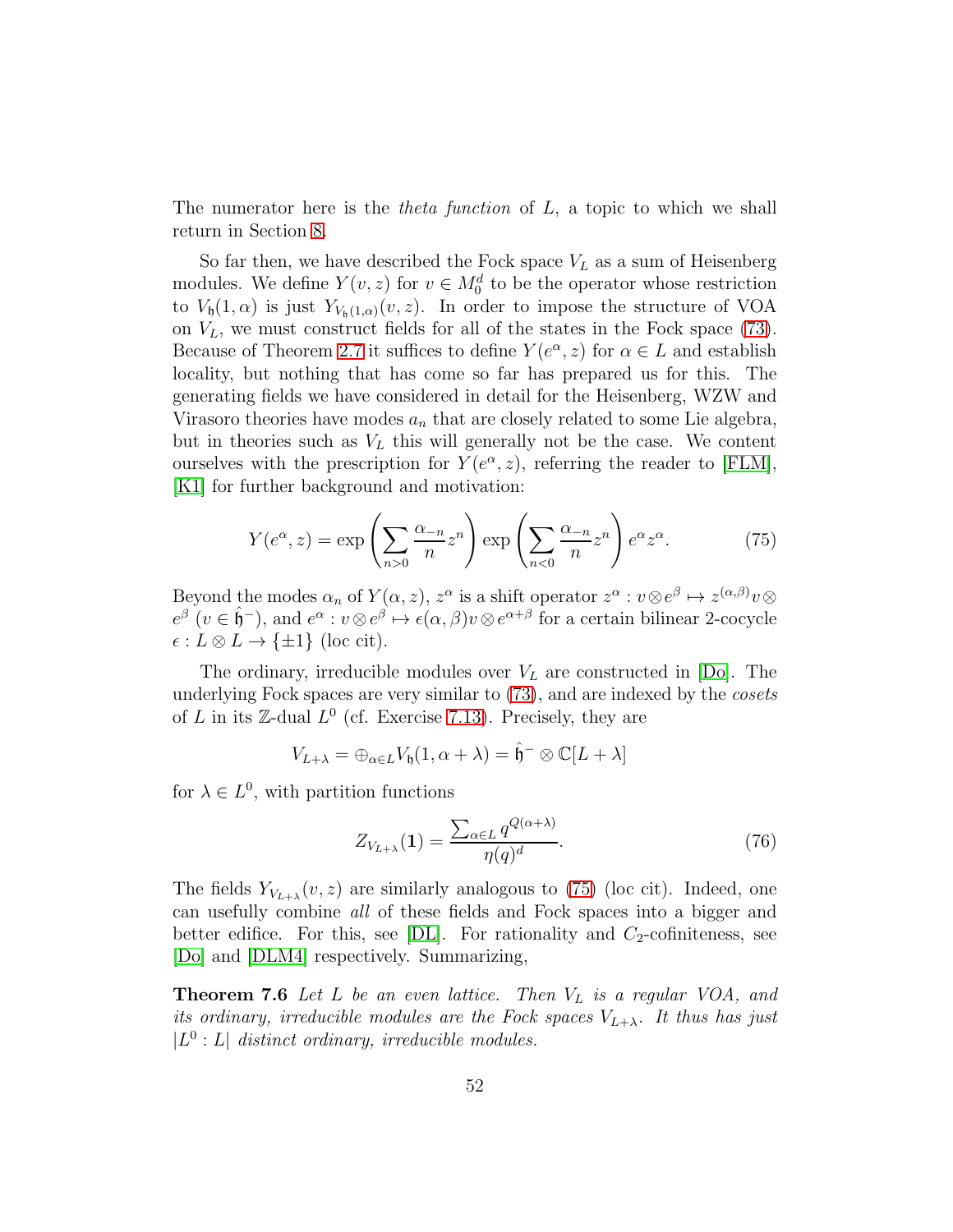<span id="page-52-0"></span>In the following Exercises,  $L \subseteq E$  is an even lattice in Euclidean space as above.

Exercise 7.7 Show that the VOA [\(71\)](#page-49-3) is isomorphic to the tensor product  $M_0^{\otimes d}$  of d copies of the Heisenberg VOA  $M_0$  (cf. Exercise [2.32\)](#page-15-1).

**Exercise 7.8** Show that  $M_0^d$  is a simple VOA.

**Exercise 7.9** Verify that if  $\alpha \in L$  then  $\mathbf{1} \otimes e^{\alpha}$  has  $L_0$ -weight  $Q(\alpha)$ .

**Exercise 7.10** In the definition of  $V<sub>L</sub>$ , what is the purpose of requiring L to be an even lattice? What about positive-definiteness?

Exercise 7.11 Let  $\alpha \in L$ . (a) Prove that  $Y(e^{\alpha}, z)$  is a creative field in  $\mathfrak{F}(V_L)$ . (b) Prove that  $Y(e^{\alpha}, z)$  and  $Y(v, z)$  are mutually local  $(v \in \hat{\mathfrak{h}}^-)$ .

**Exercise 7.12** Let L be an even lattice with  $L_0 = {\alpha \in L \mid Q(\alpha) = 1}.$ Prove that  $L_0$  is a semisimple root system with components of type ADE.

<span id="page-52-1"></span>**Exercise 7.13** The dual lattice of L is defined via

$$
L^0 = \{ \beta \in E \mid (\alpha, \beta) \in \mathbb{Z} \ \forall \ \alpha \in L \}.
$$

*Prove that*  $L \subseteq L^0$  *is a subgroup of finite index.* 

Exercise 7.14 Let g be a finite-dimensional simple Lie algebra of type ADE. (a) Show that the WZW model  $L_{\mathfrak{g}}(1,0)$  of level 1 is (isomorphic to) the lattice theory  $V_L$  where  $L$  is the root lattice associated to  $\mathfrak{g}$ . (b) Compute the number of inequivalent ordinary, irreducible modules over  $L_{\mathfrak{a}}(1,0)$  both by using Theorem [7.1,](#page-47-2) and by using Theorem [7.6.](#page-51-1)

**Exercise 7.15** Let  $L_1, L_2$  be a pair of even lattices. (a) Show that the orthogonal direct sum  $L_1 \perp L_2$  is an even lattice. (b) Prove that  $V_{L_1 \perp L_2} \cong V_{L_1} \otimes V_{L_2}$  (cf. Exercise [2.32\)](#page-15-1).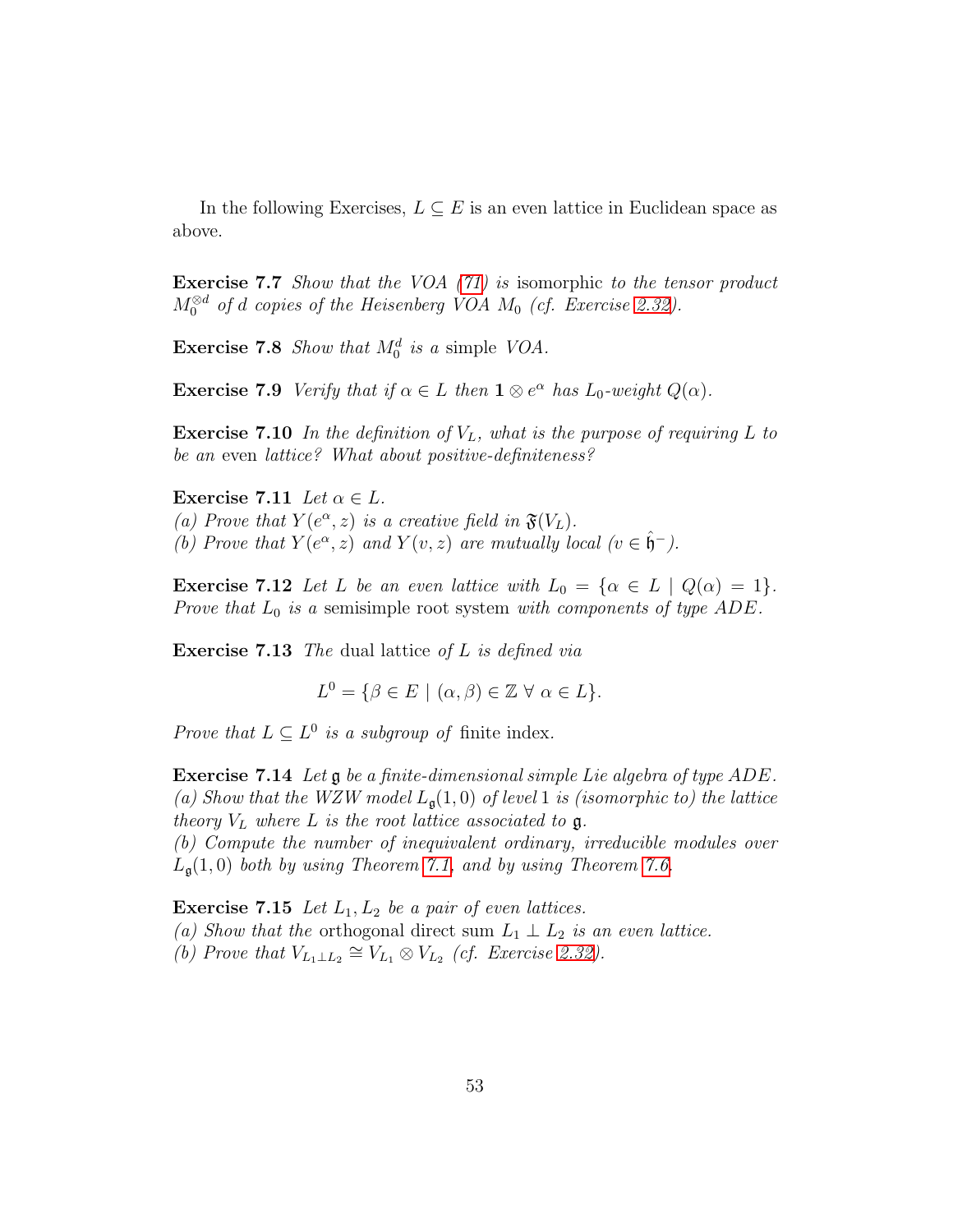## <span id="page-53-0"></span>8 Vector-Valued Modular Forms

In order to formulate *modular-invariance* for  $C_2$ -cofinite and regular VOAs, the idea of a *vector-valued modular form* is useful. This generalizes the theory of modular forms that we discussed in Section [3,](#page-17-1) and includes as a special case the theory of modular forms on a finite-index subgroup of  $SL_2(\mathbb{Z})$ . We use the notation of Section [3.](#page-17-1)

### <span id="page-53-6"></span>8.1 Basic Definitions

Fix an integer k and let  $\mathfrak{F}_k$  be the space of holomorphic functions<sup>[11](#page-53-1)</sup> in  $\mathfrak{H}$ regarded as a right Γ-module with respect to the action defined in [\(20\)](#page-17-2), [\(21\)](#page-18-0). A weak vector-valued modular form of weight k may be taken to be a finite-dimensional Γ-submodule  $V \subseteq \mathfrak{F}_k$ . Let<sup>[12](#page-53-2)</sup>  $F(\tau) = (f_1(\tau), \ldots, f_p(\tau))^t$ where the component functions  $f_i(\tau)$  are a set of (not necessarily linearly independent) generators for V. There is then a representation  $\rho : \Gamma \rightarrow$  $GL_p(\mathbb{C})$  such that

<span id="page-53-3"></span>
$$
\rho(\gamma)F(\tau) = F|_{k}\gamma(\tau), \ \gamma \in \Gamma,
$$
\n(77)

where  $|k|$  is the obvious extension of the stroke operator to vector-valued functions. We also call the pair  $(F, \rho)$  a weak vector-valued modular form of weight k. Given a pair  $(F, \rho)$  satisfying [\(77\)](#page-53-3), we recover V as the span of the component functions of  $F(\tau)$ . The classical modular forms of Section [3](#page-17-1) correspond to the case when  $\rho$  is the trivial 1-dimensional representation of Γ.

To describe the extension of [\(22\)](#page-18-1) to the vector-valued case, decompose V into a direct sum of T-invariant indecomposable subspaces

<span id="page-53-5"></span>
$$
V=V_1\oplus\ldots\oplus V_r
$$

corresponding to the Jordan decomposition of the action  $T : f(\tau) \mapsto f(\tau+1)$ . The characteristic polynomial on  $V_i$  is  $(x - e^{2\pi i \mu_i})^{\dim V_i}$ . The basic fact is

**Theorem 8.1** There are q-expansions  $g_j(\tau) = q^{\mu_i} \sum_{n \in \mathbb{Z}} a_{ijn} q^n$ ,  $(0 \leq j \leq$  $n_i - 1$ ) such that the functions

<span id="page-53-4"></span>
$$
g_0(\tau) + g_1(\tau) \log q + \ldots + g_m(\tau) (\log q)^m, \ 0 \le m \le n_i - 1,
$$
 (78)

 $11$ We could equally well deal with *meromorphic functions*.

<span id="page-53-2"></span><span id="page-53-1"></span><sup>&</sup>lt;sup>12</sup>Superscript t denotes transpose.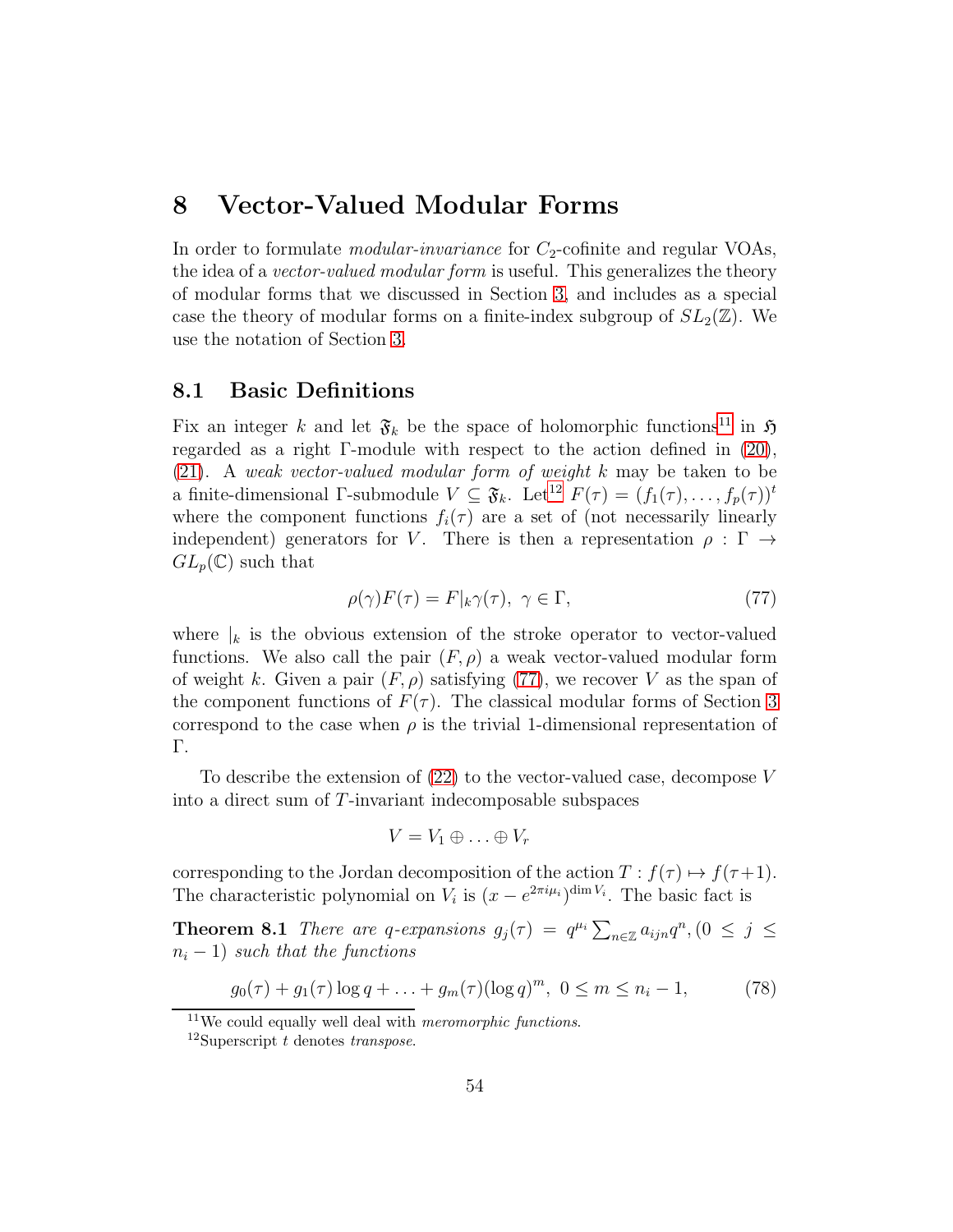are a basis of  $V_i$ . In particular, V has a basis of functions of this form.

We call [\(78\)](#page-53-4) a *logarithmic*, or *polynomial*<sup>[13](#page-54-0)</sup> q-expansion.

Suppose that  $(F, \rho)$  is a weak vector-valued modular form. Then the component functions of  $F(\tau)$  are linear combinations of polynomial q-expansions [\(78\)](#page-53-4). We say that  $(F, \rho)$ , or simply  $F(\tau)$ , is almost holomorphic if the component functions are holomorphic in  $\mathfrak{H}$  and if the q-expansions  $g_i(\tau)$  are left-finite or meromorphic at  $\infty$ , i.e., for all i, j the Fourier coefficients  $a_{ijn}$ *vanish* for  $n \ll 0$ . Similarly,  $F(\tau)$  is *holomorphic* if it is almost holomorphic and if  $a_{ijn} = 0$  whenever  $\Re(\mu_i) + n < 0$ . These definitions are independent of the choice of  $g_i(\tau)$ .

Fix an integer  $N \geq 1$ . We set

$$
\Delta(N) = \langle \gamma T^N \gamma^{-1} \mid \gamma \in \Gamma \rangle.
$$

This is the smallest normal subgroup of  $\Gamma$  that contains  $T^N$ . We say that a subgroup  $G \subseteq \Gamma$  has level N if  $\Delta(N) \subseteq G$ . A representation  $\rho : \Gamma \to GL_p(\mathbb{C})$ has level N if ker $\rho$  has level N (equivalently,  $\rho(T)$  has finite order dividing N). A vector-valued modular form  $(F, \rho)$  has level N if  $\rho$  has level N. Now recall that finite-order operators are diagonalizable. It follows from Theorem [8.1](#page-53-5) that if  $(F, \rho)$  has level N then the component functions of  $F(\tau)$  have q-expansions that are free of logarithmic terms. Indeed, the eigenvalues of  $\rho(T)$  are Nth. roots of unity, so that the q-expansions [\(78\)](#page-53-4) reduce to a single q-expansion of the form

<span id="page-54-1"></span>
$$
g_j(\tau) = q^{r/N} \sum_{n \ge 0} a_{jn} q^n \tag{79}
$$

for some integer r.

The *principle congruence subgroup of level N* is the subgroup of  $\Gamma$  defined by

$$
\Gamma(N) = \{ \gamma \in \Gamma \mid \gamma \equiv I_2 \; (\text{mod } N) \}.
$$

We have  $\Delta(N) \leq \Gamma(N) \leq \Gamma$ . While  $\Gamma(N)$  always has finite index in  $\Gamma$ ,  $\Delta(N)$ hasfinite index if, and only if  $N \leq 5$  ([\[KLN\]](#page-114-4), [\[Wa\]](#page-117-1)). A subgroup  $G \subseteq \Gamma$ 

<span id="page-54-0"></span><sup>&</sup>lt;sup>13</sup>We may rewrite [\(78\)](#page-53-4) using powers of  $\tau$ , or other polynomials in  $\tau$ , instead of powers of  $\log q$ .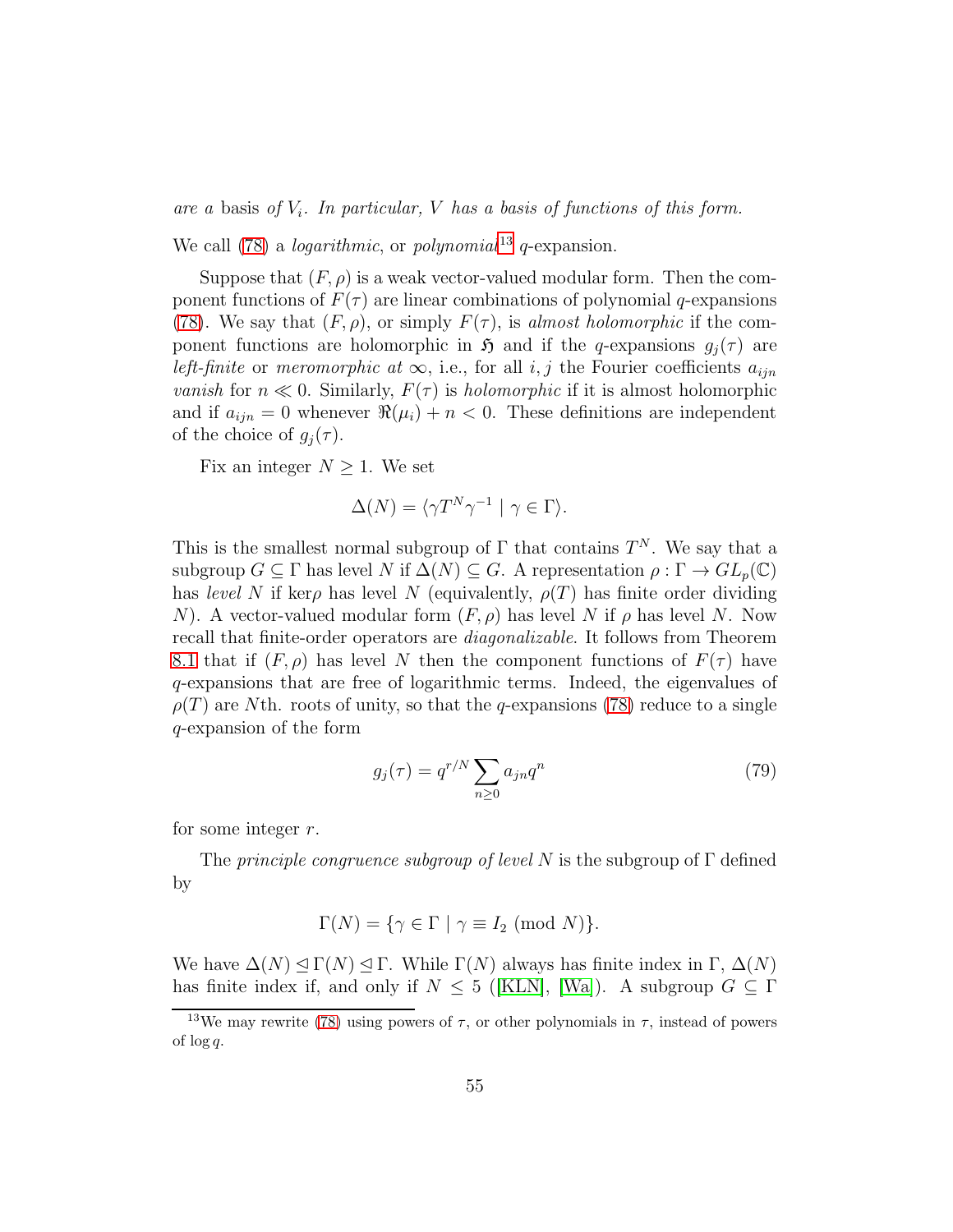is a *congruence subgroup* if  $\Gamma(N) \subseteq G$  for some N;  $\rho$  and  $(F, \rho)$  are called modular if ker $\rho$  is a congruence subgroup. It follows that  $(F, \rho)$  is modular if, and only if, the component functions  $g_j(\tau)$  of  $F(\tau)$  are such that  $g_j|_k\gamma(\tau)$ has a q-expansion of shape [\(79\)](#page-54-1) for every  $\gamma \in \Gamma$ . This is precisely the definition of a *classical modular form* of weight  $k$  and level  $N$  (we are assuming holomorphy in  $\mathfrak H$  for convenience). The case of level 1 again reduces to the theory discussed in Section [3.](#page-17-1)

Because  $\Gamma(N)$  has finite index in  $\Gamma$  it follows that the *image*  $\rho(\Gamma)$  is finite whenever  $\rho$  is modular. However, the *converse* is false: it may be that the image  $\rho(\Gamma)$  is *finite*, so that ker $\rho$  has finite index in  $\Gamma$  and therefore has some finite level, yet it is not a congruence subgroup. The existence of such subgroups goes back to Klein and Fricke. In this case, a vector-valued modular form  $(F, \rho)$  will have some finite level N and its component functions have  $q$ -expansions [\(79\)](#page-54-1), however not all of them will be classical modular forms in the previous sense. This is essentially the theory of modular forms on noncongruence subgroups. Modular forms on noncongruence subgroups, and more generally component functions of vector valued modular forms, share many properties in common with classical modular forms and the differences between them can be subtle. It can be difficult to determine whether a given vector-valued modular form  $(F, \rho)$  is modular. A fundamental problem in this direction is the following:

Conjecture: Let  $(F, \rho)$  be a vector-valued modular form of level N and weight k, and suppose that the component functions of  $F(\tau)$  are linearly indepen- $dent^{14}$  $dent^{14}$  $dent^{14}$  and have rational integers Fourier coefficients. Then  $(F, \rho)$  is modular.

We shall see how this fits into VOA theory in the next Section.

**Exercise 8.2** Prove the following: (a)  $\Delta(N) \subseteq \Gamma(N) \leq \Gamma$ , (b) if  $G \subseteq \Gamma$  is a subgroup of finite index then  $\Delta(N) \subseteq G$  for some N.

**Exercise 8.3** Let  $\rho : \Gamma \to GL_p(\mathbb{C})$  be a representation of level N. Show that  $\rho$  is modular if, and only if,  $\Gamma(N) \subseteq \text{ker}\rho$ .

**Exercise 8.4** : Let  $\tilde{\Gamma}$  be the inhomogeneous modular group (Exercise [3.1\)](#page-18-2) and let  $\Gamma(N)$  be the image of  $\Gamma(N)$  under the natural projection  $\Gamma \to \tilde{\Gamma}$ . Prove that  $\Gamma(N)$  is torsion-free if, and only if,  $N \geq 2$ .

<span id="page-55-0"></span> $14$ This condition is harmless in practice, but is necessary to avoid trivial counterexamples, e.g. when  $F = 0$ .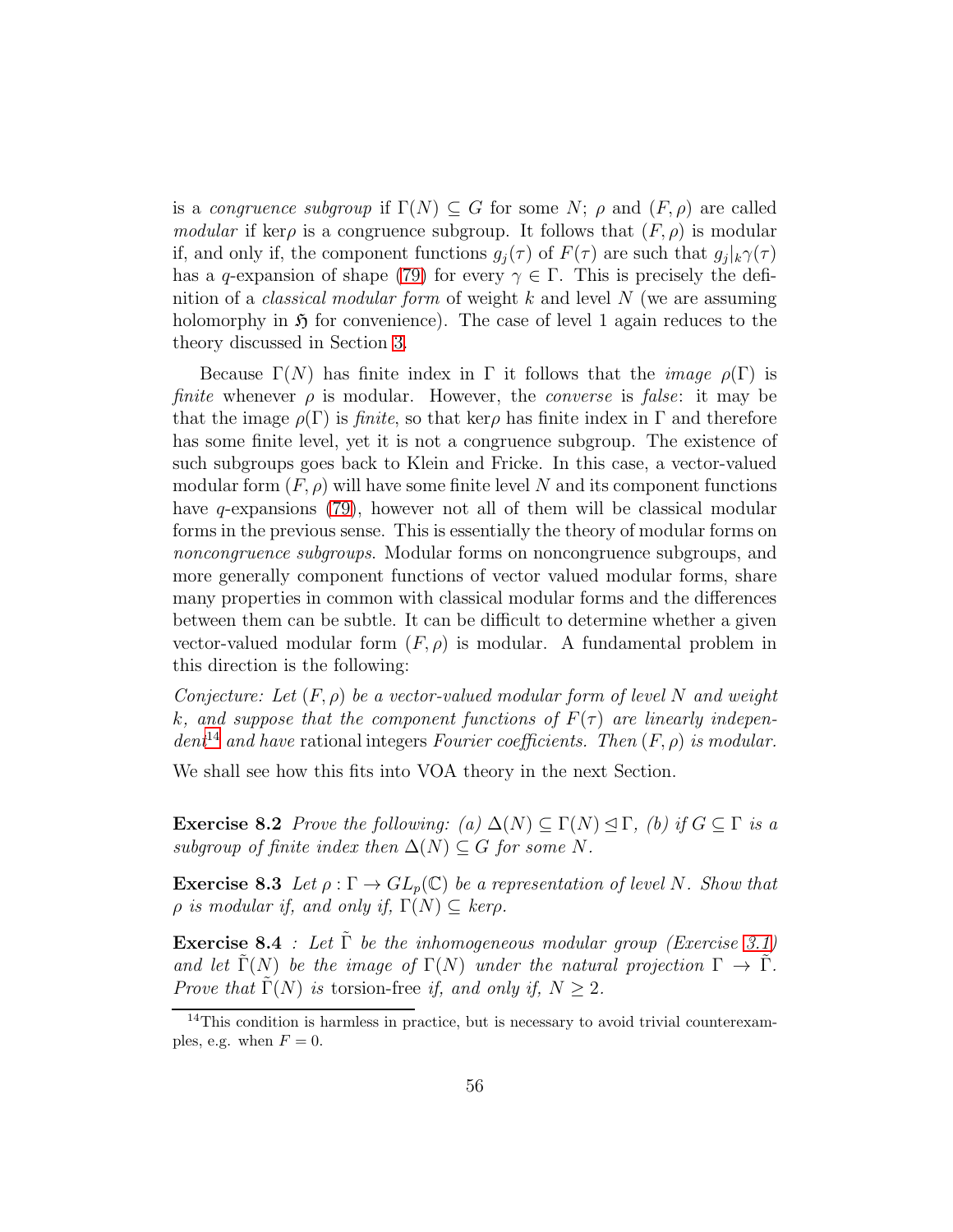<span id="page-56-2"></span>**Exercise 8.5** It is known that  $\Gamma$  can be abstractly defined by generators and relations  $\langle x, y | x^4 = y^6 = x^2y^{-3} = 1 \rangle$ . Use this to prove the following: (a)  $\Gamma/\Gamma' \cong \mathbb{Z}_{12}$ , (b)  $\Gamma'$  is a congruence subgroup of level 12. ( $\Gamma'$  is the commutator subgroup of  $\Gamma$ .)

**Exercise 8.6** Let  $V \subseteq \mathfrak{F}_k$  be a finite-dimensional  $\Gamma$ -submodule and  $(f_1, \ldots, f_p)$ a sequence of functions in V that contains a basis. Prove the existence of a representation  $\rho$  satisfying [\(77\)](#page-53-3). (Hint: first do the case that  $(f_1, \ldots, f_p)$  is a linearly independent set.)

### <span id="page-56-3"></span>8.2 Examples of Vector-Valued Modular forms

One can construct a slew of almost holomorphic vector-valued modular forms using modular linear differential equations (MLDE) [\[M\]](#page-115-4). We briefly explain this. Let  $k, n$  be integers with n positive. The nth iterate  $D_k^n$  of the differential operator [\(30\)](#page-21-0) is the intertwining map

$$
D_k^n = D_{k+2n-2} \circ \dots D_{k+2} \circ D_k : \mathcal{F}_k \to \mathcal{F}_{k+2n}.
$$

For justification of the notation, see Exercise [3.13.](#page-21-1) A modular linear differential equation is a differential equation of the form

<span id="page-56-0"></span>
$$
(D_k^n + g_2(\tau)D_k^{n-2} + \ldots + g_{2n}(\tau))f = 0, \ \ g_i(\tau) \in \mathfrak{M}_{2i}.
$$
 (80)

Using [\(30\)](#page-21-0) one can write [\(80\)](#page-56-0) as an ordinary differential equation with coefficients in the algebra of quasimodular forms  $\mathfrak{Q}$ . We can also write everything in terms of the variable q (in the interior of the unit disk in the q-plane)

<span id="page-56-1"></span>
$$
(\theta^{n} + h_{1}(q)\theta^{n-1} + \ldots + h_{2n}(q))f = 0, \ \ h_{i}(q) \in \mathfrak{Q}_{2i}, \tag{81}
$$

where we recall that  $\theta = \frac{qd}{dq}$ . Then one sees that  $q = 0$  is a regular singularpoint  $([H], [I])$  $([H], [I])$  $([H], [I])$  $([H], [I])$  $([H], [I])$ . By the theory of ODE, the space of solutions is an n-dimensional linear space, and because the coefficients are holomorphic in  $\mathfrak{H}$ , so too are the solutions. One sees that the space of solutions is a Γsubmodule of  $\mathfrak{F}_{k+2n}$ , and the theory of Frobenius-Fuchs (loc cit) shows that the solutions have q-expansions which are meromorphic at  $\infty$  in the sense of Subsection [8.1.](#page-53-6) A disadvantage of this approach is that it is hard to get information about the representation of  $\Gamma$  furnished by the space of solutions.

We have seen that vector-valued modular forms naturally incorporate the classical theory of level N modular forms. We complete this Subsection with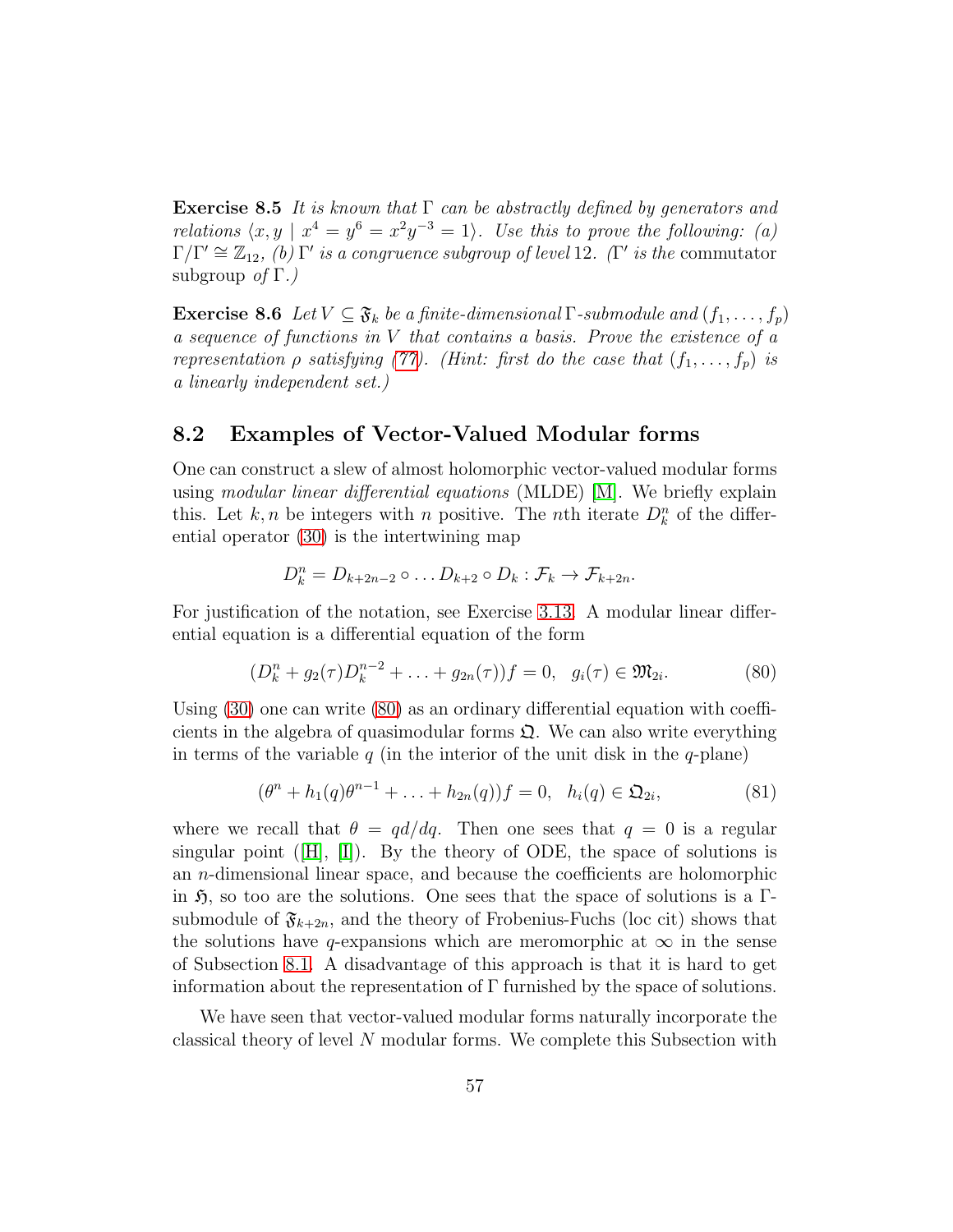a discussion of an important class of such forms, namely theta functions. Let L be an even lattice of rank d with associated positive-definite quadratic form  $Q$  (Subsection [7.3\)](#page-49-0). The theta function of  $L$  is defined by

$$
\theta_L(\tau) = \sum_{\alpha \in L} q^{Q(\alpha)} = \sum_{n \ge 0} |L_n| q^n
$$

where  $L_n = \{ \alpha \in L \mid Q(\alpha) = n \}$  (cf. [\(74\)](#page-50-2)). Hecke and Schoeneberg proved ([\[O\]](#page-116-0), [\[Se\]](#page-116-1), [\[Sc\]](#page-116-2)) that if d is even then  $\theta_L(\tau)$  is a holomorphic modular form of weight  $d/2$  and a certain level N. A precise description of the level would take us too far afield, but it divides twice the exponent of the finite abelian group  $L^0/L$  (cf. Exercise [7.13\)](#page-52-1). In particular, suppose that L is self-dual in the sense that  $L = L^0$ . Then the level is 1, and as we explained this means that  $\theta_L(\tau)$  is a holomorphic modular form of weight  $d/2$  on the full group  $\Gamma$ .

There are various ways to prove the modularity of  $\theta_L(\tau)$ . One method that is useful in many other contexts is that of *Poisson summation* ([\[O\]](#page-116-0), [\[Se\]](#page-116-1)). Theapproach in  $([Sc])$  $([Sc])$  $([Sc])$  shows that the space spanned by the theta functions corresponding to the *cosets* of  $L$  in  $L^0$ , i.e., the numerators of the expressions on the rhs of [\(76\)](#page-51-2), is a Γ-submodule of  $\mathfrak{F}_{d/2}$ . Note that the theta functions of such cosets arise as the numerator in the expression [\(76\)](#page-51-2) of the character of an ordinary, irreducible module over a lattice VOA.

The reader may be wondering about the case when the rank d of  $L$  is odd. One still has holomorphic theta functions as above, however they are of halfintegral weight and do not qualify as modular forms as we have defined them. Odd powers of the eta function also have half-integral weight. These and other examples demonstrate the significance of half-integer weight (vectorvalued) modular forms to our subject, but there is no time to develop the subject here.

<span id="page-57-0"></span>Exercise 8.7 Use your knowledge of the theory of ODEs to verify the details of the assertions following [\(80\)](#page-56-0) leading to the result that the solution space is a  $\Gamma$ -submodule of  $\mathfrak{F}_{k+2n}$ .

**Exercise 8.8** Why is there no term  $g_1(\tau)D_k^{n-1}$  in [\(80\)](#page-56-0)?

Exercise 8.9 For a positive-definite, even lattice L of rank d, prove the estimate  $|L_n| = O(n^{d/2})$ , and deduce that  $\theta_L(\tau)$  is holomorphic in  $\mathfrak{H}$ .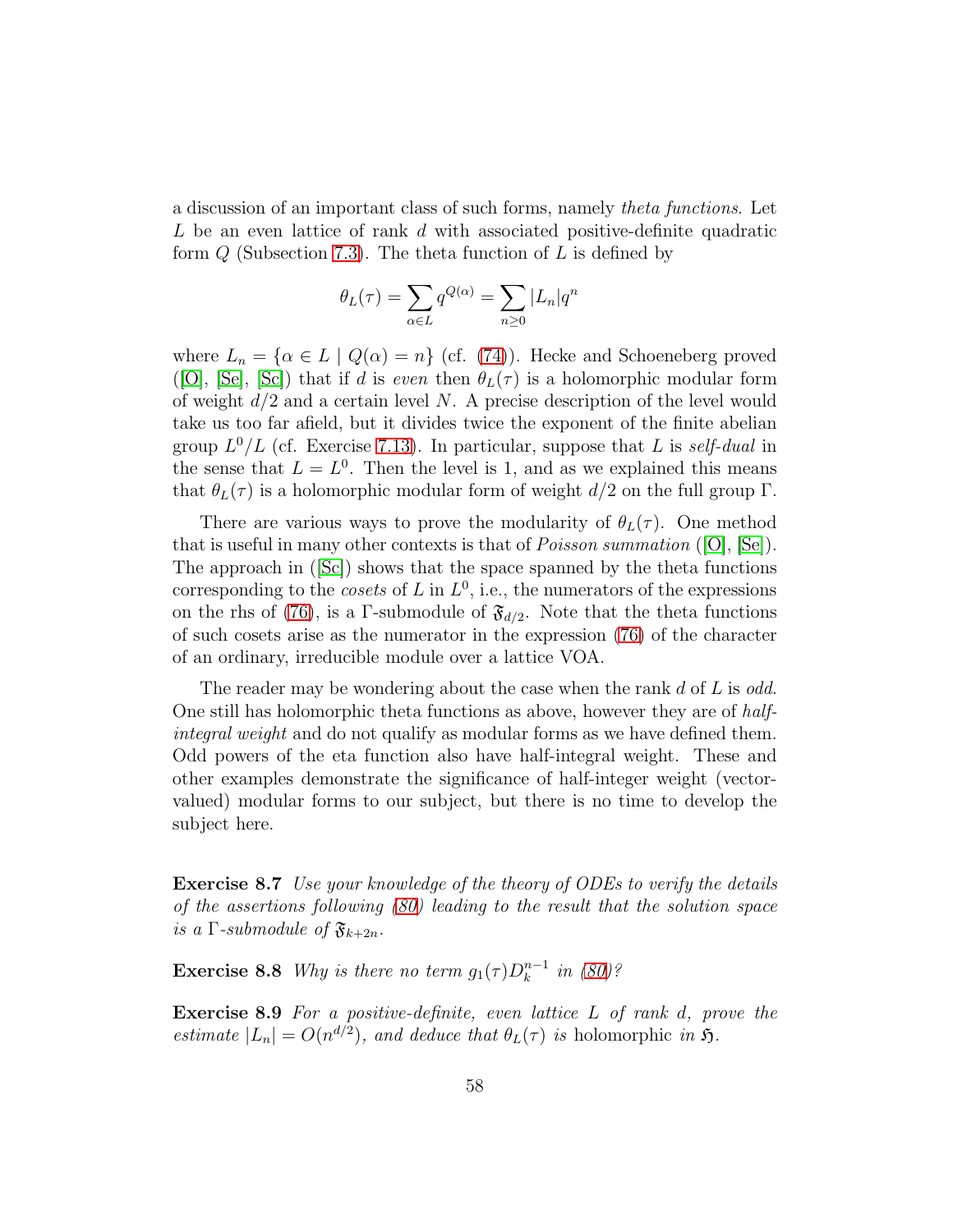**Exercise 8.10** Show that  $E_8$  is the only finite dimensional simple Lie algebra whose root lattice is even and self-dual.

<span id="page-58-4"></span>**Exercise 8.11** Show that the theta function  $\theta_{E_8}(\tau)$  of the  $E_8$  root lattice coincides with the Eisenstein series Q of Section [3.](#page-17-1)

<span id="page-58-2"></span>**Exercise 8.12** Show that the partition functions of a lattice theory  $V_L$  and its ordinary, irreducible modules are classical, almost holomorphic, modular functions of weight zero of some level N.

# <span id="page-58-0"></span>9 Vertex Operator Algebras and Modular-Invariance

In this Section we describe some of the main results concerning the connections between (vector-valued) modular forms and VOAs. We are concerned here exclusively with regular and  $C_2$ -cofinite VOAs as discussed in Sections [6](#page-38-1) and [7.](#page-45-1) We recall that V is always assumed to be of CFT-type.

### <span id="page-58-3"></span>9.1 The Regular Case

It is convenient to assume at the outset that  $V$  is a  $C_2$ -cofinite (but not necessarily rational) VOA of central charge c. By Theorem [6.13](#page-44-1) there are only finitely many inequivalent, ordinary, irreducible  $V$ -modules, and we denote them  $V = M^1, M^2, \ldots, M^r$ . Let the conformal weight of  $M^i$  be  $h^i$  (cf. [\(64\)](#page-40-0) and attendant discussion), and let  $Z_i$  be the character of  $M^i$  [\(65\)](#page-40-1).

The first basic fact is that 1-*point functions are holomorphic in*  $\mathfrak{H}$ . For example, it follows from this and Theorems [5.7](#page-34-1) and [5.10](#page-35-1) that the 2-point functions  $F_V((u_1, z_1), (u_2, z_2))$  are elliptic functions. There are two approaches to theholomorphy of 1-point functions. The first  $([Z])$  $([Z])$  $([Z])$  is to find a modular lin-ear differential equation [\(81\)](#page-56-1) satisfied by  $f = Z_i(v, q)$ . In this case, because the coefficients of the MLDE are holomorphic in  $\mathfrak{H}$ , then so are the solutions (cf. Exercise [8.7\)](#page-57-0).The second approach ( $|GN|$ ) uses the PBW-type bases that we already mentioned in Subsection [6.2.](#page-43-4)

<span id="page-58-1"></span>We now take V to be regular. The main properties  $vis-\hat{a}-vis$  modularinvariance are as follows: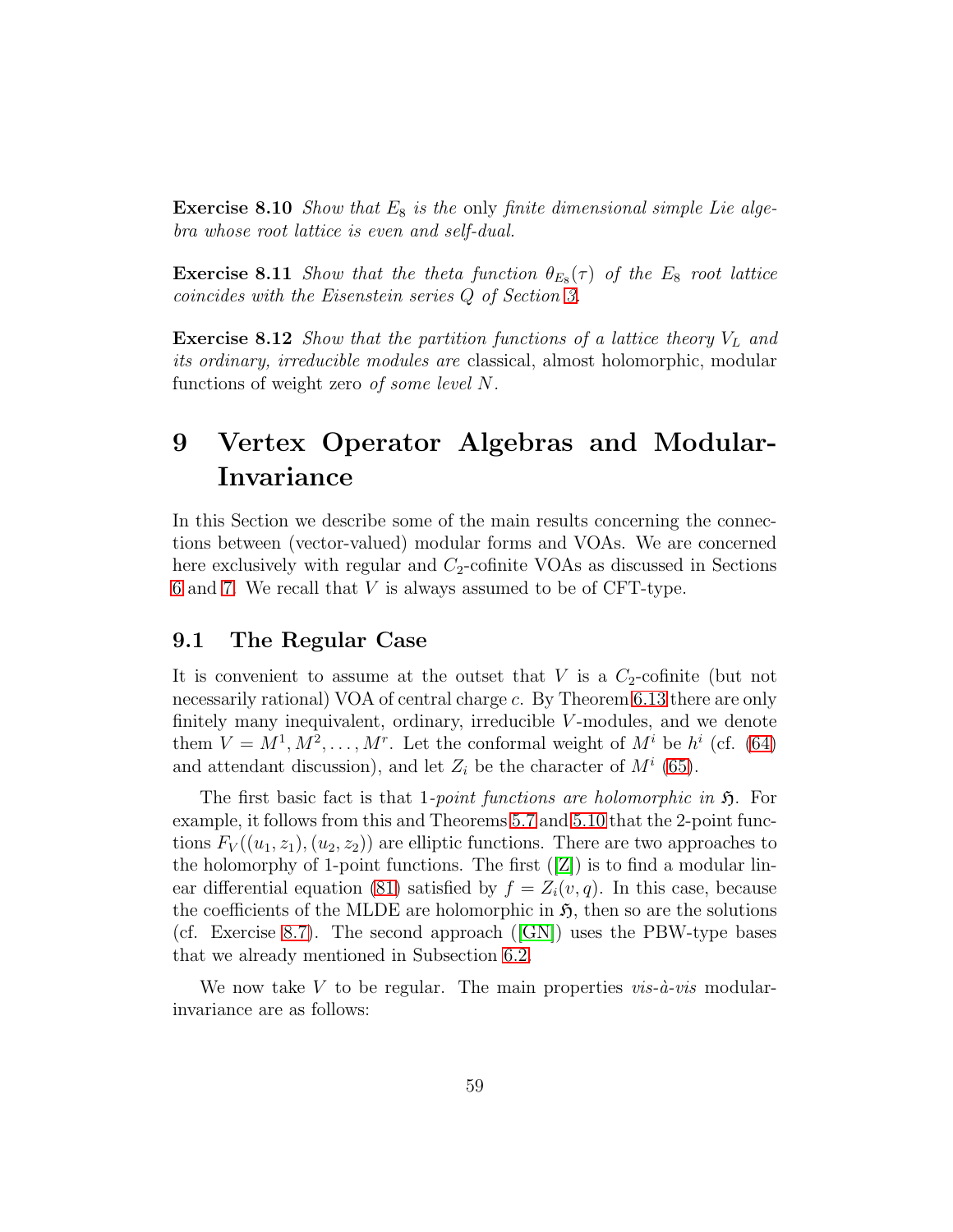**Theorem 9.1** Let the notation be as above, and assume that  $V$  is regular. Then the following hold.

(a) The central charge c and conformal weights  $h^i$  are rational numbers.

(b) There is a representation  $\rho : \Gamma \to GL_r(\mathbb{C})$  of the inhomogeneous modular group (cf. Exercise [3.1\)](#page-18-2) with the following property: if  $v \in V$  has  $L[0]$ -weight k and we set  $F_v = (Z_1(v), \ldots, Z_r(v))$ , then  $(F_v, \rho)$  is an almost holomorphic vector-valued modular form of weight  $k$  and finite level  $N$ .

We have already discussed the holomorphy of  $Z_i(v)$ . The heart of the matter - that there is  $\rho$  such that  $(F_v, \rho)$  is a vector-valued modular form of weight  $k$  - is more difficult. It ultimately depends on the complete reducibility of admissible V-modules into ordinary irreducible V-modules. See  $|Z|$ , [\[DLM4\]](#page-112-5) for details. The argument shows that the representation  $\rho$  is *inde*pendent of the state v. Once the vector-valued modular form is available, one uses the theory of ODEs with regular singular points([\[MA\]](#page-115-5)) to show that (a) holds. The argument, which is arithmetic in nature, makes use of the fact that if  $v$  is taken to be the vacuum vector then the component functions  $Z_i(1)$  of  $F_1$  are just the partition functions of the ordinary irreducible modules over  $V$ , and as such have *integral* Fourier coefficients. Also, because  $F_1$ has weight zero (because  $\mathbf{1} \in V_{[0]}$ ), ker $\rho$  contains  $\pm I_2$  and so  $\rho$  descends to a representation of  $\Gamma$ . The rationality of conformal weights and central charge implies that  $(F_v, \rho)$  has finite level N (e.g., one can take N to be the gcd of the denominators of the rational numbers  $h_i - c/24$ ). There is a basic open problem here, namely:

### Modularity Conjecture: In the context of Theorem [9.1,](#page-58-1)  $(F_v, \rho)$  is modular.

This is an article of faith in the physics literature. There are compelling arguments (e.g., [\[Ba1\]](#page-111-3), [\[Ba2\]](#page-111-4), [\[FMS\]](#page-113-4)) which, however, are not (yet) mathematically rigorous. Note that this Conjecture follows from the conjectured modularity of vector-valued modular forms of level N with integral Fourier coefficients stated at the end of Subsection [8.1.](#page-53-6) There are other avenues via which the modularity of  $(F_v, \rho)$  might be established, in particular using the theory of tensor products of modules over a VOA and tensor categories (cf.  $[HL]$ ).

It hardly needs to be said that all known regular VOAs satisfy the Modularity Conjecture. The case of lattice theories follows from Exercise [8.12.](#page-58-2) The case of WZW models was studied prior to the advent of VOA theory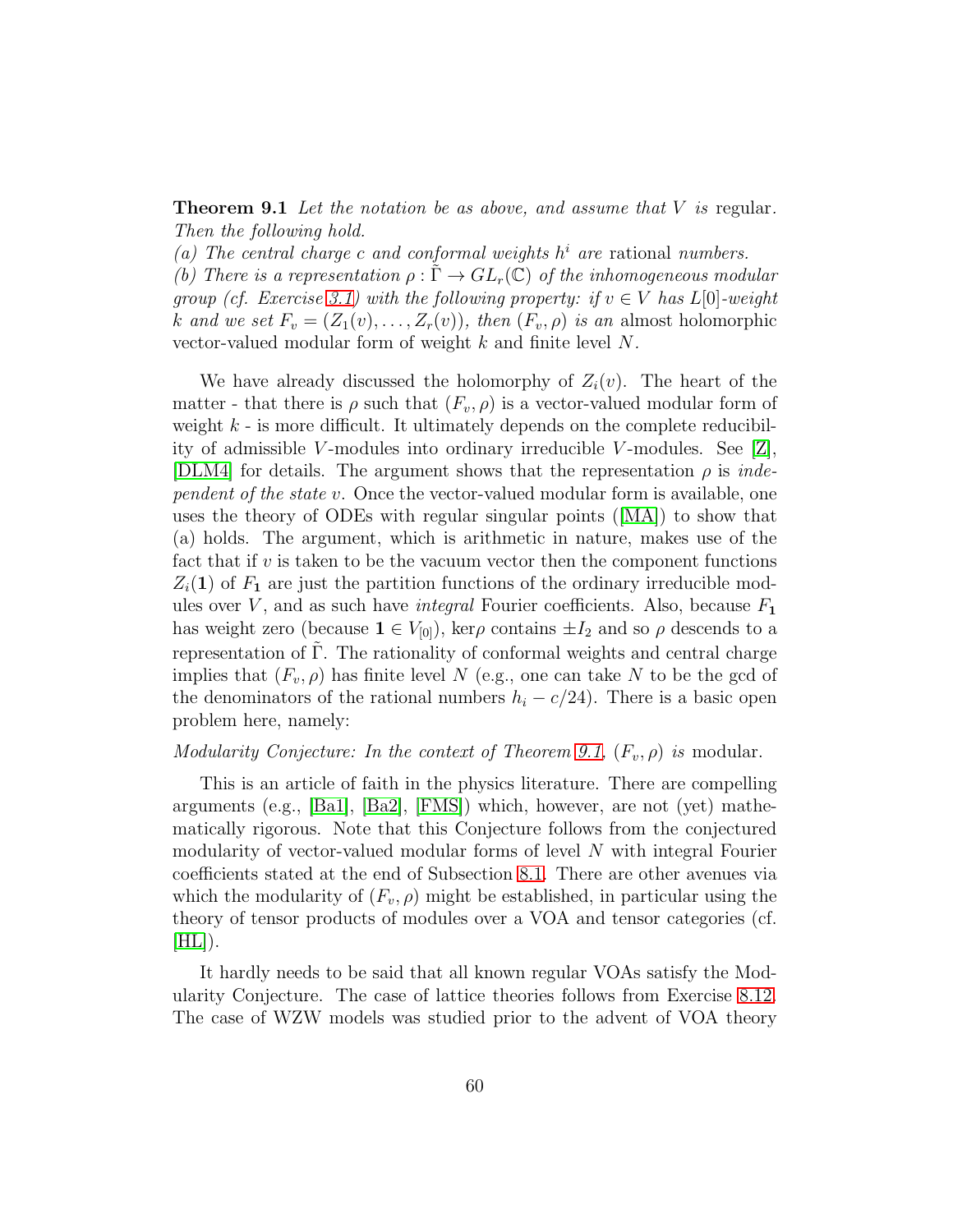using Lie theory (cf.  $[KP], [K2]$  $[KP], [K2]$ ). A discussion of this case as well as that of the simple Virasoro VOAs  $L_c$  in the discrete series may be found in [\[FMS\]](#page-113-4).

### 9.2 The  $C_2$ -Cofinite Case

One desires an analog of Theorem [9.1](#page-58-1) for the more general case of  $C_2$ -cofinite VOAs, but any generalization must deal with the fact that the span of the partition functions  $Z_i(1)$  of the ordinary irreducible modules is generally not a Γ-module unless V is a regular VOA. Miyamoto's solution [\[My1\]](#page-115-2) (see also [\[Fl\]](#page-113-6)) involves generalized or pseudo trace functions. The idea is to utilize the admissible V-modules  $L_n(X)$  constructed from a finite-dimensional module X over the algebra  $A_n(V)$  [\(67\)](#page-42-2).  $C_2$ -cofiniteness implies that  $A_n(V)$  is finitedimensional (Theorem [6.13\)](#page-44-1), and this leads to the fact that each of the homogeneous pieces  $L_n(X)_m$  are also finite-dimensional. Because  $L_n(X)$  is admissible then the zero mode  $o(\omega) = L_0$  of the conformal vector operates on these homogeneous pieces [\(63\)](#page-39-0). However, in the present context  $L_0$  may not be the degree operator, indeed  $L_0$  may not be a semisimple operator.

We decompose  $L_n(X)_m$  into a direct sum of Jordan blocks for the action of  $L_0$ . On such a block B there is an  $L_0$ -eigenvector with eigenvalue  $m + \lambda$ ,  $\lambda \in$  $\mathbb{C}, L_0 - (m + \lambda)I$  is nilpotent, and the exponential operator

<span id="page-60-0"></span>
$$
q^{L_0} = q^{m+\lambda} \sum_{t \ge 0} \frac{(2\pi i \tau (L_0 - m - \lambda))^t}{t!}
$$
 (82)

on B reduces to a finite sum. If X is indecomposable,  $\lambda$  is determined by the action of  $\omega$ , which (when regarded as an element of  $A_n(V)$ ) turns out to be a central element and thus acts on  $X$  as a scalar. One can piece together the exponentials [\(82\)](#page-60-0) and incorporate zero modes  $o(v)$  of other states as before. However, the details are not quite straightforward as one needs pseudotraces  $([My1])$  $([My1])$  $([My1])$ , which is a type of symmetric function on  $A_n(V)$  which replaces the usual trace.

The upshot of the analysis sketched above is this: we can define<sup>[15](#page-60-1)</sup> (pseudo) trace functions  $\text{Tr}_{L_n(X)}^{\phi} o(v) q^{L_0 - c/24}$ . Once these gadgets are introduced, one can use the arguments in the regular case described in the previous Subsection together with additional arguments (to account for the failure of  $A_n(V)$  to be

<span id="page-60-1"></span> $15\phi$  denotes 'pseudo'.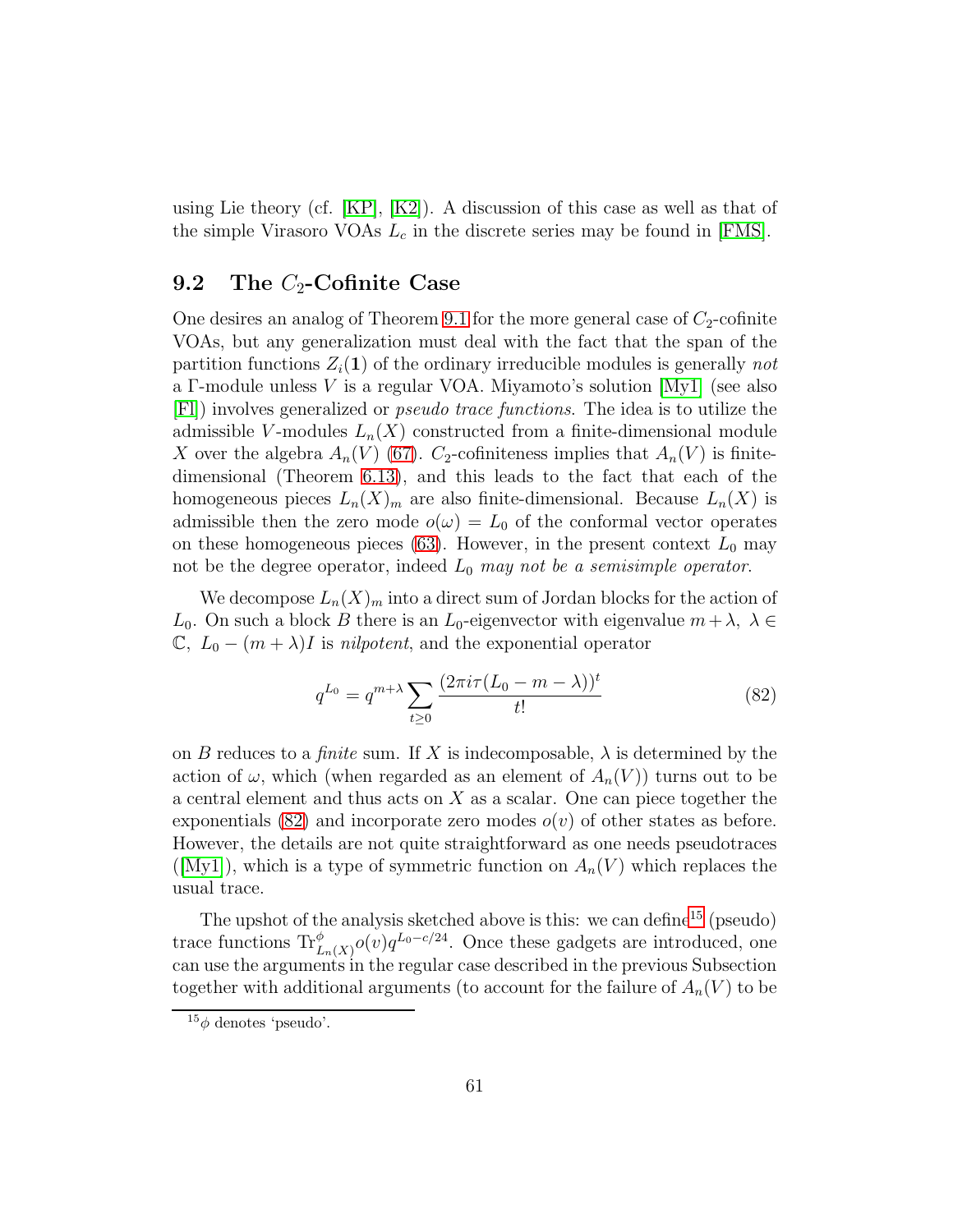semisimple) to show that for each n and for  $v \in V_{[k]}$ , the pseudo trace functions define a (finite-dimensional) almost holomorphic vector-valued modular form of weight k. Alternatively, they span a finite-dimensional Γ-submodule of  $\mathfrak{F}_k$  (notation as in Subsection [8.1\)](#page-53-6). In particular, the pseudo characters  $\text{Tr}_{L_n(X)}^{\phi} q^{L_0-c/24}$  are seen to be linear combinations of characters of ordinary, irreducible V-modules with coefficients in  $\mathbb{C}[\tau]$ . That is, they are polynomial q-expansions in the sense of Subsection [8.1.](#page-53-6) This is, of course, fully consistent with Theorem [8.1.](#page-53-5) Furthermore, one finds as in the regular case that the central charge and conformal weights of the ordinary, irreducible V -modules again lie in Q.

It would take as too far afield to try to describe any VOAs for which the pseudo trace functions actually involve log terms. Such theories are, naturally, called *logarithmic field theories* in the physics literature. For some examples, see e.g., [\[GK\]](#page-114-8), [\[A\]](#page-111-5) and references therein.

**Exercise 9.2** Prove that the (image of) the conformal vector  $\omega$  is a central element of  $A_n(V)$  (cf. Exercises [6.9,](#page-43-5) [6.10\)](#page-43-2).

### <span id="page-61-1"></span>9.3 The Holomorphic Case

We call a simple, regular VOA V holomorphic if it has a *unique* irreducible module, namely the adjoint module V. It seems likely that a simple  $VOA$ with a unique ordinary irreducible module is necessarily regular, and therefore holomorphic, but this appears to be unknown. Be that as it may, in the case of holomorphic VOAs Theorem [9.1](#page-58-1) can be refined, and in particular the Modularity Conjecture of Subsection [9.1](#page-58-3) holds in this case. This is because if a vector-valued modular form of weight k has a single component  $f(\tau)$  then it affords a 1-dimensional representation of  $\Gamma$  and so there is a character  $\alpha : \Gamma \to \mathbb{C}^*$  such that

<span id="page-61-0"></span>
$$
f|_{k}\gamma(\tau) = \alpha(\gamma)f(\tau), \quad \gamma \in \Gamma.
$$
 (83)

Since Γ′ is a congruence subgroup of level 12 (Exercise [8.5\)](#page-56-2) it follows that  $f(\tau)$  is a classical modular form of level dividing 12. Thanks to Theorem [9.1](#page-58-1) all of this applies with  $f = Z_V(v, q)$ , indeed a bit more is true in this case: the group of characters of  $\Gamma$  is cyclic of order 12 (Exercise [8.5\)](#page-56-2) hence that of  $\Gamma$  is cyclic of order 6; and one can argue (cf. Exercise [9.4\)](#page-62-0) that  $S \in \text{ker}\alpha$ , so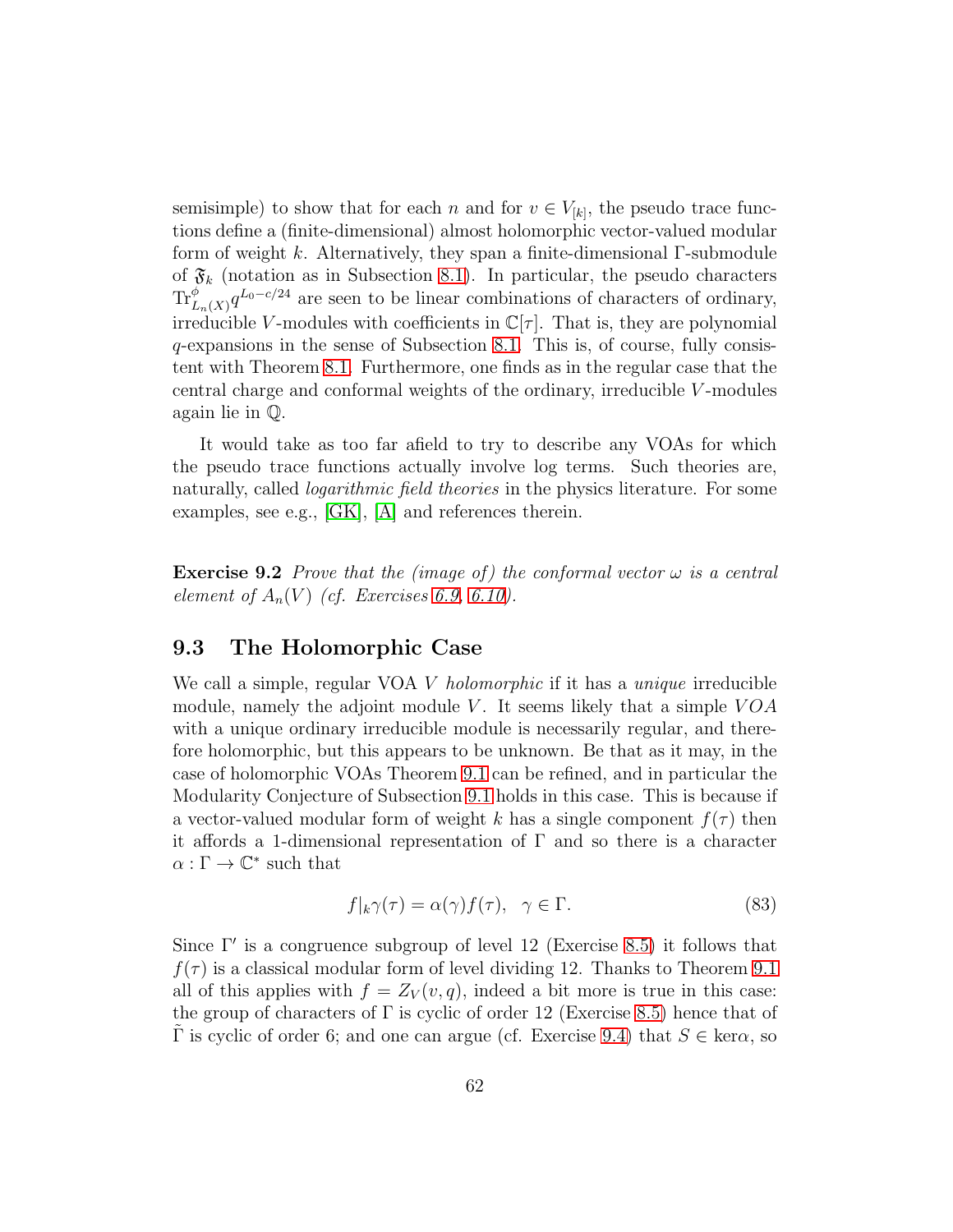<span id="page-62-1"></span>that in fact  $\alpha$  has order dividing 3 and each  $\alpha(\gamma)$  in [\(83\)](#page-61-0) is a cube root of unity. We thus arrive at

**Theorem 9.3** Suppose that  $V$  is a holomorphic VOA of central charge c. Then the following hold:

(a) If  $v \in V_{[k]}$  then  $Z_V(v, \tau)$  is an almost holomorphic modular form of weight k and level 1 or 3.

(b) c is an integer divisible by 8. It is divisible by 24 if, and only if,  $Z_V(v,q)$ has level 1.

Lattice theories provide a large number of holomorphic VOAs. From Theorem [7.6](#page-51-1) it is immediate that  $V_L$  is holomorphic if, and only if,  $L = L^0$ is self-dual. The partition function is  $\theta_L(\tau)/\eta^c(\tau)$  where c is the rank of L [\(74\)](#page-50-2), and in this case the modularity of the partition function follows directly from comments in Subsection [8.2.](#page-56-3)

We also mention that the modules over a tensor product  $U \otimes V$  of VOAs (Exercise [2.32\)](#page-15-1) are just the tensor products  $M \otimes N$  of modules M over U and N over  $V$  ([FHL]). In particular, if  $U, V$  are holomorphic then so too is  $U \otimes V$ .

<span id="page-62-0"></span>**Exercise 9.4** Let V be a holomorphic VOA, and let  $\alpha$  be the character of  $\Gamma$ satisfying (\*)  $Z_V(1)|_0 \gamma(\tau) = \alpha(\gamma) Z_V(1)$ . Prove that  $\alpha(S) = 1$ . (Hint: take  $\gamma = S$  and evaluate (\*) at  $\tau = i$ .) Using this, give the details of the proofs of  $(a)$  and  $(b)$  in Theorem [9.3.](#page-62-1)

<span id="page-62-2"></span>**Exercise 9.5** Let V be a holomorphic VOA of central charge c, and let  $v \in$  $V_{[k]}$ . Prove that  $Z_V(v,\tau) = g(\tau)/\eta^c(\tau)$  where  $g(\tau)$  is an almost holomorphic modular form on  $\Gamma$  of weight  $k + c/2$ .

### 9.4 Applications of Modular-Invariance

Theorem [9.1](#page-58-1) places strong conditions on the 1-point trace functions of a regular VOA, and in particular on the partition function. If  $V$  is a holomorphic VOA the conditions are even stronger. In this Subsection we give a few illustrations of how modular-invariance can be used to study the structure of holomorphic VOAs.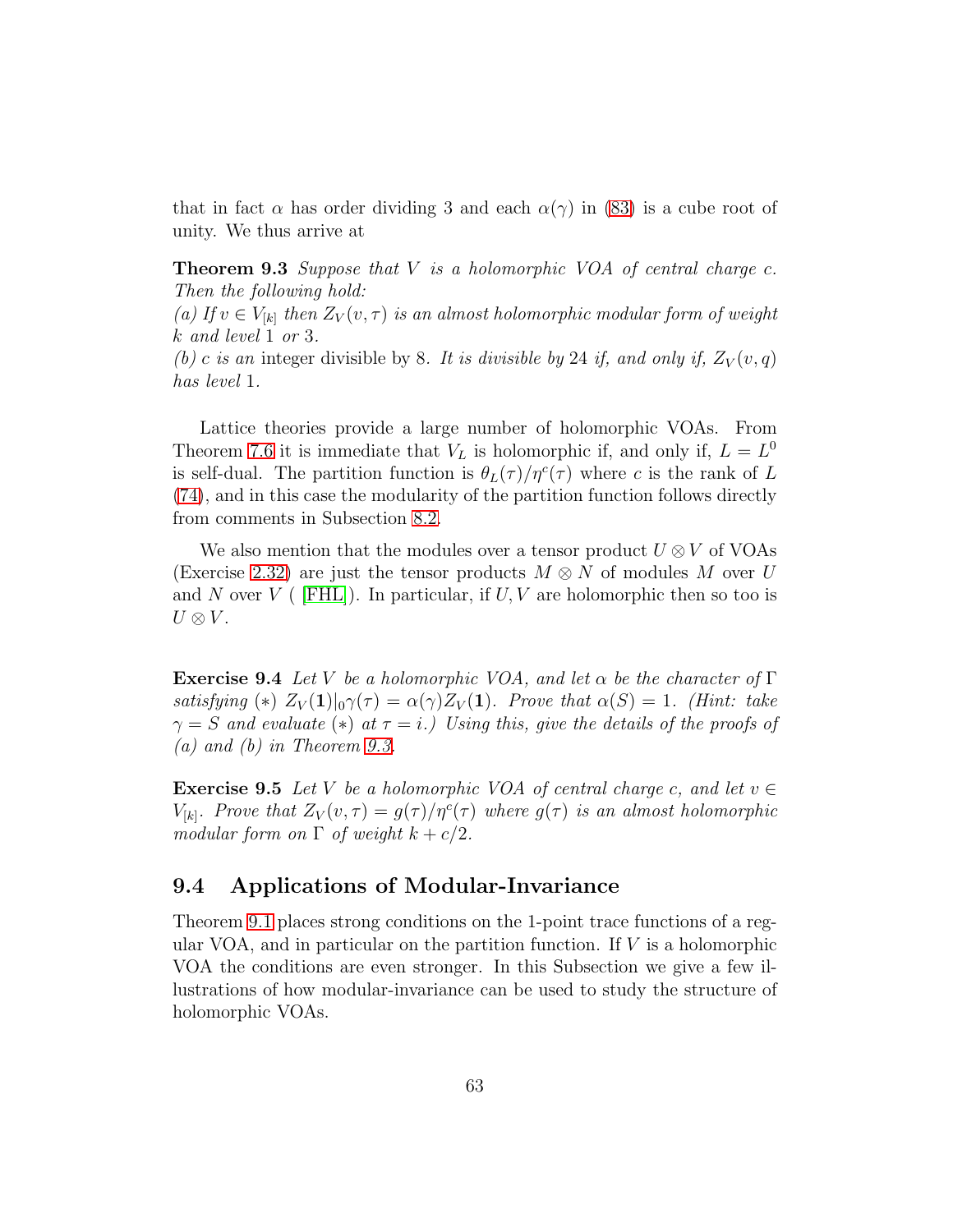By Exercise [9.5,](#page-62-2)  $Z_V(1) = g(\tau)/\eta^c(\tau)$  where  $g(\tau) = 1 + \ldots \in \mathfrak{M}_{c/2}$  is a holomorphic modular form on  $\Gamma$  of weight  $c/2$ . There are no (nonzero) such forms of negative weight, so we have  $c \geq 0$ . If  $c = 0$  then  $g(\tau) = 1 = Z_V(\tau)$ , corresponding to the 1-dimensional VOA  $\mathbb{C}1$  (cf. Exercise [2.30\)](#page-15-2) which is indeed holomorphic.

Since  $8/c$ , the next two cases are  $c = 8, 16$ , when  $g(\tau)$  has weight 4 and 8 respectively. Because of the structure of the algebra M of modular forms on  $\Gamma$  (Theorem [3.9](#page-20-0) and [\(28\)](#page-21-2)) there is only one choice for  $g(\tau)$  in these cases, namely  $g(\tau) = Q$  or  $Q^2$ , so the partition function is *uniquely* determined as  $Z_V(1) = Q/\eta^8(\tau)$  or  $Q^2/\eta^{16}(\tau) = (Q/\eta^8(\tau))^2$  (Exercise [8.11](#page-58-4) is relevant here). We have already seen holomorphic VOAs with these partition functions in Subsection [9.3,](#page-61-1) namely the lattice theories  $V_{E_8}$  and  $V_{E_8 \perp E_8} \equiv V_{E_8}^{\otimes 2}$  $(E_8 \text{ refers to the root lattice of type } E_8)$ . In fact, there is a second even, selfdual lattice  $L_2$  of rank 16 not isometric to  $E_8 \perp E_8$  and we obtain in this way a second holomorphic VOA  $V_{L_2}$ . It turns out that these are the *only* holomorphic VOAs (up to isomorphism) with  $c = 8$  or 16. This result requires additional techniques based on applications of the recursion in Theorem [5.10](#page-35-1) and analytic properties of vector-valued modular forms([\[DM2\]](#page-112-7), [\[DM3\]](#page-112-8)). To summarize:

**Theorem 9.6** Suppose that V is a holomorphic VOA of central charge  $c \leq$ 16. Then one of the following holds: (a)  $c = 0$  and  $V = \mathbb{C}1$ . (b)  $c = 8$  and  $V = V_{E_8}$  is the  $E_8$ -lattice theory. (c)  $c = 16$  and  $V = V_{E_8 \perp E_8}$  or  $V_{L_2}$  is a lattice theory.

We now consider holomorphic VOAs V of central charge  $c = 24$ . In some ways, this is the most interesting case. If  $c \geq 32$  the number of isometry classes of even, self-dual lattices of rank  $c$  is very large (see [\[Se\]](#page-116-1) for further comments), so there are a correspondingly large number of isomorphism classes of holomorphic VOAs. For rank 24 there are just 24 isometry classes of even, self-dual lattices (cf. [\[CS\]](#page-112-9), [\[Se\]](#page-116-1)), so one might hope that there are not too many holomorphic VOAs with  $c = 24$ . In fact, Schellekens has conjec-turedthat there are just 71 such theories ([\[Sch\]](#page-116-3)). Now  $Z_V(1) = q^{-1} + ...$  is an almost holomorphic modular function of weight zero and level 1 by Theorem [9.3.](#page-62-1) As such it is a polynomial in the modular function  $j(\tau) = q^{-1} + 744 + \dots$ (cf.  $(35)$  and Exercise [3.20\)](#page-23-1). So there is an integer d such that

$$
Z_V(1) = j(\tau) + (d - 744) = q^{-1} + d + 196884q + \dots
$$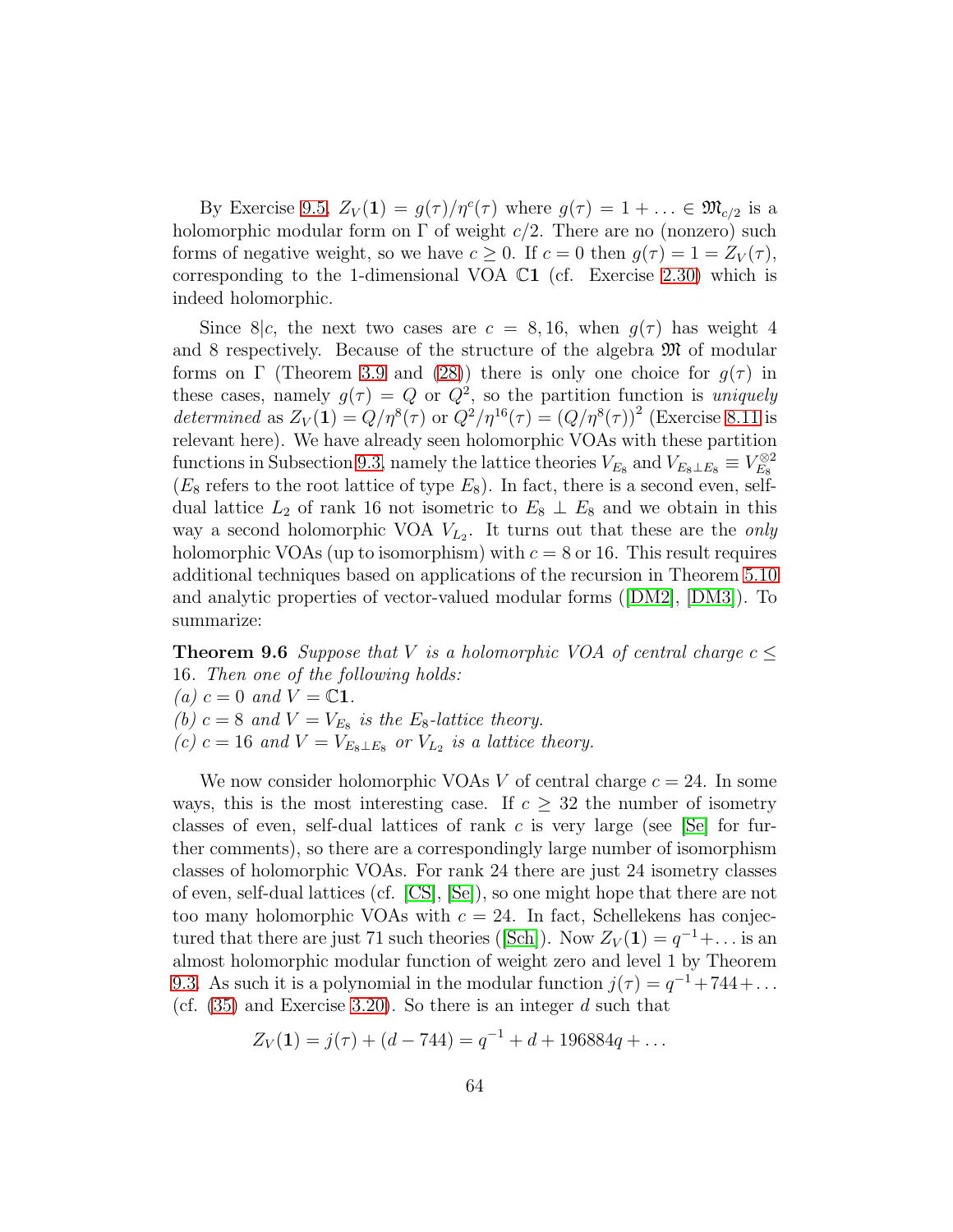and the partition function is *determined uniquely* by d. Obviously  $d =$  $\dim V_1$ , so it is a nonnegative integer, but one cannot say more about d on the basis of modular-invariance alone because  $j(\tau) + c'$  is a modular function for *any* constant  $c'$ . It can in fact be proved that there are only finitely many choices of  $d$  that correspond to possible holomorphic VOAs<sup>[16](#page-64-0)</sup>. The arguments use Lie algebra theory, starting with the Lie algebra structure on  $V_1$  (Exercise [9.7\)](#page-65-0)as well as modular forms ([\[DM1\]](#page-112-3)-[\[DM3\]](#page-112-8), [\[Sch\]](#page-116-3)). Of the 71 conjectured holomorphic  $c = 24$  VOAs, it seems that only 39 are known to exist. Beyond the 24 lattice theories, the other 15 are constructed as socalled  $\mathbb{Z}_2$ -orbifold models of lattice theories [\[DGM\]](#page-112-10). The first construction of this type [\[FLM\]](#page-113-1) leads to the famous Moonshine Module, about which we will shortly say a bit more. It is a major problem to decide whether the others also exist, and to develop construction techniques when they do.

As a final example, we mention some recent work of E. Witten [\[Wi\]](#page-117-2) where certain holomorphic vertex operator algebras  $V^{(k)}$  are posited to exist which are related, via the AdS-CFT correspondence, to phenomena concerning gravity with a negative cosmological constant.  $V^{(k)}$  has central charge  $c_k = 24k, k = 1, 2, \ldots$  and a *minimal structure* compatible with the requirements of modular-invariance imposed by Theorem [9.3.](#page-62-1) To explain what this is supposed to mean, recall (cf. Theorem [7.2\)](#page-48-0) that  $Vir_{c_k} = L_{c_k}$  is simple, and the  $L_{c_k}$ -submodule of  $V^{(k)}$  generated by 1 is a graded subspace U naturally identified as the Fock space for  $L_{c_k}$ . By [\(42\)](#page-26-2), the graded dimension of U is

$$
q^{-k} \prod_{n\geq 2} (1 - q^n)^{-1} = q^{-k} \sum_{n=0}^k d_n q^n + O(q)
$$

for integers  $d_0, \ldots d_k$ . The posited minimal structure of  $V^{(k)}$  means that the partition function of  $V^{(k)}$  also satisfies

$$
Z_{V^{(k)}}(\mathbf{1}) = q^{-k} \sum_{n=0}^{k} d_n q^n + O(q).
$$

In other words, the first  $k+1$  graded subspaces  $V_n^{(k)}$  ( $0 \le n \le k$ ) of  $V^{(k)}$ coincide with the corresponding graded pieces of  $U$ , so that they are as small as they can be. We know that  $Z_{V^{(k)}}(1)$  is a monic polynomial  $\Phi_k(j)$  of degree

<span id="page-64-0"></span><sup>16</sup>No more than a few hundred.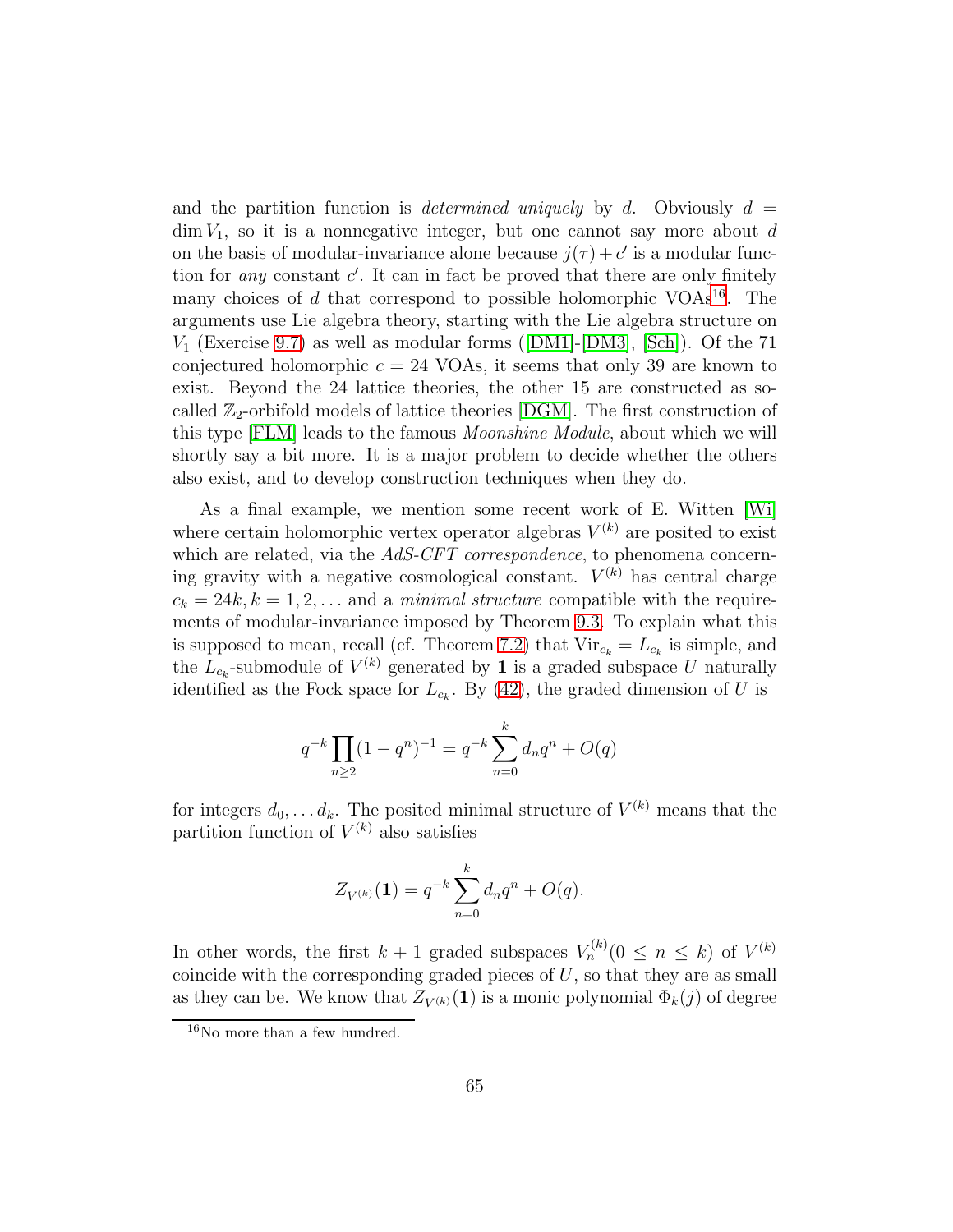k in  $j(\tau)$ , and it is clear that  $\Phi_k$  is uniquely determined by  $d_0, \ldots, d_k$ , and hence by  $k$ .

As in the case of the 'missing' holomorphic  $c = 24$  theories, the main question here for the VOA theorist is whether  $V^{(k)}$  exists or not. The answer is unknown for any k with the notable exception of the *Moonshine module*  $V^{\natural}$ ([\[B\]](#page-111-0), [\[FLM\]](#page-113-1), [\[DGM\]](#page-112-10), [\[My2\]](#page-115-7)) corresponding to  $k = 1$ . In this case the graded dimension of U is  $q^{-1} + O(q)$ , the partition function of  $V^{\dagger}$  is

$$
Z_{V^{\natural}}(q) = j(q) - 744 = q^{-1} + 0 + 196884q + \dots,
$$

and the minimal structure is reflected in the vanishing of the constant term. In this case the Lie algebra structure on the weight 1 subspace is absent, and one must exploit instead the Griess algebra, i.e., the commutative algebra structure on  $V_2^{\natural}$  $\frac{7}{2}$  (cf. Exercise [9.9\)](#page-65-1).

One of the main features of the Moonshine Module is its automorphism group, which is the Monster sporadic simple group([\[FLM\]](#page-113-1), [\[G1\]](#page-113-7), [\[G2\]](#page-114-9)). In order to develop this aspect of  $V^{\natural}$  as well as the  $\mathbb{Z}_2$ -orbifold construction that we mentioned above and other features of VOAs, it would be necessary to develop the theory of automorphism groups of VOAs. This will have to wait for another day. A brief description of some of the connections between automorphism groups and generalized modular forms can be found in [\[KM\]](#page-114-10).

<span id="page-65-0"></span>Exercise 9.7 Let V be a VOA of CFT-type. Prove the following: (a) The product  $[a, b] = a_0b$  equips  $V_1$  with the structure of a Lie algebra. (b)  $\langle a, b \rangle = a_1b$  defines a symmetric, invariant, bilinear form on  $V_1$ .

**Exercise 9.8** Prove that the Fourier coefficients of the q-expansion of  $\Phi_k(j)$ are nonnegative integers (a necessary condition for the existence of  $V^{(k)}$ ).

<span id="page-65-1"></span>**Exercise 9.9** Show that the product  $a_1b$   $(a, b \in V_2^{\dagger})$  $\binom{2}{2}$  equips the weight 2 subspace of  $V^{\natural}$  with the structure of a commutative, nonassociative algebra.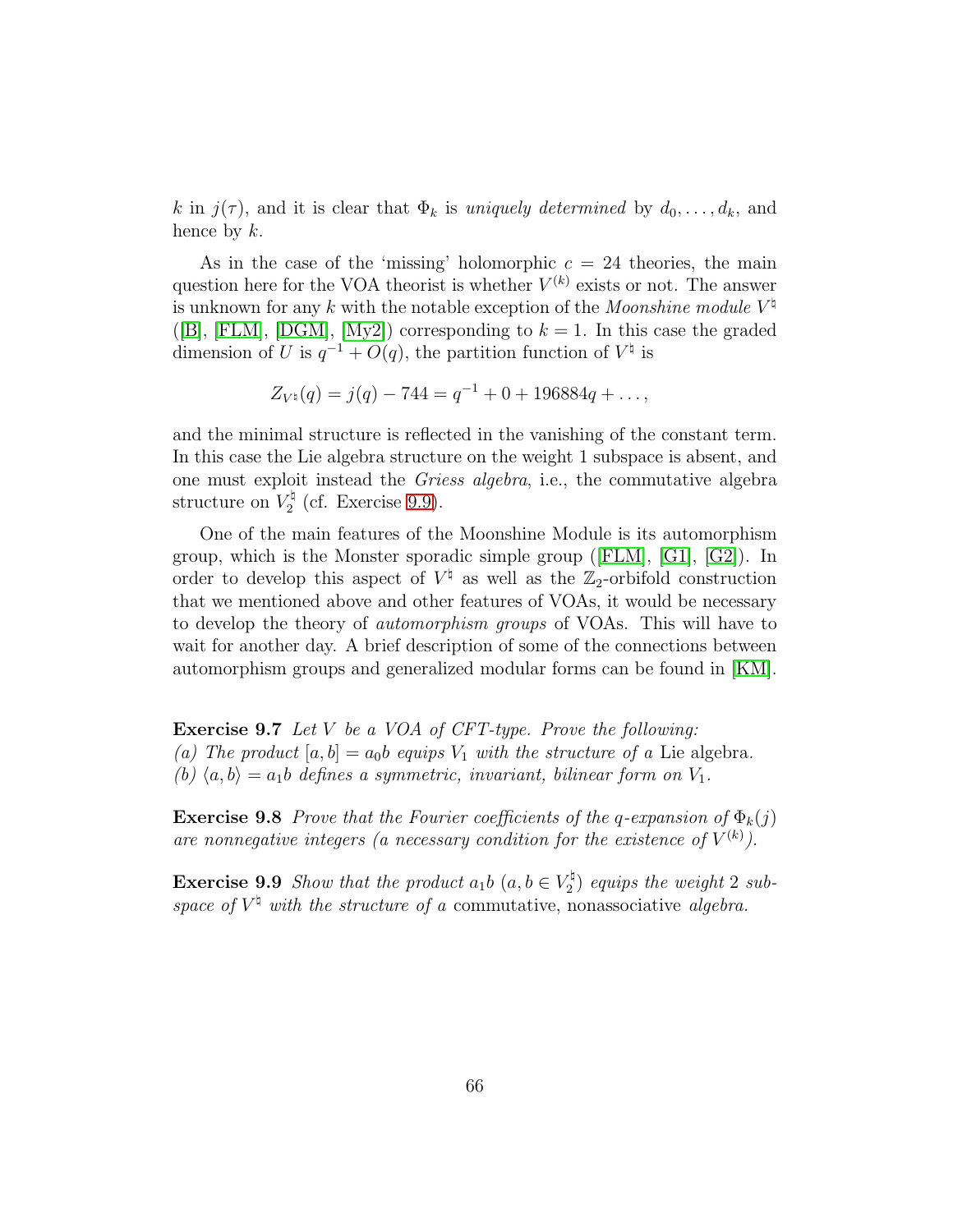# Part III Two Current Research Areas

## 10 Some Preliminaries

### 10.1 VOAs and Rational Matrix Elements

As noted in Section [2.6](#page-13-0) there are a number of equivalent sets of axioms for VOA theory. Here we discuss one of these equivalent approaches wherein the properties of a VOA are expressed in terms of the properties of matrix elements which turn out to be rational functions of the formal vertex operator parameters. In many ways, this is the closest approach to CFT (e.g. [\[FMS\]](#page-113-4)) in that the formal parameters can be taken to be complex numbers with the matrix elements considered as rational functions on the Riemann sphere.

We begin by defining matrix elements. In order to simplify the discussion, we always assume that the VOA is of CFT-type [\(62\)](#page-36-1). This condition is satisfied in all examples we consider. We define the *restricted dual space* of  $V$  by [\[FHL\]](#page-113-0)

$$
V' = \bigoplus_{n \ge 0} V_n^*,\tag{84}
$$

where  $V_n^*$  is the dual space of linear functionals on the finite dimensional space  $V_n$ . Let  $\langle , \rangle_d$  denote the canonical pairing between V' and V. Define matrix elements for  $a' \in V'$ ,  $b \in V$  and vertex operators  $Y(u^1, z_1), \ldots, Y(u^n, z_n)$  by

$$
\langle a', Y(u^1, z_1) \dots Y(u^n, z_n) b \rangle_d. \tag{85}
$$

In particular, choosing  $b = 1$  and  $a' = 1'$  we obtain the (genus zero) *n*-point correlation function

<span id="page-66-1"></span>
$$
F_V^{(0)}((u^1, z_1), \dots, (u^n, z_n)) = \langle \mathbf{1}', Y(u^1, z_1) \dots Y(u^n, z_n) \mathbf{1} \rangle_d. \tag{86}
$$

One can show in general that every matrix element is a homogeneous rational function of  $z_1, \ldots, z_n$  [\[FHL\]](#page-113-0), [\[DGM\]](#page-112-10). Thus the formal parameters of VOA theory can be replaced by complex parameters on (appropriate subdomains of) the genus zero Riemann sphere  $\mathbb{CP}^1$ . We illustrate this by considering matrix elements containing one or two vertex operators. Recall from [\(36\)](#page-24-0) that for  $u \in V_n$ 

<span id="page-66-0"></span>
$$
u_k: V_m \to V_{m+n-k-1}.\tag{87}
$$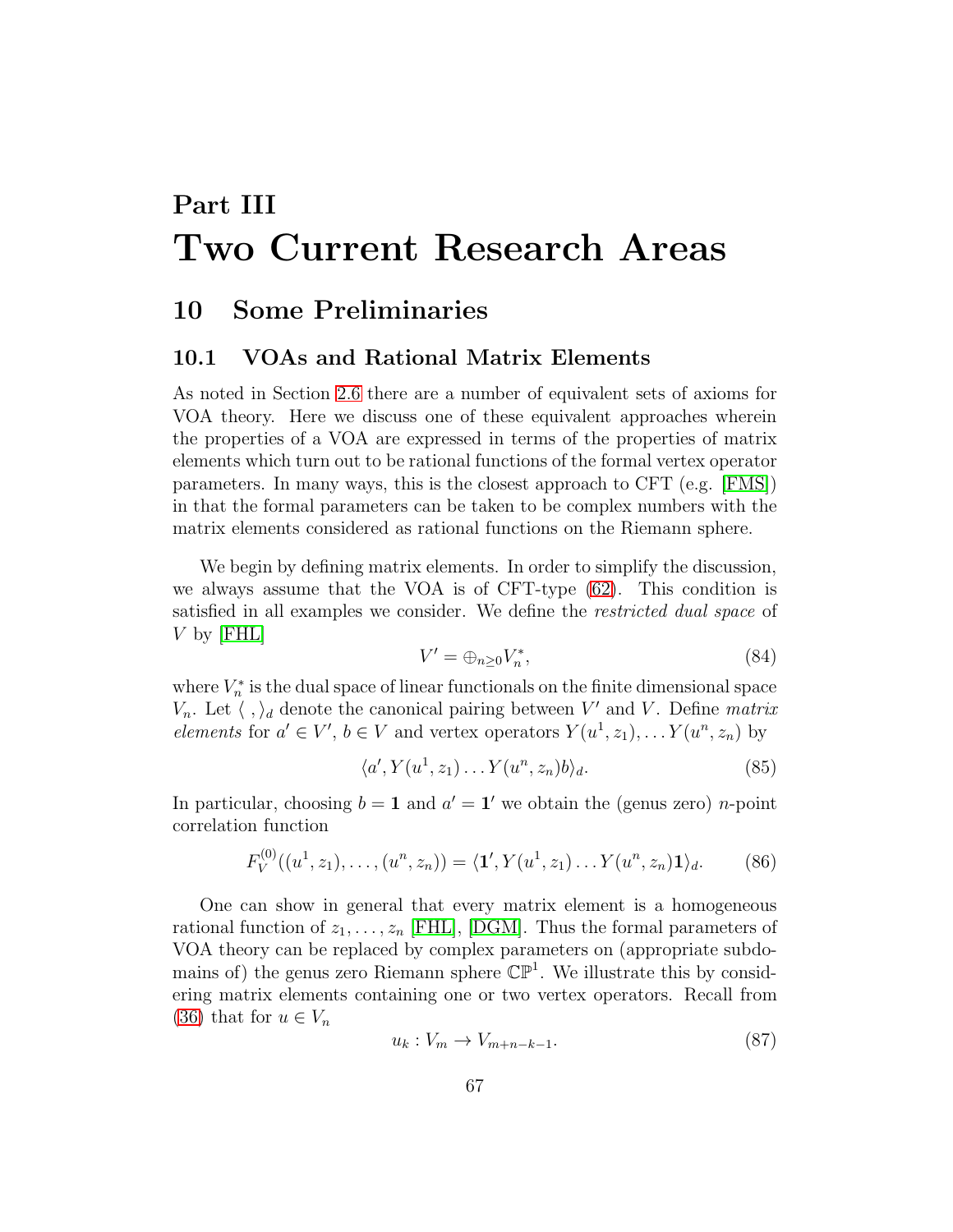Hence it follows that for  $a' \in V'_{m'}$ ,  $b \in V_m$  and  $u \in V_n$  we obtain a monomial

<span id="page-67-1"></span>
$$
\langle a', Y(u, z)b \rangle_d = C_{a'b}^u z^{m'-m-n},\tag{88}
$$

where  $C_{a'b}^u = \langle a', u_{m+n-m'-1}b \rangle_d$ .

<span id="page-67-2"></span>We next consider the matrix element of two vertex operators to find (recalling convention [\(1\)](#page-5-0)):

**Theorem 10.1** Let  $a' \in V'_{m'}$ ,  $b \in V_m$ ,  $u^1 \in V_{n_1}$  and  $u^2 \in V_{n_2}$ . Then

<span id="page-67-0"></span>
$$
\langle a', Y(u^1, z_1) Y(u^2, z_2) b \rangle_d = \frac{f(z_1, z_2)}{z_1^{m+n_1} z_2^{m+n_2} (z_1 - z_2)^{n_1 + n_2}},
$$
(89)

$$
\langle a', Y(u^2, z_2) Y(u^1, z_1) b \rangle_d = \frac{f(z_1, z_2)}{z_1^{m+n_1} z_2^{m+n_2} (-z_2 + z_1)^{n_1+n_2}},\qquad(90)
$$

where  $f(z_1, z_2)$  is a homogeneous polynomial of degree  $m + m' + n_1 + n_2$ .

**Remark 10.2** The matrix elements  $(89)$ ,  $(90)$  are thus determined by a unique homogeneous rational function which can be evaluated on  $\mathbb{CP}^1$  in the domains  $|z_1| > |z_2|$  and  $|z_2| > |z_1|$  respectively.

Proof. Consider

$$
\langle a', Y(u^1, z_1) Y(u^2, z_2) b \rangle_d = \sum_{k \ge 0} \sum_{c \in V_k} \langle a', Y(u^1, z_1) c \rangle_d \langle c', Y(u^2, z_2) b \rangle_d,
$$

where c ranges over any basis of  $V_k$  and  $c' \in V_k^*$  is dual to c. From [\(88\)](#page-67-1) it follows that

$$
\langle a', Y(u^1, z_1) Y(u^2, z_2) b \rangle_d = \frac{z_1^{m'-n_1}}{z_2^{m+n_2}} G(\frac{z_2}{z_1}),
$$

for infinite series

$$
G(x) = \sum_{k \ge 0} \sum_{c \in V_k} C_{a'c}^{u^1} C_{c'b}^{u^2} x^k.
$$

Hence the matrix element is homogeneous of degree  $m'-m-n_1-n_2$ . Similarly

$$
\langle a', Y(u^2, z_2) Y(u^1, z_1) b \rangle_d = \frac{z_2^{m'-n_2}}{z_1^{m+n_1}} H(\frac{z_1}{z_2}),
$$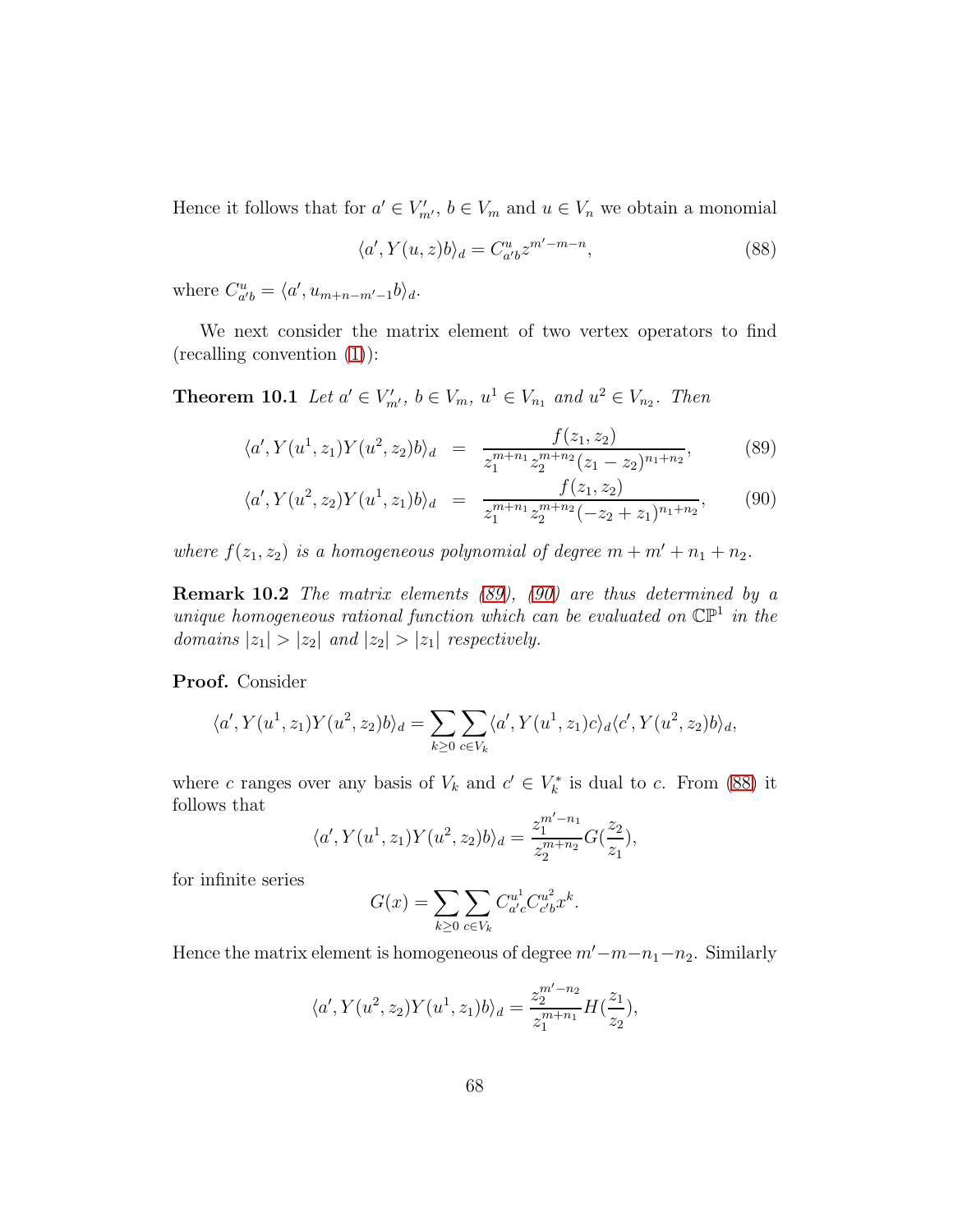for infinite series

$$
H(y) = \sum_{k \ge 0} \sum_{c \in V_k} C_{a'c}^{u^2} C_{c'b}^{u^1} y^k.
$$

But  $Y(u^2, z_2)$  and  $Y(u^1, z_1)$  are local of order at most  $n_1 + n_2$  (cf. Exercise [4.4\)](#page-25-1) and hence

<span id="page-68-0"></span>
$$
\frac{(z_1 - z_2)^{n_1 + n_2}}{z_1^{m + n_1} z_2^{m + n_2}} z_1^{m' + m} G(\frac{z_2}{z_1}) = \frac{(z_1 - z_2)^{n_1 + n_2}}{z_1^{m + n_1} z_2^{m + n_2}} z_2^{m' + m} H(\frac{z_1}{z_2}).\tag{91}
$$

Then it follows that

$$
f(z_1, z_2) = z_1^{m'+m}(z_1 - z_2)^{n_1+n_2} G(\frac{z_2}{z_1}) = z_2^{m'+m}(z_1 - z_2)^{n_1+n_2} H(\frac{z_1}{z_2}),
$$

is a homogeneous polynomial of degree  $m + m' + n_1 + n_2$ .

Properties [\(89\)](#page-67-0) and [\(90\)](#page-67-0) are equivalent to locality of  $Y(u^1, z_1)$  and  $Y(u^2, z_2)$ so that the axioms of a VOA can be alternatively formulated in terms of rational matrix elements [\[DGM\]](#page-112-10), [\[FHL\]](#page-113-0). Theorem [10.1](#page-67-2) can also be generalized for all matrix elements. Furthermore, using the vertex commutator property (cf. Exercise [2.14\)](#page-10-3) one can also derive a recursive relationship in terms of rational functions between matrix elements for *n* vertex operators and  $n - 1$ vertex operators that is the genus zero version of Zhu's recursion formula I of Theorem  $5.7$   $|Z|$ .

Exercise 10.3 Prove [\(88\)](#page-67-1).

**Exercise 10.4** Show [\(91\)](#page-68-0) implies that  $f(z_1, z_2)$  is a polynomial.

### 10.2 Genus Zero Heisenberg Correlation Functions

We illustrate these structures by considering the example of the rank one Heisenberg VOA  $M_0$  generated by a weight one vector  $a$ . Let

$$
G_n^{(0)}(z_1,\ldots,z_n) \equiv F_{M_0}^{(0)}((a,z_1),\ldots,(a,z_n)).
$$
\n(92)

denote the *n*-point correlation function for *n* Heisenberg vectors. This must be a symmetric rational function in  $z_i$  with poles of order two at  $z_i = z_j$  for all  $i \neq j$  from locality. We now determine its exact form. Since  $a_0 \mathbf{1} = 0$  it follows that  $G_1^{(0)}$  $_1^{(0)}(z_1)=0$ . The 2-point function is

$$
G_2^{(0)}(z_1, z_2) = \sum_{m \ge 0} z_1^{-m-1} \langle \mathbf{1}', a_m Y(a, z_2) \mathbf{1} \rangle_d,
$$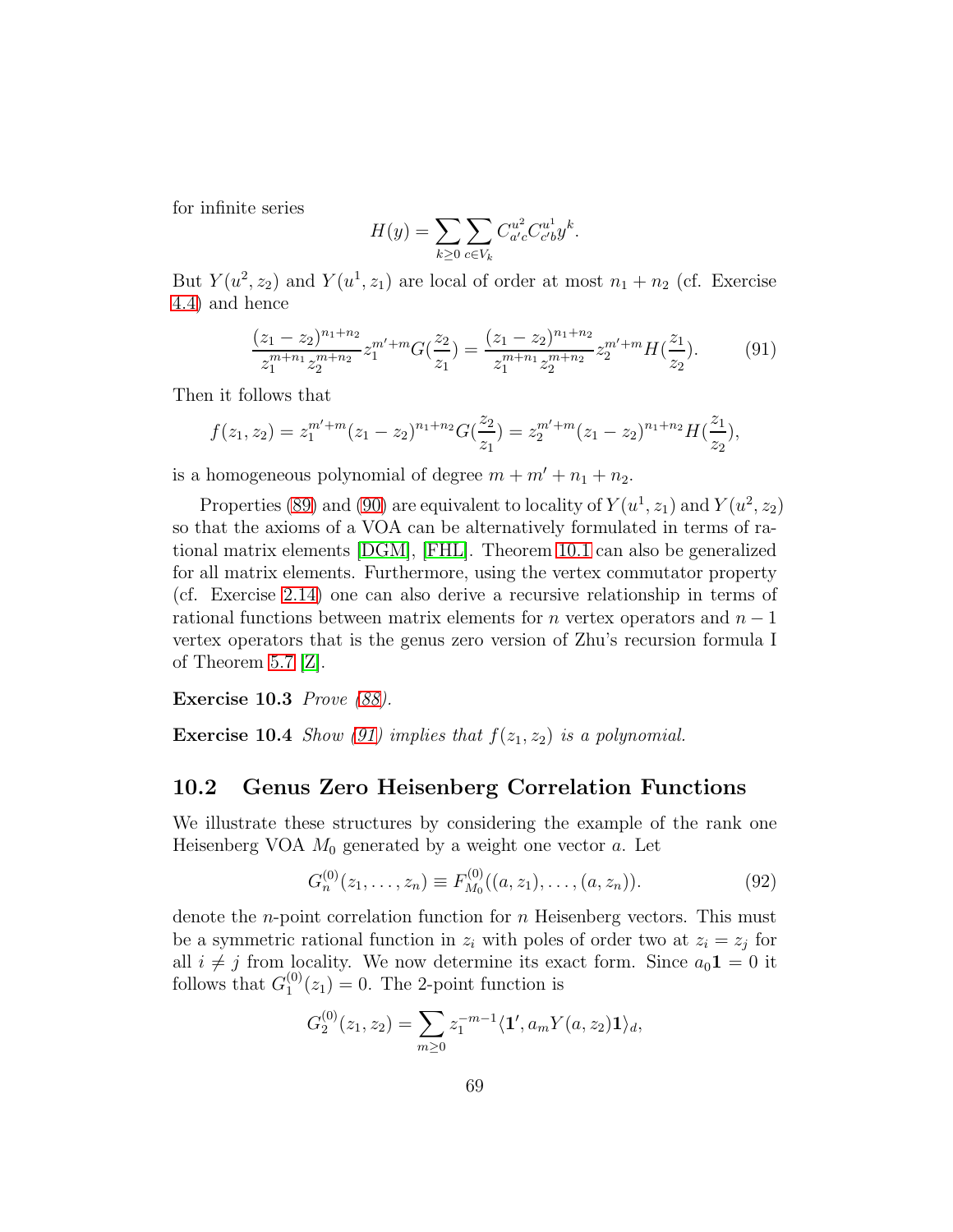where [\(87\)](#page-66-0) implies that there is no contribution for  $m < 0$ . Commuting  $a_m$ we find

$$
G_2^{(0)}(z_1, z_2) = \sum_{m \ge 0} z_1^{-m-1} \langle \mathbf{1}', [a_m, Y(a, z_2)] \mathbf{1} \rangle_d,
$$

using  $a_m 1 = 0$  for  $m \ge 0$ . But the Heisenberg commutation relations imply

$$
[a_m, Y(a, z_2)] = mz_2^{m-1},
$$

so that

$$
G_2^{(0)}(z_1, z_2) = \sum_{m \ge 0} m z_1^{-m-1} z_2^{m-1} = \frac{1}{(z_1 - z_2)^2}.
$$
 (93)

The general  $n$ -point function is similarly given by

$$
G_n^{(0)}(z_1,\ldots,z_n)=\sum_{m\geq 0}z_1^{-m-1}\sum_{i=2}^n\langle \mathbf{1}',Y(a,z_2)\ldots[a_m,Y(a,z_i)]\ldots Y(a,z_n)\mathbf{1}\rangle_d,
$$

leading to a recursive identity

<span id="page-69-0"></span>
$$
G_n^{(0)}(z_1,\ldots,z_n) = \sum_{i=2}^n \frac{1}{(z_1 - z_i)^2} G_{n-2}^{(0)}(z_2,\ldots,\hat{z}_i,\ldots,z_n),\tag{94}
$$

where  $\hat{z}_i$  is deleted. Thus we may recursively solve to find  $G_n^{(0)} = 0$  for n odd whereas for n even,  $G_n^{(0)}$  is expressed as multiples of rational terms of the form  $\frac{1}{(z_i-z_j)^2}$  for all possible pairings  $z_i, z_j$ . This can be equivalently described in terms of the subset, denoted by  $F(\Phi)$ , of the permutations of the label set  $\Phi = \{1, \ldots n\}$  consisting of fixed-point-free involutions. Thus a typical element  $\varphi \in F(\Phi)$  is given by  $\varphi = \ldots (ij) \ldots$ , a product of  $n/2$ disjoint cycles. We then find [\(94\)](#page-69-0) implies

**Theorem 10.5**  $G_n^{(0)}$  vanishes for n odd whereas for n even

$$
G_n^{(0)}(z_1,\ldots,z_n) = \sum_{\varphi \in F(\Phi)} \prod \frac{1}{(z_i - z_j)^2},\tag{95}
$$

where the product ranges over all the cycles of  $\varphi = \dots (ij) \dots$ 

**Remark 10.6** Using associativity one can show that  $G_n^{(0)}(z_1,\ldots,z_n)$  is in fact a generating function for all matrix elements of the Heisenberg VOA.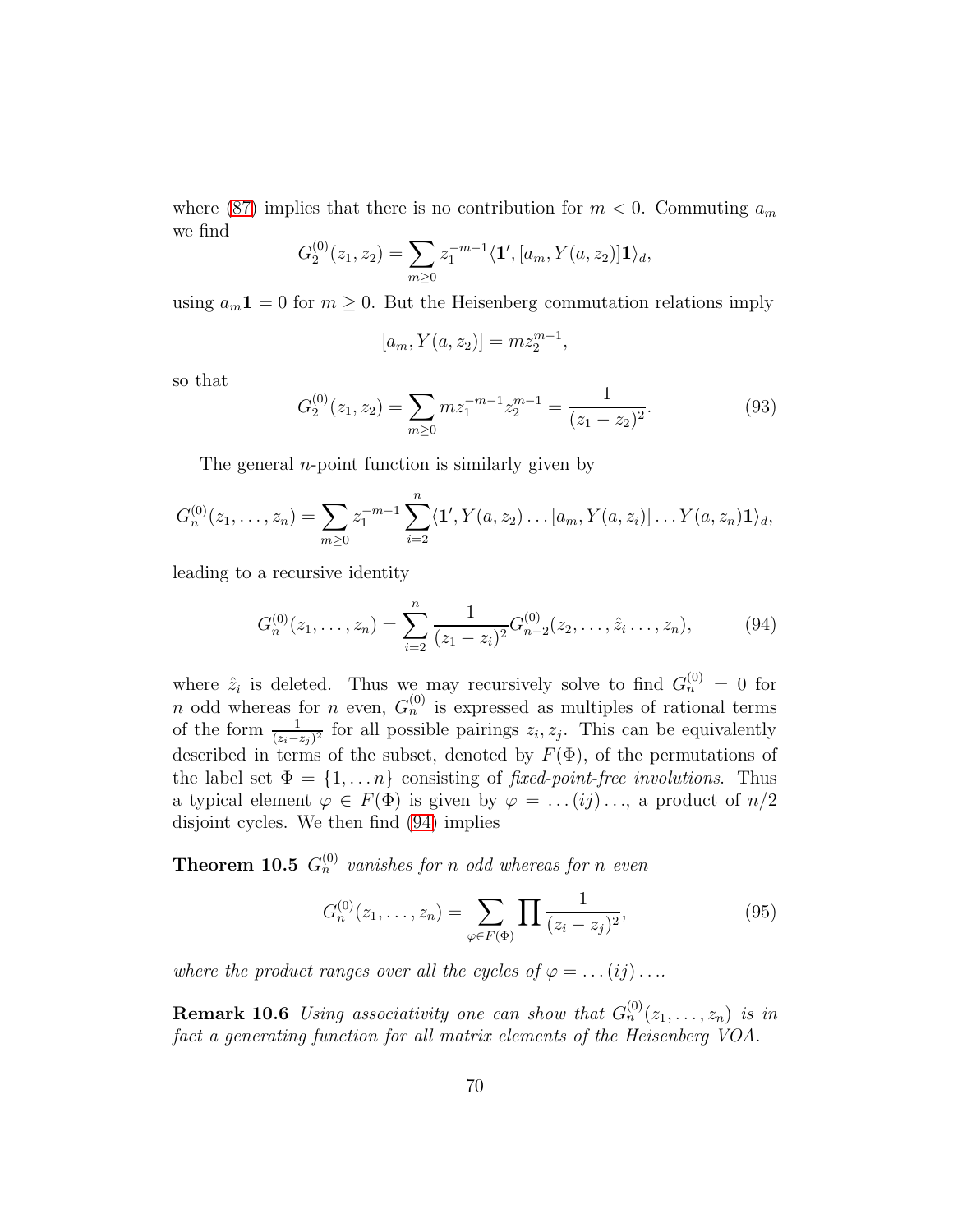Exercise 10.7 Show that  $|F(\Phi)| = (n-1)!! = (n-1) \cdot (n-3) \cdot (n-5) \dots$ 

**Exercise 10.8** For  $n = 4$  show that  $F(\Phi) = \{(12)(34), (13)(24), (14)(23)\}$ and  $G_4^{(0)}$  $\binom{00}{4}(z_1, z_2, z_3, z_4)$  is given by

$$
\frac{1}{(z_1-z_2)^2(z_3-z_4)^2}+\frac{1}{(z_1-z_3)^2(z_2-z_4)^2}+\frac{1}{(z_1-z_4)^2(z_2-z_3)^2}.
$$

### <span id="page-70-0"></span>10.3 Adjoint Vertex Operators

The Virasoro subalgebra  $\{L_{-1}, L_0, L_1\}$  generates a natural action on vertex operators associated with  $SL(2,\mathbb{C})$  Möbius transformations on z (cf. [\[B\]](#page-111-0), [\[DGM\]](#page-112-10), [\[FHL\]](#page-113-0), [\[K1\]](#page-114-3) and Exercise [2.21\)](#page-13-1). Thus under the translation  $z \mapsto z + \lambda$ generated by  $L_{-1}$  we have (cf. Exercise [2.16\)](#page-10-4)

$$
q_{\lambda}^{L_{-1}}Y(u,z)q_{\lambda}^{-L_{-1}} = Y(u,z+\lambda). \tag{96}
$$

Under  $z \mapsto q_{\lambda}z$  generated by  $L_0$  we have (cf. Exercise [4.2\)](#page-25-2)

$$
q_\lambda^{L_0} Y(u,z) q_\lambda^{-L_0} = Y(q_\lambda^{L_0} u, q_\lambda z). \tag{97}
$$

Finally, under the transformation  $z \mapsto \frac{z}{1-\lambda z}$  generated by  $L_1$  we find

$$
q_{\lambda}^{L_1} Y(u, z) q_{\lambda}^{-L_1} = Y(q_{\lambda(1-\lambda z)}^{L_1} (1 - \lambda z)^{-2L_0} u, \frac{z}{1 - \lambda z}). \tag{98}
$$

Combining these it follows that the transformation  $z \mapsto -\lambda^2 z^{-1}$  is described by  $T_{\lambda} \equiv q_{\lambda}^{L_{-1}}$  $\frac{L_{-1}}{\lambda} q_{\lambda^{-1}}^{L_1} q_\lambda^{L_{-1}}$  with

<span id="page-70-1"></span>
$$
T_{\lambda} Y(u, z) T_{\lambda}^{-1} = Y(q_{-z\lambda^{-2}}^{L_1} (\lambda^{-2} z^2)^{-L_0} u, -\lambda^2 z^{-1}).
$$
\n(99)

Taking  $\lambda = \sqrt{-1}$  in [\(99\)](#page-70-1) corresponding to the inversion  $z \mapsto z^{-1}$  we find

$$
Y^{\dagger}(u,z) \equiv T_{\sqrt{-1}} Y(u,z) T_{\sqrt{-1}}^{-1} = Y(q_z^{L_1}(-z^2)^{-L_0} u, z^{-1}). \tag{100}
$$

We call  $Y^{\dagger}(u, z)$  the *adjoint* vertex operator<sup>[17](#page-70-2)</sup>. For u of weight  $wt(u)$  it follows that  $Y^{\dagger}(u, z) = \sum_{n} u_n^{\dagger} z^{-n-1}$  has modes

<span id="page-70-3"></span>
$$
u_n^{\dagger} = (-1)^{wt(u)} \sum_{k=0}^{wt(u)} \frac{1}{k!} (L_1^k u)_{2wt(u)-n-k-2}.
$$
 (101)

<span id="page-70-2"></span><sup>&</sup>lt;sup>17</sup>This terminology differs from that of [\[FHL\]](#page-113-0)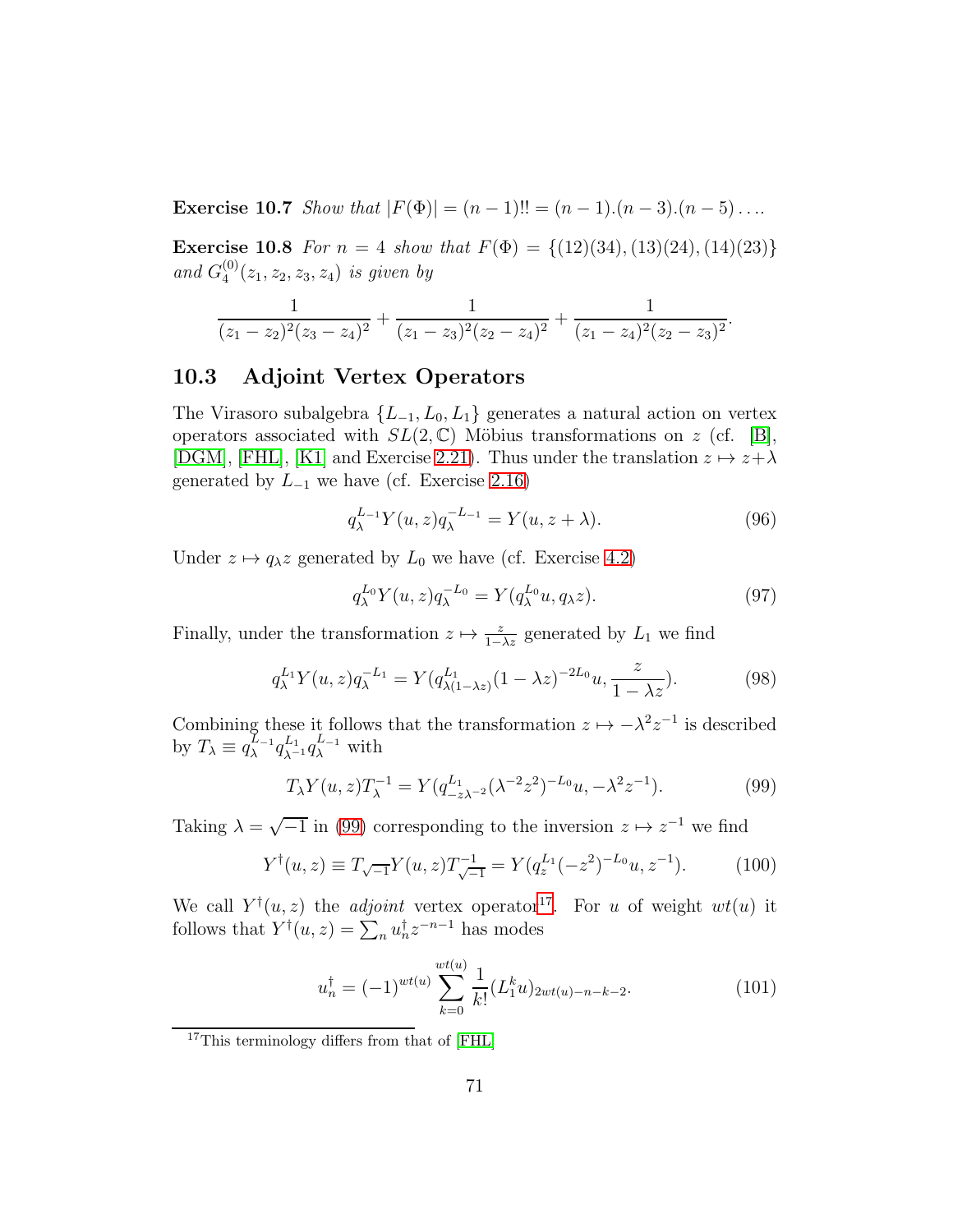For a quasi-primary state  $u(101)$  $u(101)$  simplifies to

$$
u_n^{\dagger} = (-1)^{wt(u)} u_{2wt(u)-n-2}.
$$
\n(102)

Thus for a weight one Heisenberg vector a we find

$$
a_n^\dagger = -a_{-n}.\tag{103}
$$

and for the weight two Virasoro vector  $\omega$  we find that for  $L_n^{\dagger} \equiv \omega_{n+1}^{\dagger}$ 

$$
L_n^{\dagger} = L_{-n}.\tag{104}
$$

We also note that the adjoint vertex operators can be used to construct a canonical V-module as follows. Define vertex operators  $Y_{V'} : V \to \mathcal{F}(V')$ by

$$
\langle Y'(u,z)a',b\rangle_d = \langle a', Y^{\dagger}(u,z)b\rangle_d, \qquad (105)
$$

for  $a' \in V'$  and  $b, u \in V$ . Then  $(V', Y_{V'})$  can be shown to be a V-module called the dual or contragradient module [\[FHL\]](#page-113-0).

### Exercise 10.9 Prove [\(99\)](#page-70-1).

**Exercise 10.10** Show for a quasi-primary state u (i.e.  $L_1u = 0$ ) of weight  $wt(u)$  that under a Möbius transformation  $z \to \phi(z) = \frac{az+b}{cz+d}$ 

$$
Y(u,z) \to \left(\frac{d\phi}{dz}\right)^{wt(u)} Y(u,\phi(z)).
$$
\n(106)

**Exercise 10.11** Hence show for n quasi-primary vectors  $u^i$  of weight  $wt(u^i)$ that the rational n-point function  $(86)$  is associated with a (formal) Möbiusinvariant differential form on  $\mathbb{CP}^1$ 

$$
\mathcal{F}_V^{(0)}(u^1, \dots, u^n) = F_V^{(0)}((u^1, z_1), \dots, (u^n, z_n)) \prod_{1 \le i \le n} dz_i^{wt(u^i)}.
$$
 (107)

 $\textbf{Remark 10.12} \; \mathcal{F}_V^{(0)}$  $V^{(0)}(u^1,\ldots,u^n)$  is a conformally invariant global meromorphic differential form on  $\mathbb{CP}^1$  if  $u^1, \ldots, u^n$  are primary vectors i.e.  $L_n u^i = 0$ for all  $n > 0$ .

Exercise 10.13 Prove [\(101\)](#page-70-3).

**Exercise 10.14** Show that  $(Y^{\dagger}(u, z))^{\dagger} = Y(u, z)$ .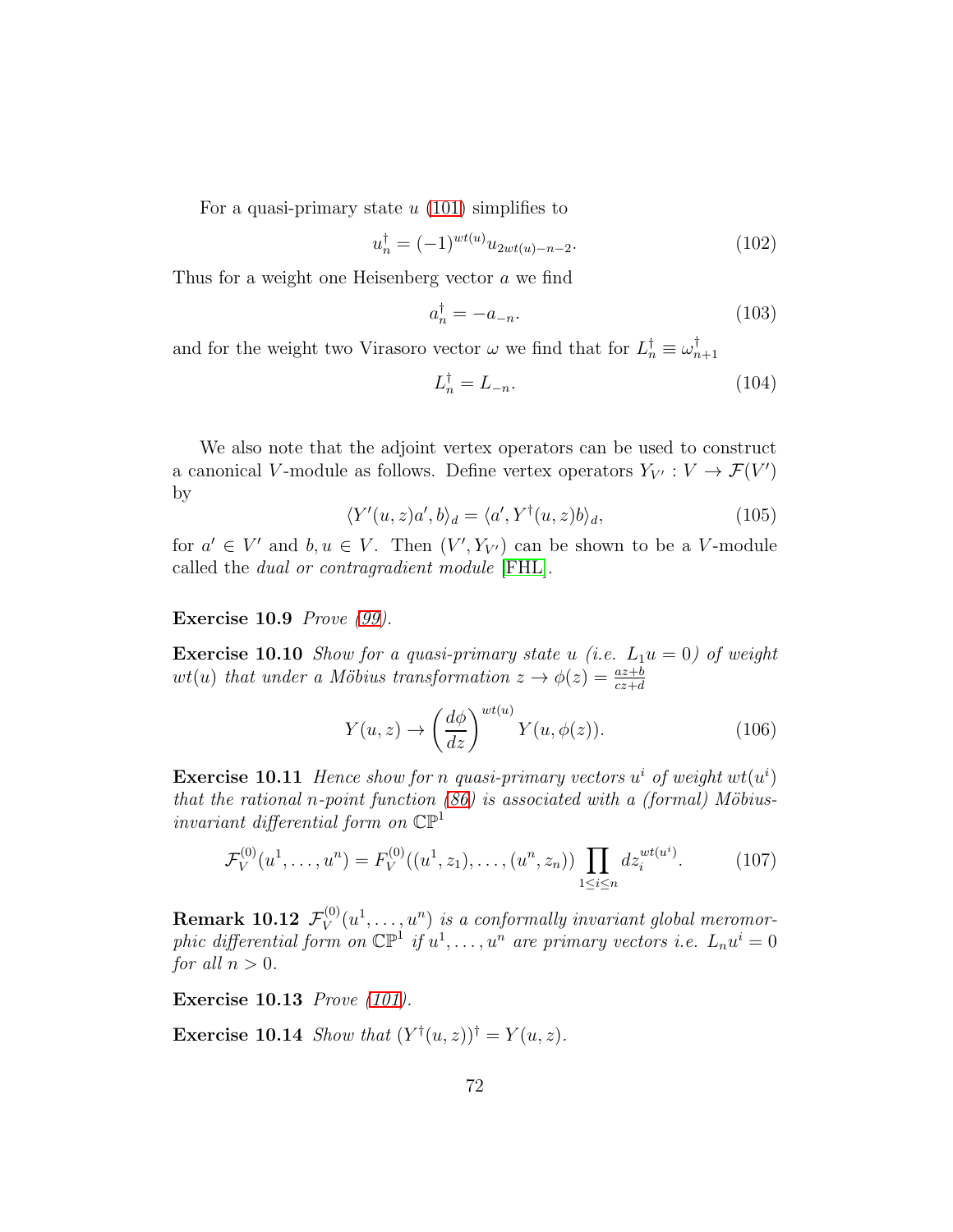#### 10.4 Invariant Bilinear Forms

In this Subsection we consider the construction of a canonical bilinear form on V motivated by [\(105\)](#page-71-0). We say a bilinear form  $\langle , \rangle : V \times V \longrightarrow \mathbb{C}$  is *invariant* if for all  $a, b, u \in V$ 

<span id="page-72-0"></span>
$$
\langle Y(u,z)a,b\rangle = \langle a, Y^{\dagger}(u,z)b\rangle, \qquad (108)
$$

with  $Y^{\dagger}(a, z)$  the adjoint operator of [\(100\)](#page-70-0). In terms of modes, [\(108\)](#page-72-0) reads

$$
\langle u_n a, b \rangle = \langle a, u_n^{\dagger} b \rangle, \tag{109}
$$

using [\(101\)](#page-70-1). Applying [\(104\)](#page-71-1) it follows that

<span id="page-72-1"></span>
$$
\langle L_0 a, b \rangle = \langle a, L_0 b \rangle. \tag{110}
$$

Thus for homogeneous a and b then  $\langle a, b \rangle = 0$  for  $wt(a) \neq wt(b)$ .

Next consider a, b with  $wt(a) = wt(b)$ . Invariance and skew-symmetry (cf. Exercise [2.15\)](#page-10-0) give

$$
\langle \mathbf{1}, Y^{\dagger}(a, z)b \rangle = (-z^2)^{-wt(a)} \langle \mathbf{1}, Y(q_z^{L_1}a, z^{-1})b \rangle \n= (-z^2)^{-wt(b)} \langle \mathbf{1}, q_{z^{-1}}^{L_{-1}} Y(b, -z^{-1}) q_z^{L_1} a \rangle \n= \langle \mathbf{1}, q_{z^{-1}}^{L_{-1}} Y^{\dagger}(q_z^{L_1}b, -z) q_z^{L_1} a \rangle.
$$

But [\(104\)](#page-71-1) implies this is

$$
\langle q_{z^{-1}}^{L_1} \mathbf{1}, Y^{\dagger} (q_z^{L_1} b, -z) q_z^{L_1} a \rangle = \langle \mathbf{1}, Y^{\dagger} (q_z^{L_1} b, -z) q_z^{L_1} a \rangle.
$$

Using invariance this becomes

$$
\langle Y(q_z^{L_1}b, -z)\mathbf{1}, q_z^{L_1}a\rangle.
$$

Finally, using Exercise [2.9](#page-9-0) and [\(104\)](#page-71-1) this is

$$
\langle q_{-z}^{L_{-1}} q_z^{L_1} b, q_z^{L_1} a \rangle = \langle b, q_z^{L_{-1}} a \rangle = \langle b, Y(a, z) \mathbf{1} \rangle.
$$

Thus we have shown

$$
\langle Y(a,z)\mathbf{1},b\rangle=\langle b,Y(a,z)\mathbf{1}\rangle.
$$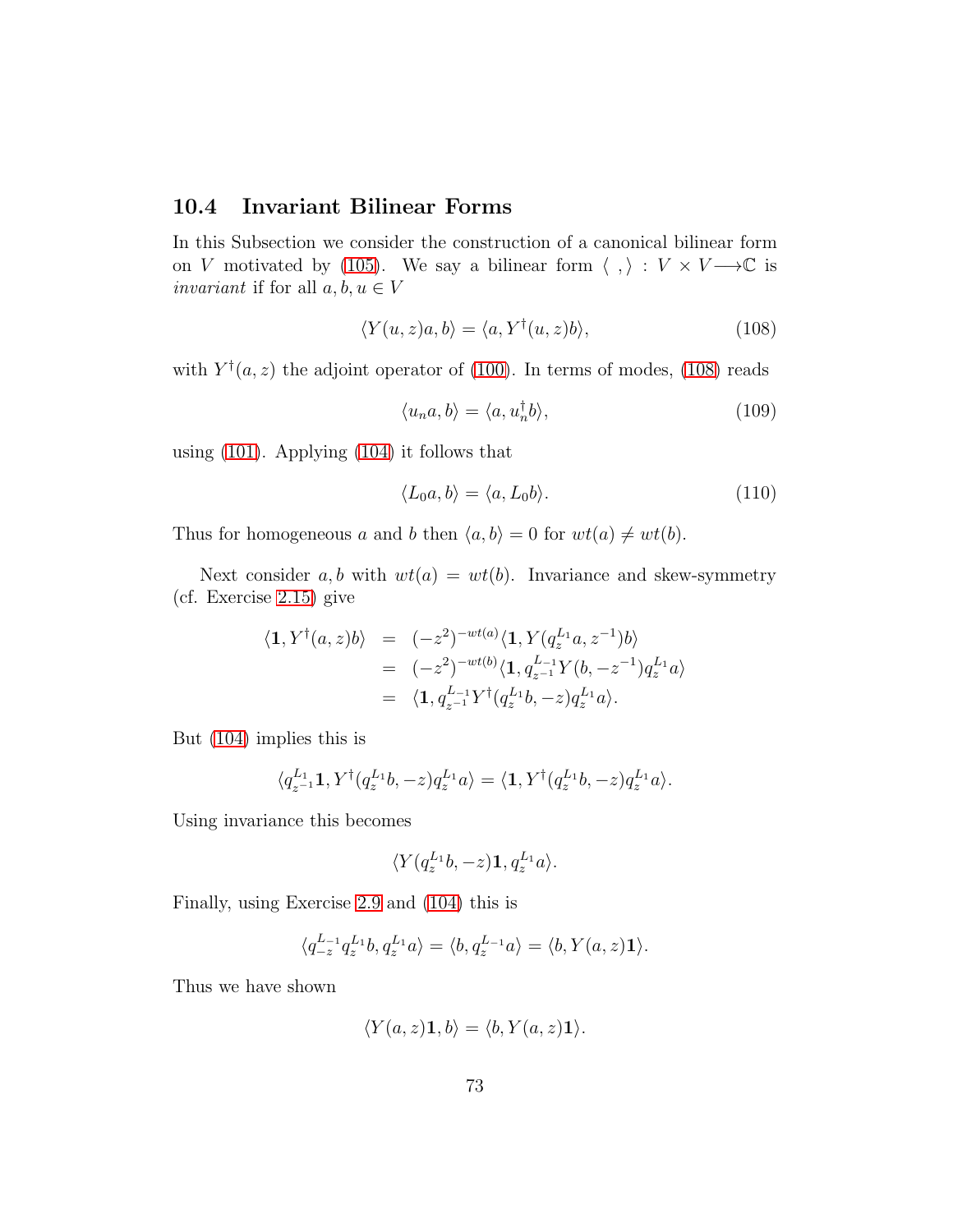In particular, considering the  $z<sup>0</sup>$  term, this implies that the bilinear form is symmetric:

<span id="page-73-1"></span>
$$
\langle a, b \rangle = \langle b, a \rangle. \tag{111}
$$

Consider again a, b with  $wt(a) = wt(b)$ . Using the creation axiom  $a_{-1}1 =$ a we obtain

$$
\langle a, b \rangle = \langle 1, a_{-1}^{\dagger} b \rangle. \tag{112}
$$

with  $a_{-1}^{\dagger}b \in V_0$ . Thanks to the assumption that V is of CFT-type<sup>[18](#page-73-0)</sup> we have  $a_{-1}^{\dagger}b = \alpha \mathbf{1}$  for some  $\alpha \in \mathbb{C}$  with  $\langle a, b \rangle = \alpha \langle \mathbf{1}, \mathbf{1} \rangle$ . Hence either  $\langle \mathbf{1}, \mathbf{1} \rangle = 0$  so that  $\langle a, b \rangle = 0$  for all  $a, b$  or else  $\langle a, b \rangle$  is non-trivial and is uniquely determined up to the value of  $\langle 1, 1 \rangle \neq 0$  in which case we choose the normalization  $\langle 1, 1 \rangle = 1.$ 

It is straightforward to show that if  $\langle 1, 1 \rangle \neq 0$  then  $L_1V_1 = 0$  (cf. Exercise [10.16\)](#page-75-0). Li has shown [\[Li\]](#page-115-0) that the converse is also true i.e. for a VOA of CFT-type, then  $\langle 1, 1 \rangle \neq 0$  if and only if  $L_1V_1 = 0$ . We say that a VOA is of *Strong CFT-type* if it is of CFT-type and  $L_1V_1 = 0$ . Such a VOA therefore has a *unique* normalized invariant bilinear form.

 $\langle , \rangle$  determines a standard map from V to the restricted dual space  $V'$ defined by

$$
a \mapsto \langle a \rangle. \tag{113}
$$

Let K denote the kernel of this map.  $\langle , \rangle$  is nondegenerate with K trivial if, and only if,  $V$  is isomorphic to  $V'$  i.e.  $V$  is self-dual. In this case, we may identify  $\langle , \rangle$  with the canonical pairing  $\langle , \rangle_d$  and the dual module [\(105\)](#page-71-0) is isomorphic to the original VOA.

The nondegeneracy of  $\langle , \rangle$  is also related to the simplicity of the VOA V in much that same way that nondegeneracy of the Killing form determines semi-simplicity in Lie theory [\[Li\]](#page-115-0). Let  $\mathcal{I} \subset V$  denote the maximal proper ideal of  $V$  (cf. Exercise [6.11\)](#page-43-0), so that

$$
u_n b \in \mathcal{I},\tag{114}
$$

for all  $b \in \mathcal{I}$ ,  $u \in V$ . V is simple if  $\mathcal I$  is trivial (cf. Section [6\)](#page-38-0). We now show that assuming V is of strong CFT-type then  $\mathcal{I} = \mathcal{K}$  and hence V is simple if, and only if,  $\langle , \rangle$  is nondegenerate.

<span id="page-73-0"></span><sup>18</sup>The general situation is discussed in [\[Li\]](#page-115-0)).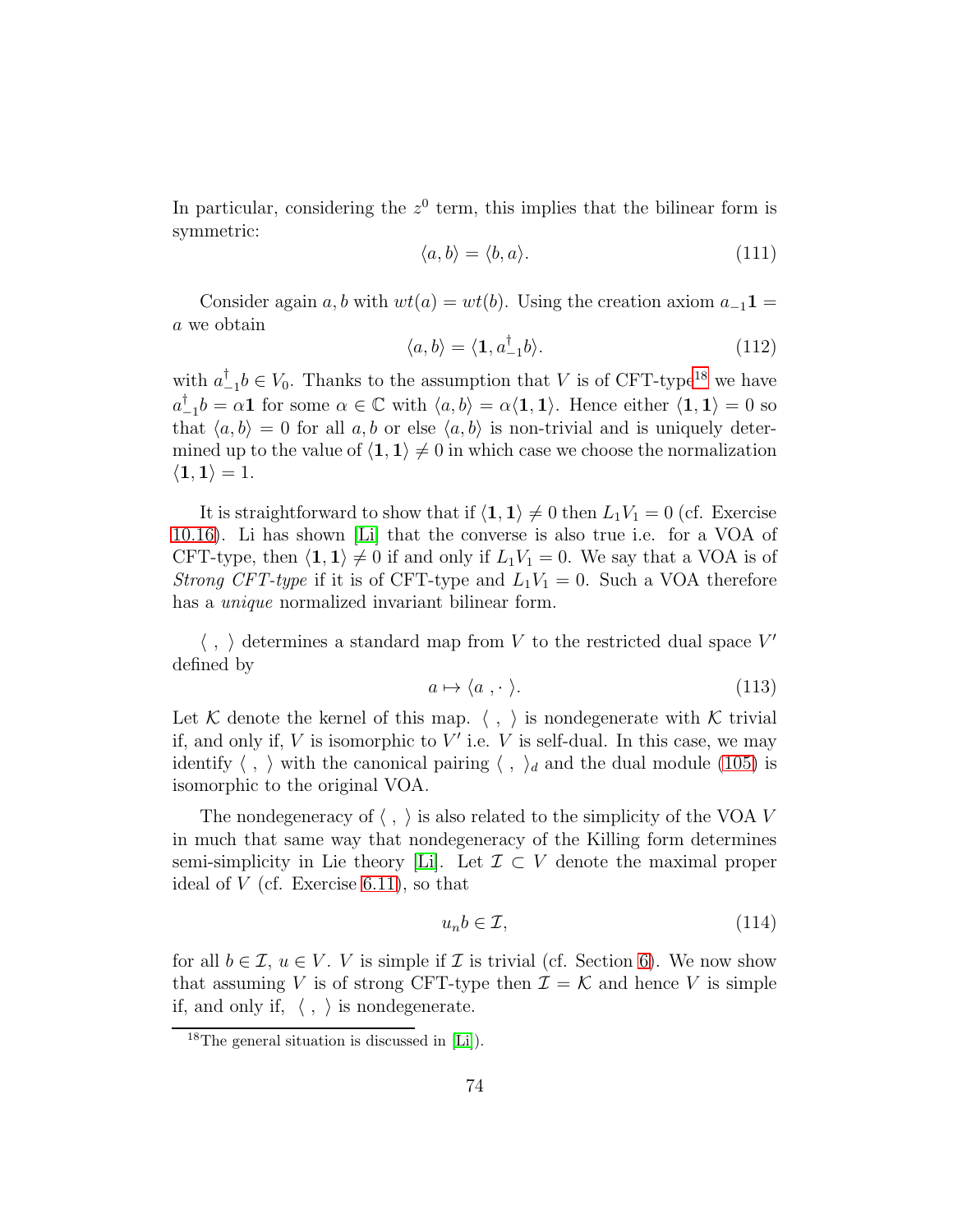We firstly note that  $1 \notin \mathcal{I}$  (otherwise  $u = u_{-1} \mathbf{1} \in \mathcal{I}$  for all  $u \in V$ ). Because V is of CFT-type, then for all  $b \in \mathcal{I}$  it follows  $b \notin V_0$  and so

<span id="page-74-0"></span>
$$
\langle \mathbf{1}, b \rangle = 0. \tag{115}
$$

Consider  $u \in V$  and  $b \in \mathcal{I}$ . Then  $u_{-1}^{\dagger}b \in \mathcal{I}$  from [\(101\)](#page-70-1) and so

$$
\langle u, b \rangle = \langle \mathbf{1}, u_{-1}^{\dagger} b \rangle = 0,
$$

for all u from [\(115\)](#page-74-0). Hence we find  $\mathcal{I} \subseteq \mathcal{K}$ . Conversely, suppose that  $c \in \mathcal{K}$ . Then

$$
\langle Y^{\dagger}(u,z)v,c\rangle=0,
$$

for all  $u, v \in V$ . Invariance implies  $\langle v, Y(u, z)c \rangle = 0$  and hence  $u_n c \in \mathcal{K}$  for all  $u_n$ . But given V is of strong CFT-type then  $\langle , \rangle$  is nontrivial so that  $\mathcal{K} \neq V$  and hence  $\mathcal{K} \subseteq \mathcal{I}$ . Thus we conclude  $\mathcal{I} = \mathcal{K}$ .

<span id="page-74-3"></span>Altogether we may summarize these results as follows:

**Theorem 10.15** Let V be a VOA. An invariant bilinear form  $\langle , \rangle$  on V is symmetric and diagonal with respect to the canonical  $L_0$ -grading. Furthermore, if V is of strong CFT-type,  $\langle , \rangle$  is unique up to normalization and is nondegenerate if and only if  $V$  is simple.

The invariant bilinear form is equivalent to the chiral part of the Zamolodchikov metric in CFT([\[BPZ,](#page-111-0) [FMS,](#page-113-0) [P\]](#page-116-0)) where (abusing notation)

$$
\langle a, b \rangle = \lim_{z_1 \to 0} \lim_{z_2 \to 0} \langle Y(a, z_1) \mathbf{1}, Y(b, z_2) \mathbf{1} \rangle
$$
  
\n
$$
= \lim_{z_1 \to 0} \lim_{z_2 \to 0} \langle \mathbf{1}, Y^{\dagger}(a, z_1) Y(b, z_2) \mathbf{1} \rangle
$$
  
\n
$$
= \sqrt[n]{\mathbf{1}, Y(a, w_1 = \infty) Y(b, z_2 = 0) \mathbf{1}} \rangle^n,
$$
 (116)

for  $w_1 = 1/z_1$  following [\(100\)](#page-70-0). We thus refer to the nondegenerate bilinear form as the Li-Zamolodchikov metric on V or LiZ-metric for short<sup>[19](#page-74-1)</sup>.

Consider the rank one Heisenberg VOA  $M_0$  generated by a weight one state a with V spanned by Fock vectors

<span id="page-74-2"></span>
$$
v = a_{-1}^{e_1} a_{-2}^{e_2} \dots a_{-p}^{e_p} \mathbf{1},\tag{117}
$$

<span id="page-74-1"></span> $19$ Although we use the term metric here, the bilinear form is not necessarily positive definite.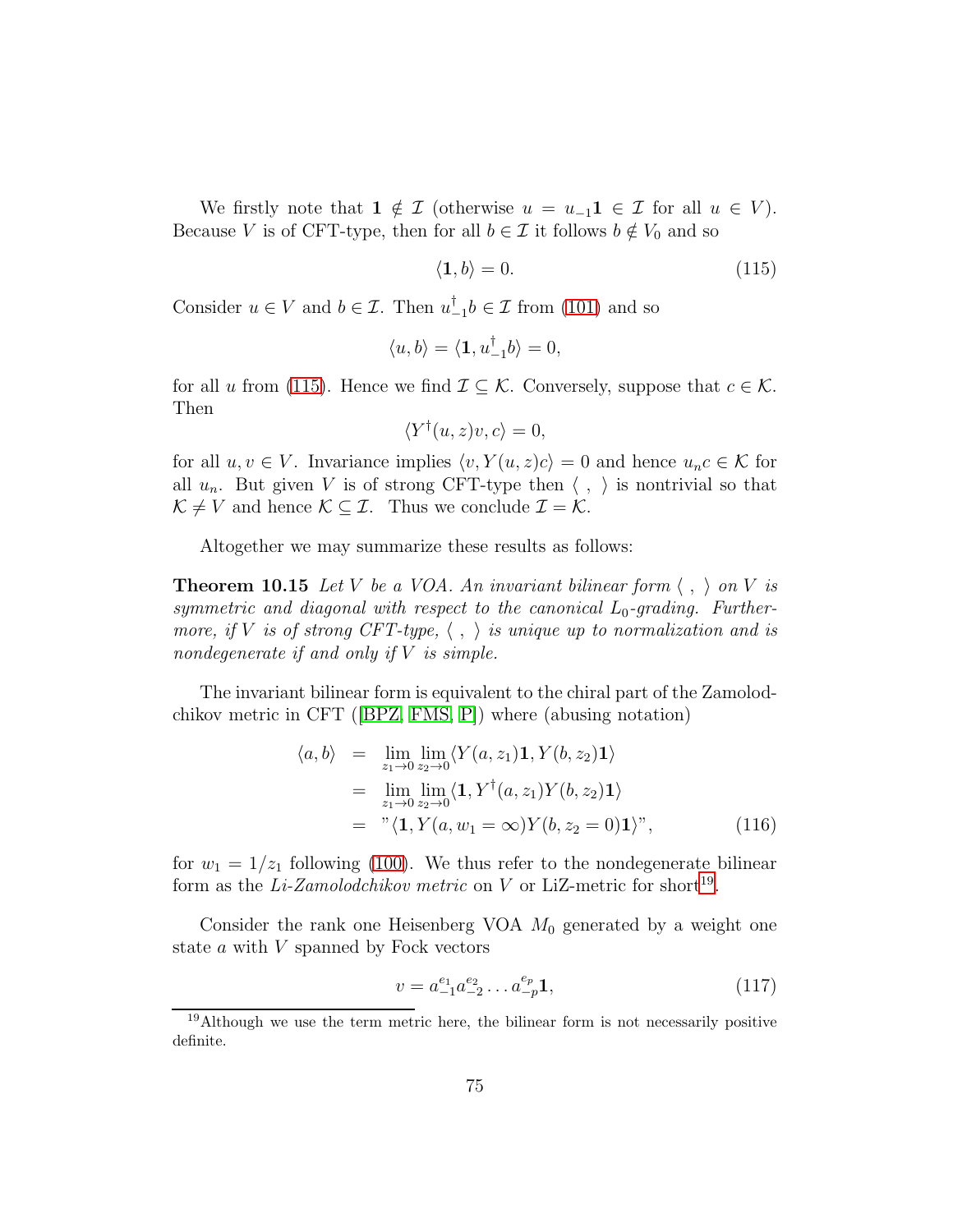for non-negative integers  $e_i$ . Using [\(103\)](#page-71-2), we find that the Fock basis consisting of vectors of the form [\(117\)](#page-74-2) is orthogonal with respect to the LiZ-metric with

<span id="page-75-1"></span>
$$
\langle v, v \rangle = \prod_{1 \le i \le p} (-i)^{e_i} e_i!.
$$
 (118)

Clearly  $\langle , \rangle$  is non-degenerate so by Theorem [10.15](#page-74-3) it follows that  $M_0$  is a simple VOA (as already discussed in Section [6\)](#page-38-0).

Consider the Virasoro VOA Vir<sub>c</sub> generated by the Virasoro vector  $\omega$  of central charge c. Using [\(110\)](#page-72-1) it is sufficient to consider the non-degeneracy of  $\langle , \rangle$  on each homogeneous space  $V_n$ . In particular, let  $M_n(c) = (\langle a, b \rangle)$  be the Gram matrix of  $(\text{Vir}_c)_n$  with respect to some basis. The Kac determinant isdet  $M_n(c)$  ([\[KR\]](#page-115-1)), which is conveniently considered as a polynomial in c. By Theorem [10.15,](#page-74-3) Vir<sub>c</sub> is simple if, and only if, det  $M_n(c) \neq 0$  for all n. For  $n = 2$  we have  $V_2 = \mathbb{C}\omega$  with Kac determinant

$$
\det M_2(c) = \langle \omega, \omega \rangle = \langle \mathbf{1}, L_2 L_{-2} \mathbf{1} \rangle = \frac{c}{2}, \tag{119}
$$

with a zero at  $c = 0$ . For  $n = 4$  we have  $V_4 = \mathbb{C}\langle L_{-2}^2 \mathbf{1}, L_{-4} \mathbf{1} \rangle$  with

<span id="page-75-4"></span>
$$
M_4(c) = \left[ \begin{array}{cc} c(4 + \frac{1}{2}c) & 3c \\ 3c & 5c \end{array} \right],\tag{120}
$$

and Kac determinant

<span id="page-75-3"></span>
$$
\det M_4(c) = \frac{1}{2}c^2 (5c + 22)
$$
\n(121)

with zeros at  $c = 0, -\frac{22}{5}$  $\frac{22}{5}$ .

There is a general formula for the Kac determinant det  $M_n(c)$  which turns out to have zeros for central charge

<span id="page-75-2"></span>
$$
c = c_{p,q} = 1 - \frac{6(p-q)^2}{pq},
$$
\n(122)

<span id="page-75-0"></span>where  $(p-1)(q-1) = n$  for coprime  $p, q \geq 2$ . Thus Vir<sub>c</sub> is a simple VOA iff  $c \neq c_{p,q}$  for some coprime  $p, q \geq 2$  (cf. Theorem [7.2\)](#page-48-0).

**Exercise 10.16** Show that if  $\langle 1, 1 \rangle \neq 0$  then  $L_1V_1 = 0$ .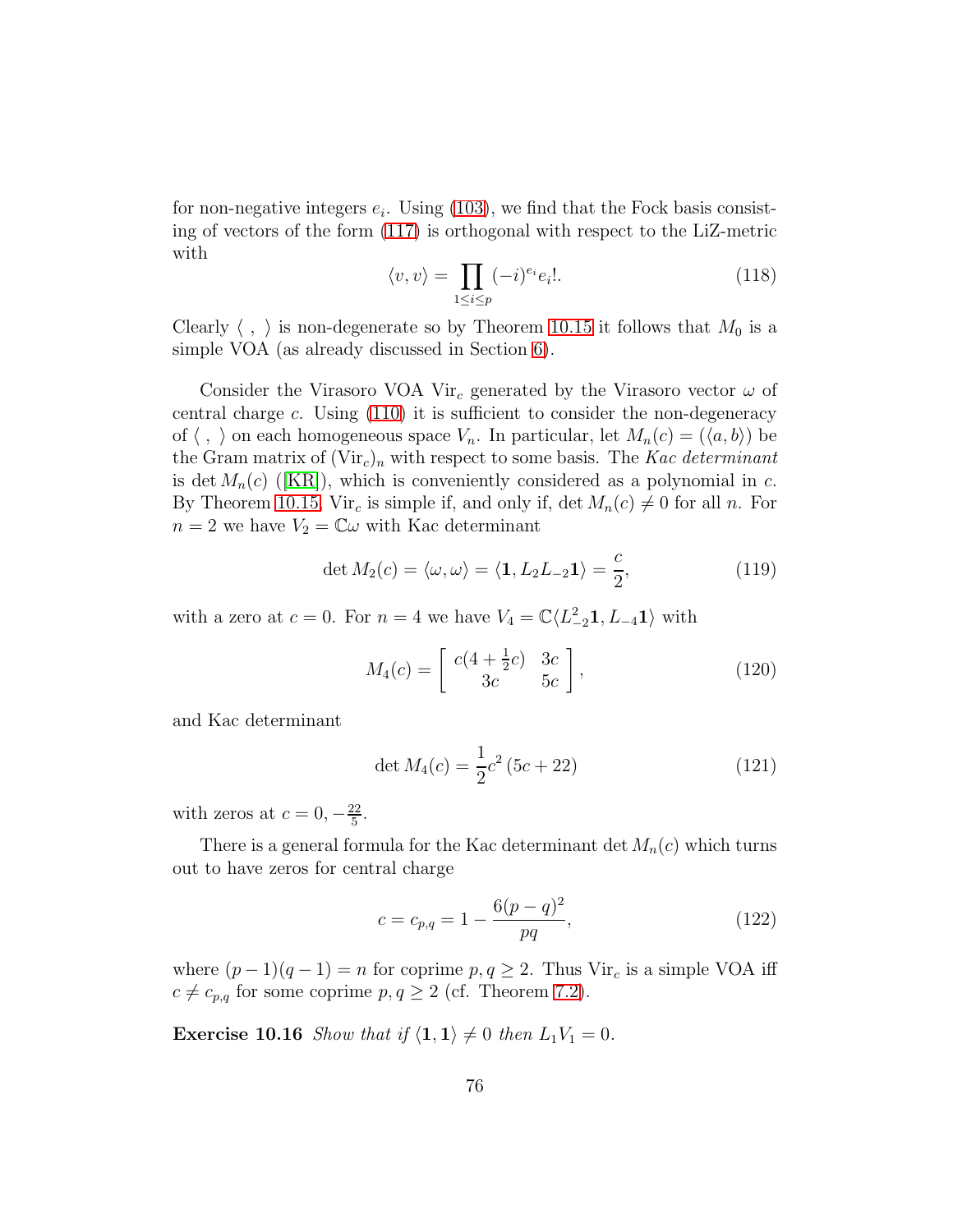**Exercise 10.17** Suppose that  $a \in V_m$ ,  $b \in V_n$  and at least one of a or b is quasi-primary. Prove that the 2-point correlation function is given by

$$
\langle \mathbf{1}, Y(a, z_1) Y(b, z_2) \mathbf{1} \rangle = \frac{\langle a, b \rangle}{(z_1 - z_2)^{2m}} \delta_{m,n}.
$$

(The Zamolodchikov metric in CFT is often introduced in this way.)

Exercise 10.18 Verify [\(118\)](#page-75-1).

# 11 The Genus Two Partition Function for the Heisenberg VOA

In this section we will discuss some recent research by the authors wherein we develop a theory of partition and n-point correlation functions on a Riemann surface of genus two [\[T1,](#page-116-1) [MT2,](#page-116-2) [MT3,](#page-116-3) [MT4\]](#page-116-4). The basic idea is to construct a genus two Riemann surface by specific sewing schemes where we either sew together two once punctured tori or self-sew a twice punctured torus (i.e. attach a handle). The partition and n-point functions on the genus two surface are then defined in terms of correlation functions on the lower genus surfaces combined together in an appropriate way. We will not explore the full details entailed in this programme. Instead we will consider the example of the Heisenberg VOA  $M_0$  and compute the partition function on the genus two surface formed from two tori.

#### 11.1 Genus One Heisenberg 1-Point Functions

We first discuss the genus one 1-point correlation function for all elements of the Heisenberg VOA  $M_0$  generated by the weight one Heisenberg vector  $a$ [\[MT1\]](#page-116-5). We make heavy use of the Zhu recursion formulas I and II of Theorems [5.7](#page-34-0) and [5.10.](#page-35-0) In particular, we prove Theorem [4.5](#page-27-0) by considering the 1-point function  $Z_{M_0}(v, \tau)$  for a Fock vector in the square bracket formulation

<span id="page-76-1"></span>
$$
v = a[-k_1] \dots a[-k_n] \mathbf{1},\tag{123}
$$

for  $k_i \geq 1$ . The Fock vector v is of square bracket weight  $wt[v] = \sum_i k_i$ . We want to show that

<span id="page-76-0"></span>
$$
Z_{M_0}^{(1)}(v,\tau) = \frac{Q_v(\tau)}{\eta(q)},\tag{124}
$$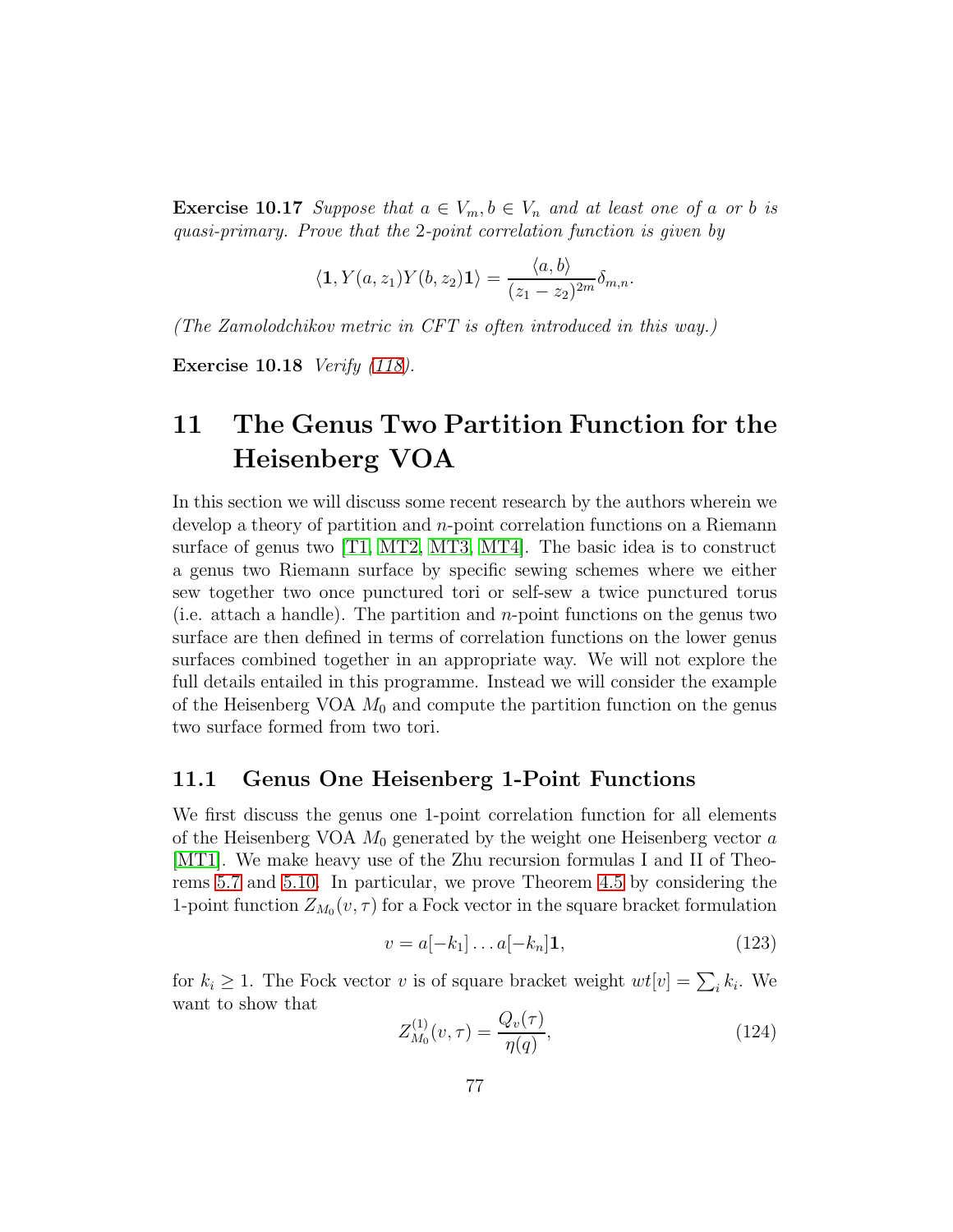for  $Q_v(\tau) \in \mathfrak{Q}$ , the algebra of quasimodular forms.  $Q_v(\tau)$  is of weight  $wt[v]$ and is expressed in terms of

<span id="page-77-0"></span>
$$
C(k,l) = C(k,l,\tau) = (-1)^{l+1} \frac{(k+l-1)!}{(k-1)!(l-1)!} E_{k+l}(\tau), \qquad (125)
$$

for  $k, l \geq 1$ . Here  $E_n(\tau)$  is the Eisenstein series of [\(24\)](#page-19-0). We recall that  $E_n = 0$ for *n* odd,  $E_2(\tau)$  is a quasimodular form of weight 2 and  $E_n$  is a modular form of weight n for even  $n \geq 4$ . Thus  $C(k, l, \tau)$  is a quasi-modular form of weight  $k + l$ . We also note that  $C(k, l) = C(l, k)$ .

Each Fock vector v is described by a label set  $\Phi_{\lambda} = \{k_1, \ldots, k_n\}$  which corresponds in a natural 1-1 manner with unrestricted partitions  $\lambda = \{1^{e_1}, 2^{e_2}, \ldots\}$ of  $wt[v]$  (where  $e_i \geq 0$ ). We write  $v = v(\lambda)$  to indicate this correspondence, which will play a significant rôle later on. Define  $F(\Phi_\lambda)$  to be the subset of all permutations on  $\Phi_{\lambda}$  consisting only of *fixed-point-free involutions*. Let  $\varphi = \ldots (k_i k_j) \ldots$ , a product of disjoint cycles, denote a typical element of  $F(\Phi_{\lambda}).$ 

<span id="page-77-1"></span>We can now describe the 1-point function  $Z_{M_0}^{(1)}$  $M_0^{(1)}(v(\lambda), \tau)$  of [\(124\)](#page-76-0) [\[MT1\]](#page-116-5)

Theorem 11.1 For even n

<span id="page-77-2"></span>
$$
Q_v(\tau) = \sum_{\phi \in F(\Phi_\lambda)} \Gamma(\phi, \tau), \tag{126}
$$

$$
\Gamma(\phi,\tau) = \prod_{(k_i k_j)} C(k_i, k_j, \tau). \tag{127}
$$

for C of [\(125\)](#page-77-0) and where the product ranges over all the cycles of  $\varphi =$  $\ldots (k_ik_j )\ldots \in F(\Phi_{\lambda})$ .  $Q_v(\tau) \in \mathfrak{Q}$  and is of weight wt[v]. For n odd  $Q_v(\tau)$ vanishes.

**Proof.** Let  $v(\lambda) = a[-k_1]w$  for  $w = a[-k_2] \dots a[-k_n]1$  and use the Zhu recursion formula II of Theorem [5.10](#page-35-0) to find

$$
Z_{M_0}^{(1)}(a[-k_1]w,\tau) = \delta_{k_1,1} \text{Tr}_{M_0}(o(a)o(w)q^{L_0-1/24}) + \sum_{m\geq 1} (-1)^{m+1} {k_1+m-1 \choose m} E_{k_1+m}(\tau) Z_{M_0}^{(1)}(a[m]w,\tau).
$$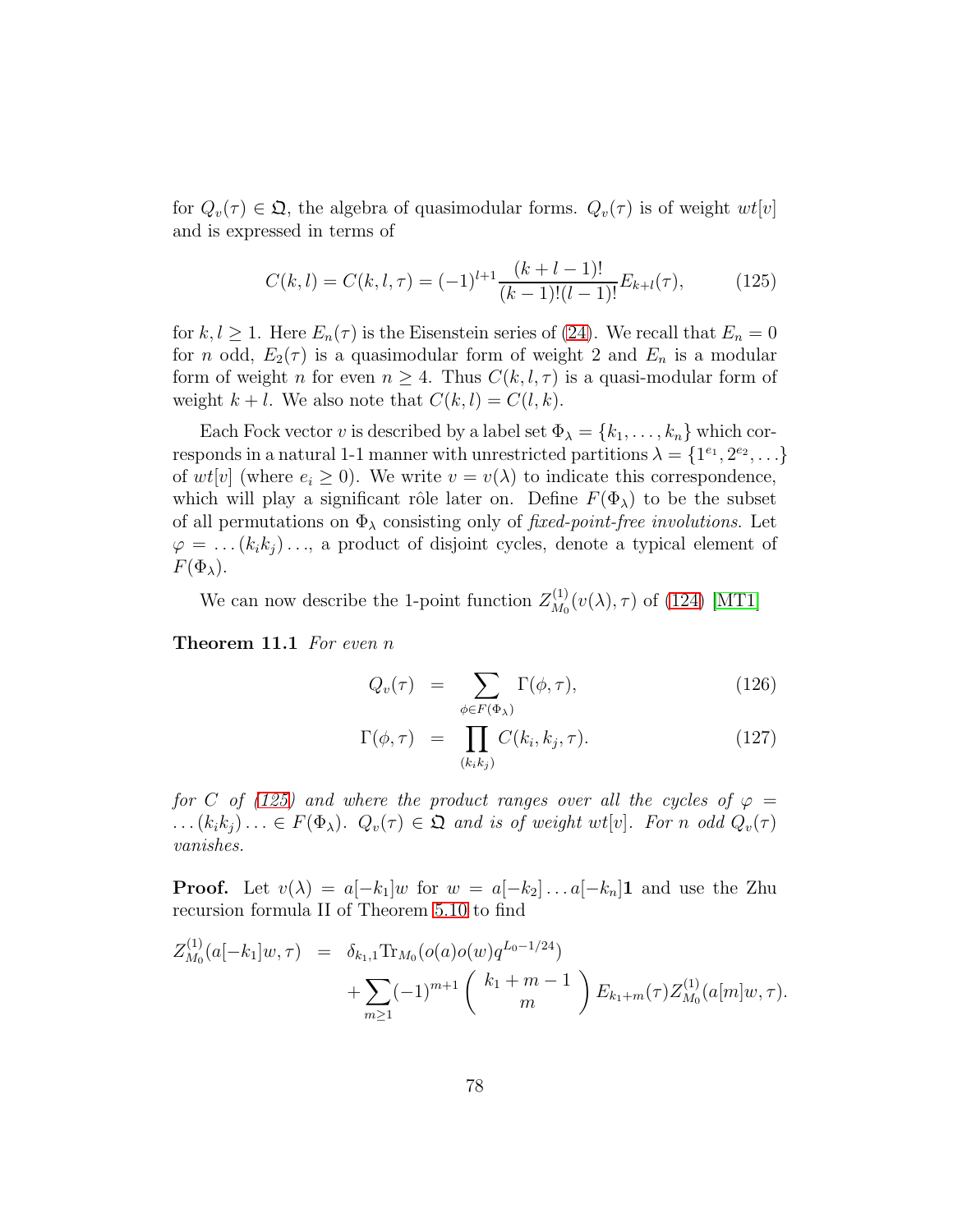But  $o(a)u = 0$  for all  $u \in M$  and the Heisenberg commutation relations imply

$$
Z_{M_0}^{(1)}(a[-k_1]w,\tau) = 0 + \sum_{j=2}^n (-1)^{k_j+1} {k_1 + k_j - 1 \choose k_j} E_{k_1 + k_j}(\tau) k_j Z_{M_0}^{(1)}(\hat{w}, \tau)
$$
  
= 
$$
\sum_{j=2}^n C(k_1, k_j, \tau) Z_{M_0}^{(1)}(\hat{w}, \tau),
$$

where  $\hat{w}$  denotes the Fock vector with label set  $\{k_2, \ldots, \hat{k}_j \ldots, k_n\}$  with the index  $k_j$  deleted. The result follows by repeated application of this recursive formula until we obtain  $\hat{w} = 1$  for which  $Z_{M_0}^{(1)}$  $\chi_{M_0}^{(1)}(1,\tau) = \frac{1}{\eta(q)}$ . The resulting expression for  $Q_v(\tau)$  is clearly a quasimodular form of weight  $wt[v] = \sum_i k_i$ . Thus Theorem [11.1](#page-77-1) follows.

Some further insight into the combinatorial structure of  $Q_v(\tau)$  can be garnered by a consideration of the *n*-point function for *n* Heisenberg vectors which we denote by

$$
G_n^{(1)}(z_1,\ldots,z_n,\tau) \equiv F_{M_0}^{(1)}((a,z_1),\ldots(a,z),\tau). \tag{128}
$$

This is a symmetric function in  $z_i$  with a pole of order two at  $z_i = z_j$  for all  $i \neq j$  (from locality). For  $n = 1$  we immediately find

$$
G_1^{(1)}(z_1, \tau) = \text{Tr}_{M_0} o(a) q^{L_0 - 1/24} = 0.
$$

The 2-point function is easily computed via the Zhu recursion formula I of Theorem [5.7](#page-34-0) to obtain

<span id="page-78-0"></span>
$$
G_2^{(1)}(z_1, z_2, \tau) = \text{Tr}_{M_0}o(a)o(a)q^{L_0 - 1/24} - \sum_{m \ge 1} \frac{(-1)^m}{m!} P_1^{(m)}(z_{12}, \tau) Z_{M_0}^{(1)}(a[m]a, \tau)
$$
  
= 0 + P\_2(z\_{12}, \tau) \frac{1}{\eta(q)}, (129)

since  $a[m]a = \mathbf{1}\delta_{m,1}$  and where, from Theorem [5.1,](#page-30-0) we recall

$$
P_2(z,\tau) = \frac{d}{dz}P_1(z,\tau) = \frac{1}{z^2} + \sum_{n=2}^{\infty} (n-1)E_n(\tau)z^{n-2}.
$$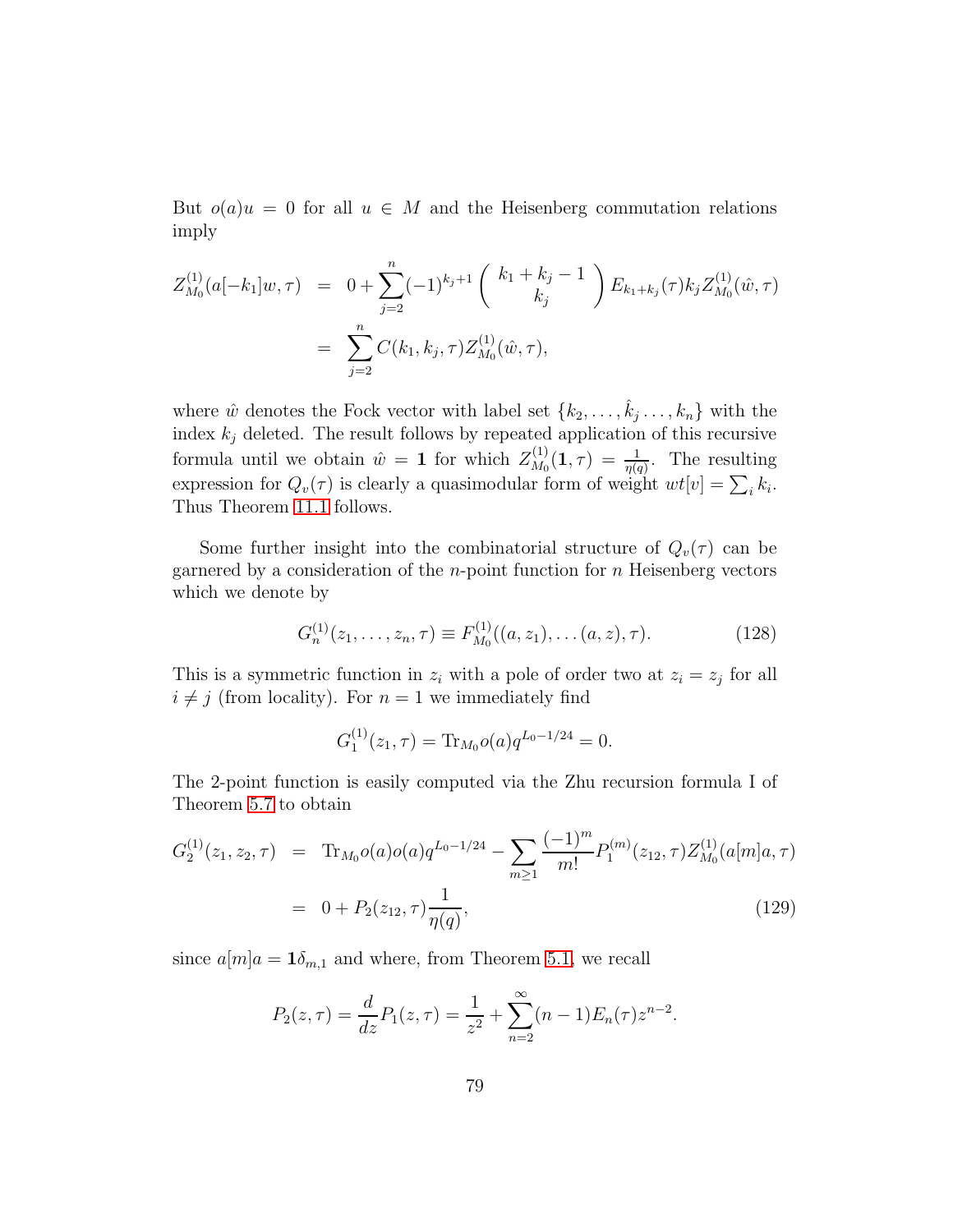[\(129\)](#page-78-0) is the elliptic analogue of the genus zero formula [\(93\)](#page-69-0) and reflects a deeper geometrical structure underlying the Heisenberg VOA e.g. [\[MT4\]](#page-116-4).

Using the *n*-point correlation function version of the Zhu recursion formula I we can similarly obtain the genus one analogue of Theorem [10.5](#page-69-1) to find [\[MT1\]](#page-116-5)

Theorem 11.2 For n even

<span id="page-79-0"></span>
$$
G_n^{(1)}(z_1,\ldots,z_n,\tau) = \frac{1}{\eta(q)} \sum_{\varphi \in F(\Phi)} \prod_{(ij)} P_2(z_{ij},\tau), \qquad (130)
$$

where the product ranges over all the cycles of  $\varphi = \ldots (ij) \ldots$  for  $\Phi =$  $\{1, 2, \ldots, n\}$  whereas for n odd  $G_n^{(1)}$  vanishes.

We may use this result to compute *any* genus one *n*-point correlation function for  $M_0$  by a consideration of an appropriate analytic expansion of  $G_n^{(1)}(z_1,\ldots,z_n,\tau)$  [\[MT1\]](#page-116-5). In particular, we can re-derive [\(126\)](#page-77-2) by making use of the following identity

<span id="page-79-1"></span>
$$
G_n^{(1)}(z_1, \ldots, z_n, \tau) = Z_{M_0}^{(1)}(Y[a, z_1] \ldots Y[a, z_n] \mathbf{1}, \tau)
$$
  
= 
$$
\sum_{k_1, \ldots, k_n} Z_{M_0}^{(1)}(v, \tau) z_1^{k_1 - 1} \ldots z_n^{k_n - 1},
$$
 (131)

for Fock vector  $v = a[-k_1] \dots a[-k_n] \mathbf{1}$  for all  $k_i$ . We may extract the nonnegative values of  $k_1, \ldots, k_n$  from the expansion

$$
P_2(z_{ij}, \tau) = \frac{1}{(z_i - z_j)^2} + \sum_{k_i, k_j \ge 1}^{\infty} C(k_i, k_j, \tau) z_i^{k_i - 1} z_j^{k_j - 1}, \tag{132}
$$

for C of  $(125)$ . Thus  $(130)$  implies the formula  $(126)$  of Theorem [11.1](#page-77-1) found for  $Q_v(\tau)$ .

It is very useful to recast Theorem [11.1](#page-77-1) in terms of graph theory as follows. Consider a Fock vector  $v(\lambda)$  with label set  $\Phi_{\lambda} = \{k_1, \ldots, k_n\}$  and let  $\phi \in F(\Phi_{\lambda})$  be a fixed-point-free involution of  $\Phi_{\lambda}$  leading to a contribution  $\Gamma(\phi, \tau)$  to  $Q_v(\tau)$  in [\(127\)](#page-77-2). We may then associate to each  $\phi \in F(\Phi_\lambda)$  a  $\phi$ -graph  $\gamma_{\phi}$  consisting of *n* vertices labelled by  $\Phi_{\lambda}$  of unit valence with  $n/2$  unoriented edges connecting the pairs of vertices  $(k_i, k_j)$  determined by  $\varphi = \dots (k_i k_j) \dots$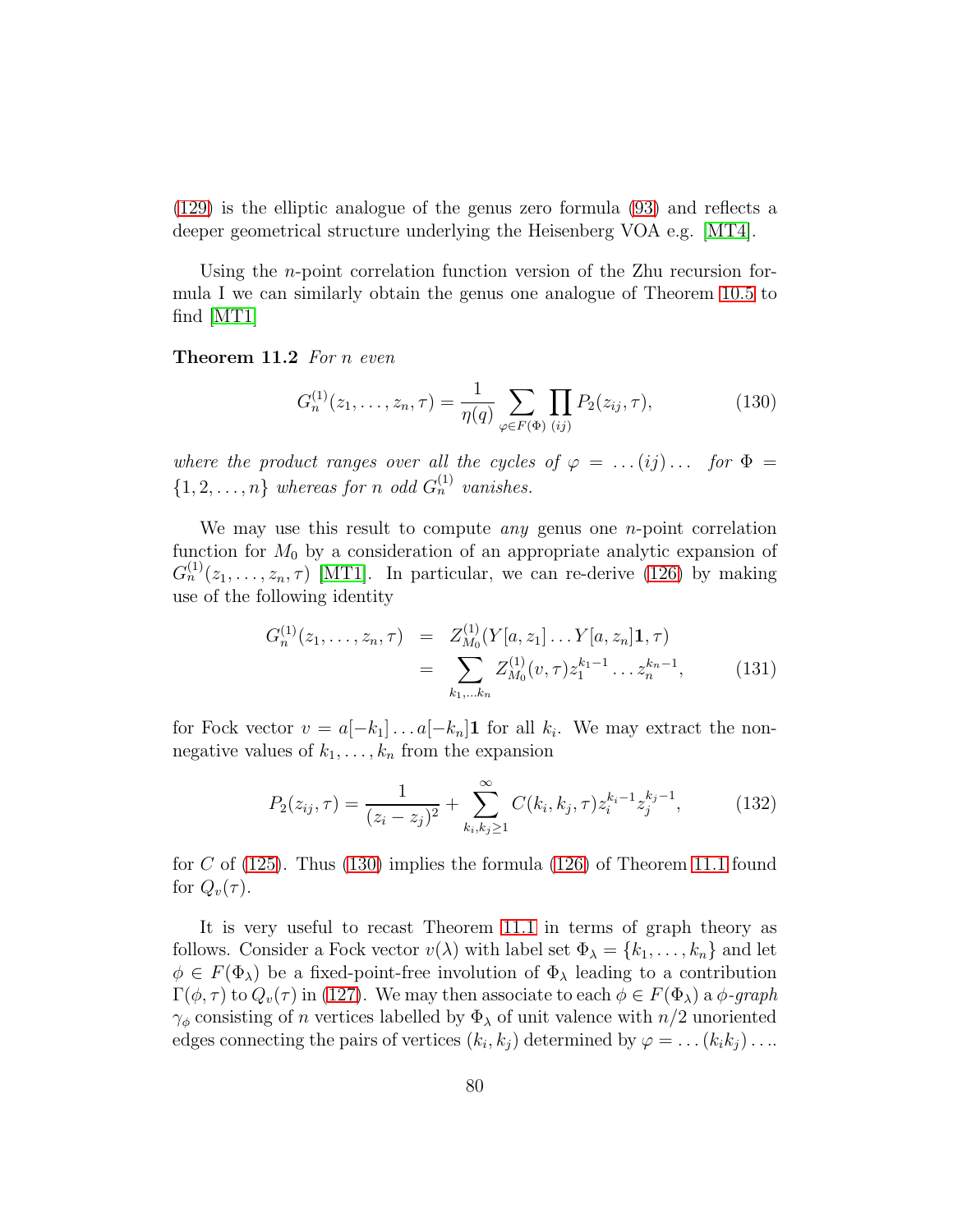Following Exercise [10.7](#page-69-2) there are  $(n-1)!!$  such graphs for a given label set  $\Phi_{\lambda}$ . Thus, in Exercise [11.4](#page-80-0) with  $v = a[-1]^3a[-2]^2a[-5]$  there are 15 independent  $\phi$ -graphs (cf. Exercise [11.5\)](#page-81-0). A  $\phi$ -graph for a fixed point involution  $\phi = (11)(22)(15)$  is shown below<sup>[20](#page-80-1)</sup>.



Fig. 1

Given a  $\phi$ -graph  $\gamma_{\phi}$  we define a *weight function* 

$$
\kappa:\{\gamma_\phi\}\longrightarrow\mathfrak{Q},
$$

as follows: for every edge E labeled as  $\overset{k}{\bullet}$  –  $\stackrel{l}{\bullet}$  define

$$
\kappa(E,\tau) = C(k,l,\tau),\tag{133}
$$

with

<span id="page-80-3"></span>
$$
\kappa(\gamma_{\phi}, \tau) = \prod \kappa(E, \tau), \tag{134}
$$

where the product is taken over all edges of  $\gamma_{\phi}$ . Thus the  $\phi$ -graph of Fig. 1 has weight  $C(1, 1)C(2, 2)C(1, 5) = -30E_2(\tau)E_4(\tau)E_6(\tau)$ .

<span id="page-80-2"></span>Clearly Theorem [11.1](#page-77-1) can now be restated in terms of graphs:

**Theorem 11.3** For a Fock vector  $v(\lambda)$  with label set  $\Phi_{\lambda} = \{k_1, \ldots, k_n\}$  and even n

$$
Q_v(\tau) = \sum_{\gamma_\phi} \kappa(\gamma_\phi, \tau), \tag{135}
$$

where the sum is taken over all independent  $\phi$ -graphs for  $\Phi_{\lambda}$ .

<span id="page-80-1"></span><span id="page-80-0"></span><sup>&</sup>lt;sup>20</sup>Note that there are 3 distinct fixed point involutions notated by  $(11)(22)(15)$ .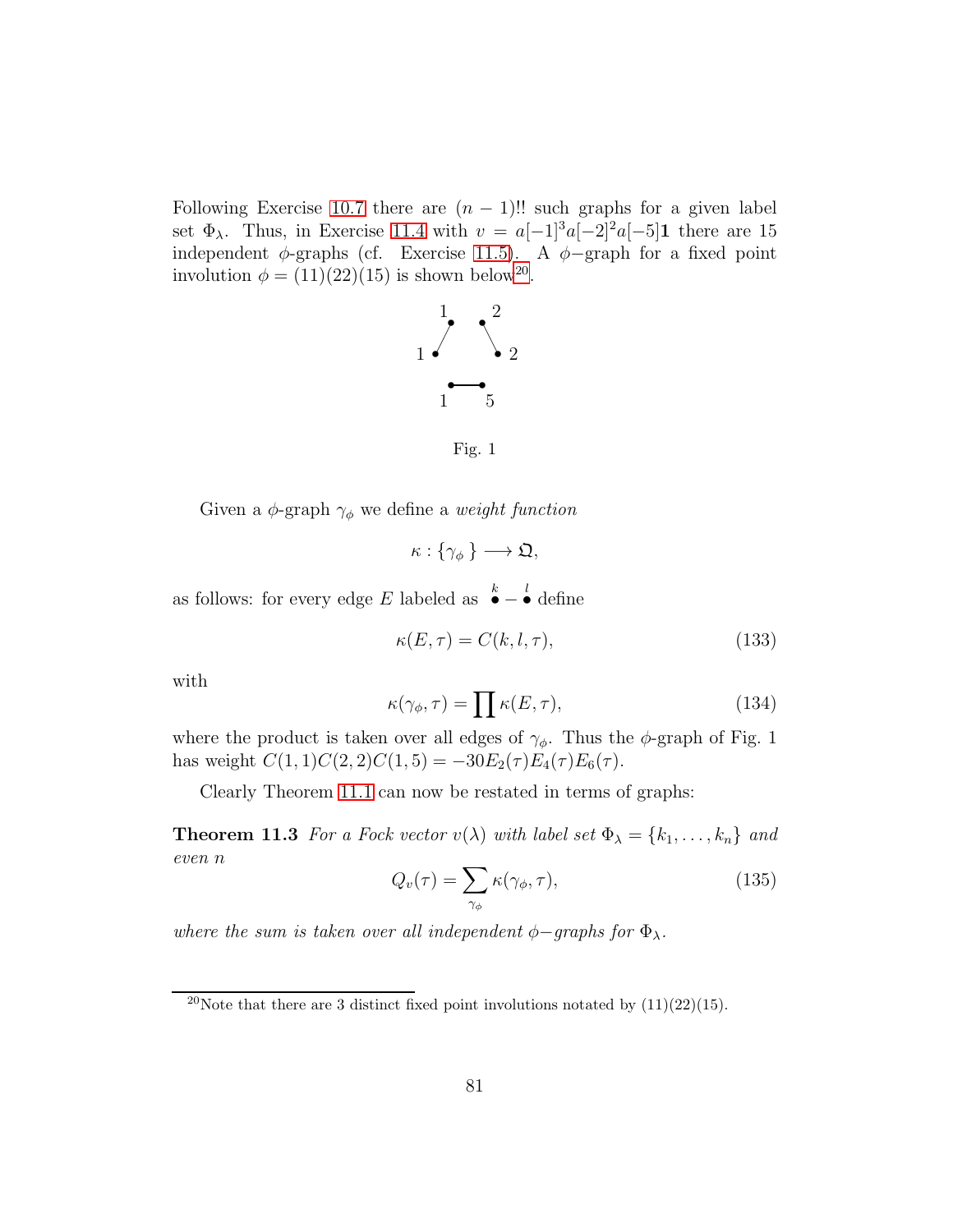Exercise 11.4 For  $v = a[-1]^3a[-2]^2a[-5]$ 1 of weight wt $[v] = 12$  with  $\Phi_{\lambda} =$  $\{1, 1, 1, 2, 2, 5\}$  and  $|F(\Phi_{\lambda})| = 5!! = 15$  (cf. Exercise [10.7\)](#page-69-2) show that

$$
Q_v(\tau) = 6C(1,1)C(1,2)C(2,5) + 3C(1,1)C(2,2)C(1,5) + 6C(1,2)^2C(1,5)
$$
  
= 0 - 90E<sub>2</sub>( $\tau$ )E<sub>4</sub>( $\tau$ )E<sub>6</sub>( $\tau$ ) + 0.

<span id="page-81-0"></span>Thus only 3 elements of  $F(\Phi_{\lambda})$  make a non-zero contribution to  $Q_v(\tau)$ .

Exercise 11.5 Find all the  $\phi$ -graphs for  $v = a[-1]^3a[-2]^2a[-5]1$ .

#### <span id="page-81-1"></span>11.2 Sewing Two Tori

In this section we digress from VOA theory to briefly review some aspects of Riemann surface theory and the construction of a genus two surface by sewing together two punctured tori. A genus two Riemann surface can also be constructed by sewing a handle to a torus but we do not consider that situation here. For more details see [\[MT2\]](#page-116-2), [\[MT4\]](#page-116-4).

Let  $\mathcal{S}^{(2)}$  denote a compact Riemann surface of genus 2 and let  $a_1, a_2, b_1, b_2$ be the canonical homology basis e.g. [\[FK\]](#page-113-1). There exists two holomorphic 1-forms  $\nu_i$ ,  $i = 1, 2$  which we may normalize by

$$
\oint_{a_i} \nu_j = 2\pi i \delta_{ij}.
$$

The genus 2 period matrix  $\Omega$  is defined by

$$
\Omega_{ij} = \frac{1}{2\pi i} \oint_{b_i} \nu_j,\tag{136}
$$

for  $i, j = 1, 2$ . Using the Riemann bilinear relations, one finds that  $\Omega$  is a complex symmetric matrix with positive-definite imaginary part, i.e.  $\Omega \in \mathfrak{H}_2$ , the genus 2 Siegel complex upper half-space.

The intersection form  $\Xi$  is a natural non-degenerate symplectic bilinear form on the first homology group  $H_1(\mathcal{S}^{(2)}, \mathbb{Z}) \cong \mathbb{Z}^4$ , satisfying

$$
\Xi(a_i, a_j) = \Xi(b_i, b_j) = 0, \quad \Xi(a_i, b_j) = \delta_{ij}, \quad i, j = 1, 2.
$$

The mapping class group is given by the symplectic group

$$
Sp(4, \mathbb{Z}) = \{ \gamma = \begin{pmatrix} A & B \\ C & D \end{pmatrix} \in SL(4, \mathbb{Z}) |
$$
\n
$$
AB^T = BA^T, CD^T = D^TC, AD^T - BC^T = I_2 \},
$$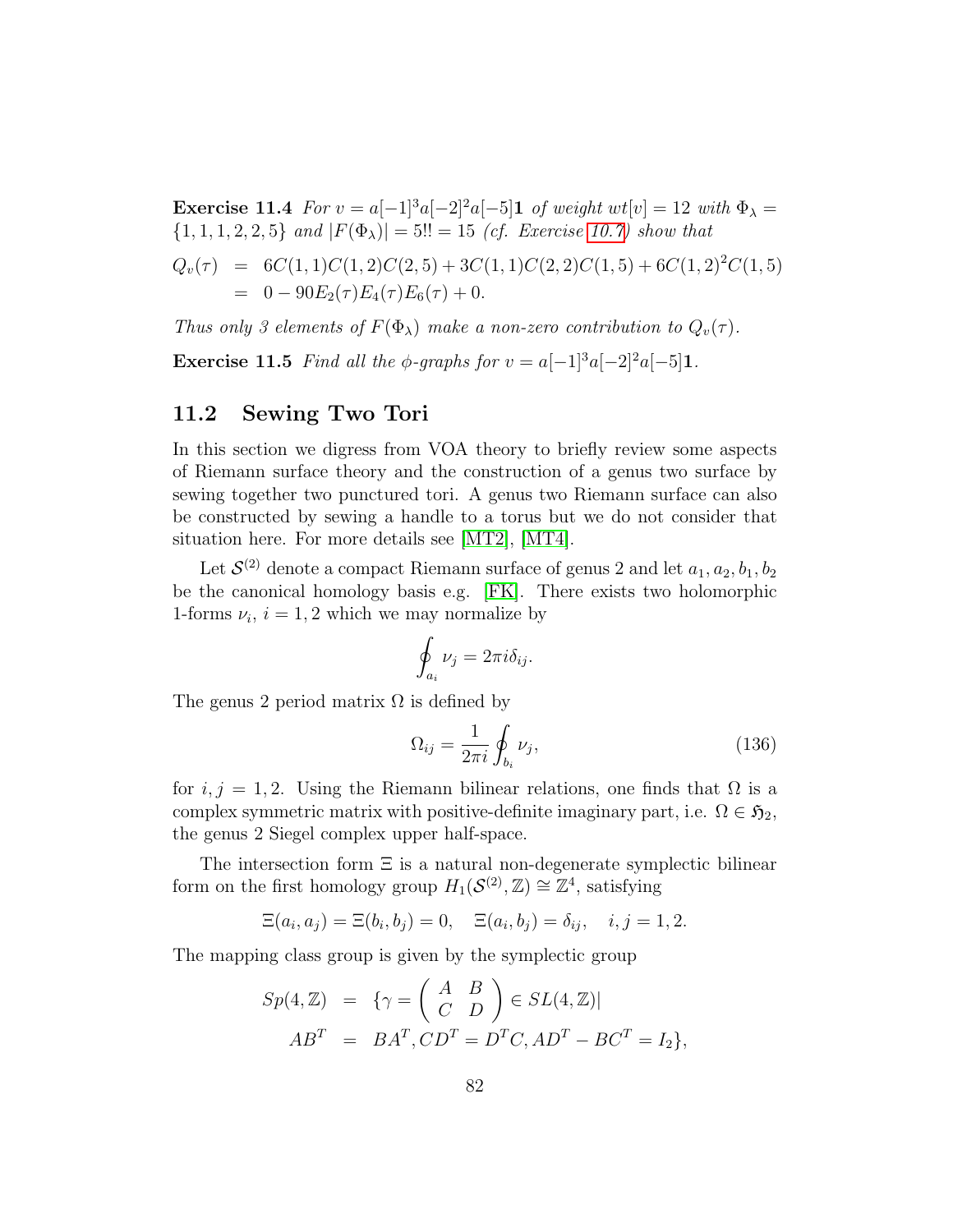where  $A<sup>T</sup>$  denotes the transpose of A.  $Sp(4, \mathbb{Z})$  acts on  $\mathfrak{H}_2$  via

<span id="page-82-0"></span>
$$
\gamma \Omega = (A\Omega + B)(C\Omega + D)^{-1},\tag{137}
$$

and naturally on  $H_1(\mathcal{S}, \mathbb{Z})$ , where it preserves  $\Xi$ .

We now briefly review a general method originally due to Yamada [\[Y\]](#page-117-0) and discussed at length in [\[MT2\]](#page-116-2) for calculating the period matrix (and other structures) on a Riemann surface formed by sewing together two other Riemann surfaces. In particular, we wish to describe  $\Omega_{ij}$  on a genus two Riemann surface formed by sewing together two tori  $S_a$  for  $a = 1, 2$ . Consider an oriented torus  $S_a = \mathbb{C}/\Lambda_{\tau_a}$  with lattice  $\Lambda_{\tau_a}$  with basis  $(2\pi i, 2\pi i \tau_a)$  for  $\tau_a \in \mathfrak{H}$ , the complex upper half plane. For local coordinate  $z_a \in \mathcal{S}_a$  consider the closed disk  $|z_a| \le r_a$ . This is contained in  $S_a$  provided  $r_a < \frac{1}{2}D(q_a)$  where

$$
D(q_a) = \min_{\lambda \in \Lambda_{\tau_a}, \lambda \neq 0} |\lambda|,\tag{138}
$$

is the minimal lattice distance.

Introduce a sewing parameter  $\epsilon \in \mathbb{C}$  where  $|\epsilon| \leq r_1 r_2 < \frac{1}{4}D(q_1)D(q_2)$  and excise the disk  $\{z_a, |z_a| \leq |\epsilon|/r_{\bar{a}}\}$  centered at  $z_a = 0$  to form a punctured torus

$$
\hat{\mathcal{S}}_a = \mathcal{S}_a \backslash \{z_a, |z_a| \leq |\epsilon|/r_{\bar{a}}\},\
$$

where we use the convention

$$
\overline{1} = 2, \quad \overline{2} = 1. \tag{139}
$$

Define the annulus

<span id="page-82-1"></span>
$$
\mathcal{A}_a = \{z_a, |\epsilon|/r_{\bar{a}} \le |z_a| \le r_a \} \subset \hat{\mathcal{S}}_a,\tag{140}
$$

We then identify  $A_1$  with  $A_2$  via the sewing relation

$$
z_1 z_2 = \epsilon, \tag{141}
$$

to obtain an explicit construction of a genus two Riemann surface

$$
\mathcal{S}^{(2)} = \hat{\mathcal{S}}_1 \cup \hat{\mathcal{S}}_2 \cup (\mathcal{A}_1 \simeq \mathcal{A}_2),
$$

which is parameterized by the domain

$$
\mathcal{D}^{\epsilon} = \{ (\tau_1, \tau_2, \epsilon) \in \mathfrak{H} \times \mathfrak{H} \times \mathbb{C} \mid |\epsilon| < \frac{1}{4} D(q_1) D(q_2) \}. \tag{142}
$$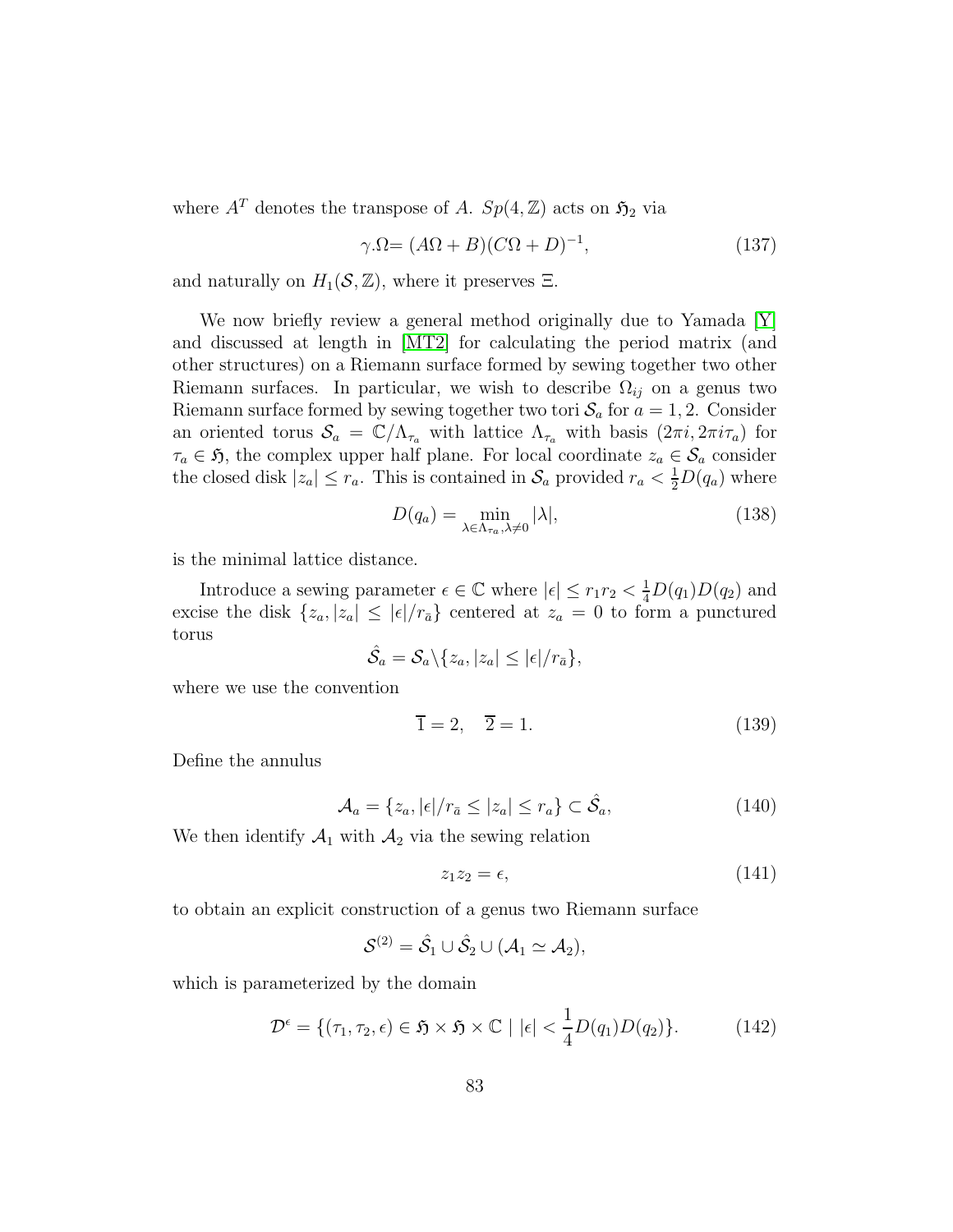

Fig. 2 Sewing Two Tori

In [\[Y\]](#page-117-0), Yamada describes a general method for computing the period matrix on the sewn Riemann surface  $S^{(2)}$  in terms of data obtained from the two tori. This is described in detail in [\[MT2\]](#page-116-2) where we obtain the explicit form for  $\Omega$  in terms of the infinite matrix  $A_a(\tau_a, \epsilon) = (A_a(k, l, \tau_a, \epsilon))$  for  $k, l \geq 1$  where

<span id="page-83-0"></span>
$$
A_a(k,l,\tau_a,\epsilon) = \frac{\epsilon^{(k+l)/2}}{\sqrt{kl}} C(k,l,\tau_a),\tag{143}
$$

and where  $C(k, l, \tau_a)$  is given in [\(125\)](#page-77-0). Thus, dropping the subscript,

$$
A(\tau,\epsilon) = \begin{pmatrix} \epsilon E_2(\tau) & 0 & \sqrt{3}\epsilon^2 E_4(\tau) & 0 & \cdots \\ 0 & -3\epsilon^2 E_4(\tau) & 0 & -5\sqrt{2}\epsilon^3 E_6(\tau) & \cdots \\ \sqrt{3}\epsilon^2 E_4(\tau) & 0 & 10\epsilon^3 E_6(\tau) & 0 & \cdots \\ 0 & -5\sqrt{2}\epsilon^3 E_6(\tau) & 0 & -35\epsilon^4 E_8(\tau) & \cdots \\ \vdots & \vdots & \vdots & \vdots & \ddots \end{pmatrix}.
$$

The matrices  $A_1, A_2$  not only play a central rôle here but also later on in our discussion of the genus two partition for the Heisenberg VOA  $M_0$ . In particular, the matrix  $I - A_1 A_2$  and  $\det(I - A_1 A_2)$  (where I is the infinite identity matrix here) are important, where  $\det(I - A_1 A_2)$  is defined by

<span id="page-83-1"></span>
$$
\log \det(I - A_1 A_2) = \text{Tr} \log(I - A_1 A_2)
$$
  
= 
$$
- \sum_{n \ge 1} \frac{1}{n} \text{Tr}((A_1 A_2)^n).
$$
 (144)

<span id="page-83-2"></span>These expressions are power series in  $\mathfrak{Q}[[\epsilon]]$ . One finds [\[MT2\]](#page-116-2)

Theorem 11.6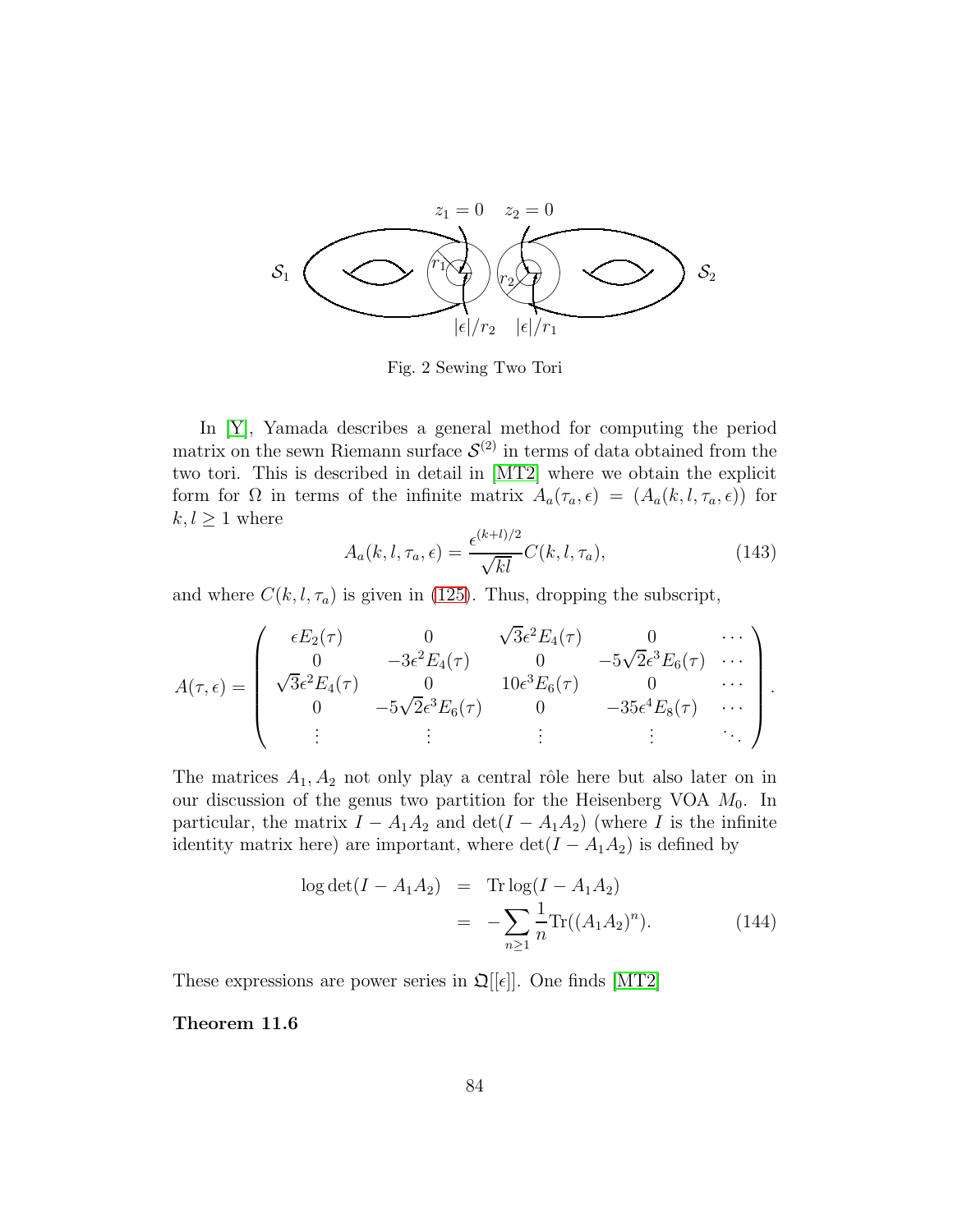(a) The infinite matrix

$$
(I - A_1 A_2)^{-1} = \sum_{n \ge 0} (A_1 A_2)^n,
$$
\n(145)

is convergent for  $(\tau_1, \tau_2, \epsilon) \in \mathcal{D}^{\epsilon}$ .

(b) det( $I - A_1 A_2$ ) is non-vanishing and holomorphic on  $\mathcal{D}^{\epsilon}$ .

<span id="page-84-1"></span>Furthermore we may obtain an explicit formula for the genus two period matrix on  $\mathcal{S}^{(2)}$ 

Theorem 11.7 The sewing procedure determines a holomorphic map

<span id="page-84-0"></span>
$$
F^{\epsilon}: \mathcal{D}^{\epsilon} \rightarrow \mathfrak{H}_2, \n(\tau_1, \tau_2, \epsilon) \rightarrow \Omega(\tau_1, \tau_2, \epsilon),
$$
\n(146)

where  $\Omega = \Omega(\tau_1, \tau_2, \epsilon)$  is given by

$$
2\pi i \Omega_{11} = 2\pi i \tau_1 + \epsilon (A_2(I - A_1 A_2)^{-1})(1, 1),
$$
  
\n
$$
2\pi i \Omega_{22} = 2\pi i \tau_2 + \epsilon (A_1(I - A_2 A_1)^{-1})(1, 1),
$$
  
\n
$$
2\pi i \Omega_{12} = -\epsilon (I - A_1 A_2)^{-1}(1, 1).
$$

Here  $(1, 1)$  refers to the  $(1, 1)$ -entry of a matrix.

 $\mathcal{D}^{\epsilon}$  is preserved under the action of  $G \simeq (SL(2,\mathbb{Z}) \times SL(2,\mathbb{Z})) \rtimes \mathbb{Z}_2$ , the direct product of the left and right torus modular groups, which are interchanged upon conjugation by an involution  $\beta$  as follows

<span id="page-84-2"></span>
$$
\gamma_1.(\tau_1, \tau_2, \epsilon) = \left(\frac{a_1\tau_1 + b_1}{c_1\tau_1 + d_1}, \tau_2, \frac{\epsilon}{c_1\tau_1 + d_1}\right),
$$
  
\n
$$
\gamma_2.(\tau_1, \tau_2, \epsilon) = (\tau_1, \frac{a_2\tau_2 + b_2}{c_2\tau_2 + d_2}, \frac{\epsilon}{c_2\tau_2 + d_2}),
$$
  
\n
$$
\beta.(\tau_1, \tau_2, \epsilon) = (\tau_2, \tau_1, \epsilon),
$$
  
\nfor  $(\gamma_1, \gamma_2) \in SL(2, \mathbb{Z}) \times SL(2, \mathbb{Z})$  with  $\gamma_i = \begin{pmatrix} a_i & b_i \\ c_i & d_i \end{pmatrix}.$  (147)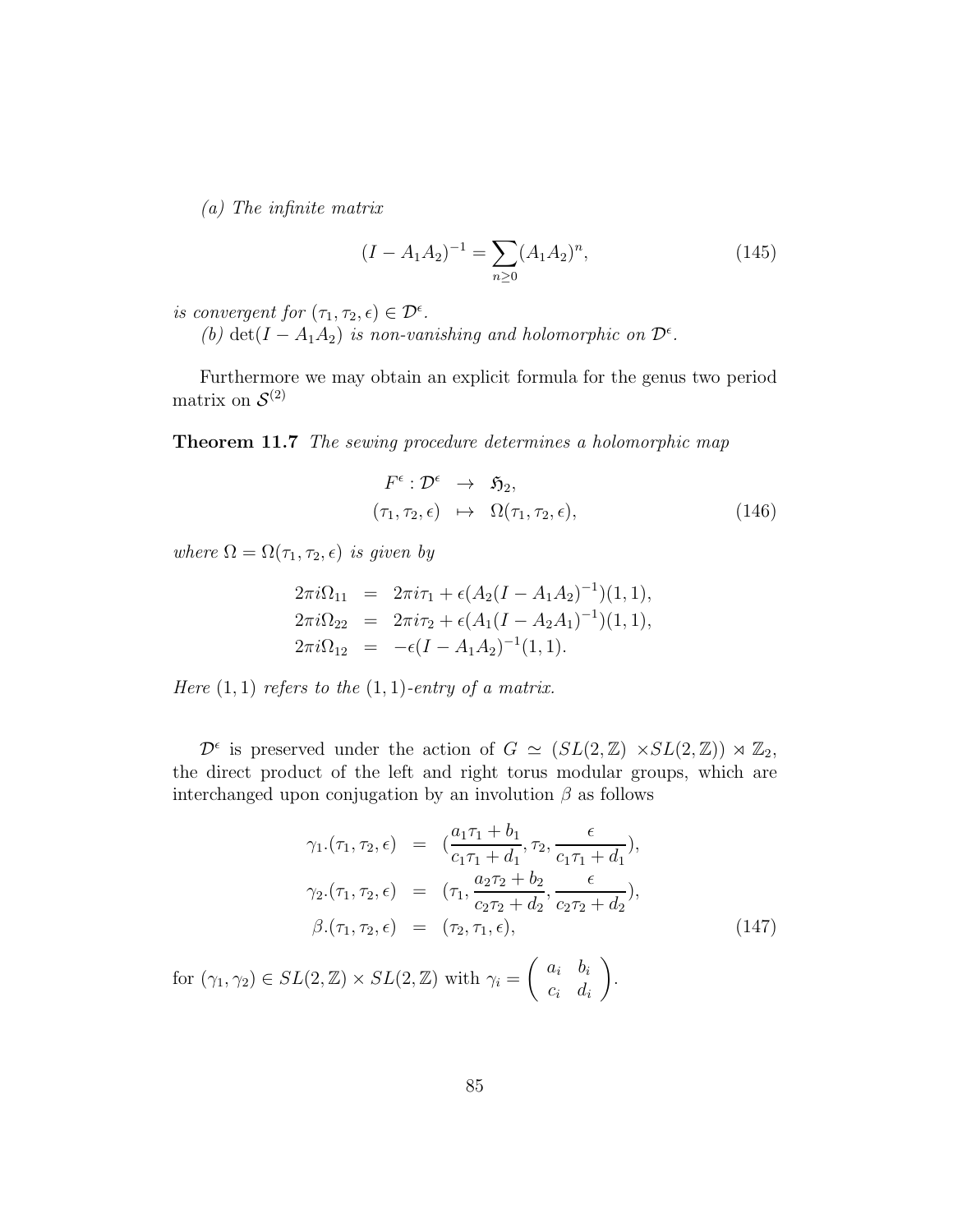There is a natural injection  $G \to Sp(4, \mathbb{Z})$  in which the two  $SL(2, \mathbb{Z})$ subgroups are mapped to

<span id="page-85-0"></span>
$$
\Gamma_1 = \left\{ \begin{bmatrix} a_1 & 0 & b_1 & 0 \\ 0 & 1 & 0 & 0 \\ c_1 & 0 & d_1 & 0 \\ 0 & 0 & 0 & 1 \end{bmatrix} \right\}, \ \Gamma_2 = \left\{ \begin{bmatrix} 1 & 0 & 0 & 0 \\ 0 & a_2 & 0 & b_2 \\ 0 & 0 & 1 & 0 \\ 0 & c_2 & 0 & d_2 \end{bmatrix} \right\}, \tag{148}
$$

and the involution is mapped to

<span id="page-85-1"></span>
$$
\beta = \begin{bmatrix} 0 & 1 & 0 & 0 \\ 1 & 0 & 0 & 0 \\ 0 & 0 & 0 & 1 \\ 0 & 0 & 1 & 0 \end{bmatrix} . \tag{149}
$$

Thus as a subgroup of  $Sp(4, \mathbb{Z})$ , G also has a natural action on the Siegel upper half plane  $\mathfrak{H}_2$  as given in [\(137\)](#page-82-0). This action is compatible with respect to the map [\(146\)](#page-84-0) which is directly related to the observation that  $A_a(k, l, \tau_a, \epsilon)$ of [\(143\)](#page-83-0) is a modular form of weight  $k+l$  for  $k+l > 2$ , whereas  $A_a(1, 1, \tau_a, \epsilon) =$  $\epsilon E_2(\tau_a)$  is a quasi-modular form. The exceptional modular transformation property of the latter term [\(29\)](#page-21-0) leads via Theorem [11.7](#page-84-1) to

**Theorem 11.8**  $F^{\epsilon}$  is equivariant with respect to the action of G i.e. there is a commutative diagram for  $\gamma \in G$ ,

$$
\begin{array}{ccc}\mathcal{D}^{\epsilon} & \stackrel{F^{\epsilon}}{\rightarrow} & \mathfrak{H}_{2} \\ \gamma \downarrow & & \downarrow \gamma \\ \mathcal{D}^{\epsilon} & \stackrel{F^{\epsilon}}{\rightarrow} & \mathfrak{H}_{2} \end{array}
$$

**Exercise 11.9** Show that to  $O(\epsilon^4)$ 

$$
2\pi i \Omega_{11} = 2\pi i \tau_1 + E_2(\tau_2) \epsilon^2 + E_2(\tau_1) E_2(\tau_2)^2 \epsilon^4,
$$
  
\n
$$
2\pi i \Omega_{22} = 2\pi i \tau_2 + E_2(\tau_1) \epsilon^2 + E_2(\tau_1)^2 E_2(\tau_1)^2 \epsilon^4,
$$
  
\n
$$
2\pi i \Omega_{12} = -\epsilon + E_2(\tau_1) E_2(\tau_2) \epsilon^3.
$$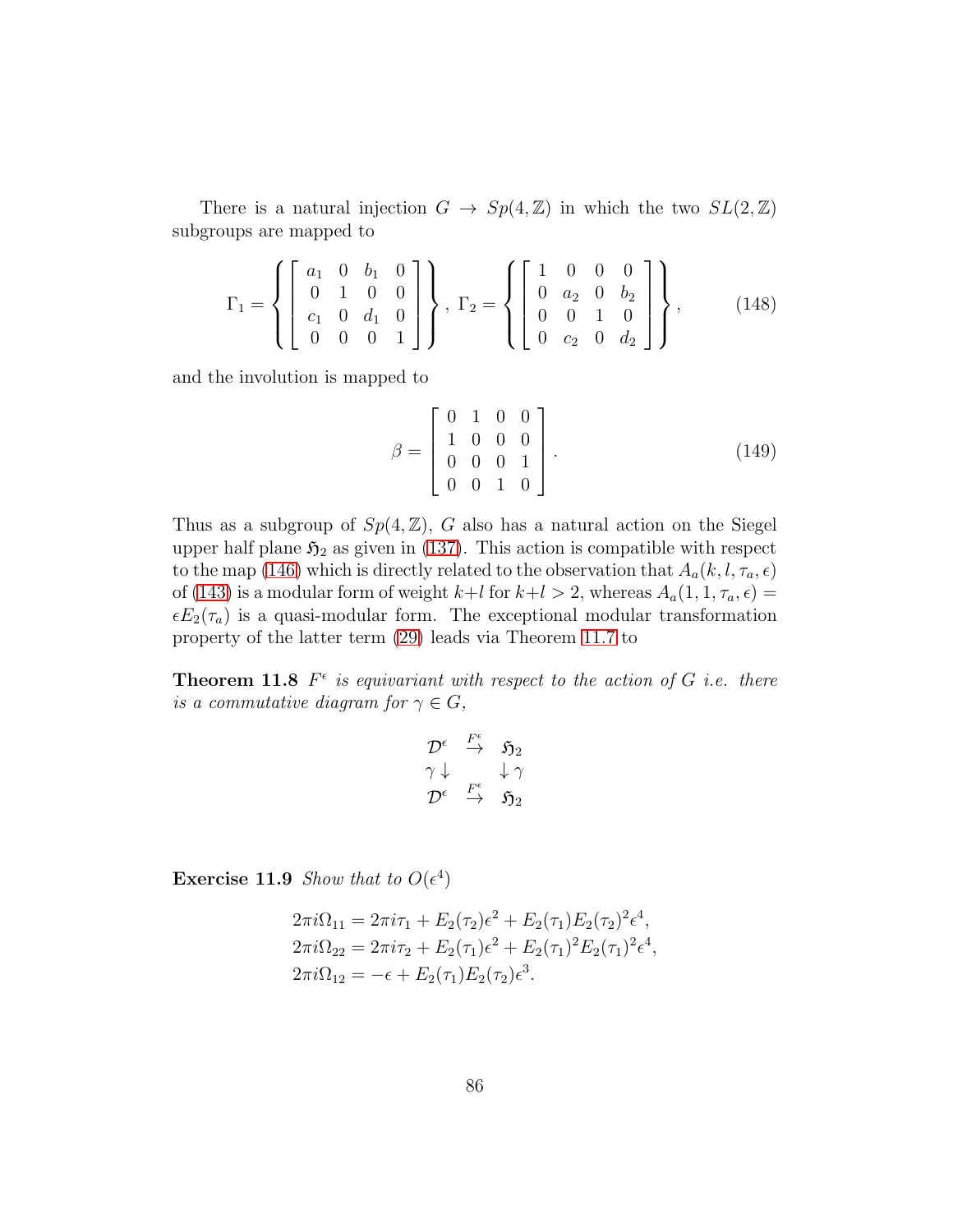### 11.3 The Genus Two Partition Function for the Heisenberg VOA

In this section we define and compute the genus two partition function for the Heisenberg VOA  $M_0$  on the genus two Riemann surface  $S^{(2)}$  described in the last section. The partition function is defined in terms of the genus one 1-point functions  $Z_{M_0}^{(1)}$  $\mathcal{S}_{M_0}(v, \tau_a)$  on  $\mathcal{S}_a = \mathbb{C}/\Lambda_{\tau_a}$  for all  $v \in M$ . The rationale behind this definition, which is strongly influenced by ideas in CFT, can be motivated by considering the following trivial sewing of a torus  $S_1 = \mathbb{C}/\Lambda_{\tau_1}$ to a Riemann sphere  $\mathbb{CP}^1$ . Let  $z_1 \in \mathcal{S}_1$  and  $z_2 \in \mathbb{CP}^1$  be local coordinates and define the sewing by identifying the annuli  $r_a \ge |z_a| \ge |\epsilon| r_{\overline{a}}^{-1}$  via the sewing relation  $z_1z_2 = \epsilon$  (adopting the same notation as above). The resulting surface is a torus described by the same modular parameter  $\tau_1$ .

Let V be a VOA with LiZ metric  $\langle , \rangle$  and consider an n-point function<sup>[21](#page-86-0)</sup>  $F_V^{(1)}$  $V_V^{(1)}((v^1, x_1), \ldots (v^n, x_n), \tau_1)$  for  $x_i \in \mathcal{A}_1$ , the torus annulus [\(140\)](#page-82-1). This can be expressed in terms of a 1-point function([\[MT1\]](#page-116-5), Lemma 3.1) by

<span id="page-86-1"></span>
$$
F_V^{(1)}((v^1, x_1), \dots (v^n, x_n), \tau_1) = Z_V^{(1)}(Y[v^1, x_1] \dots Y[v^n, x_n] \mathbf{1}, \tau_1)
$$
(150)  

$$
= Z_V^{(1)}(Y[v^1, x_{1n}] \dots Y[v^{n-1}, x_{n-1n}]v^n, \tau_1),
$$
(151)

for  $x_{in} = x_i - x_n$  (see [\(131\)](#page-79-1)). Denote the square bracket LiZ metric by  $\langle , \rangle_{\text{sq}},$ and choose a basis  $\{u\}$  of  $V_{[r]}$  with dual basis  $\{\bar{u}\}\$  with respect to  $\langle , \rangle_{sq}$ . Expanding in this basis we find that for any  $0 \leq k \leq n-1$ 

$$
Y[v^{k+1}, x_{k+1}] \dots Y[v^n, x_n] \mathbf{1} = \sum_{r \geq 0} \sum_{u \in V_{[r]}} \langle \bar{u}, Y[v^{k+1}, x_{k+1}] \dots Y[v^n, x_n] \mathbf{1} \rangle_{\text{sq}} u,
$$

so that

$$
F_V^{(1)}((v^1, x_1), \dots (v^n, x_n), \tau_1) = \sum_{r \geq 0} \sum_{u \in V_{[r]}} Z_V^{(1)}(Y[v^1, x_1] \dots Y[v^k, x_k]u, \tau_1)
$$

$$
\langle \bar{u}, Y[v^{k+1}, x_{k+1}] \dots Y[v^n, x_n] \mathbf{1} \rangle_{\text{sq}}.
$$

<span id="page-86-0"></span> $21$ Here and below we include a superscript (1) to indicate the genus of the Riemann torus.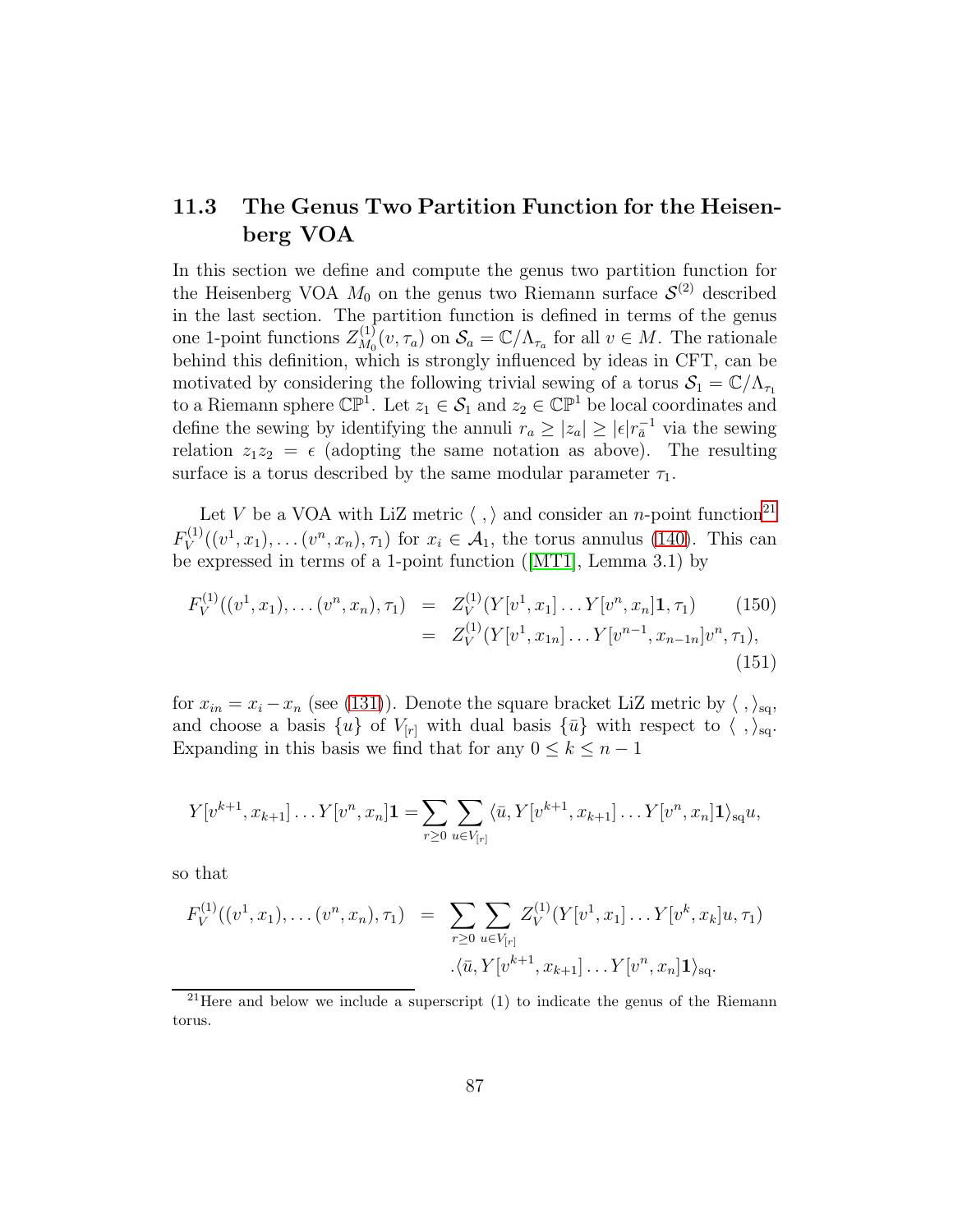Using [\(151\)](#page-86-1) we have

$$
Z_V^{(1)}(Y[v^1, x_1] \dots Y[v^k, x_k]u, \tau_1) = \text{Res}_{z_1} z_1^{-1} F_V^{(1)}((v^1, x_1), \dots (v^k, x_k), (u, z_1), \tau_1).
$$

Let us now assume that each  $v^i$  is quasi-primary of  $L[0]$  weight  $wt[v^i]$  and let  $y_i = \epsilon/x_i \in \mathbb{CP}^1$ . Then [\(108\)](#page-72-0), [\(111\)](#page-73-1), [\(97\)](#page-70-2) and [\(102\)](#page-71-3) respectively imply

$$
\langle \bar{u}, Y[v^{k+1}, x_{k+1}] \dots Y[v^n, x_n] \mathbf{1} \rangle_{\text{sq}}
$$
\n
$$
= \langle \mathbf{1}, Y^{\dagger}[v^n, x_n] \dots Y^{\dagger}[v^{k+1}, x_{k+1}] \bar{u} \rangle_{\text{sq}}
$$
\n
$$
= \langle \mathbf{1}, \epsilon^{L[0]} Y^{\dagger}[v^n, x_n] \epsilon^{-L[0]} \dots \epsilon^{L[0]} Y^{\dagger}[v^{k+1}, x_{k+1}] \epsilon^{-L[0]} \epsilon^{L[0]} \bar{u} \rangle_{\text{sq}}
$$
\n
$$
= \epsilon^{r} \langle \mathbf{1}, Y[v^n, y_n] \dots Y[v^{k+1}, y_{k+1}] \bar{u} \rangle_{\text{sq}}
$$
\n
$$
\prod_{k+1 \le j \le n} \left( -\frac{\epsilon}{x_j^2} \right)^{wt[v^j]}
$$
\n
$$
= \epsilon^{r} \text{Res}_{z_2} z_2^{-1} Z_V^{(0)}((v^n, y_n), \dots (v^{k+1}, y_{k+1}), (\bar{u}, z_2)) \prod_{k+1 \le j \le n} \left( \frac{dy_j}{dx_j} \right)^{wt[v^j]}.
$$

Note that we are also making use here of the isomorphism between the round and square bracket formalisms in the identification of the genus zero correlation function. The result of these calculations is that for any  $0 \leq k \leq n-1$ 

<span id="page-87-0"></span>
$$
\mathcal{F}_{V}^{(1)}(v^{1}, \dots v^{n}; \tau_{1}) \equiv F_{V}^{(1)}((v^{1}, x_{1}), \dots (v^{n}, x_{n}), \tau_{1}) \prod_{1 \leq i \leq n} dx_{i}^{wt[v^{i}]} =
$$
\n
$$
\sum_{r \geq 0} \epsilon^{r} \sum_{u \in V_{[r]}} \text{Res}_{z_{1}} z_{1}^{-1} F_{V}^{(1)}((v^{1}, x_{1}), \dots (v^{k}, x_{k}), (u, z_{1}), \tau_{1}).
$$
\n
$$
\text{Res}_{z_{2}} z_{2}^{-1} F_{V}^{(0)}((v^{k+1}, y_{k+1}), \dots (v^{1}, y_{1}), (\bar{u}, z_{2})) \prod_{1 \leq i \leq k} dx_{i}^{wt[v^{i}]} \prod_{k+1 \leq j \leq n} dy_{j}^{wt[v^{j}]}.
$$
\n(152)

Following Exercises [10.10](#page-71-4) and [10.11](#page-71-5) the (formal) form  $\mathcal{F}_{V}^{(1)}$  $v^{(1)}(v^1, \ldots v^n; \tau_1)$  is invariant with respect to Möbius transformations. (Similarly to Remark [10.12](#page-71-6) we note that  $\mathcal{F}_V^{(1)}$  $V^{(1)}(v^1, \ldots v^n; \tau_1)$  is a conformally invariant global form on  $S_1$  for primary  $v^1, \ldots v^n$ ). Geometrically, [\(152\)](#page-87-0) is telling us that we express  $\mathcal{F}_{V_{\mathcal{A}\lambda}}^{(1)}$  $V^{(1)}_V(v^1,\ldots v^n;\tau_1)$  via the sewing procedure in terms of data arising from  $\mathcal{F}_V^{(1)}$  $V^{(1)}(v^1, \ldots v^k, u; \tau_1)$  and  $\mathcal{F}_V^{(0)}$  $V^{(0)}(v^{k+1}, \dots v^1, \bar{u})$  (cf. [\(107\)](#page-71-7)). Furthermore, we may choose to consider the contribution from a quasi-primary vector  $v^i$  as arising from either an "insertion" at  $x_i \in S_1$  or at the identified point  $y_i =$  $\epsilon/x_i \in \mathbb{CP}^1$ .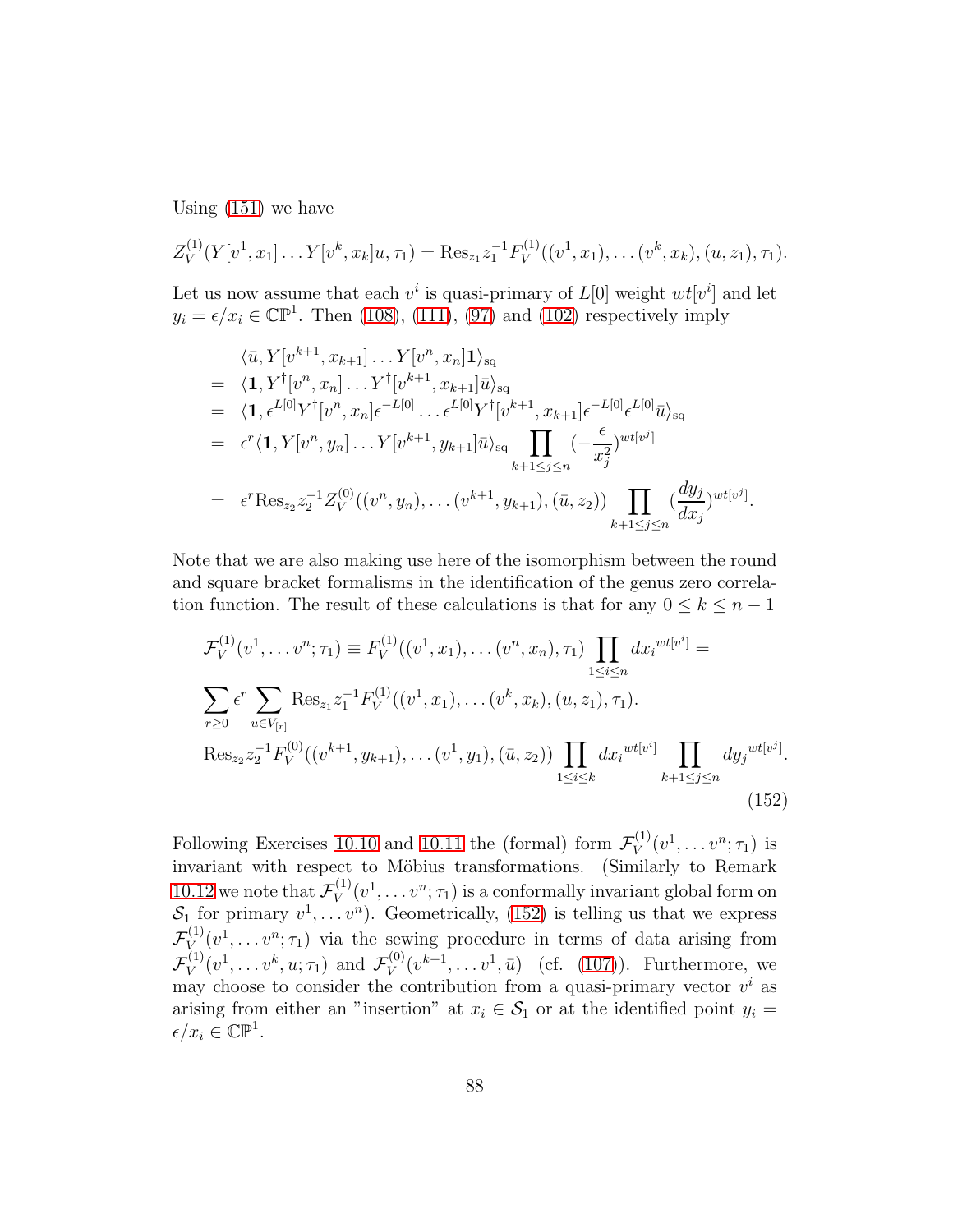

Fig. 3. Equivalent insertion of  $v^i$  at  $x_i$  or  $y_i = \epsilon / x_i$ .

A special case of [\(152\)](#page-87-0) is the partition (0-point) function for which we find the trivial identity

<span id="page-88-0"></span>
$$
Z_V^{(1)}(\tau_1) = \sum_{r \ge 0} \epsilon^r \sum_{u \in V_{[r]}} Z_V^{(1)}(u, \tau_1) \text{Res}_{z_2} z_2^{-1} F_V^{(0)}(\bar{u}, z_2) = Z_V^{(1)}(\tau_1) + 0, \quad (153)
$$

since  $F_V^{(0)}$  $V_V^{(0)}(\bar{u}, z_2) = 0$  for  $\bar{u} \notin V_{[0]}.$ 

Motivated by this example, we define the genus two partition function where we effectively replace the Riemann sphere on the rhs in Fig. 3 by a second torus  $S_2 = \mathbb{C}/\Lambda_{\tau_2}$  as described in the Section [11.2.](#page-81-1) Thus replacing the genus zero 1-point function  $F_V^{(0)}$  $V_V^{(0)}(\bar u, 0)$  of [\(153\)](#page-88-0) by  $Z_V^{(1)}$  $V^{(1)}(\bar{u}, \tau_2)$  we define the genus two partition function for a VOA V with a LiZ metric by

<span id="page-88-1"></span>
$$
Z_V^{(2)}(\tau_1, \tau_2, \epsilon) = \sum_{r \ge 0} \epsilon^r \sum_{u \in V_{[r]}} Z_V^{(1)}(u, \tau_1) Z_V^{(1)}(\bar{u}, \tau_2).
$$
 (154)

The inner sum is taken over any basis  $\{u\}$  for  $V_{[r]}$  with dual basis  $\{\bar{u}\}\$  with respect to the square bracket LiZ metric. Although the definition is associated with the specific genus two sewing scheme, it is regarded at this stage as a purely formal expression which can be computed to any given order in  $\epsilon$ . One can also define genus two correlation functions by inserting appropriate genus one correlation functions in [\(154\)](#page-88-1). We do not consider these here.

Let us now compute the genus two partition function for the rank one Heisenberg VOA  $M_0$  generated by a of weight 1. We employ the square bracket Fock basis of [\(123\)](#page-76-1) which we alternatively notate here (cf. [\(117\)](#page-74-2)) by

<span id="page-88-2"></span>
$$
v = v(\lambda) = a[-1]^{e_1} \dots a[-p]^{e_p} \mathbf{1},\tag{155}
$$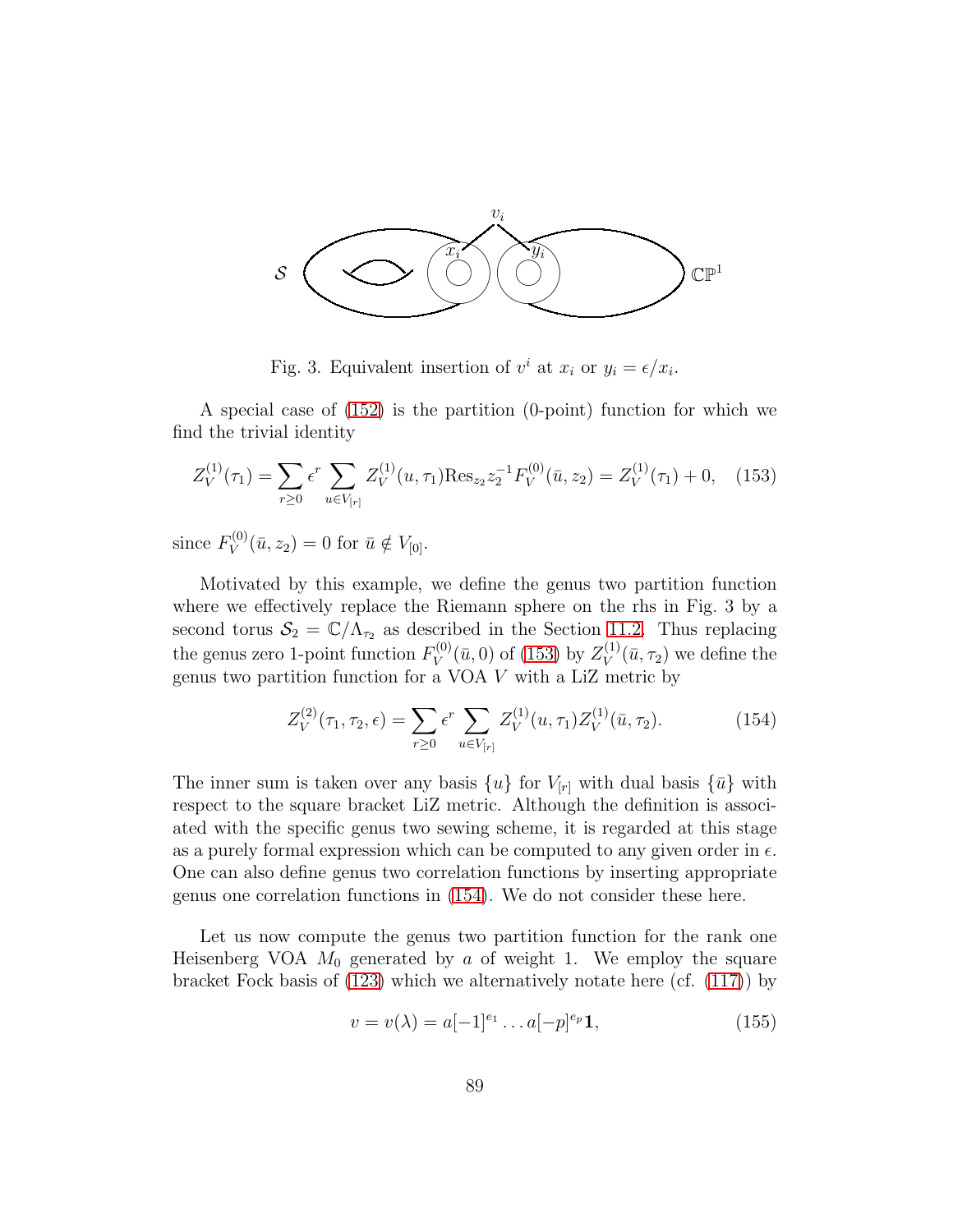for non-negative integers  $e_i$ . We recall that  $v(\lambda)$  is of square bracket weight  $wt[v] = \sum_i ie_i$  and is described by a label set  $\Phi_\lambda = \{1, \ldots, p\}$  with  $n = \sum_i e_i$ elements corresponding to an unrestricted partition  $\lambda = \{1^{e_1} \dots p^{e_p}\}\$  of  $wt[v]$ . The Fock vectors [\(155\)](#page-88-2) form a diagonal basis for the LiZ metric  $\langle , \rangle_{sq}$  with

$$
\bar{v} = \frac{1}{\prod_{1 \le i \le p} (-i)^{e_i} e_i!} v,
$$
\n(156)

from  $(118)$ . Following  $(154)$ , we find

<span id="page-89-0"></span>
$$
Z_{M_0}^{(2)}(\tau_1, \tau_2, \epsilon) = \sum_{v \in V} \frac{\epsilon^{wt[v]}}{\prod_i (-i)^{e_i} e_i!} Z_{M_0}^{(1)}(v, \tau_1) Z_{M_0}^{(1)}(v, \tau_2), \tag{157}
$$

<span id="page-89-2"></span>where the sum is taken over the basis [\(155\)](#page-88-2).  $Z_{M_0}^{(2)}$  $\chi_{M_0}^{(2)}(\tau_1, \tau_2, \epsilon)$  is given by the following closed formula [\[MT4\]](#page-116-4):

Theorem 11.10 The genus two partition function for the rank one Heisenberg VOA is

<span id="page-89-3"></span>
$$
Z_{M_0}^{(2)}(\tau_1, \tau_2, \epsilon) = \frac{1}{\eta(\tau_1)\eta(\tau_2)} (\det(I - A_1 A_2))^{-1/2},
$$
\n(158)

with  $A_a$  of  $(143)$ .

**Proof.** The proof relies on an interesting graph-theoretic interpretation of [\(157\)](#page-89-0). This follows the technique introduced in Theorem [11.3](#page-80-2) for graphically interpreting the genus one 1-point function  $Z_{M_0}^{(1)}$  $\chi_{M_0}^{(1)}(v(\lambda), \tau_1)$  in terms the sum of weights for the  $\phi$ -graphs. We sketch the main features of the proof leaving the interested reader to explore the details in [\[MT4\]](#page-116-4).

Since  $v(\lambda)$  is indexed by unrestricted partitions  $\lambda = \{1^{e_1}, 2^{e_2}, \ldots\}$  we may write [\(157\)](#page-89-0) as

<span id="page-89-1"></span>
$$
Z_{M_0}^{(2)}(\tau_1, \tau_2, \epsilon) = \sum_{\lambda = \{i^e i\}} \frac{1}{\prod_i e_i!} \cdot \prod_i \left(\frac{\epsilon^i}{-i}\right)^{e_i} Z_{M_0}^{(1)}(v(\lambda), \tau_1) Z_{M_0}^{(1)}(v(\lambda), \tau_2). \tag{159}
$$

Theorem [11.3](#page-80-2) implies  $Z_{M_0}^{(1)}$  $M_0^{(1)}(v(\lambda), \tau_1) = 0$  for odd  $n = \sum e_i$  whereas for *n* even

$$
Z_{M_0}^{(1)}(v(\lambda), \tau_1) Z_{M_0}^{(1)}(v(\lambda), \tau_2) = \frac{1}{\eta(\tau_1)\eta(\tau_2)} \sum_{\gamma_{\phi_1}} \sum_{\gamma_{\phi_2}} \kappa(\gamma_{\phi_1}, \tau_1) \kappa(\gamma_{\phi_2}, \tau_2),
$$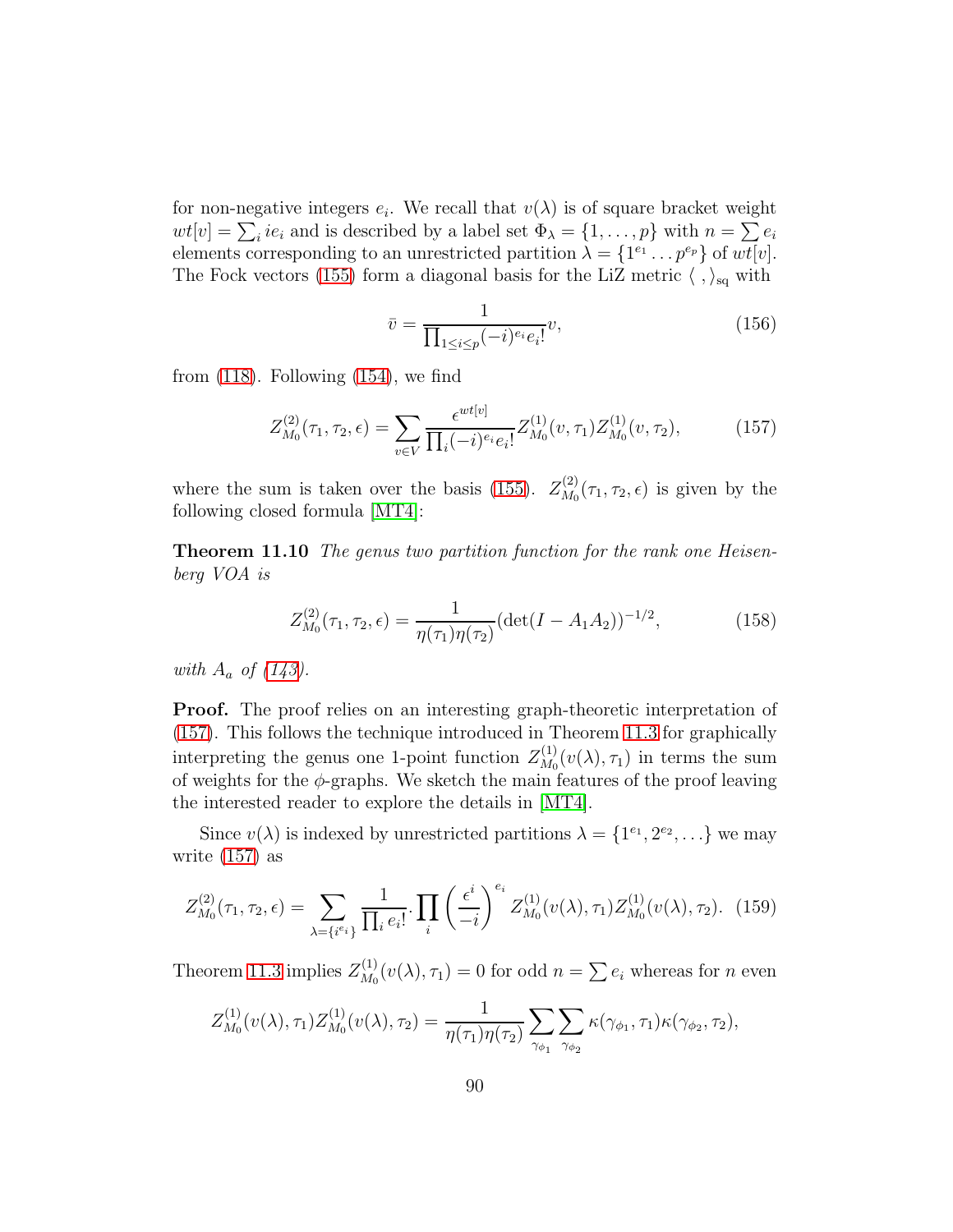where  $\gamma_{\phi_1}, \gamma_{\phi_2}$  independently range over the  $\phi$ -graphs for  $\Phi_\lambda$ . Any pair  $\gamma_{\phi_1}, \gamma_{\phi_2}$  can be naturally combined to form a *chequered diagram* D consisting of *n* vertices labelled by  $\Phi_{\lambda}$  of valence 2 with *n* unoriented edges  $\bullet$ a − l • consecutively labelled by  $a = 1, 2$  as specified by  $\phi_a = \dots (kl) \dots$  Follow-ing Exercise [10.7](#page-69-2) there are  $(n!!)^2$  chequered diagrams for a given  $v(\lambda)$ . We illustrate an example of such a diagram in Fig. 4 for  $v = a[-1]^3a[-2]^2a[-5]1$ with  $\phi_1$  of Fig. 1 and a separate choice for  $\phi_2$  with cycle shape  $(11)(22)(15)$ 



Fig. 4 A Chequered Diagram

For  $\lambda = \{1^{e_1} \dots p^{e_p}\}\$  the symmetric group  $\Sigma(\Phi_\lambda)$  acts on the chequered diagrams which have  $\Phi_{\lambda}$  as underlying set of labeled nodes. We define Aut(D), the *automorphism group of D*, to be the subgroup of  $\Sigma(\Phi_{\lambda})$  which preserves node labels. Aut(D) is isomorphic to  $\Sigma_{e_1} \times \ldots \times \Sigma_{e_n}$  of order  $|\text{Aut}(D)| = \prod_i e_i!$ . We may thus express [\(159\)](#page-89-1) as a sum over the isomorphism classes of chequered diagrams D with

$$
Z_{M_0}^{(2)}(\tau_1, \tau_2, \epsilon) = \frac{1}{\eta(\tau_1)\eta(\tau_2)} \sum_{D} \frac{\zeta(D)}{|\text{Aut}(D)|},
$$

and

$$
\zeta(D) = \prod_{i} \left(\frac{\epsilon^i}{i}\right)^{e_i} \kappa(\gamma_{\phi_1}, \tau_1) \kappa(\gamma_{\phi_2}, \tau_2),\tag{160}
$$

where D is determined by  $\gamma_{\phi_1}, \gamma_{\phi_2}$  and noting that  $\prod_i (-1)^{e_i} = 1$  for n even. From [\(134\)](#page-80-3) we recall that  $\kappa(\gamma_{\phi_a}, \tau_1)$  is a product of the weights of the a labelled edges. Then  $\zeta(D)$  can be more naturally expressed in terms of a weight function on chequered diagrams defined by

<span id="page-90-0"></span>
$$
\zeta(D) = \Pi_E \zeta(E),\tag{161}
$$

where the product is taken over the edges  $E$  of  $D$  and where for an edge  $E$ labeled  $\bullet$ a −  $\bullet$  we define

$$
\zeta(E) = \frac{\epsilon^{\frac{k+l}{2}}}{\sqrt{kl}} C(k, l, \tau_a) = A_a(k, l, \tau_a, \epsilon),
$$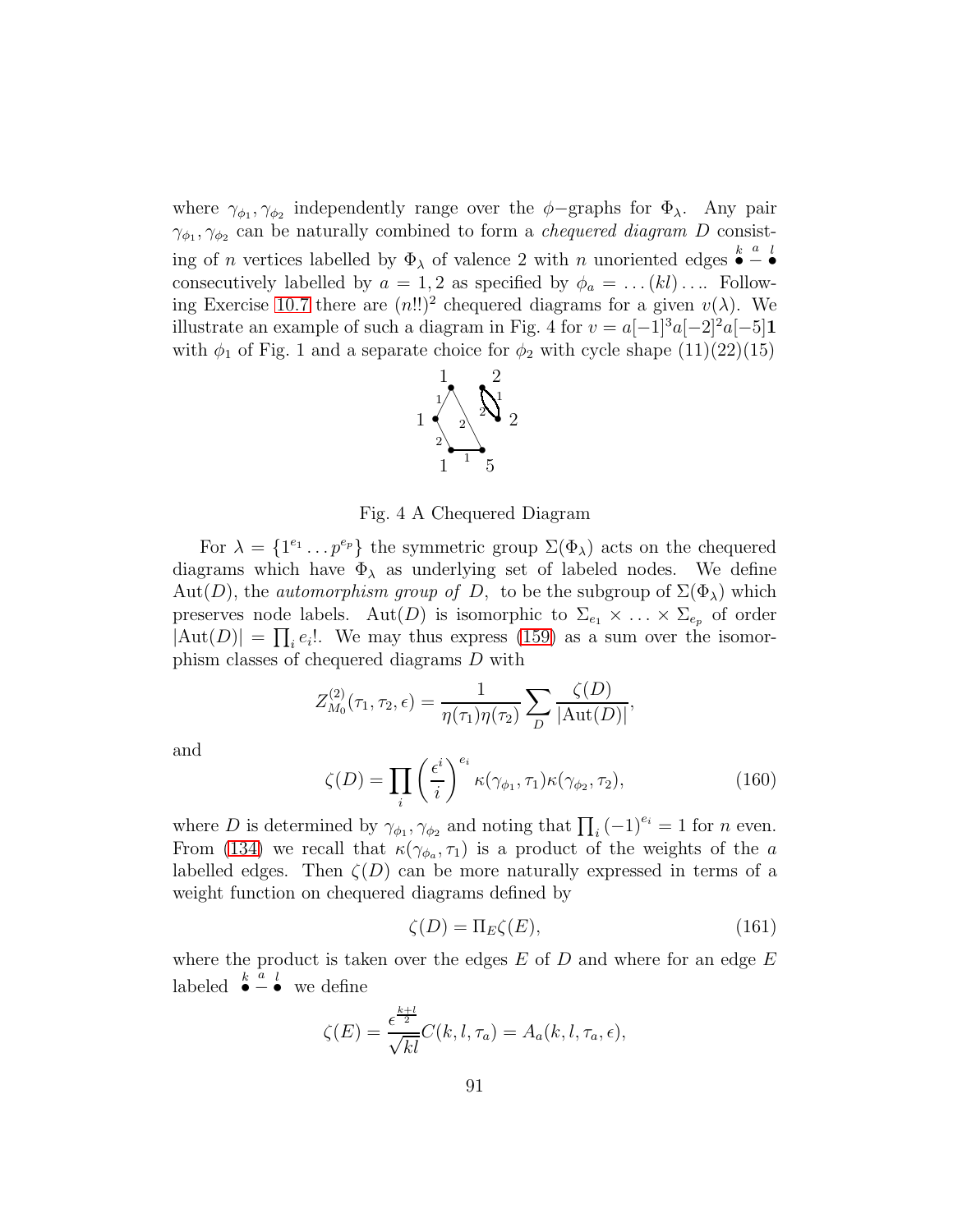for  $A_a$  of [\(143\)](#page-83-0).

Every chequered diagram can be formally represented as a product

$$
D=\prod_i L_i^{m_i},
$$

with  $D$  a disjoint union of unoriented chequered cycles (connected diagrams)  $L_i$  with multiplicity  $m_i$  (e.g. the chequered diagram of Fig. 4 is the product of two disjoint cycles). Then  $Aut(D)$  is isomorphic to the direct product of the groups  $\text{Aut}(L_i^{m_i})$  of order  $|\text{Aut}(L_i^{m_i})| = |\text{Aut}(L_i)|^{m_i} m_i!$  so that

$$
|\mathrm{Aut}(D)| = \prod_i |\mathrm{Aut}(L_i)|^{m_i} m_i!.
$$

But from [\(161\)](#page-90-0) it is clear that  $\zeta(D)$  is multiplicative over disjoint unions of diagrams, and we find

$$
\sum_{D} \frac{\zeta(D)}{|\text{Aut}(D)|} = \prod_{L} \sum_{m \geq 0} \frac{\zeta(L)^m}{|\text{Aut}(L)|^m m!}
$$
  
=  $\exp \left( \sum_{L} \frac{\zeta(L)}{|\text{Aut}(L)|} \right),$ 

where L ranges over isomorphism classes of unoriented chequered cycles. Further analysis shows that [\[MT4\]](#page-116-4)

$$
\sum_{L} \frac{\zeta(L)}{|\text{Aut}(L)|} = \frac{1}{2} \text{Tr} \left( \sum_{n \ge 1} \frac{1}{n} (A_1 A_2)^n \right) = -\frac{1}{2} \text{Tr} (\log(1 - A_1 A_2)),
$$

so that we find

$$
\sum_{D} \frac{\zeta(D)}{|\text{Aut}(D)|} = (\det(1 - A_1 A_2))^{-1/2},
$$

following [\(144\)](#page-83-1). Thus Theorem [11.10](#page-89-2) holds.

The convergence and holomorphy of the determinant is the subject of Theorem [11.6](#page-83-2) (b) so that having computed the closed formula [\(158\)](#page-89-3) we may conclude that  $Z_{M_0}^{(2)}$  $\chi_{M_0}^{(2)}(\tau_1, \tau_2, \epsilon)$  is not just a formal function but can be evaluated on  $\mathcal{D}^{\epsilon}$  to find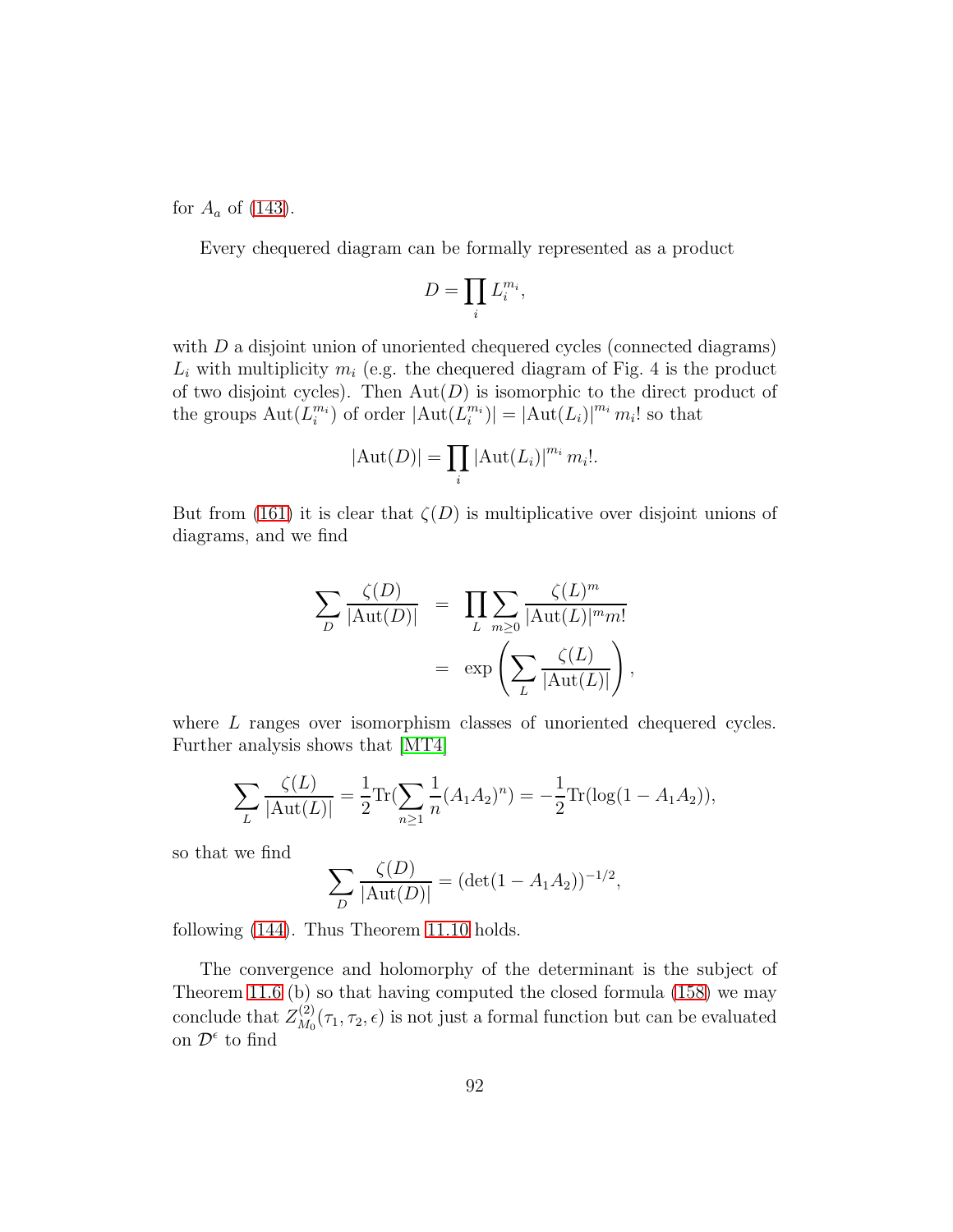Theorem 11.11  $Z_{M_0}^{(2)}$  $\mathcal{L}_{M_0}^{(2)}(\tau_1, \tau_2, \epsilon)$  is holomorphic on the domain  $\mathcal{D}^{\epsilon}$ .

We next consider the automorphic properties of  $Z_{M_0}^{(2)}$  $\chi_{M_0}^{(2)}(\tau_1, \tau_2, \epsilon)$  with respect to the modular group  $G \subset Sp(4, \mathbb{Z})$  of [\(147\)](#page-84-2) which acts on  $\mathcal{D}^{\epsilon}$ . We first recall a little from the classical theory of modular forms (cf. Section [3\)](#page-17-0). For a meromorphic function  $f(\tau)$  on  $\mathfrak{H}, k \in \mathbb{Z}$  and  $\gamma = \begin{pmatrix} a & b \\ c & d \end{pmatrix} \in SL(2, \mathbb{Z})$ , we define the right action

<span id="page-92-0"></span>
$$
f(\tau)|_{k}\gamma = f(\gamma\tau) \ (\bar{c}\tau + \bar{d})^{-k},\tag{162}
$$

where, as usual

$$
\gamma \tau = \frac{a\tau + b}{c\tau + d}.
$$

 $f(\tau)$  is called a weak modular form for a subgroup  $\Gamma \subseteq SL(2,\mathbb{Z})$  of weight k if  $f(\tau)|_k \gamma = f(\tau)$  for all  $\gamma \in \Gamma$ .

We have already discussed the (genus one) partition function for the rank n Heisenberg VOA  $V = M_0^{\otimes n}$  in Subsection [4.2](#page-25-0) (cf. [\(41\)](#page-26-0)). In particular, for  $n=2$  we have

$$
Z_{M_0^2}^{(1)}(\tau) = Z_{M_0}^{(1)}(\tau)^2 = \frac{1}{\eta(\tau)^2}.
$$

Then we find

<span id="page-92-2"></span>
$$
Z_{M_0^2}^{(1)}(\tau)|_{-1}\gamma = \chi(\gamma)Z_{M_0^2}^{(1)}(\tau),\tag{163}
$$

where  $\chi$  is a character of  $SL(2, \mathbb{Z})$  of order 12 (cf. Exercise [8.5](#page-56-0) and [\[Se\]](#page-116-6)), and

<span id="page-92-3"></span>
$$
Z_{M_0^{24}}^{(1)}(\tau)^{-1} = \Delta(\tau). \tag{164}
$$

Similarly, we consider the genus two partition function for the rank two Heisenberg VOA given by

$$
Z_{M_0^2}^{(2)}(\tau_1, \tau_2, \epsilon) = Z_{M_0}^{(2)}(\tau_1, \tau_2, \epsilon)^2 = \frac{1}{\eta(\tau_1)^2 \eta(\tau_2)^2 \det(I - A_1 A_2)}.
$$
 (165)

Analogously to [\(162\)](#page-92-0), we define for all  $\gamma \in G$ 

<span id="page-92-1"></span>
$$
f(\tau_1, \tau_2, \epsilon)|_k \gamma = f(\gamma(\tau_1, \tau_2, \epsilon)) \det(C\Omega + D)^{-k}, \qquad (166)
$$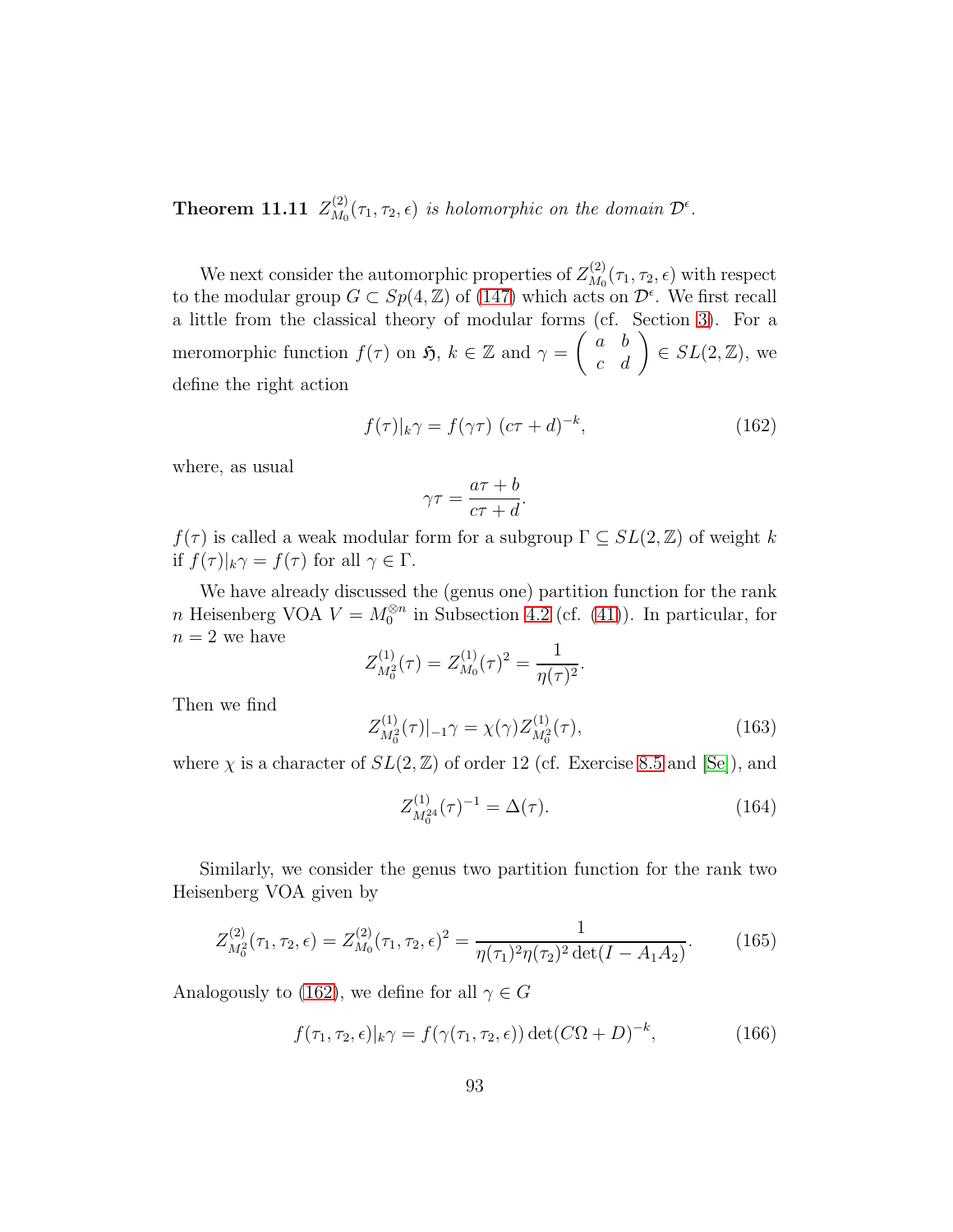where the action of  $\gamma$  on the right-hand-side is as in [\(147\)](#page-84-2) and  $\Omega(\tau_1, \tau_2, \epsilon)$ is determined by Theorem [11.7.](#page-84-1) Then  $(166)$  defines a right action of G on functions  $f(\tau_1, \tau_2, \epsilon)$ . We next obtain a natural genus two extension of [\(163\)](#page-92-2). Define the a character  $\chi^{(2)}$  of G by

$$
\chi^{(2)}(\gamma_1 \gamma_2 \beta^m) = (-1)^m \chi(\gamma_1) \chi(\gamma_2), \quad \gamma_i \in \Gamma_i, \ i = 1, 2.
$$

with  $\Gamma_i$ ,  $\beta$  of [\(148\)](#page-85-0) and [\(149\)](#page-85-1).  $\chi^{(2)}$  takes values which are twelfth roots of unity. Then, much as for Theorem [11.7,](#page-84-1) the exceptional transformation law of  $A_a(1, 1, \tau_a, \epsilon) = E_2(\tau_a)$  implies that

<span id="page-93-0"></span>Theorem 11.12 If  $\gamma \in G$  then

$$
Z_{M_0^2}^{(2)}(\tau_1, \tau_2, \epsilon)|_{-1} \gamma = \chi^{(2)}(\gamma) Z_{M_0^2}^{(2)}(\tau_1, \tau_2, \epsilon).
$$

The definition [\(166\)](#page-92-1) is analogous to that for a *Siegel modular form* for the symplectic group  $Sp(4, \mathbb{Z})$  defined as follows (e.g. [\[Fr\]](#page-113-2)). For a meromorphic function  $F(\Omega)$  on  $\mathfrak{H}_2$ ,  $k \in \mathbb{Z}$  and  $\gamma \in Sp(4,\mathbb{Z})$ , we define the right action

$$
F(\Omega)|_{k}\gamma = F(\gamma.\Omega) \ \det(C\Omega + D)^{-k},\tag{167}
$$

with  $\gamma \Omega$  of [\(137\)](#page-82-0).  $F(\Omega)$  is called a modular form for  $\Gamma \subseteq Sp(4, \mathbb{Z})$  of weight k if  $F(\Omega)|_k \gamma = F(\Omega)$  for all  $\gamma \in \Gamma$ .

Theorem [11.12](#page-93-0) implies that for the rank 24 Heisenberg VOA  $M_0^{24}$ 

$$
Z_{M_0^{24}}^{(2)}(\tau_1, \tau_2, \epsilon)|_{-12} \gamma = Z_{M_0^{24}}^{(2)}(\tau_1, \tau_2, \epsilon), \qquad (168)
$$

for all  $\gamma \in G$ . This might lead one to speculate that, analogously to the genus one case in [\(164\)](#page-92-3),  $Z_{M^2}^{(2)}$  $\frac{(2)}{M_0^{24}}(\tau_1, \tau_2, \epsilon)^{-1}$  is a holomorphic Siegel modular form of weight 12. Indeed, there does exist a unique holomorphic Siegel  $12$ form,  $\Delta_{12}^{(2)}(\Omega)$ , such that

$$
\Delta_{12}^{(2)}(\Omega) \to \Delta(\tau_1)\Delta(\tau_2),
$$

as  $\epsilon \to 0$  but explicit calculations show that  $Z_{M_0^2}^{(2)}$  $\Delta_{M_0^{24}}^{(2)}(\tau_1, \tau_2, \epsilon)^{-1} \neq \Delta_{12}^{(2)}(\Omega)$ . In any case, we cannot naturally extend the action of G on  $\mathcal{D}^{\epsilon}$  to  $Sp(4, \mathbb{Z})$ . These observations are strongly expected to be related to the conformal anomaly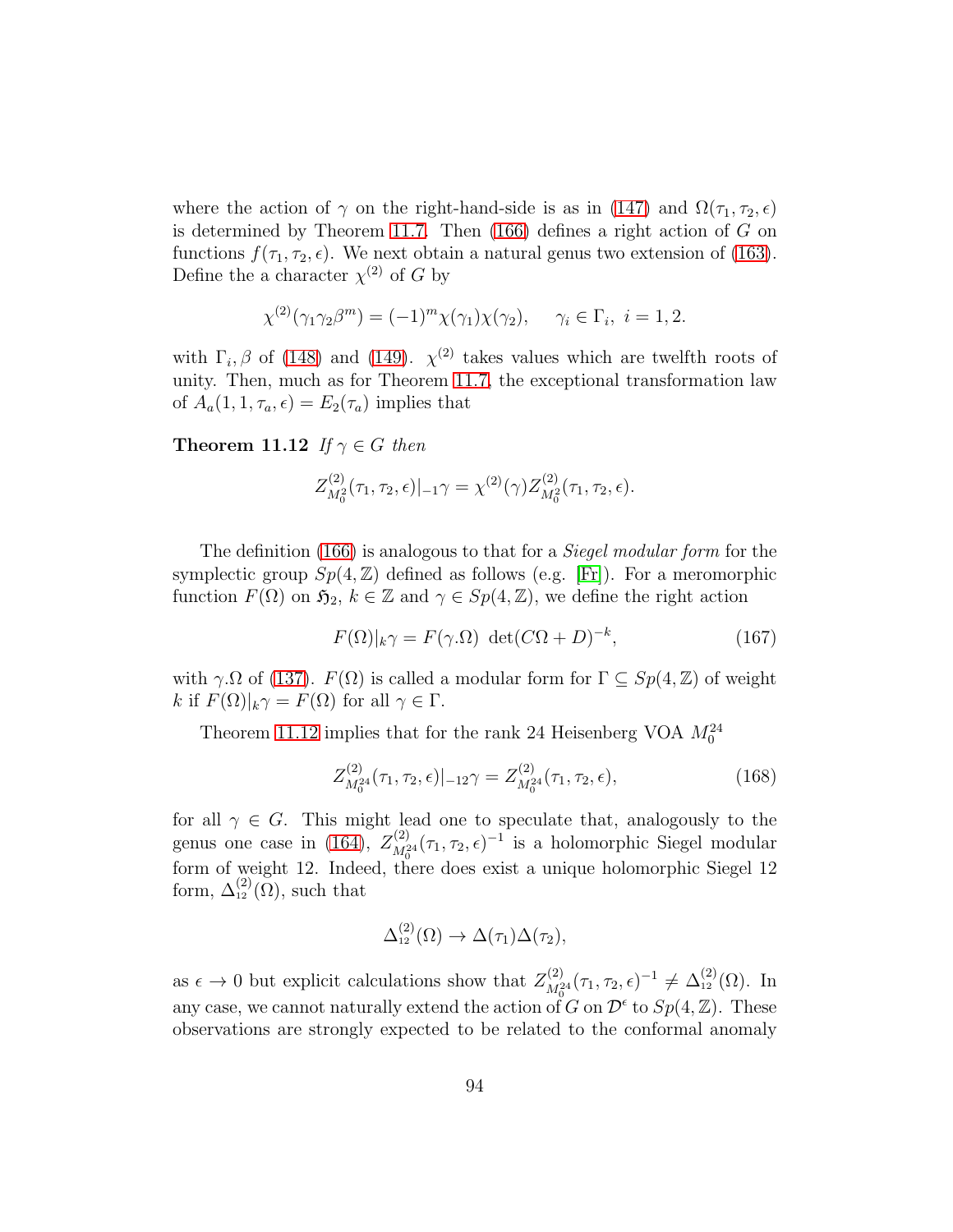[\[BK\]](#page-111-1) in string theory and to the non-existence of a global section for the Hodge line bundle in algebraic geometry [\[Mu2\]](#page-116-7).

Siegel modular forms do arise in the determination of the genus two partition function for a lattice VOA  $V_L$  for even lattice L of rank l (and conjecturally for all rational theories) as follows. We recall the genus one partition function for  $V_L$  is (cf. Subsection [7.3\)](#page-49-0)

<span id="page-94-0"></span>
$$
Z_{V_L}^{(1)}(\tau) = Z_{M_0^1}^{(1)}(\tau)\theta_L^{(1)}(\tau),\tag{169}
$$

for  $\theta_L^{(1)}$  $L^{(1)}(\tau) = \sum_{\alpha} q^{(\alpha,\alpha)/2}$ . In the genus two case, we may define the Siegel lattice theta function by [\[Fr\]](#page-113-2)

$$
\theta_L^{(2)}(\Omega) = \sum_{\alpha,\beta \in L} \exp(\pi i((\alpha,\alpha)\Omega_{11} + 2(\alpha,\beta)\Omega_{12} + (\beta,\beta)\Omega_{22})).
$$

 $\theta^{(2)}_L$  $L^{(2)}(\Omega)$  is a Siegel modular form of weight  $l/2$  for a subgroup of  $Sp(4, \mathbb{Z})$ . The genus one result [\(169\)](#page-94-0) is naturally generalized to find [\[MT4\]](#page-116-4):

**Theorem 11.13** For a lattice VOA  $V_L$  we have

$$
Z_{V_L}^{(2)}(\tau_1, \tau_2, \epsilon) = Z_{M_0^1}^{(2)}(\tau_1, \tau_2, \epsilon) \theta_L^{(2)}(\Omega).
$$

**Exercise 11.14** Show that  $Z_{M_0}^{(2)}$  $\mathcal{L}_{M_0}^{(2)}(\tau_1,\tau_2,\epsilon)$  to  $O(\epsilon^4)$  is given by

$$
\frac{1}{\eta(\tau_1)\eta(\tau_2)} \left[ 1 + \frac{1}{2} E_2(\tau_1) E_2(\tau_2) \epsilon^2 + \left( \frac{3}{8} E_2(\tau_1)^2 E_2(\tau_2)^2 + \frac{15}{2} E_4(\tau_1) E_4(\tau_2) \right) \epsilon^4 \right].
$$

**Exercise 11.15** Verify [\(158\)](#page-89-3) to  $O(\epsilon^4)$  by showing that

$$
\det(I - A_1 A_2) = 1 - E_2(\tau_1) E_2(\tau_2) \epsilon^2 - 15 E_4(\tau_1) E_4(\tau_2) \epsilon^4 + O(\epsilon^6).
$$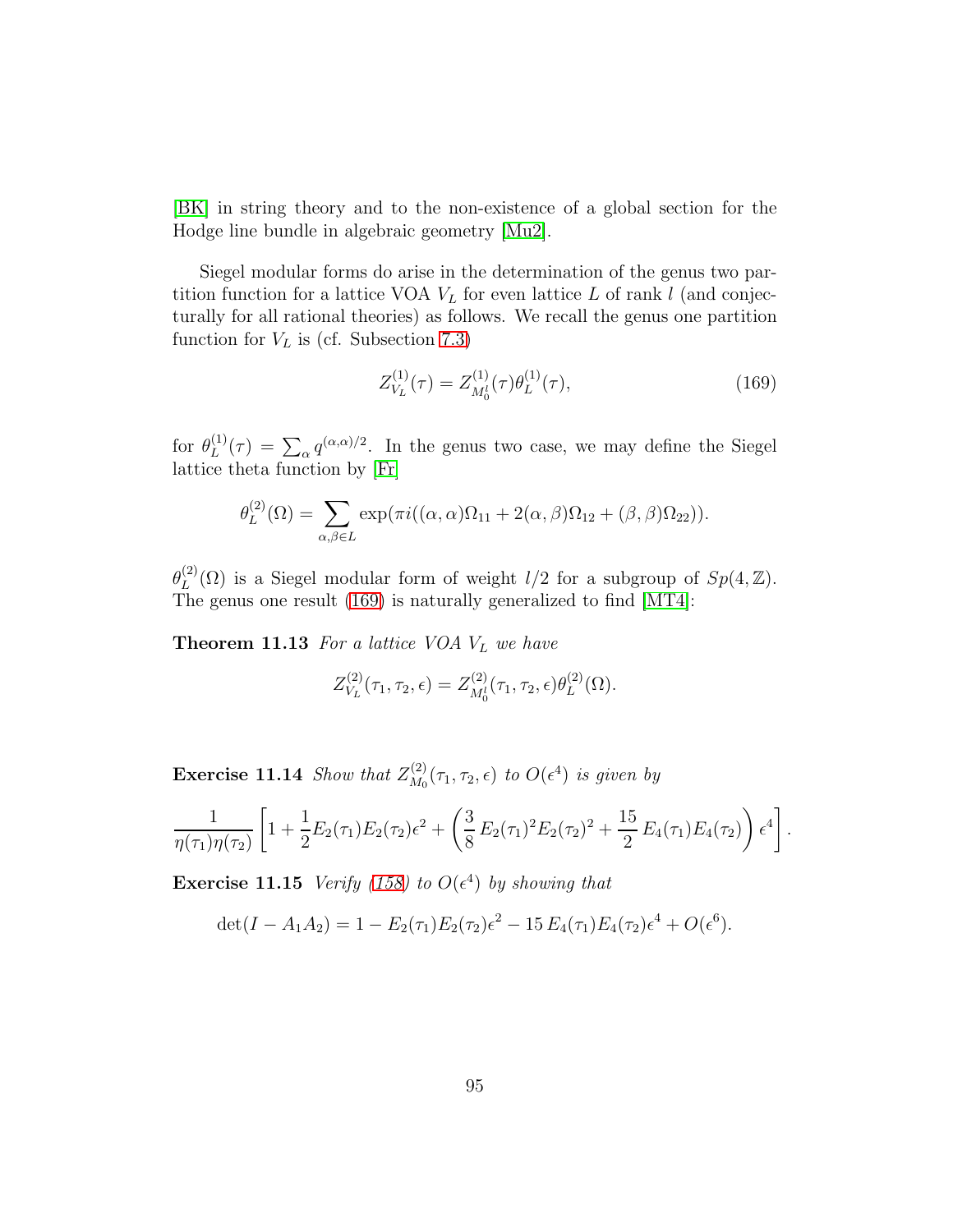## 12 Exceptional VOAs and the Virasoro Algebra

In this section we review some recent research concerning a rôle played by the Virasoro algebra in certain exceptional VOAs [\[T2\]](#page-116-8), [\[T3\]](#page-116-9). We will mainly concern ourselves here with simple VOAs V of strong CFT-type for which  $\dim V_1 > 0$ . We construct certain quadratic Casimir vectors from the elements of  $V_1$  and examine the constraints on V arising from the assumption that the Casimir vectors of low weight are Virasoro descendants of the vacuum. This sort of assumption is similar to that of 'minimality' in the holomorphic VOAs  $V^{(k)}$  that we discussed in Subsection [9.4.](#page-62-0) In particular we discuss how a special set of simple Lie algebras:  $A_1, A_2, G_2, D_4, F_4, E_6, E_7, E_8$ , known as Deligne's exceptional series [\[De\]](#page-112-0), arises in this context. We also show that the genus one partition function is determined by the same Virasoro condition. These constraints follow from an analysis of appropriate genus zero matrix elements and genus one 2-point functions. In particular, we will make a relatively elementary use of rational matrix elements, the LiZ metric, the Zhu reduction formula and modular differential equations. As such, this example offers a useful and explicit application of many of the concepts reviewed in these Notes.

#### 12.1 Quadratic Casimirs and Genus Zero Constraints

Consider a simple VOA V of strong CFT-type of central charge c with  $d =$  $\dim V_1 > 0$ . From Theorem [10.15,](#page-74-3) V possesses an LiZ metric  $\langle , \rangle$ , i.e. a unique (non-degenerate) normalized symmetric bilinear form. For  $a, b \in V_1$ define  $[a, b] \equiv a_0 b$ . From Exercise [9.7](#page-65-0) this defines a Lie algebra on  $V_1$  with invariant bilinear form  $\langle , \rangle$ . We denote this Lie algebra by g. The modes of elements of  $V_1$  satisfy the Kac-Moody algebra (cf. Exercise [12.7\)](#page-101-0)

<span id="page-95-1"></span>
$$
[a_m, b_n] = [a, b]_{m+n} - m\langle a, b \rangle \delta_{m+n,0}.
$$
 (170)

which we denote by  $\hat{\mathfrak{g}}$ .

Let  $\{u^{\alpha}|\alpha=1...d\}$  and  $\{\bar{u}^{\beta}|\beta=1...d\}$  denote a **g**-basis and LiZ dual basis respectively. Define the quadratic Casimir vectors by

<span id="page-95-0"></span>
$$
\lambda^{(n)} = u_{1-n}^{\alpha} \bar{u}^{\alpha} \in V_n,\tag{171}
$$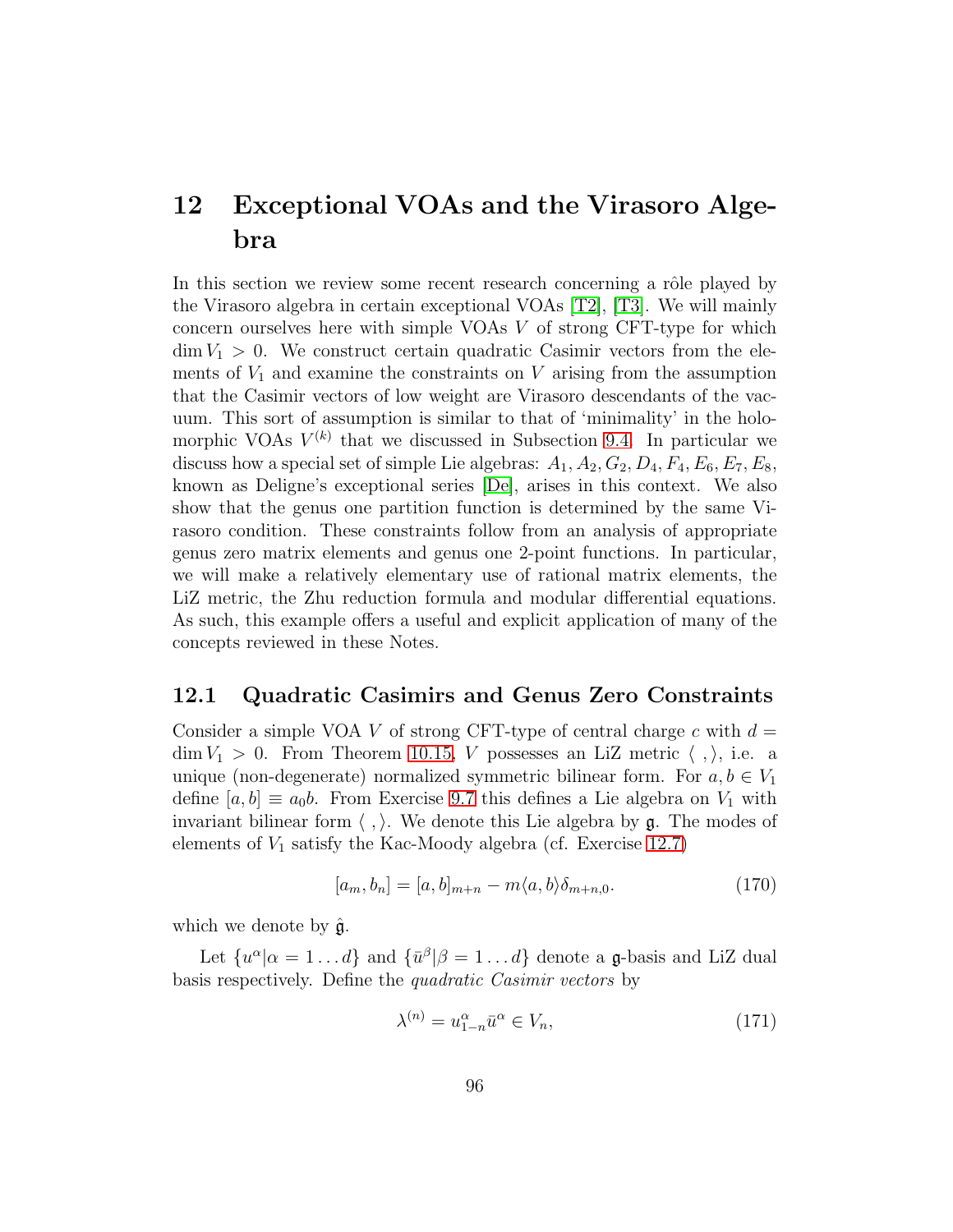where  $\alpha$  is summed. Since  $u^{\alpha} \in V_1$  is a primary vector it follows that  $[L_m, u_n^{\alpha}] = -nu_{m+n}^{\alpha}$  and hence

<span id="page-96-1"></span>
$$
L_m \lambda^{(n)} = (n-1)\lambda^{(n-m)} \text{ for } m > 0.
$$
 (172)

Let Vir<sub>c</sub> denote the subVOA of V generated by the Virasoro vector  $\omega$ . We then find

**Lemma 12.1** The LiZ metric is non-degenerate on  $Vir_c$ .

**Proof.** Let  $v = L_{-n_1} L_{-n_2} ... L_{-n_k} \mathbf{1}$  ∈Vir<sub>c</sub>. Then [\(104\)](#page-71-1) gives

$$
\langle v, a \rangle = \langle \mathbf{1}, L_{n_k} \dots L_{n_2} L_{n_1} a \rangle = 0,
$$

<span id="page-96-2"></span>for  $a \in V \setminus \text{Vir}_c$ . Since  $\langle , \rangle$  is non-degenerate on V it must be non-degenerate on  $Vir_c$ .

**Remark 12.2** We note that this implies from Theorem [10.15](#page-74-3) that  $Vir_c$  is simple with  $c \neq c_{p,q}$  of [\(122\)](#page-75-2).

We now consider the constraints on  $\mathfrak g$  that follow from assuming that  $\lambda^{(n)} \in \text{Vir}_c$  for small  $n^{22}$  $n^{22}$  $n^{22}$  Firstly let us note [\[Mat\]](#page-115-2)

**Lemma 12.3** If  $\lambda^{(n)} \in Vir_c$  then  $\lambda^{(m)} \in Vir_c$  and is uniquely determined for all  $m \leq n$ .

**Proof.** If  $\lambda^{(n)} \in \text{Vir}_c$  then  $\lambda^{(n)} = \sum_{v \in (\text{Vir}_c)_n} \langle \bar{v}, \lambda^{(n)} \rangle v$  summing over a basis for  $(\text{Vir}_c)_n$ . But  $\langle \bar{v}, \lambda^{(n)} \rangle$  is uniquely determined by repeated use of [\(172\)](#page-96-1) and Exercise [12.8.](#page-101-1) Furthermore, for  $m \leq n$  we have  $\lambda^{(m)} = \frac{1}{n-1}$  $\frac{1}{n-1}L_{n-m}\lambda^{(n)}\in$  $(\mathrm{Vir}_c)_m.$ 

If follows that  $\lambda^{(2)} \in \text{Vir}_c$  implies

<span id="page-96-3"></span>
$$
\lambda^{(2)} = -\frac{2d}{c}\omega,\tag{173}
$$

<span id="page-96-0"></span> $2<sup>22</sup>$ The original motivation, due to Matsuo [\[Mat\]](#page-115-2), for considering quadratic Casimirs is that both they and  $Vir_c$  are invariant under the automorphism group of V. Matsuo considered VOAs for which the automorphism invariants of  $V_n$  consist only of Virasoro descendents for small *n*. Hence for these VOAs it necessarily follows that  $\lambda^{(n)} \in \text{Vir}_c$ .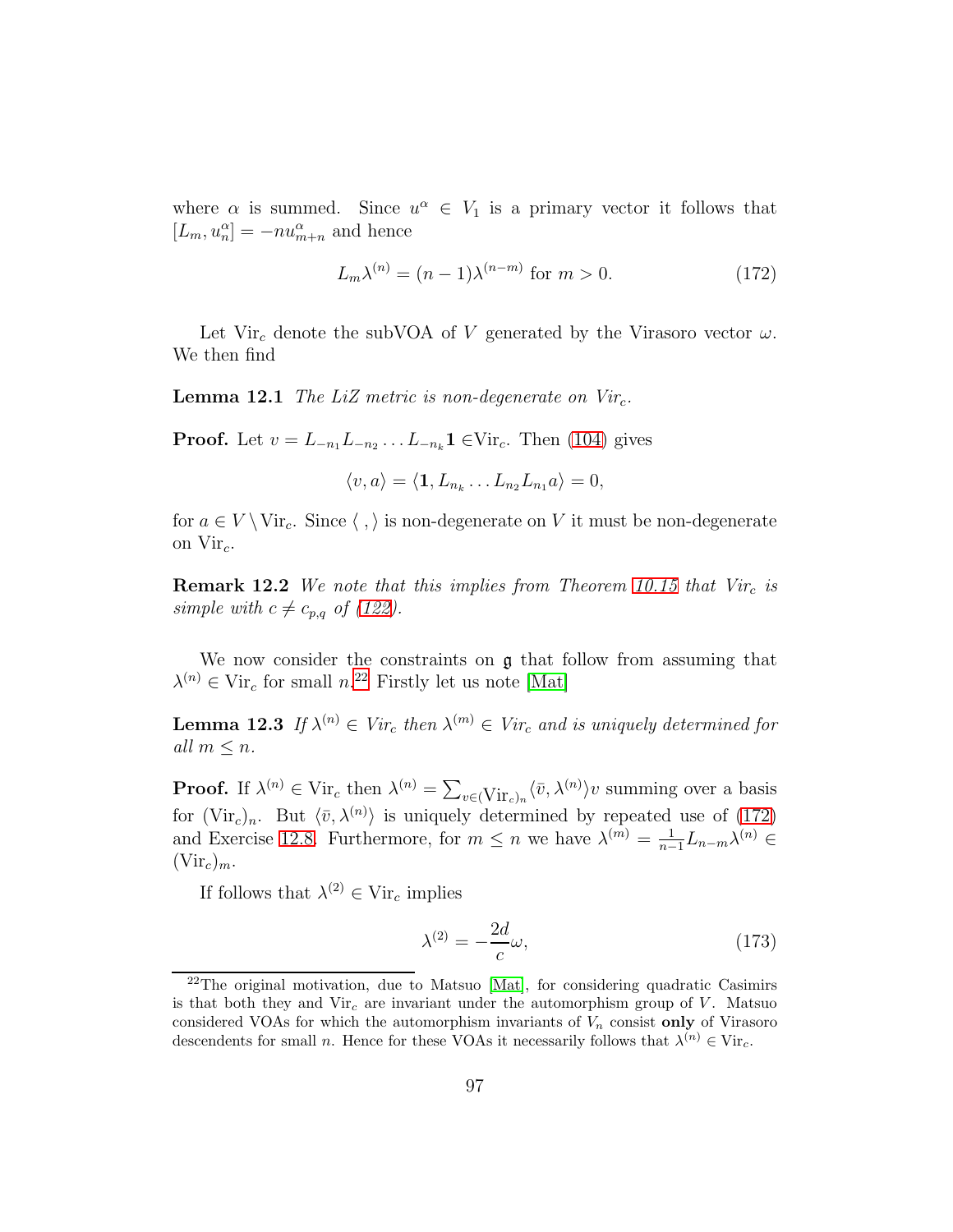where  $c \neq 0$  following Remark [12.2.](#page-96-2) Note that for g simple, this is the standard Sugawara construction for  $\omega$  of [\(69\)](#page-47-0). Similarly  $\lambda^{(4)} \in \text{Vir}_c$  implies

<span id="page-97-0"></span>
$$
\lambda^{(4)} = -\frac{3d}{c(5c+22)} \left( 4L_{-2}^2 \mathbf{1} + (2+c) L_{-4} \mathbf{1} \right),\tag{174}
$$

with  $c \neq 0, -\frac{22}{5}$  $\frac{22}{5}$  following Remark [12.2.](#page-96-2)

We next consider the constraints on  $\mathfrak g$  if either [\(173\)](#page-96-3) or [\(174\)](#page-97-0) hold. We do this by analysing the following genus zero matrix element

<span id="page-97-3"></span>
$$
F(a, b; x, y) = \langle a, Y(u^{\alpha}, x)Y(\bar{u}^{\alpha}, y)b \rangle,
$$
\n(175)

where  $\alpha$  is summed and  $a, b \in V_1$ . Using associativity and [\(171\)](#page-95-0) we find

<span id="page-97-2"></span>
$$
F(a, b; x, y) = \langle a, Y(Y(u^{\alpha}, x - y)\overline{u}^{\alpha}, y)b \rangle
$$
  
= 
$$
\frac{1}{(x - y)^2} \sum_{n \ge 0} \langle a, o(\lambda^{(n)})b \rangle \left(\frac{x - y}{y}\right)^n,
$$
 (176)

where  $o(\lambda^{(n)}) = \lambda_{n-1}$  from [\(37\)](#page-24-0). Thus Exercise [12.8](#page-101-1) implies

<span id="page-97-1"></span>
$$
F(a,b;x,y) = \frac{1}{(x-y)^2} \left[ -d\langle a,b\rangle + 0 + \langle a,o(\lambda^{(2)})b\rangle \left(\frac{x-y}{y}\right)^2 + \ldots \right].
$$
\n(177)

Alternatively, we also have

$$
F(a, b; x, y) = \langle a, Y(u^{\alpha}, x)e^{yL_{-1}}Y(b, -y)\bar{u}^{\alpha} \rangle
$$
  
\n
$$
= \langle a, e^{yL_{-1}}Y(u^{\alpha}, x - y)Y(b, -y)\bar{u}^{\alpha} \rangle
$$
  
\n
$$
= \langle e^{yL_{1}}a, Y(u^{\alpha}, x - y)Y(b, -y)\bar{u}^{\alpha} \rangle
$$
  
\n
$$
= \langle a, Y(u^{\alpha}, x - y)Y(b, -y)\bar{u}^{\alpha} \rangle
$$
  
\n
$$
= \frac{1}{y^{2}} \sum_{m \geq 0} \langle a, u_{m-1}^{\alpha}b_{1-m}\bar{u}^{\alpha} \rangle \left(\frac{-y}{x - y}\right)^{m}
$$
  
\n
$$
= \frac{1}{y^{2}} \left[ \langle a, u_{-1}^{\alpha}b_{1}\bar{u}^{\alpha} \rangle - \langle a, u_{0}^{\alpha}b_{0}\bar{u}^{\alpha} \rangle \frac{y}{x - y} + \dots \right],
$$

using skew-symmetry and translation (cf. Exercises [2.15](#page-10-0) and [2.16\)](#page-10-1), invariance of the LiZ metric and that a is primary. The leading term is

$$
\langle a, u_{-1}^\alpha b_1 \bar u^\alpha \rangle = - \langle a, u^\alpha \rangle \langle b, \bar u^\alpha \rangle = - \langle a,b \rangle.
$$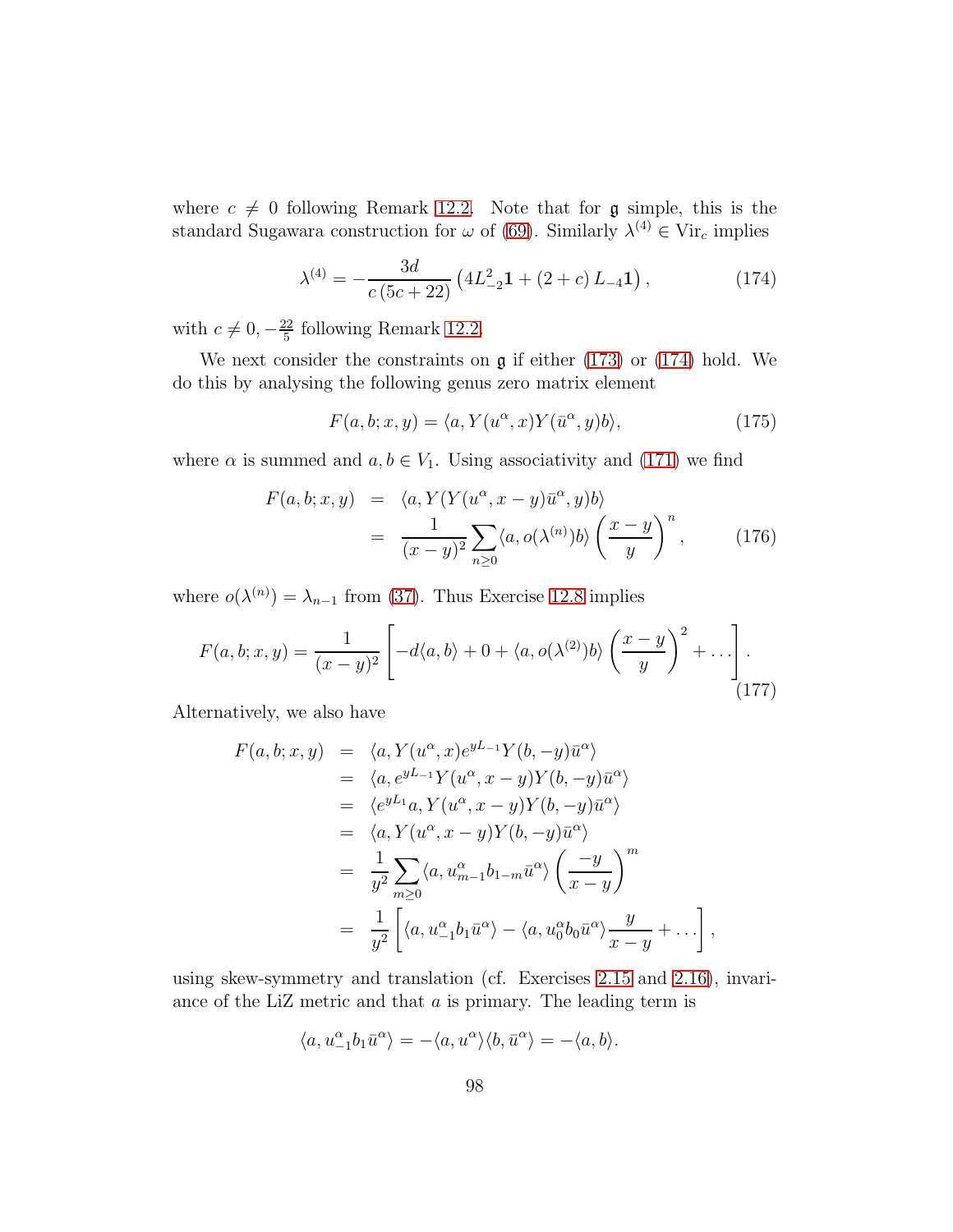The next to leading term is

$$
-\langle a, u_0^{\alpha}b_0\bar{u}^{\alpha}\rangle = \langle u^{\alpha}, a_0b_0\bar{u}^{\alpha}\rangle = K(a, b),
$$

the Lie algebra Killing form

$$
K(a,b) = Tr_{\mathfrak{g}}(a_0b_0). \tag{178}
$$

Thus we have

<span id="page-98-1"></span>
$$
F(a,b;x,y) = \frac{1}{y^2} \left[ -\langle a,b \rangle + K(a,b) \frac{y}{x-y} + \dots \right].
$$
 (179)

From Theorem [10.1](#page-67-0) we know that  $F(a, b; x, y)$  is given by a rational function

<span id="page-98-0"></span>
$$
F(a, b; x, y) = \frac{f(a, b; x, y)}{x^2 y^2 (x - y)^2},
$$
\n(180)

where  $f(a, b; x, y)$  is a homogeneous polynomial of degree 4. Furthermore  $f(a, b; x, y)$  is clearly symmetric in x, y so that it may parameterized

$$
f(a, b; x, y) = p(a, b)x^{2}y^{2} + q(a, b)xy(x - y)^{2} + r(a, b)(x - y)^{4},
$$
 (181)

for some bilinears  $p(a, b)$ ,  $q(a, b)$  and  $r(a, b)$ . We find

**Proposition 12.4**  $p(a, b), q(a, b), r(a, b)$  are given by

$$
p(a,b) = -d\langle a,b\rangle, \tag{182}
$$

$$
q(a,b) = K(a,b) - 2\langle a,b \rangle, \tag{183}
$$

$$
r(a,b) = -\langle a,b \rangle. \tag{184}
$$

**Proof.** Expanding [\(180\)](#page-98-0) in  $\frac{x-y}{y}$  we have

<span id="page-98-2"></span>
$$
F(a, b; x, y) = \frac{1}{(x - y)^2} \left[ p(a, b) + q(a, b) \left( \frac{x - y}{y} \right)^2 + \dots \right],
$$
 (185)

whereas expanding [\(180\)](#page-98-0) in  $\frac{y}{x-y}$  gives

$$
F(a, b; x, y) = \frac{1}{y^2} \left[ r(a, b) + (-2r(a, b) + q(a, b)) \frac{y}{x - y} + \dots \right].
$$
 (186)

Comparing to [\(177\)](#page-97-1) and [\(179\)](#page-98-1) gives the result.

We next show that if  $\lambda^{(2)} \in \text{Vir}_c$  then the Killing form is proportional to the LiZ metric: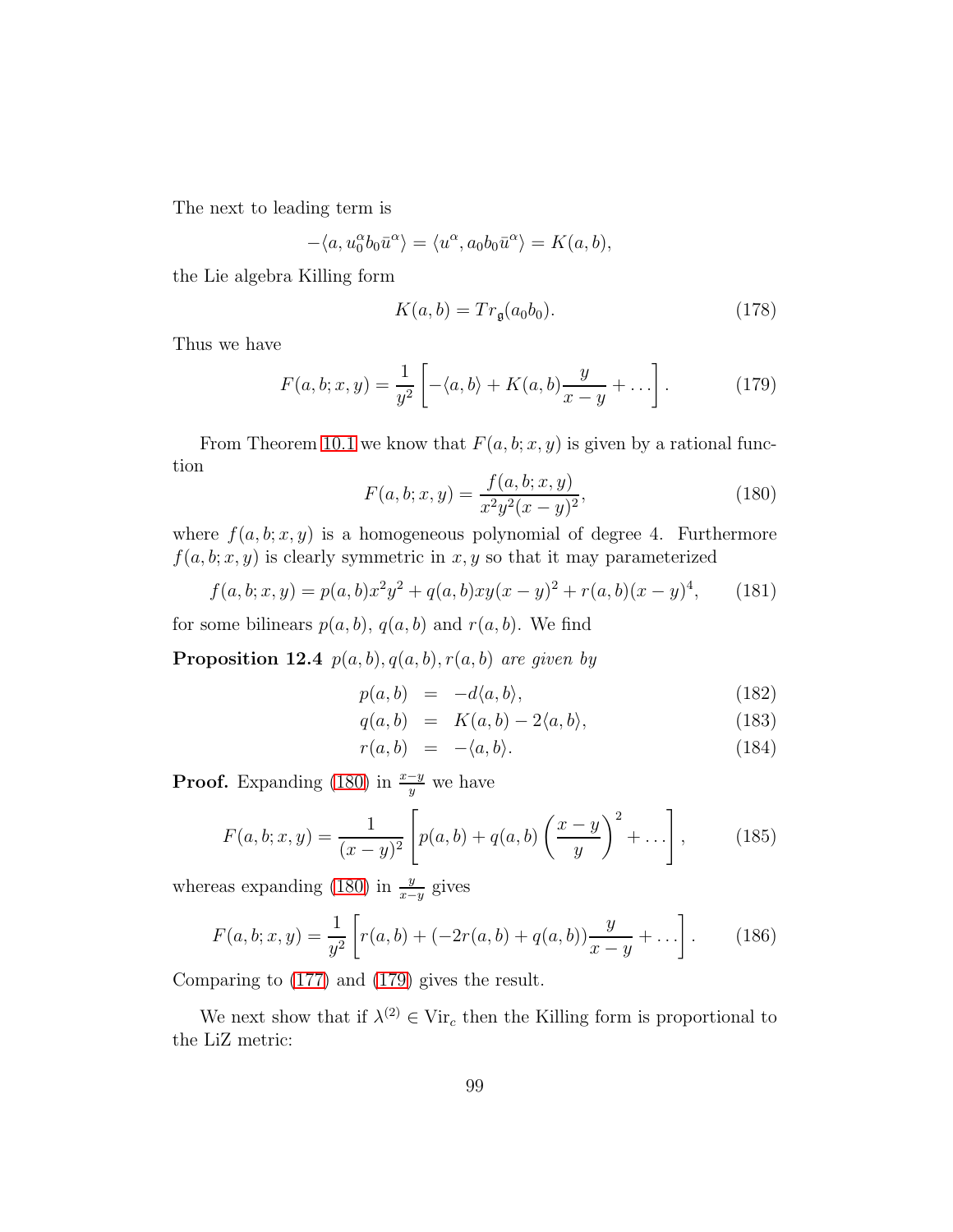**Proposition 12.5** If  $\lambda^{(2)} \in Vir_c$  then

$$
K(a,b) = -2\langle a,b\rangle \left(\frac{d}{c} - 1\right),\tag{187}
$$

so that

<span id="page-99-2"></span>
$$
f(a, b; x, y) = -\langle a, b \rangle \left[ dx^2 y^2 + \frac{2d}{c} xy(x - y)^2 + (x - y)^4 \right].
$$
 (188)

**Proof.** [\(173\)](#page-96-3) implies  $o(\lambda^{(2)}) = -\frac{2d}{c}$  $\frac{da}{c}L_0$ . Comparing the next to leading terms in [\(177\)](#page-97-1) and [\(185\)](#page-98-2) we find

$$
q(a,b) = \langle a, o(\lambda^{(2)})b \rangle = -\frac{2d}{c} \langle a, b \rangle,
$$

which implies the result.

Since the LiZ metric is non-degenerate, it follows from Cartan's criterion in Lie theory that **g** is solvable for  $d = c$  and is semi-simple for  $d \neq c$  i.e.

$$
\mathfrak{g}=\mathfrak{g}^1\oplus\mathfrak{g}^2\oplus\ldots\oplus\mathfrak{g}^r,
$$

for simple components  $\mathfrak{g}^i$  of dimension  $d^i$ . The corresponding Kac-Moody algebra  $\hat{\mathfrak{g}}^i$  has level  $l^i = -\frac{1}{2}$  $\frac{1}{2}\langle \alpha^i, \alpha^i \rangle$  where  $\alpha^i$  is a long root<sup>[23](#page-99-0)</sup> so that the dual Coxeter number is

<span id="page-99-3"></span>
$$
h_i^{\vee} = l^i(\frac{d}{c} - 1).
$$
 (189)

Furthermore, [\(173\)](#page-96-3) implies that  $\omega = \sum_{i,j} 1 \leq i \leq r} \omega^i$  with  $\omega^i$  the Sugawara Virasoro vector for central charge  $c^i = \frac{l^i d^i}{l^i + h^i}$  $\frac{l^i d^i}{l^i+h_i^{\vee}}$  for the simple component  $\hat{\mathfrak{g}}^i$ . It follows that for each component

$$
\frac{d^i}{c^i} = \frac{d}{c},\tag{190}
$$

so that

<span id="page-99-1"></span>
$$
\lambda^{i(2)} = -\frac{2d}{c}\omega^i,\tag{191}
$$

for the quadratic Casimir on  $\mathfrak{g}^i$ .

<span id="page-99-0"></span><sup>&</sup>lt;sup>23</sup>Then  $(a, b)_i \equiv -\langle a, b \rangle / l_i$  is the unique non-degenerate form on  $\hat{\mathfrak{g}}_i^{(l_i)}$  with normalization  $(\alpha_i, \alpha_i)_i = 2.$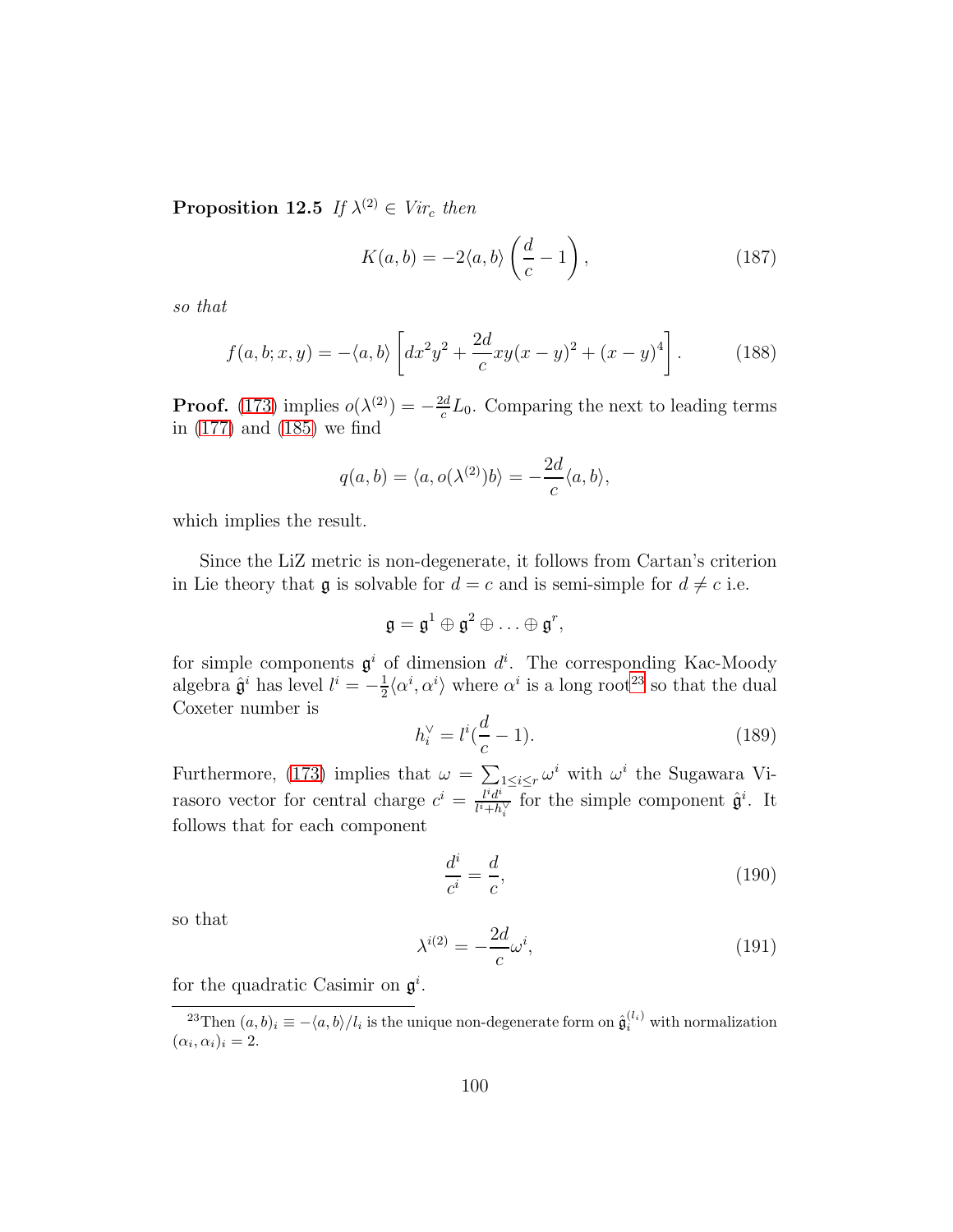We next show that if  $\lambda^{(4)} \in \text{Vir}_c$  then g must be simple. Let  $L_n^i$  denote the modes of  $\omega^i$  and  $L_n = \sum_i L_n^i$  denote the modes of  $\omega$  with  $[L_m^i, L_n^j] = 0$ for  $i \neq j$ . Using  $\lambda^{(4)} = \sum_i \lambda^{i(4)}$  (for quadratic Casimirs on  $\mathfrak{g}^i$ ) it follows from [\(172\)](#page-96-1) that

<span id="page-100-0"></span>
$$
L_2^i \lambda^{(4)} = 3\lambda^{i(2)}.\tag{192}
$$

Since  $L_n^i$  satisfies the Virasoro algebra of central charge  $c^i$  we find

$$
L_2^i L_{-2}^2 \mathbf{1} = 8\omega^i + c^i \omega,
$$
  
\n
$$
L_2^i L_{-4} \mathbf{1} = 6\omega^i.
$$

If  $\lambda^{(4)} \in \text{Vir}_c$  then [\(174\)](#page-97-0) holds and hence

$$
L_2^i \lambda^{(4)} = -\frac{3d}{c(5c+22)} ((44+6c)\omega^i + 4c^i \omega).
$$

Equating to [\(192\)](#page-100-0) and using [\(191\)](#page-99-1) implies that

$$
\omega^i = \frac{c^i}{c}\omega.
$$

But since the Virasoro vectors  $\omega^1, \ldots \omega^r$  are independent it follows that  $r = 1$ i.e. g is a simple Lie algebra.

If [\(174\)](#page-97-0) holds one also finds that

$$
\langle a, o(\lambda^{(4)})b \rangle = -\frac{9d(6+c)}{c(5c+22)} \langle a, b \rangle.
$$

Comparing to the corresponding term in [\(176\)](#page-97-2) this results in a further constraint on the parameters  $d, c$  in [\(188\)](#page-99-2) given by

<span id="page-100-1"></span>
$$
d = \frac{c(5c + 22)}{10 - c}.
$$
\n(193)

Notice that the numerator vanishes for  $c = 0, -22/5$ , the zeros of the Kac determinant det  $M_4(c)$  [\(121\)](#page-75-3).

<span id="page-100-2"></span>For integral  $d > 0$  there are only 42 rational values of c satisfying [\(193\)](#page-100-1). This list is further restricted by the possible values of  $d$  for  $\mathfrak g$  simple. The level l is necessarily rational from  $(189)$ . Restricting l to be integral (for example, if V is assumed to be  $C_2$ -cofinite [\[DM1\]](#page-112-1)) we find that  $l = 1$  and  $\mathfrak g$ must be one of Deligne's exceptional Lie algebras: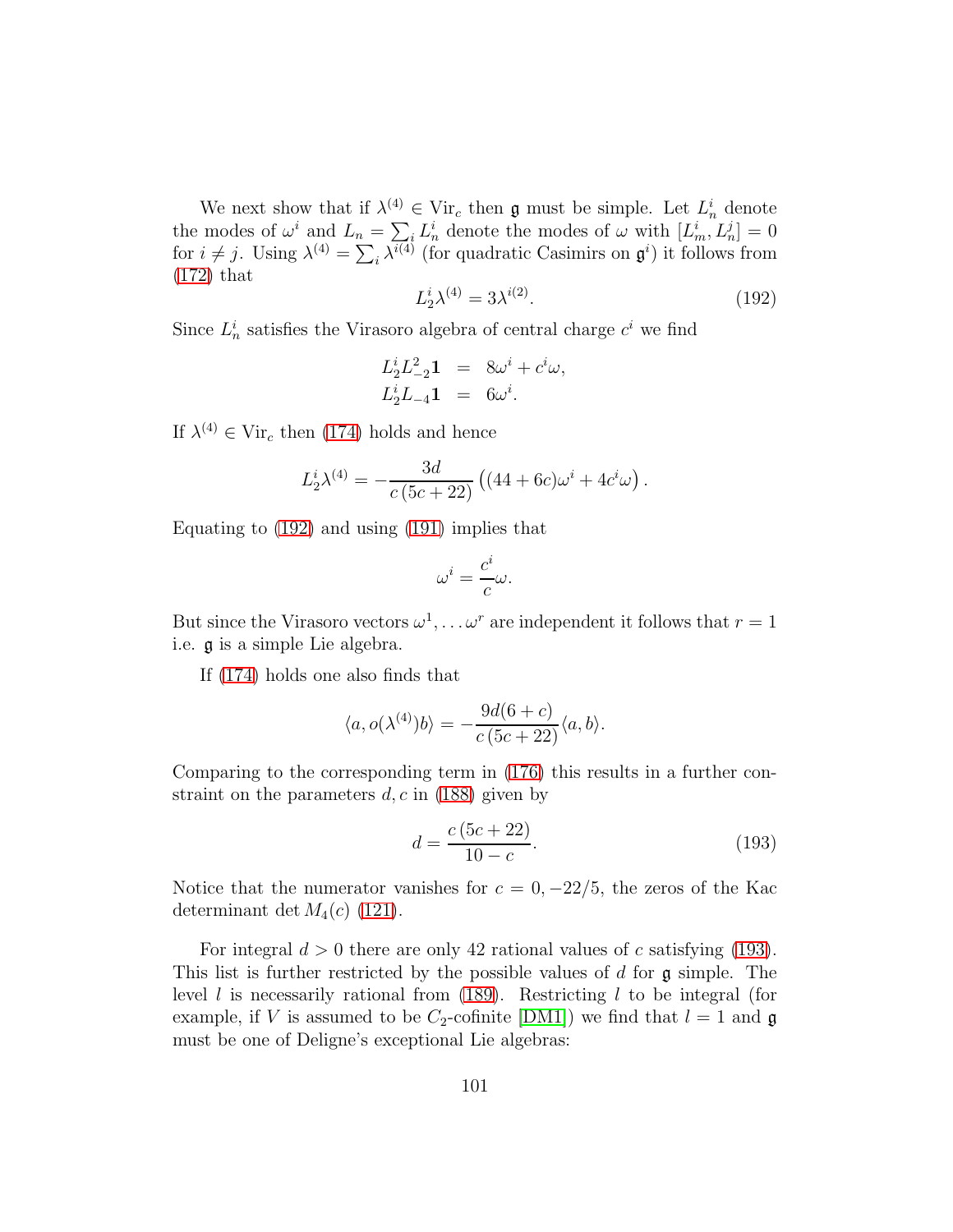**Theorem 12.6** Suppose  $\lambda^{(4)} \in Vir_c$ .

(a) Then g is a simple Lie algebra.

(b) If c is rational and the level l of  $\hat{\mathfrak{g}}$  is integral then

$$
\mathfrak{g} = A_1, A_2, G_2, D_4, F_4, E_6, E_7 \text{ or } E_8,
$$

with dual Coxeter number

$$
h^{\vee} = \frac{d}{c} - 1 = \frac{12 + 6c}{10 - c},
$$

for central charge  $c = 1, 2, \frac{14}{5}$  $\frac{14}{5}$ , 4,  $\frac{26}{5}$  $\frac{26}{5}$ , 6, 7, 8 respectively and level  $l = 1$ .

The simple Lie algebras appearing in Theorem [12.6](#page-100-2) are known as Deligne's exceptional Lie algebras [\[De\]](#page-112-0). These algebras are of particular interest because not only is the dimension d of the adjoint representation  $\mathfrak g$  described by a rational function of c in  $(193)$  but also the dimensions of the irreducible representations that arise in decomposition of up to four tensor products of g. In Deligne's original calculations, these dimensions were expressed as rational functions of a convenient parameter  $\lambda$ . In this VOA setting we instead employ the canonical parameter c where  $\lambda = \frac{c-10}{2+c}$ .

<span id="page-101-0"></span>Exercise 12.7 Verify [\(170\)](#page-95-1).

<span id="page-101-1"></span>**Exercise 12.8** Show that  $\lambda^{(0)} = -d\mathbf{1}$  and  $\lambda^{(1)} = 0$ .

Exercise 12.9 Verify [\(173\)](#page-96-3).

**Exercise 12.10** Verify  $(174)$  using  $(120)$ .

#### 12.2 Genus One Constraints from Quadratic Casimirs

We next consider the constraints on the genus one partition function  $Z_V(\tau)$ that follow if  $\lambda^{(4)} \in \text{Vir}_c$ . We will show that in this case,  $Z_V(\tau)$  is the unique solution to a second order Modular Linear Differential Equation (MLDE) (cf. Subsection [8.2\)](#page-56-1). As a consequence, we prove that  $V = L_{\mathfrak{g}}(1,0)$ , the level 1 WZW VOA where  $\mathfrak g$  is an Deligne exceptional series. To prove this we apply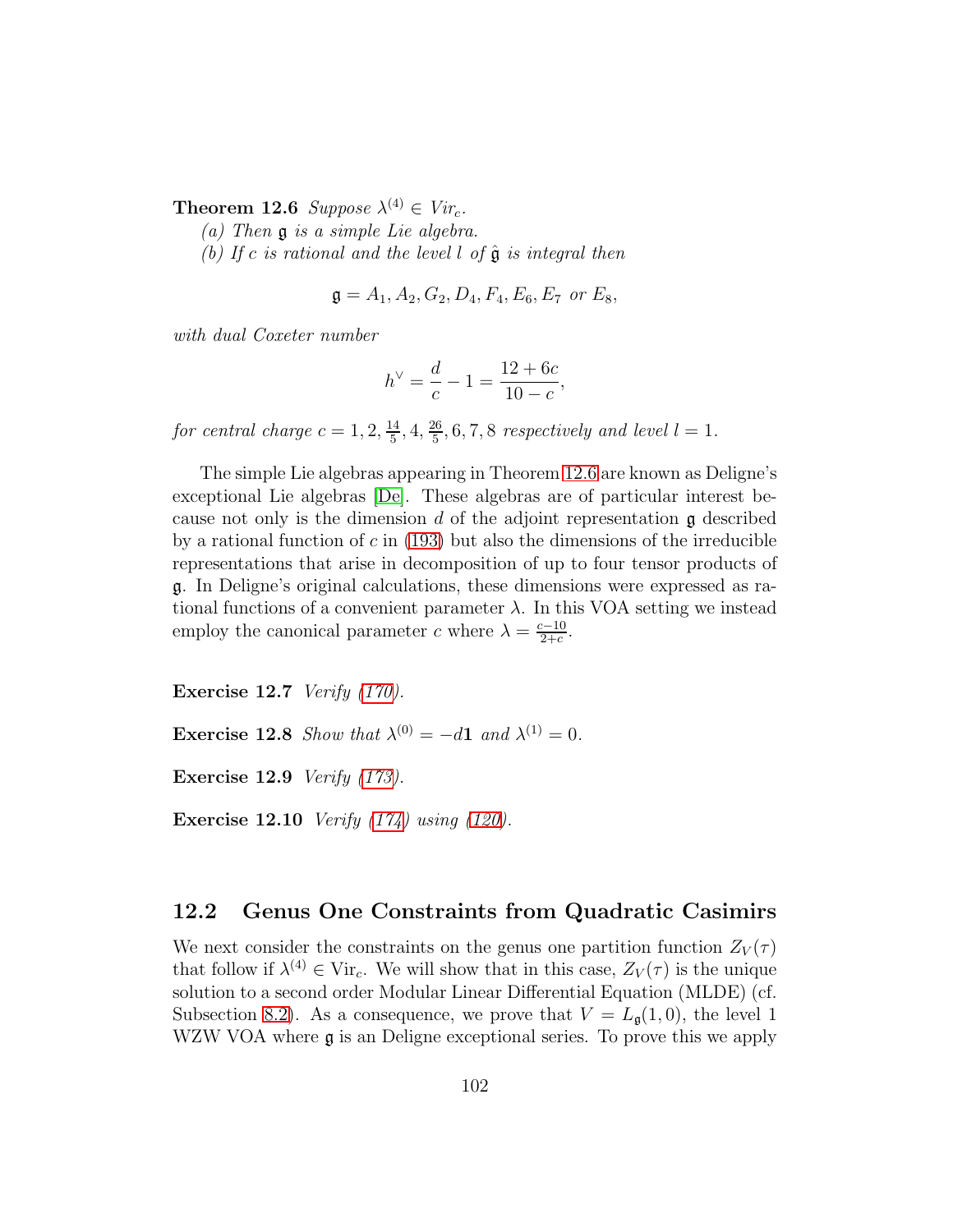both versions of Zhu's recursion formulas of Theorems [5.7](#page-34-0) and [5.10.](#page-35-0) In particular, we evaluate the 1-point correlation function for a Virasoro descendent of the vacuum from where an MLDE naturally arises. This is similar in spirit to Zhu's  $[Z]$  analysis of correlation functions for the modules of  $C_2$ -cofinite VOAs but has the advantage of being considerably less technical.

We recall the genus one partition function

$$
Z_V(\tau) = \text{Tr}_V(q^{L_0 - c/24}),
$$

the 1-point correlation function for  $a \in V$ 

$$
Z_V(a,\tau) = \text{Tr}_V o(a) q^{L_0 - c/24},\tag{194}
$$

and the 2-point correlation function which can be expressed in terms of 1 point functions by

<span id="page-102-0"></span>
$$
F_V((a, x), (b, y), \tau) = Z_V(Y[a, x]Y[b, y]\mathbf{1}, \tau) \tag{195}
$$

$$
= Z_V(Y[a, x-y]b, \tau), \qquad (196)
$$

for square bracket vertex operators  $Y[a, z] = Y(q_z^{L_0}a, q_z - 1)$ .

We define quadratic Casimir vectors in the square bracket VOA formalism

$$
\lambda^{[n]} = u^{\alpha} [1 - n] \bar{u}^{\alpha} \in V_{[n]},
$$

(for  $\alpha$  summed) for basis  $\{u^{\alpha}\}\$  and square bracket LiZ dual basis  $\{\bar{u}^{\alpha}\}\$ . Consider the genus one analogue of [\(175\)](#page-97-3) given by the 2-point function

$$
F_V((u^{\alpha}, x), (\bar{u}^{\alpha}, y), \tau) = Z_V(Y[u^{\alpha}, x]Y[\bar{u}^{\alpha}, y]\mathbf{1}, \tau),
$$

 $(\alpha \text{ summed})$ . Associativity [\(196\)](#page-102-0) implies the genus one analogue of [\(176\)](#page-97-2) so that

<span id="page-102-1"></span>
$$
F_V((u^{\alpha}, x), (\bar{u}^{\alpha}, y), \tau) = \sum_{n \ge 0} Z_V(\lambda^{[n]}, \tau)(x - y)^{n-2}.
$$
 (197)

From Zhu's recursion formula I of Theorem [5.7](#page-34-0) we may alternatively expand  $F((u^{\alpha}, x), (\bar{u}^{\alpha}, y), \tau)$  in terms of Weierstrass functions as follows

$$
F_V((u^{\alpha}, x), (\bar{u}^{\alpha}, y), \tau) = \text{Tr}_V (o(u^{\alpha})o(\bar{u}^{\alpha})q^{L_0 - c/24})
$$
  
+ 
$$
\sum_{m \geq 1} \frac{(-1)^{m+1}}{m!} P_1^{(m)}(x - y, \tau) Z_V(u^{\alpha}[m] \bar{u}^{\alpha}, \tau)
$$
  
= 
$$
\text{Tr}_V (o(u^{\alpha})o(\bar{u}^{\alpha})q^{L_0 - c/24}) - dP_2(x - y, \tau) Z_V(\tau).
$$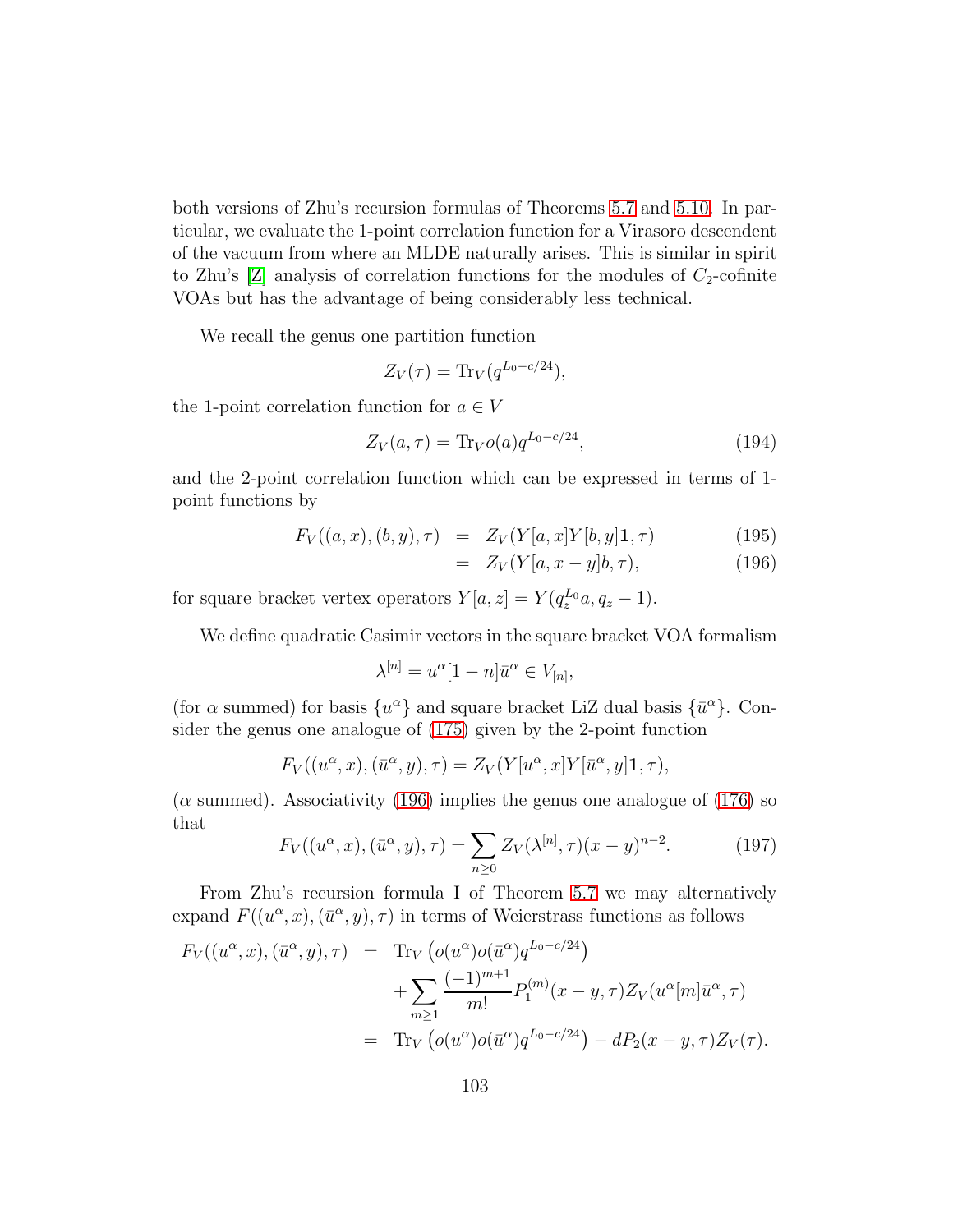Recalling Theorem [5.1](#page-30-0) we may compare the  $(x - y)^2$  terms in this expression and [\(197\)](#page-102-1) to obtain

$$
Z_V(\lambda^{[4]}, \tau) = -3dE_4(\tau)Z_V(\tau). \tag{198}
$$

Since  $(V, Y(.), \mathbf{1}, \omega)$  is isomorphic to  $(V, Y[ ], \mathbf{1}, \tilde{\omega})$  it follows that  $\lambda^{(n)} \in \mathbb{R}$ Vir<sub>c</sub> iff  $\lambda^{[n]} \in \text{Vir}_c$ . Thus assuming  $\lambda^{(4)} \in \text{Vir}_c$  we have

<span id="page-103-2"></span>
$$
Z_V(\lambda^{[4]}, \tau) = -\frac{3d}{c(5c+22)} \left[ 4Z_V(L[-2]^2 \mathbf{1}, \tau) + (2+c)Z_V(L[-4]\mathbf{1}, \tau) \right],\tag{199}
$$

following [\(174\)](#page-97-0). The Virasoro 1-point functions  $Z_V(L[-2]^2 \mathbf{1}, \tau)$ ,  $Z_V(L[-4] \mathbf{1}, \tau)$ can be evaluated via the Zhu recursion formula II of Theorem [5.10.](#page-35-0) In particular taking  $u = \tilde{\omega}$  and v of  $L[0]$  weight k in [\(61\)](#page-35-1) we obtain the general Virasoro recursion formula

<span id="page-103-0"></span>
$$
Z_V(L[-n]v, \tau) = \delta_{n,2} \text{Tr}_V(o(\tilde{\omega})o(v)q^{L_0 - c/24}) + \sum_{0 \le m \le k} (-1)^m {m+n-1 \choose m+1} E_{m+n}(\tau) Z_V(L[m]v, \tau).
$$
\n(200)

But  $o(\tilde{\omega}) = L_0 - c/24$  and hence

$$
\text{Tr}_V(o(\tilde{\omega})o(v)q^{L_0-c/24}) = \theta Z_V(v,\tau),
$$

where  $\theta = q \frac{d}{dq}$ . It follows that

<span id="page-103-1"></span>
$$
Z_V(L[-2]v,\tau) = D_k Z_V(v,\tau) + \sum_{2 \le m \le k} E_{2+m}(\tau) Z_V(L[m]v,\tau), \qquad (201)
$$

where  $D_k = \theta + kE_2(\tau)$  is the modular derivative [\(30\)](#page-21-1). (Zhu makes extensive use of the identities [\(200\)](#page-103-0) and [\(201\)](#page-103-1) in his analysis of correlation functions for  $C_2$ -cofinite VOAs [\[Z\]](#page-117-1). This is the origin of MLDEs as discussed in Section [9\)](#page-58-0).

We immediately find from [\(200\)](#page-103-0) that  $Z_V(L[-4]1, \tau) = 0$  and

$$
Z_V(L[-2]^2 \mathbf{1}, \tau) = D_2 Z_V(L[-2] \mathbf{1}, \tau) + E_4(\tau) Z_V(L[2]L[-2] \mathbf{1}, \tau)
$$
  
= 
$$
\left[ D^2 + \frac{c}{2} E_4(\tau) \right] Z_V(\tau),
$$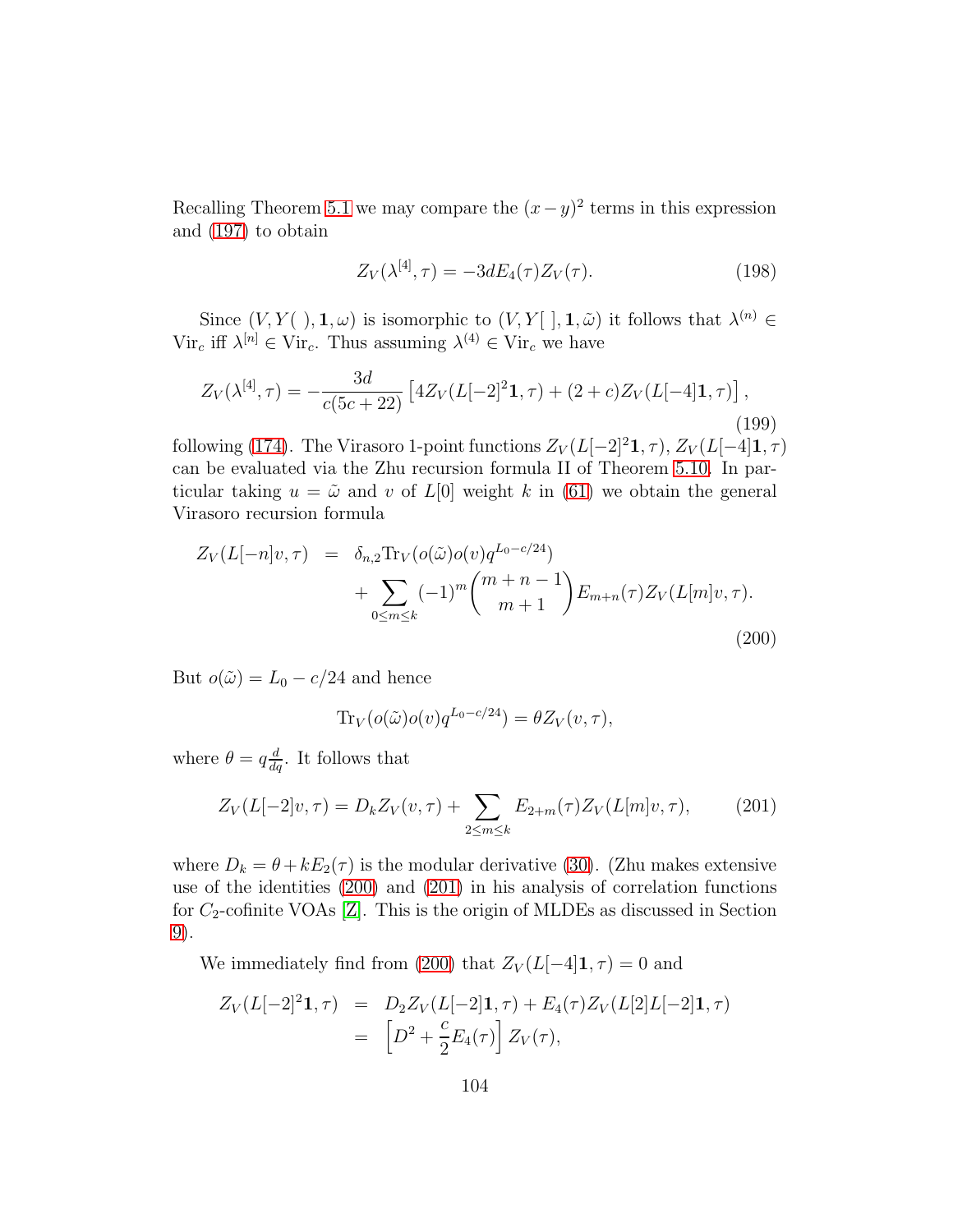where  $D^2 = D_2 D_0 = \left(q \frac{d}{dq}\right)^2 + 2E_2(\tau)q \frac{d}{dq}$ . Substituting into [\(199\)](#page-103-2) we find  $Z_V(\tau)$  satisfies the following second order MLDE:

<span id="page-104-0"></span>
$$
\[D^2 - \frac{5}{4}c(c+4)E_4(\tau)\]Z_V(\tau) = 0.\tag{202}
$$

[\(202\)](#page-104-0) has a regular singular point at  $q = 0$  with indicial roots  $-c/24$  and  $(c+4)/24$ . Applying [\(193\)](#page-100-1) it follows that there exists a unique solution with leading q expansion  $Z_V(\tau) = q^{-c/24}(1 + O(q))$ . Furthermore, since  $E_4(\tau)$  is holomorphic then  $Z_V(\tau)$  is also holomorphic for  $0 < |q| < 1$ . In summary, we find

<span id="page-104-1"></span>**Theorem 12.11** If  $\lambda^{(4)} \in Vir_c$  then  $Z_V(\tau)$  is a uniquely determined holomorphic function in  $\mathfrak{H}.$ 

<span id="page-104-2"></span>An immediate consequence of Theorems [12.6](#page-100-2) and [12.11](#page-104-1) is:

**Theorem 12.12**  $V = L<sub>\mathfrak{g}</sub>(1,0)$  the level one WZW model generated by  $\mathfrak{g}$ .

**Proof.** Clearly  $L_{\mathfrak{g}}(1,0) \subseteq V$  with  $\omega, \lambda^{(2)}, \lambda^{(4)} \in L_{\mathfrak{g}}(1,0)$ . Thus  $L_{\mathfrak{g}}(1,0)$ satisfies the conditions of Theorem [12.11](#page-104-1) for the same central charge c. Hence  $Z_{L_{\mathfrak{a}}(1,0)}(\tau) = Z_V(\tau)$  and so  $L_{\mathfrak{g}}(1,0) = V$ .

It is straightforward to substitute  $Z(\tau) = q^{-c/24} \sum_n \dim V_n q^n$  into [\(202\)](#page-104-0) and solve recursively for dim  $V_n$  as a rational function in c. In this way we recover dim  $V_1 = d$  of [\(193\)](#page-100-1). The next two terms are

$$
\dim V_2 = \frac{c(804 + 508c + 175c^2 + 25c^3)}{2(22 - c)(10 - c)},
$$
  
\n
$$
\dim V_3 = \frac{c(33344 + 148872c + 68308c^2 + 10330c^3 + 975c^4 + 125c^5)}{6(34 - c)(22 - c)(10 - c)}.
$$

These dimension formulas can be further refined as follows. Consider the Virasoro decomposition of  $V_2$ :

$$
V_2 = \mathbb{C}\omega \oplus L_{-1}\mathfrak{g} \oplus P_2, \tag{203}
$$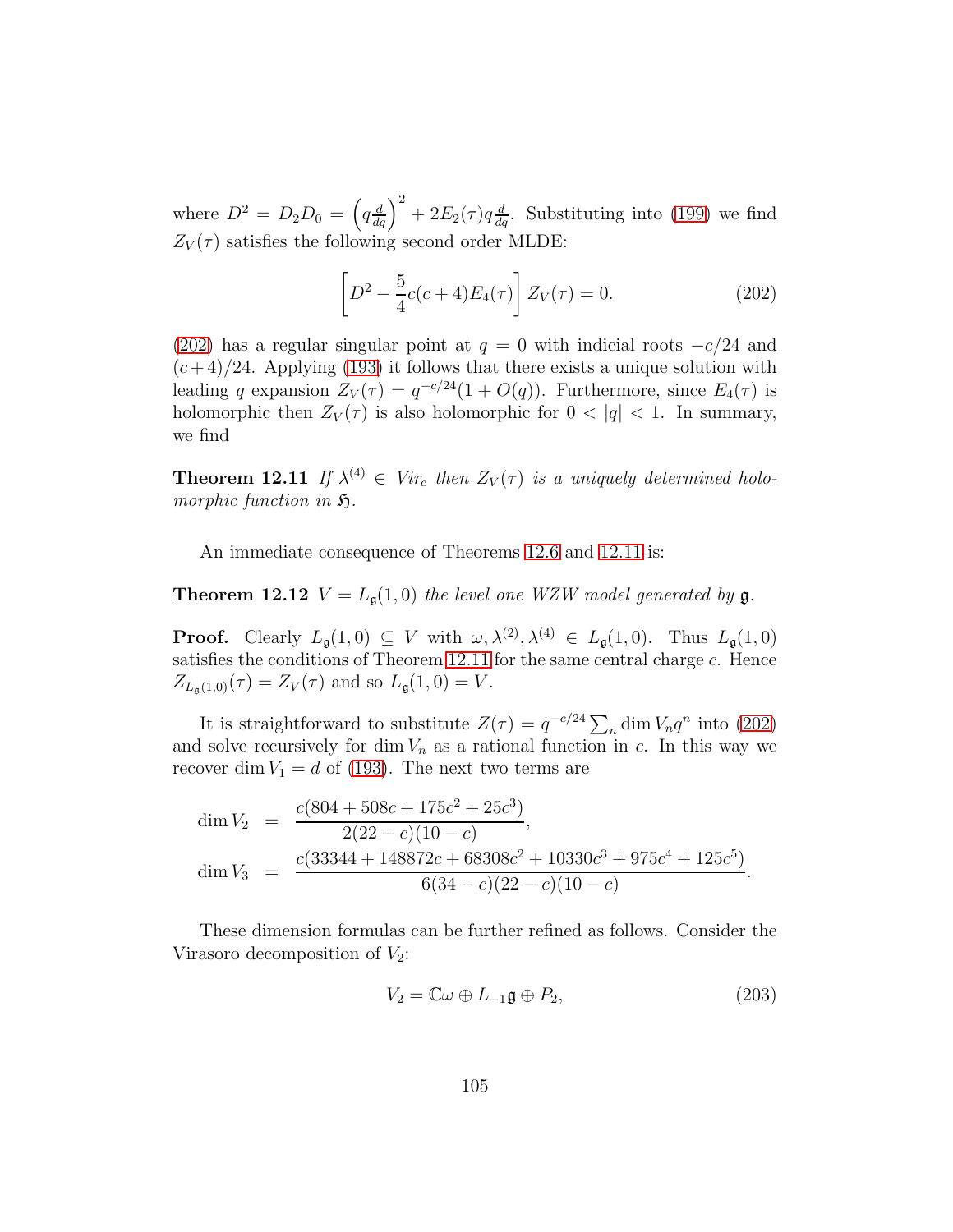where  $P_2$  is the space of weight two primary vectors. Let  $p_2 = \dim P_2$ . Then  $\dim V_2 = 1 + d + p_2$  with

$$
p_2 = \frac{5(5c+22)(c+2)^2(c-1)}{2(22-c)(10-c)}.
$$
\n(204)

Comparing with Deligne's analysis of the irreducible decomposition of tensor products of g we find that

$$
p_2 = \dim Y_2^*,
$$

where  $Y_2^*$  denotes an irreducible representation of  $\mathfrak g$  in Deligne's notation [\[De\]](#page-112-0). This is explored further in [\[T3\]](#page-116-9).

Similarly for  $V_3$  we find

$$
V_3 = \mathbb{C}[L_{-1}\omega] \oplus L_{-1}^2 \mathfrak{g} \oplus L_{-2}\mathfrak{g} \oplus L_{-1}P_2 \oplus P_3,
$$

where  $P_3$  is the space of weight three primary vectors. Let  $p_3 = \dim P_3$ . Then dim  $V_3 = 1 + 2d + p_2 + p_3$  with

$$
p_3 = \frac{5c(5c+22)(c-1)(c+5)(5c^2+268)}{6(34-c)(22-c)(10-c)}
$$
  
= dim X<sub>2</sub> + dim Y<sub>3</sub><sup>\*</sup>,

where  $X_2, Y_3^*$  denote two other irreducible representations of  $\mathfrak g$  in Deligne's notation of dimension

$$
\dim X_2 = \frac{5c(5c+22)(c+6)(c-1)}{2(10-c)^2}
$$
  
\n
$$
\dim Y_3^* = \frac{5c(5c+22)(c+2)^2(c-8)(5c-2)(c-1)}{6(10-c)^2(22-c)(34-c)}.
$$

#### 12.3 Higher Weight Constructions

We can generalize the arguments given above to consider a VOA V with  $\dim V_1 = 0$ . Here we construct Casimir vectors from the weight two primary space  $P_2$  (provided dim  $P_2 > 0$ ) and obtain constraints on V that follow from such Casimirs being Virasoro vacuum descendents. If dim  $P_2 = 0$  we consider primaries of weight 3 and so on. In general, let V be a VOA with primary vector space  $P_K$  of lowest weight K i.e.  $V_n = (\text{Vir}_c)_n$  for all  $n < K$  so that

<span id="page-105-0"></span>
$$
Z_V(\tau) = q^{-c/24} \left(\sum_{n < K} \dim(\text{Vir}_c)_n q^n + O(q^K)\right). \tag{205}
$$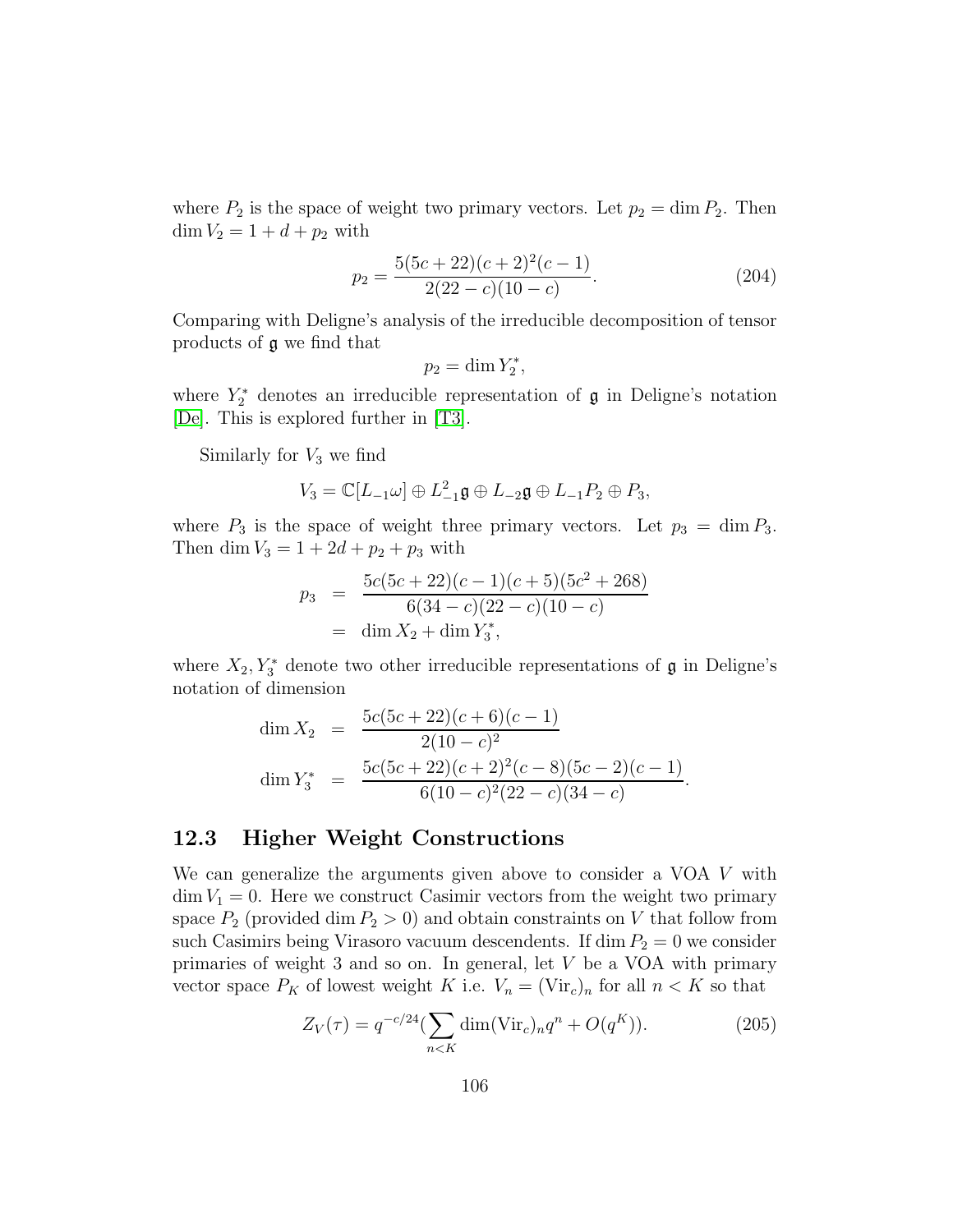(Recall [\(42\)](#page-26-1) that  $\Sigma$  $n\geq 0$  $\dim(\mathrm{Vir}_c)_n q^n = \prod$  $m\geq 2$  $(1-q^m)^{-1} = 1 + q^2 + q^3 + 2q^3 + \dots$ We construct Casimir vectors, as in [\(171\)](#page-95-0), from a  $P_k$  basis  $\{u^{\alpha}\}\$  and LiZ dual basis  $\{\bar{u}^{\alpha}\}\$ 

$$
\lambda^{(n)} = u_{2K-1-n}^{\alpha} \bar{u}^{\alpha} \in V_n.
$$

<span id="page-106-0"></span>We find the following natural generalization of Theorems [12.11](#page-104-1) and [12.12:](#page-104-2)

Theorem 12.13 Let V be a VOA with primary vectors of lowest weight  $K = 2$  or 3. If  $\lambda^{(2K+2)} \in Vir_c$  then

(a)  $Z_V(\tau)$  of [\(205\)](#page-105-0) is a holomorphic function in  $\mathfrak H$  and is the unique solution to a MLDE of order  $K + 1$ .

(b) V is generated by  $P_K$ .

**Remark 12.14** We conjecture that Theorem [12.13](#page-106-0) holds for all K.

For  $K = 2$  the elements of  $P_2$  satisfy a commutative nonassociative algebra with invariant (LiZ) form known as a Griess algebra (cf. Exercise [9.9\)](#page-65-1). Theorem [12.13](#page-106-0) implies the dimension of the Griess algebra is

$$
\dim P_2 = \frac{1}{2} \frac{(5c+22)(2c-1)(7c+68)}{c^2 - 55c + 748}.
$$
\n(206)

This result originally appeared in [\[Mat\]](#page-115-2) subject to stronger assumptions. Following Remark [12.2](#page-96-2) we note that the zeros of the numerator are the zeros  $c_{p,q}$  of the Kac determinant det  $M_n(c)$  for  $n \leq 6$ . There are 37 rational values of c for which dim  $P_2$  is a positive integer. Furthermore, we may solve  $Z_V(\tau)$ iteratively for dim  $V_n$  as rational functions in c. There are 9 values of c for which dim  $V_n$  is a positive integer for  $n \leq 400$  given by [\[T3\]](#page-116-9):

|           | 44 |                        | $\sim$ | 41    |        | ◡▵     | <u>164</u> | 236   |       |
|-----------|----|------------------------|--------|-------|--------|--------|------------|-------|-------|
| $dim_{1}$ |    | ---<br>. hh<br>$100 -$ | 2295   | 96255 | 196883 | 139503 | 90117      | 63365 | 20619 |

The first five cases can all be realized by explicit constructions. Of particular interest is the case  $c = 24$  realized by the FLM Moonshine Module  $V^{\natural}$  with  $Z_{V^{\natural}}(\tau) = j(\tau) - 744$  for which  $P_2$  is the original Griess algebra of dimension 196883 and whose automorphism group is the Monster group (cf. Subsection [9.4\)](#page-62-0). There are constructions for  $c = 32$  and 40 with the appropriate partition function but it is not known if  $\lambda^{(6)} \in \text{Vir}_c$ . There are no known constructions for  $c = \frac{164}{5}$  $\frac{64}{5}$  and  $\frac{236}{7}$ .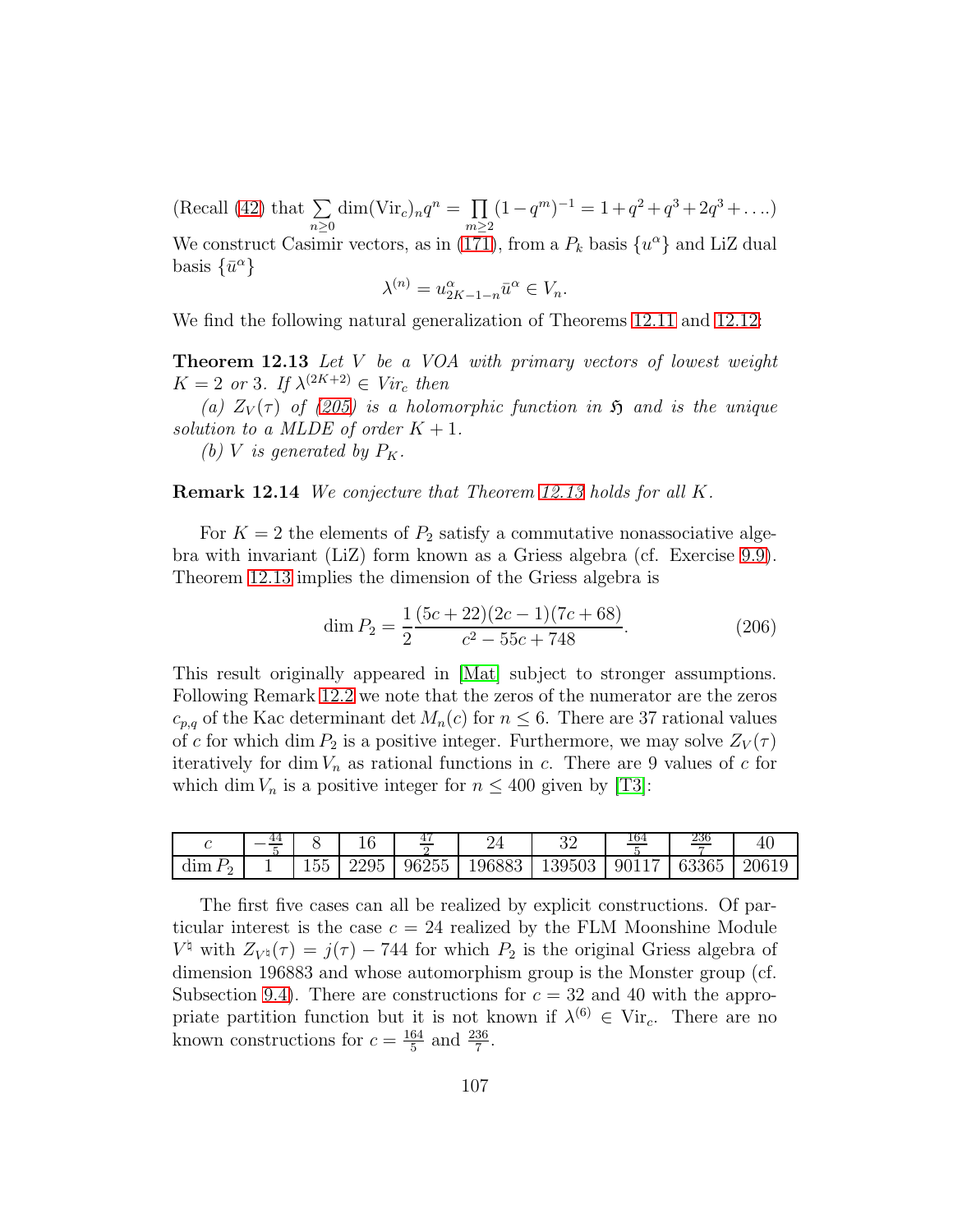For  $K = 3$  we find

$$
\dim P_3 = \frac{(5c+22)(2c-1)(7c+68)(5c+3)(3c+46)}{-5c^4 + 703c^3 - 32992c^2 + 517172c - 3984},
$$

where the zeros of the numerator are Kac determinant zeros  $c_{p,q}$  for  $(p 1(q-1) = n \leq 8$ . Iteratively solving the appropriate MLDE for  $Z_V(\tau)$  we find dim  $P_3$  and dim  $V_n$  are positive integral for only 3 rational values of c

| dım<br>-----<br>ω |  | ıэ |
|-------------------|--|----|

The first two examples can be realized by known VOAs. For  $c = 48$  we find  $Z_V(\tau) = J(\tau)^2 - 393767$  which, intruigingly, is the partition function of the minimal holomorphic VOA  $V^{(2)}$  briefly discussed in Subsection [9.4.](#page-62-0)

### 13 Appendices

#### 13.1 Lie Algebras and Representations

An *associative algebra* is a linear space A equipped with a bilinear, associative product  $A \otimes A \rightarrow A$ , denoted by juxtaposition. Thus  $a \otimes b \mapsto ab$  and

$$
(ab)c = a(bc).
$$

A Lie algebra is a linear space L equipped with a bilinear product (usually called bracket)  $[ \ ]: L \otimes L \to L$  such that

$$
[ab] = -[ba]
$$
 (skew-commutativity)  

$$
[a[bc]] + [b[ca]] + [c[ab]] = 0
$$
 (Jacobi identity)

An associative algebra A gives rise to a Lie algebra  $A^-$  on the same linear space by defining  $[ab] = ab - ba$ . A basic example is  $\text{End}(V)$  for a linear space  $V$ , where the associative product is composition of endomorphisms. This situation can be exploited using another basic associative algebra, the tensor algebra

$$
T(V) = \bigoplus_{n \geq 0} V^{\otimes n} = \mathbb{C} \oplus V \oplus V \otimes V \oplus \ldots
$$

over V. Let  $\iota: V \to T(V)$  be canonical identification of V with the degree 1 piece of  $T(V)$ . The *universal mapping property* (UMP) for tensor algebras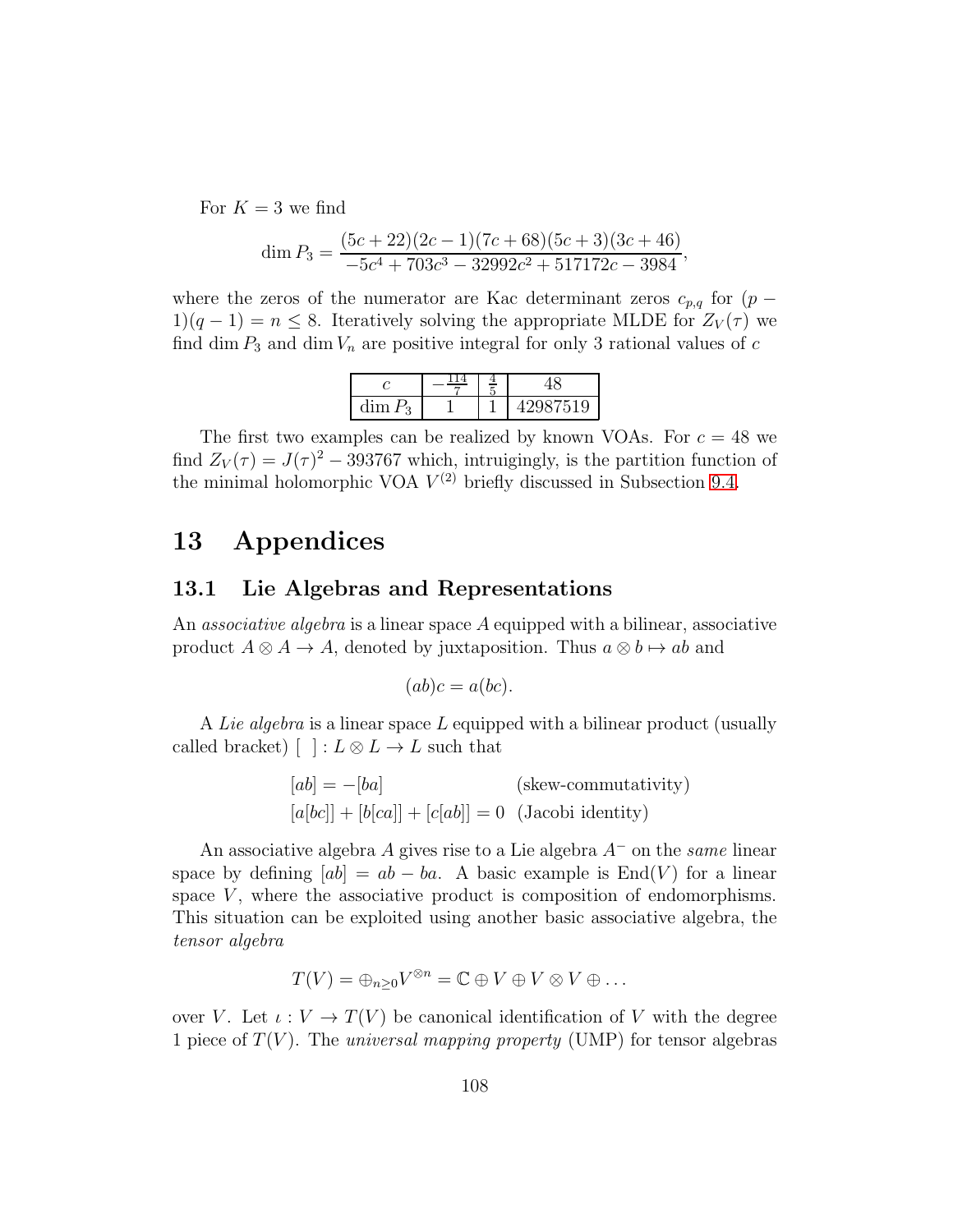says that any linear map  $f: V \to A$  into an associative algebra A has a unique extension to a morphism of associative algebras  $\alpha : T(V) \to A$ :

$$
V \xrightarrow{f} A
$$
  

$$
\iota \searrow \uparrow \alpha
$$
  

$$
T(V)
$$

with  $f = \alpha \circ \iota$ .

A representation of a Lie algebra L is a linear map  $\pi : L \to \text{End}(V)$  for some  $V$  such that

$$
\pi([ab]) = \pi(a)\pi(b) - \pi(b)\pi(a).
$$

That is,  $\pi : L \to \text{End}(V)^-$  is a morphism of Lie algebras. We call V an L-module.

UMP provides an extension of  $\pi$  to a morphism of associative algebras  $\alpha: T(L) \to End(V)$ . Identifying  $a \in L$  with its image in  $T(L)$ , we see that for  $a, b \in L$ 

$$
\alpha(a \otimes b - b \otimes a - [ab]) = \alpha(a)\alpha(b) - \alpha(b)\alpha(a) - \alpha([ab])
$$
  
=  $\pi(a)\pi(b) - \pi(b)\pi(a) - \pi([ab])$   
= 0.

Let  $J \subseteq T(L)$  be the 2-sided ideal generated by  $a \otimes b - b \otimes a - [ab], a, b \in L$ , and set

$$
\mathcal{U}(L)=T(L)/J.
$$

This is the *universal enveloping algebra* of L. Thus every representation  $\pi$ of L extends to a representation of the universal enveloping algebra in a canonical way:

$$
L \xrightarrow{\pi} \text{End}(V)
$$
  

$$
\iota' \searrow \uparrow \alpha
$$
  

$$
\mathcal{U}(L)
$$

where  $\iota'$  is the composition  $L \stackrel{\iota}{\to} T(L) \to \mathcal{U}(L)$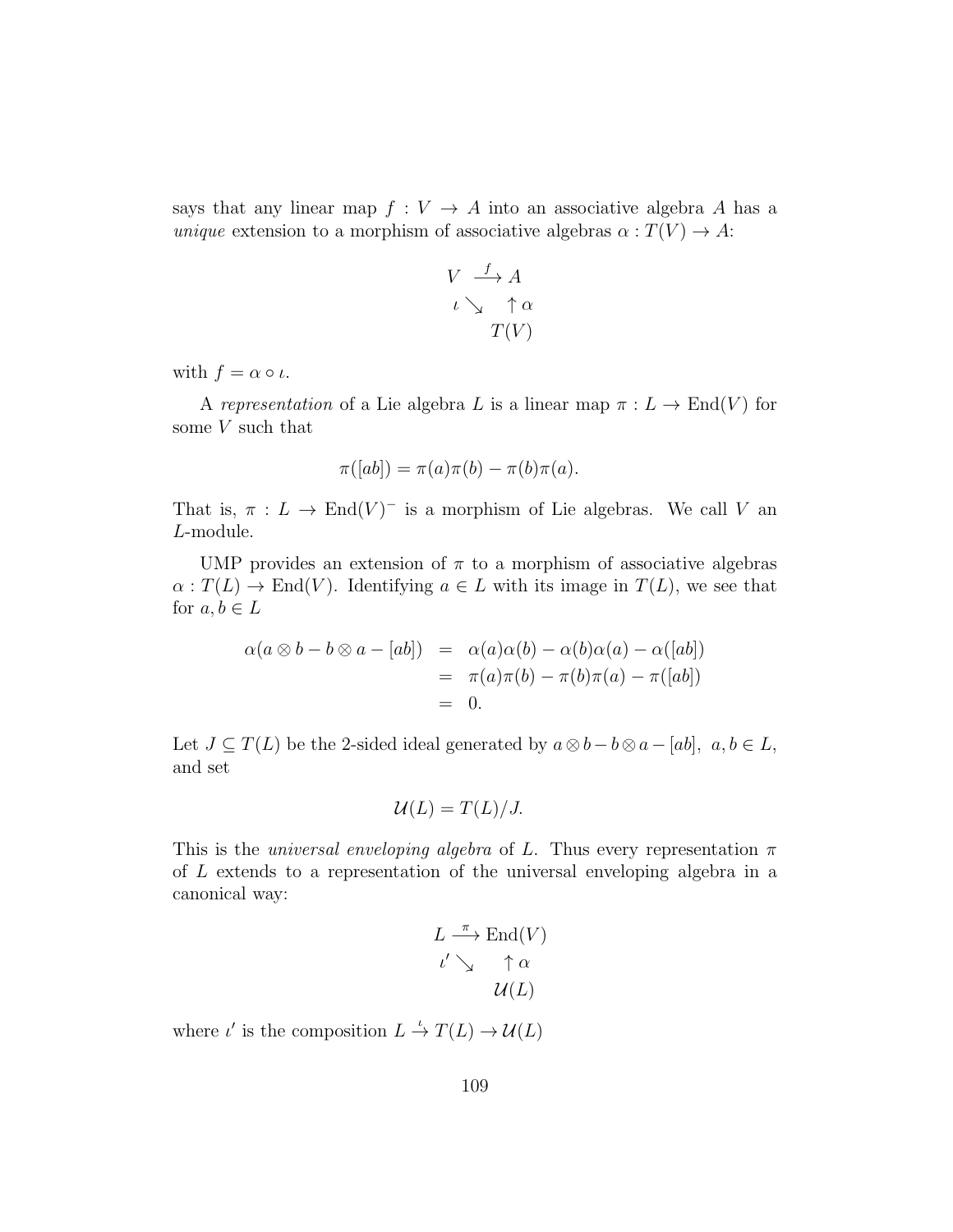**Theorem 13.1** (PBW Theorem). Fix an ordered basis  $x_1, x_2, \ldots$  of L, with  $\bar{x_i}$  the image of  $x_i$  in  $\mathcal{U}(L)$ . Then

$$
\{\bar{x}_{i_1}\bar{x}_{i_2}\dots\bar{x}_{i_k} \mid i_1 \ge i_2 \ge \dots \ge i_k \ge 1\}
$$

is a basis for  $\mathcal{U}(L)$ .

From PBW we see that  $\iota'$  is *injective*. Then for a representation of  $\mathcal{U}(L)$ , restriction to the subspace  $L = \iota(L)$  furnishes a representation of L. In this way, representations of L and  $\mathcal{U}(L)$  determine each other in a canonical fashion - a statement that can be better stated using categories of modules.

The Lie algebra L has a *triangular decomposition* if it decomposes as

$$
L = L^+ \oplus L^0 \oplus L^-
$$

such that  $L^{\pm}$ ,  $L^0$  are Lie subalgebras, and the bracket satisfies

$$
[L^+L^-] \subseteq L^0, \ \ [L^{\pm}L^0] \subseteq L^{\pm}.
$$

Use of PBW and an appropriate choice of (ordered) basis leads to an identification

$$
\mathcal{U}(L) = \mathcal{U}(L^-) \otimes \mathcal{U}(L^0) \otimes \mathcal{U}(L^+).
$$

Noting that  $L^0 \oplus L^+ \subseteq L$  is a Lie subalgebra, let  $\pi : L^0 \oplus L^+ \to \text{End}(V)$ be a representation. The induced module is

$$
\operatorname{Ind}(V) = \operatorname{Ind}_{\mathcal{U}(L^0 \oplus L^+)}^{\mathcal{U}(L)} V := \mathcal{U}(L) \otimes_{\mathcal{U}(L^0 \oplus L^+)} V = \mathcal{U}(L^-) \otimes V. \tag{207}
$$

It is a  $\mathcal{U}(L)$ -module, hence also an L-module upon restriction. A ubiquitous special case occurs when V is an  $L^0$ -module, which then becomes an  $L^0 \oplus L^+$ module by letting  $L^+$  annihilate V.

Exercise 13.2 Show that the following Lie algebras have natural triangular decompositions:

(a) Heisenberg algebra  $\hat{A}$  with

$$
\hat{A}^+ = \oplus_{n>0} \mathbb{C}a \otimes t^n, \ \hat{A}^- = \oplus_{n<0} \mathbb{C}a \otimes t^n, \ \hat{A}^0 = \mathbb{C}a \otimes t^0 \oplus \mathbb{C}K.
$$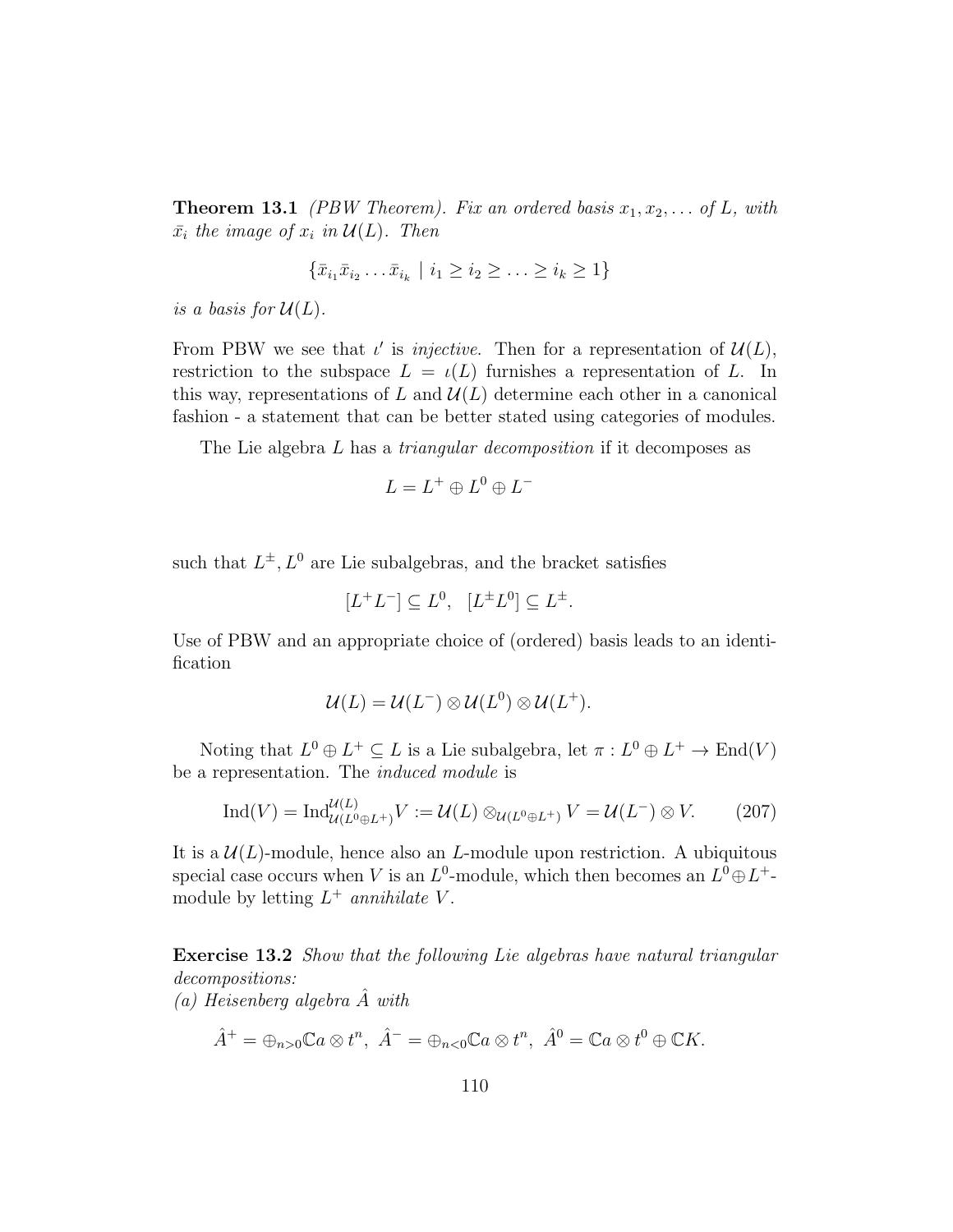(b) Virasoro algebra Vir with

$$
Vir^+ = \oplus_{n>0} \mathbb{C} L_n, \ \ Vir^- = \oplus_{n<0} \mathbb{C} L_n, \ \ Vir^0 = \mathbb{C} L_0 \oplus \mathbb{C} K.
$$

(c) Finite-dimensional simple Lie algebra (equipped with a choice of Cartan subalgebra and root system) with  $L^+ = \{positive\ root\ spaces\}, \ L^- =$ {negative root spaces},  $L^0 = \{ Cartan subalgebra\}.$ 

## 13.2 The Square Bracket Formalism

We prove [\(16\)](#page-16-0)-[\(18\)](#page-16-1) of Subsection [2.7.](#page-15-0) The square bracket vertex operator  $(14)$ ,  $(15)$  is

$$
Y[v, z] = q_z^{wt(v)} Y(v, q_z - 1).
$$

Thus the square bracket modes of  $Y[v, z] = \sum_{m \in \mathbb{Z}} v[m] z^{-m-1}$  are given by

$$
v[m] = \text{Res}_{z} Y(v, q_z - 1) z^{m} q_z^{wt(v)}
$$
  
= 
$$
\text{Res}_{z} Y(v, q_z - 1) \frac{d}{dz} (q_z - 1) z^{m} q_z^{wt(v)-1}.
$$

We may rewrite this in terms of  $w = q_z - 1 = z + O(z^2)$  by means of a (formal) chain rule [\[FHL\]](#page-113-0), [\[Z\]](#page-117-0) so that

$$
v[m] = \text{Res}_{w} Y(v, w) z(w)^{m} q_{z(w)}^{wt(v)-1}
$$
  
= Res\_{w} Y(v, w) \ln(1 + w)^{m} (1 + w)^{wt(v)-1}.

Defining  $c(wt(v), i, m)$  for  $i \ge m \ge 0$  by

$$
\sum_{i \ge m} c(wt(v), i, m)w^{i} = \frac{1}{m!} \ln(1+w)^{m} (1+w)^{wt(v)-1},
$$

we obtain [\(16\)](#page-16-0).

Next note that  $\Sigma$  $m \geq 0$ 1  $\frac{1}{m!} \ln(1+w)^m x^m = (1+w)^x$ . Hence we find  $\sum$  $i \geq 0$  $\sum$ i  $m=0$  $c(wt(v), i, m)w^{i}x^{m} = (1+w)^{wt(v)-1+x},$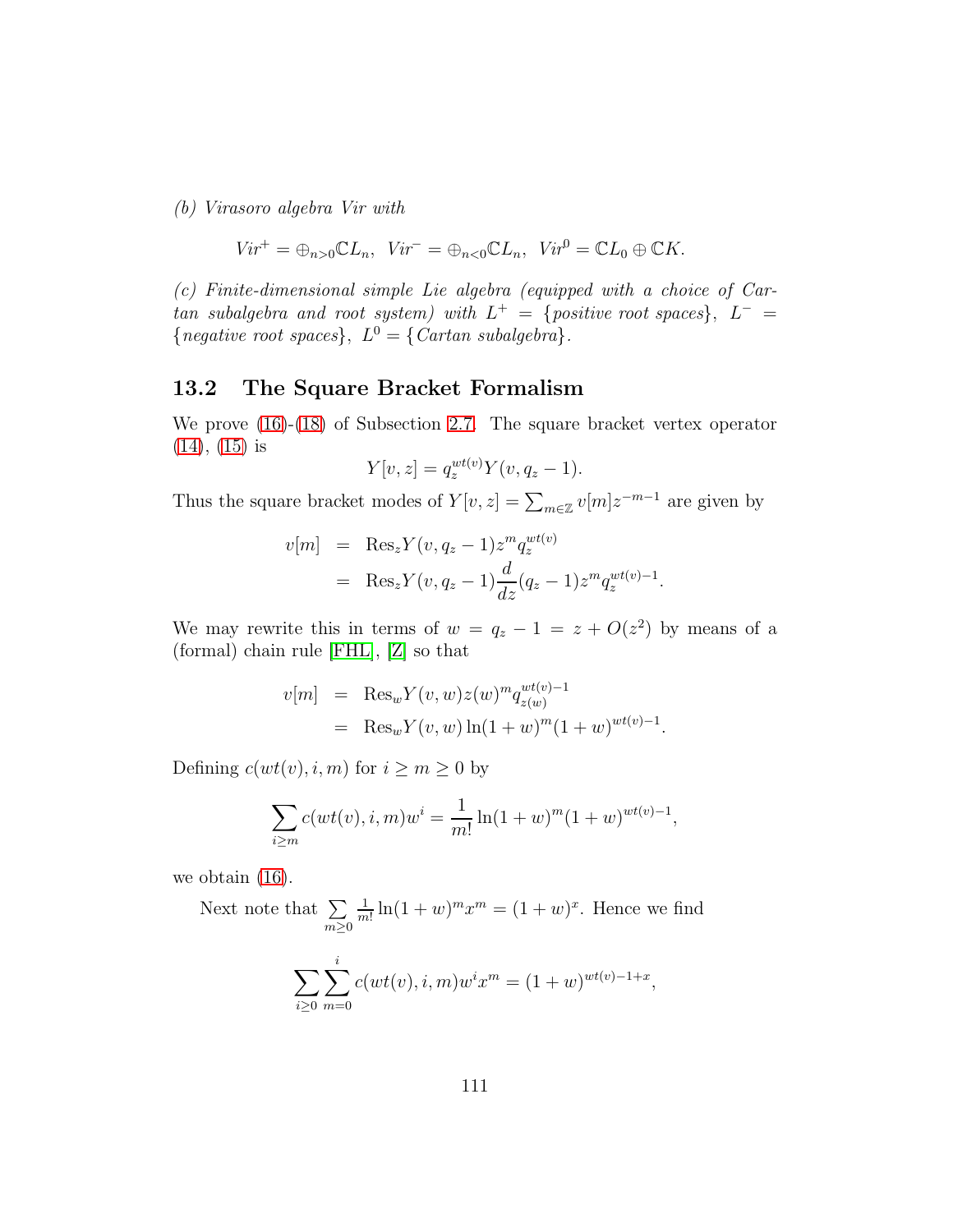from which [\(17\)](#page-16-3) follows. Finally,

$$
\sum_{m\geq 0} \frac{(k+1-wt(v))^m}{m!} v[m] = \sum_{m\geq 0} \sum_{i\geq m} c(wt(v), i, m)(k+1-wt(v))^m v_i
$$
  

$$
= \sum_{i\geq 0} v_i \sum_{m=0}^i c(wt(v), i, m)(k+1-wt(v))^m,
$$
  

$$
= \sum_{i\geq 0} {k \choose i} v_i.
$$

giving [\(18\)](#page-16-1).

## References

- [A] T. Abe, A  $\mathbb{Z}_2$ -orbifold model of the symplectic fermionic vertex operator superalgebra, Math. Z. 255 No. 4 (2007), 755–792.
- [ABD] T. Abe, G. Buhl and C. Dong, Rationality, regularity and  $C_2$ cofiniteness, TAMS. 356 No. 8 (2004), 3391-3402.
- [B] R. Borcherds, Vertex algebras, Kac-Moody algebras, and the Monster, Proc. Nat. Acad. Sc. 83 (1986), 3068-3071.
- [Ba1] P. Bantay, Permutation orbifolds and their applications, in Vertex Operator Algebras in Mathematics and Physics, Wksp. Proc. at Fields Inst. 2000, Fields Inst. Comm. 39, AMS., 2003.
- [Ba2] P. Bantay, The kernel of the modular representation and the Galois action in RCFT, CMP. 233 No. 3 (2003), 423-438.
- [BK] A.A. Belavin and V.G. Knizhnik, Algebraic geometry and the geometry of quantum strings, Phys. Lett 168B (1986) 202–206.
- [BPZ] A. Belavin, A. Polyakov and A. Zamolodchikov, Infinite conformal symmetry in two-dimensional quantum field theory, Nucl. Phys. B241 (1984), 333–380.
- [Bu] G. Buhl, A spanning set for VOA modules, J. Alg. 254 (2002), 125–151.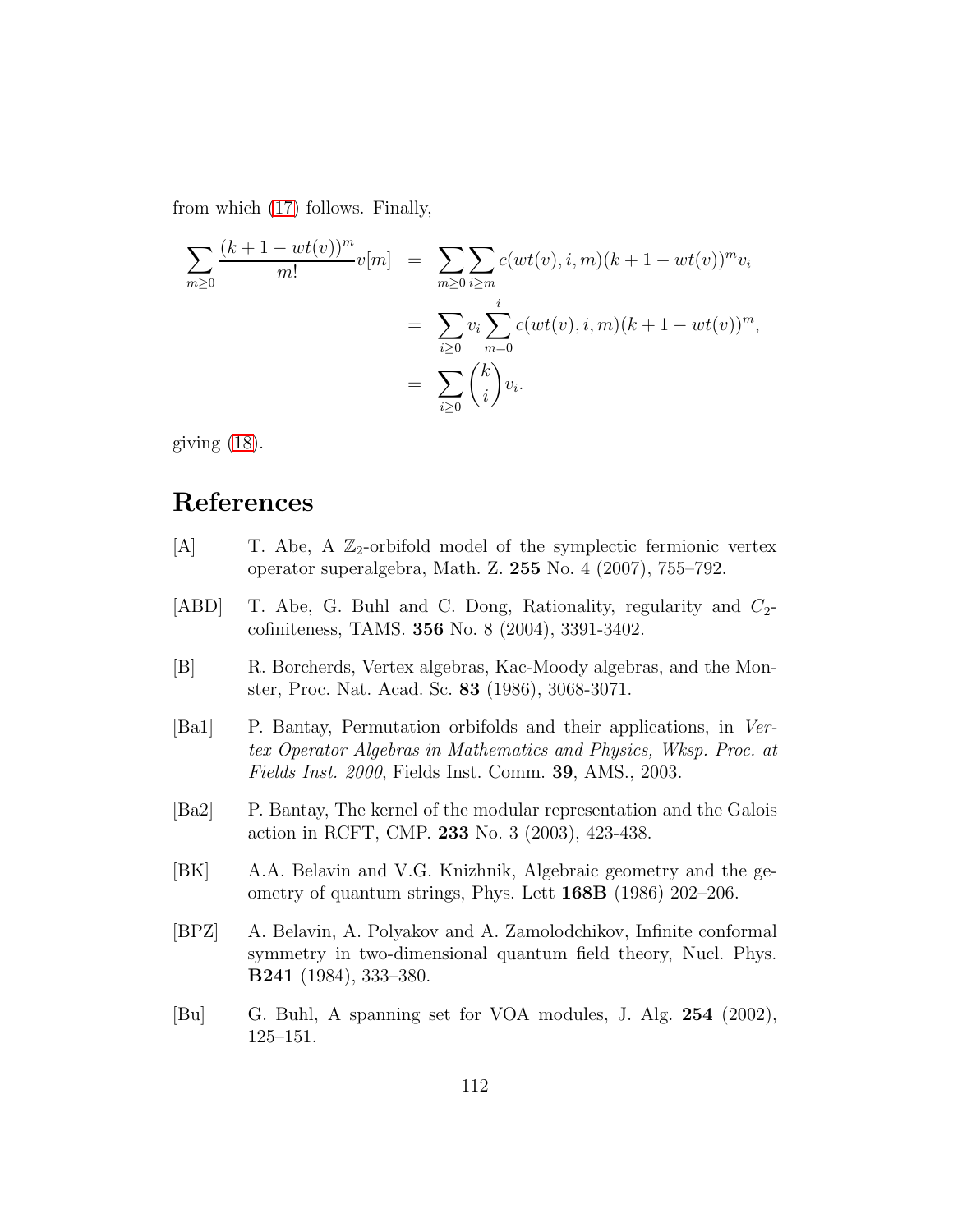- [CS] J. Conway and N. Sloan, Sphere-packings, lattices and Groups, Springer, New York, 1988.
- [Do] C. Dong, Vertex algebras associated with even lattices, J. Alg. 161 (1993), 245–265.
- $[De]$  P. Deligne, La série exceptionnelle de groupes de Lie (The exceptional series of Lie groups), C. R. Acad. Sci. Paris Sér. I Math.  $322$ (1996), 321–326.
- [DGM] L. Dolan, P. Goddard and P. Montague, Conformal field theories, representations and lattice constructions, Commun. Math. Phys. 179 (1996), 61–129.
- [DL] C. Dong and J. Lepowsky, Generalized Vertex Algebras and Relative Vertex Operators, Progress in Math. Vol. 112, Birkhäuser, Boston, 1993.
- [DLM1] C. Dong, H. Li and G. Mason, Twisted representations of vertex operator algebras, Math. Ann. 310 (1998), 571–600.
- [DLM2] C. Dong, H. Li and G. Mason, Regularity of Rational Vertex Operator Algebras, Adv. in Math. 132 (1997), 148–166.
- [DLM3] C. Dong, H. Li and G. Mason, Vertex Operator Algebras and Associative Algebras, J. Alg. 206 (1998), 67–96.
- [DLM4] C. Dong, H. Li and G. Mason, Modular-invariance of Trace Functions in Orbifold Theory and generalized Moonshine, Comm. Math. Phys. 214 (2000), 1–56.
- [DM1] C. Dong and G. Mason, Integrability of  $C_2$ -cofinite Vertex Operator Algebras, Int. Math. Res. Notices 2006, Article ID 80468, 1–15.
- [DM2] C. Dong and G. Mason, Holomorphic vertex operator algebras of small central charge, PJM. 213 No. 2 (2004), 253–266.
- [DM3] C. Dong and G. Mason, Rational vertex operator algebras and the effective central charge, Int. Math. Res. Notices. No. 56 (2004), 2989–3008.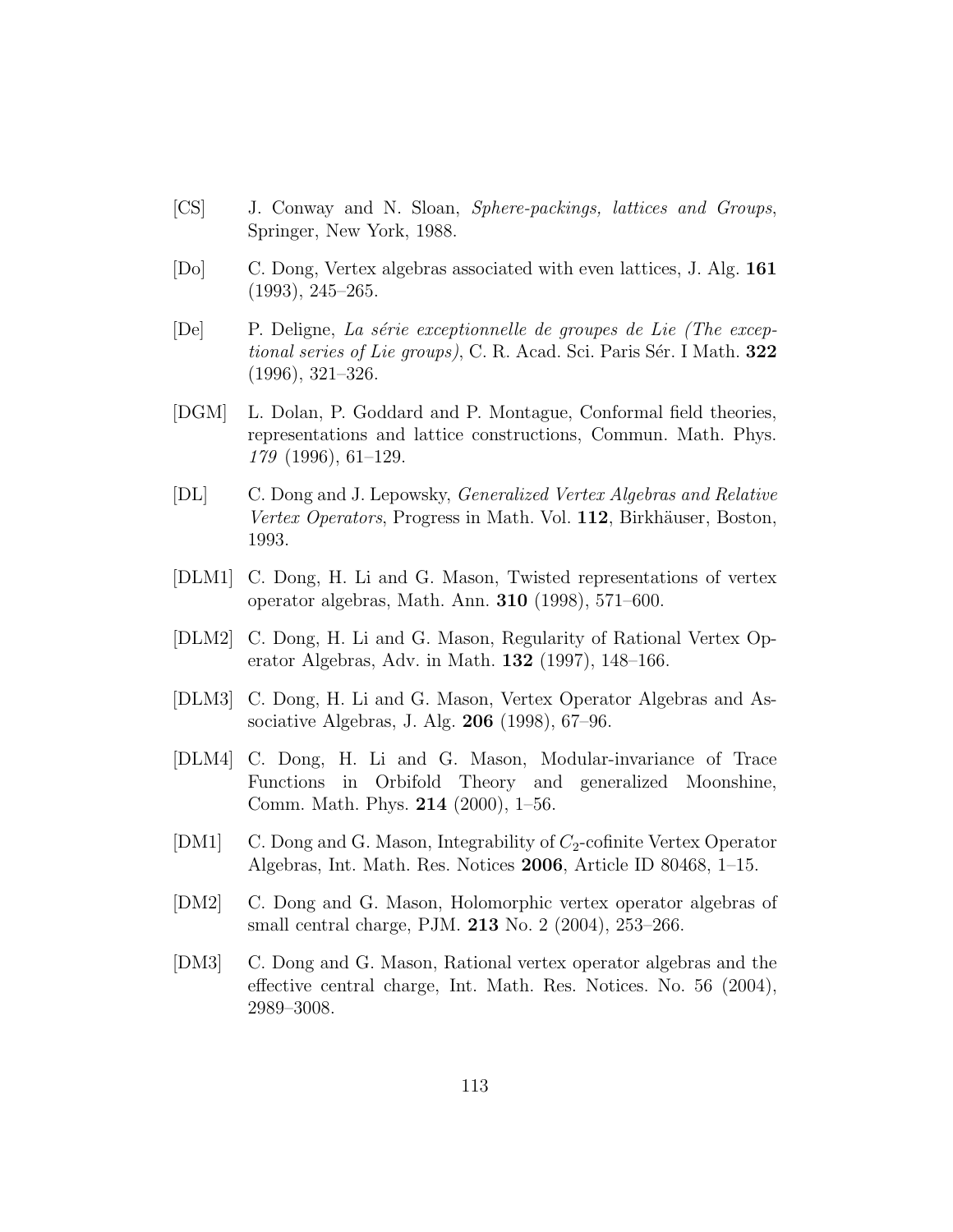- [DMZ] C. Dong, G. Mason and Y. Zhu, Discrete series of the Virasoro algebra and the moonshine module, in Algebraic Groups and their Generalizations, Proc. Symp. Pure Math. 56, Part 2 (1994), 295– 316.
- [EZ] M. Eichler and D. Zagier, Jacobi Forms, Birkhäuser, Boston.
- [Fl] M. Flohr, On modular invariant partition functions of conformal field theories with logarithmic operators, Int. J. Mod. Phys. A 11 (1996), 4147–4172.
- [Fr] E. Freitag, Siegelische modulfunktionen, Springer-Verlag, (Berlin and New York,1983).
- [FF] B. Feigin and D. Fuchs, Verma modules over the Virasoro algebra, in Topology, Lect. Notes in Math. 1060, 230–245, Springer, Berlin, 1984.
- <span id="page-113-0"></span>[FHL] I. Frenkel, J. Lepowsky and Y.-Z. Huang, On Axiomatic Approaches to Vertex Operator Algebras and Modules, Mem. AMS. 104 No. 494, 1993.
- [FK] H.M. Farkas and I. Kra, Riemann surfaces, Springer-Verlag (New York, 1980).
- [FKRW] E. Frenkel, V. Kac, A. Radul and W. Wang,  $W_{1+\infty}$  and  $W(gl_{\infty})$ with central charge  $N$ , Comm. Math. Phys. **170** (1995), 337–357.
- [FLM] I. Frenkel, J. Lepowsky and A. Meurman, Vertex Operator Algebras and the Monster, Pure and Appl. Math. Vol. 134, Academic Press, Boston, 1988.
- [FMS] P. Di Francesco, P. Mathieu, and D. Senechal, Conformal Field Theory, Springer Graduate Texts in Contemporary Physics.
- [FZ] I. Frenkel and Y. Zhu, Vertex operator algebras associated to representations of affine and Virasoro algebras, Duke Math. J. 66 (1992) No. 1, 123–168.
- [G1] R. Griess, The Friendly Giant, Invent. Math. 69 (1982), 1–102.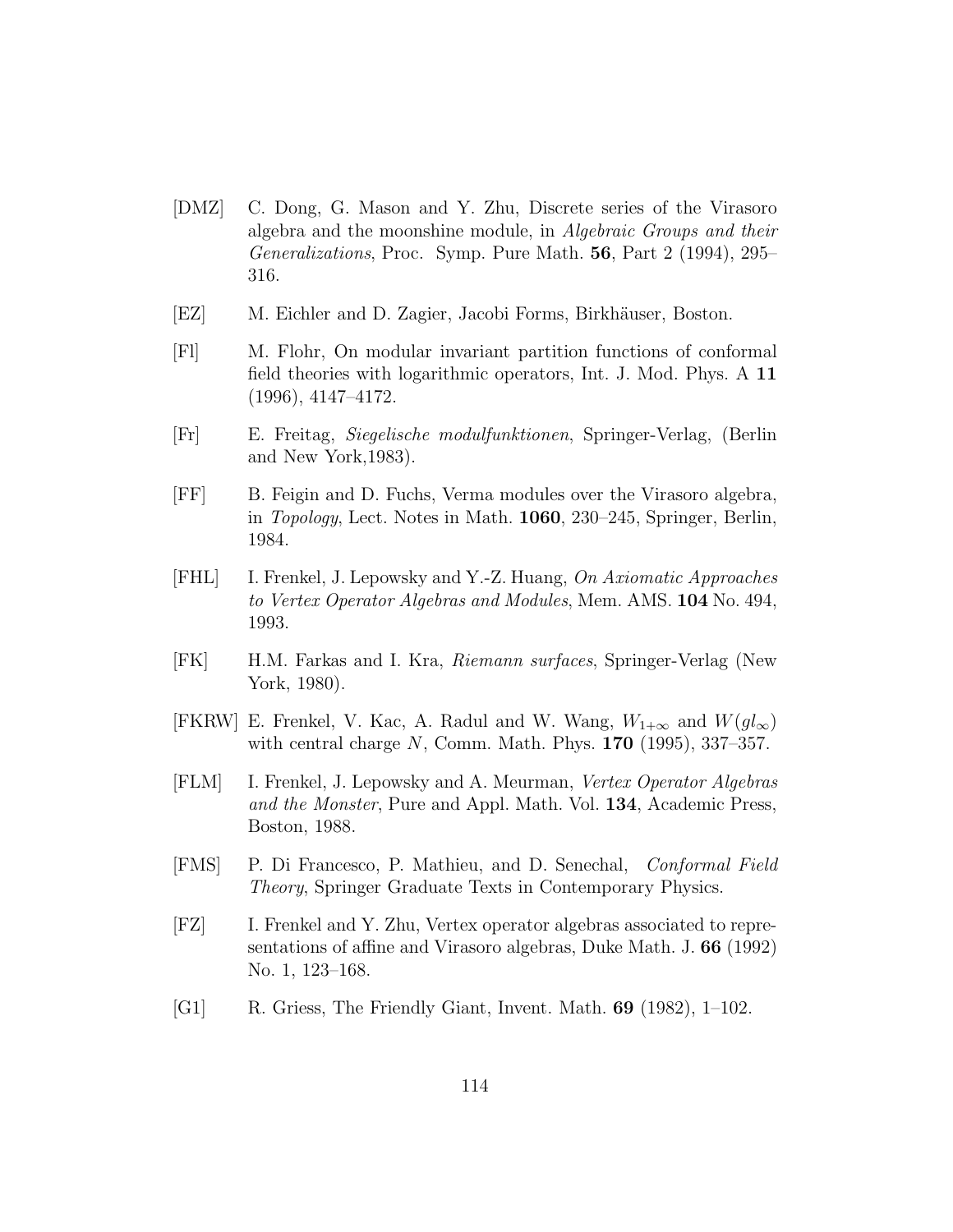- [G2] R. Griess, The Monster and its nonassociative algebra, in Finite Groups-Coming of Age, Proc. 1982 Montreal Conf., Contemp. Math., AMS., Providence, 1985.
- [Go] P. Goddard, Meromorphic conformal field theory, in Infinite Dimensional Lie Algebras and Groups, Proc. Conf. at CIRM, Luminy, World Sci., Singapore, 1989.
- [GK] M. Gaberdiel and H. Kausch, A rational logarithmic conformal field theory, Phys. Lett. B 386 (1996), 305–331.
- [GN] M. Gaberdiel and A. Neitzke, Rationality, quasirationality and finite *W*-algebras, Commun. Math. Phys. **238** (2003), 305–331.
- [H] E. Hille, Ordinary Differential Equations in the Complex Domain, Dover, New York, 1956.
- [HL] Y.-Z. Huang and J. Lepowsky, A theory of tensor products for module categories for a vertex operator algebra I, II, Sel. Math. (N.S.) 1 No. 4 (1995), 699-756, 757-786.
- [HLZ] Y.-Z. Huang, J. Lepowsky and L. Zhang, A logarithmic generalization of tensor product theory for modules for a vertex operator algebra, IJM. 17 No. 8 (2006), 975–1012.
- [I] E. Ince, Ordinary Differential Equations, Dover, New York, 1976.
- [K1] V. Kac, Vertex Algebras for Beginners, Second Ed., Univ. Lect. Ser. 10, AMS, 1998.
- [K2] V. Kac, Infinite dimensional Lie algebras 2nd Ed., CUP, Cambs. 1985.
- [KLN] M. Knopp, J. Lehner and M. Newman, A bounded automorphic form of dimension zero is constant, Duke Math. J. 32 (1965), 457- 460.
- [Kn] M. Knopp, Modular Functions in Analytic Number Theory, AMS. Chelsea Publ., Providence, 1993.
- [KM] W. Kohnen and G. Mason, On generalized modular forms and their applications, Nagoya M. J. 192 (2008), 119-136.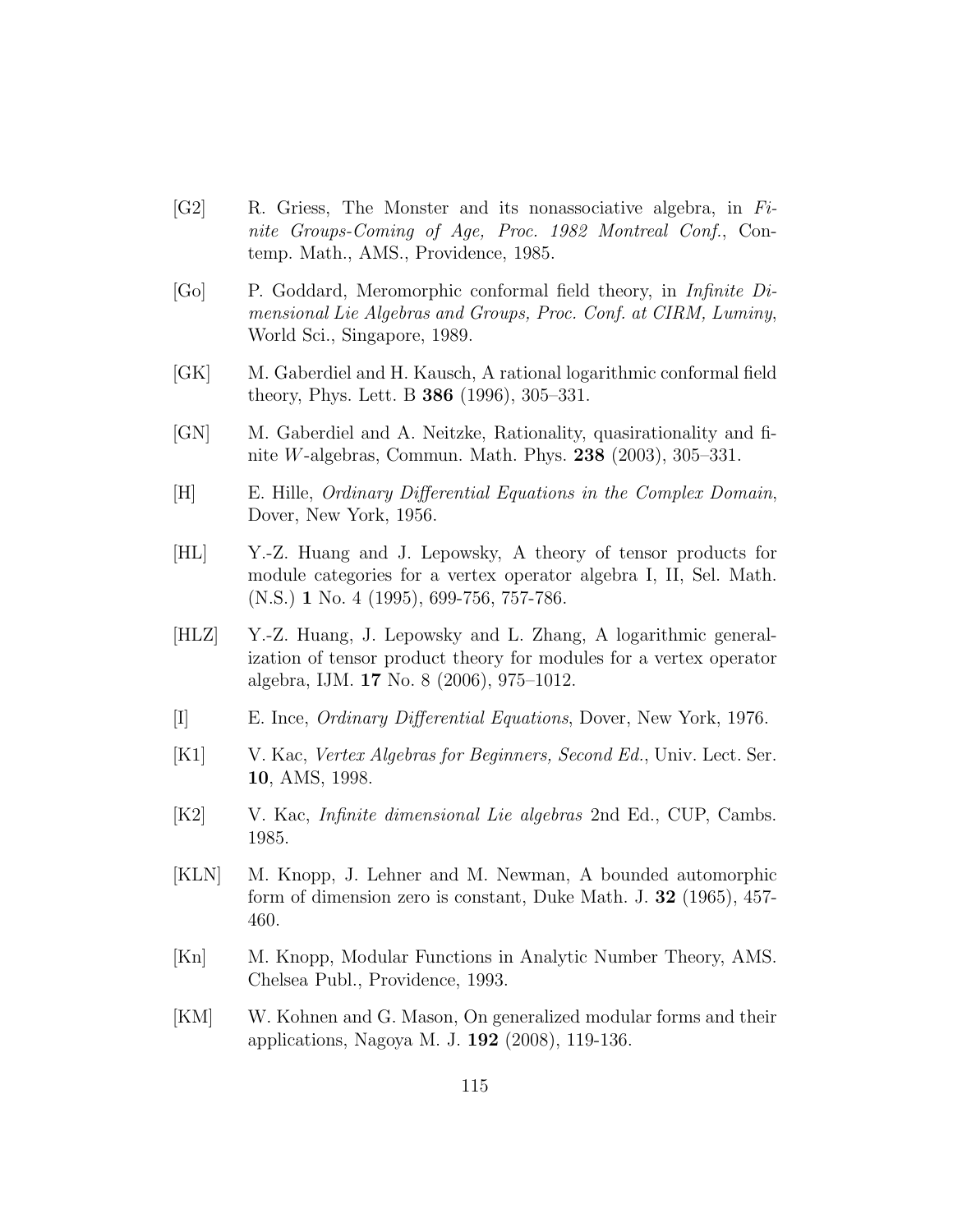- [KP] V. Kac and D. Peterson, Infinite dimensional Lie algebras, theta functions and modular forms, Adv. in Math. 53 (1984), 125–264.
- [KR] V. Kac and A. Raina, Highest Weight Representations of Infinite Dimensional Lie Algebras, Adv. Ser. in Math. Phys. Vol. 2, World Scientific, Singapore, 1987.
- [L] S. Lang, Introduction to Modular Forms, Springer, Berlin, 1976.
- [Li] H. Li, Some finiteness properties of regular vertex operator algebras, J. Alg. 212 (1999), 495–514.
- [LL] J. Lepowsky and H. Li, Introduction to Vertex Algebras, Progress in Math. Vol. 227, Birkhäuser, Boston, 2004.
- [M] G. Mason, Vector-valued Modular Forms and Linear Differential Operators, IJNT. Vol. 3, No. 3, (2007), 377–390.
- [Mat] A. Matsuo, Norton's trace formula for the Griess algebra of a vertex operator algebra with large symmetry, Commun. Math. Phys. 224  $(2001), 565 - 591.$
- [My1] M. Miyamoto, Modular Invariance of Vertex Operator Algebras Satisfying  $C_2$ -Cofiniteness, Duke Math. J. Vol. 122 No. 1(2004), 51–91.
- [My2] M. Miyamoto, A new construction of the Moonshine vertex operator algebra over the real number field, Ann. Math. textbf159 No. 2  $(2004), 535 - 596.$
- [MA] G. Anderson and G. Moore, Rationality in conformal field theory, Commun. Math. Phys. 117 (1988), 441–450.
- [MN] A. Matsuo and K. Nagatomo, Axioms for a Vertex Algebra and the Locality of Quantum Fields, Math. Soc. of Japan Memoirs Vol. 4, Tokyo, 1999.
- [MP] A. Meurman and M. Primc, Vertex operator algebras and representations of affine Lie algebras, Acta Applic. Math. 44 (1996), 207–215.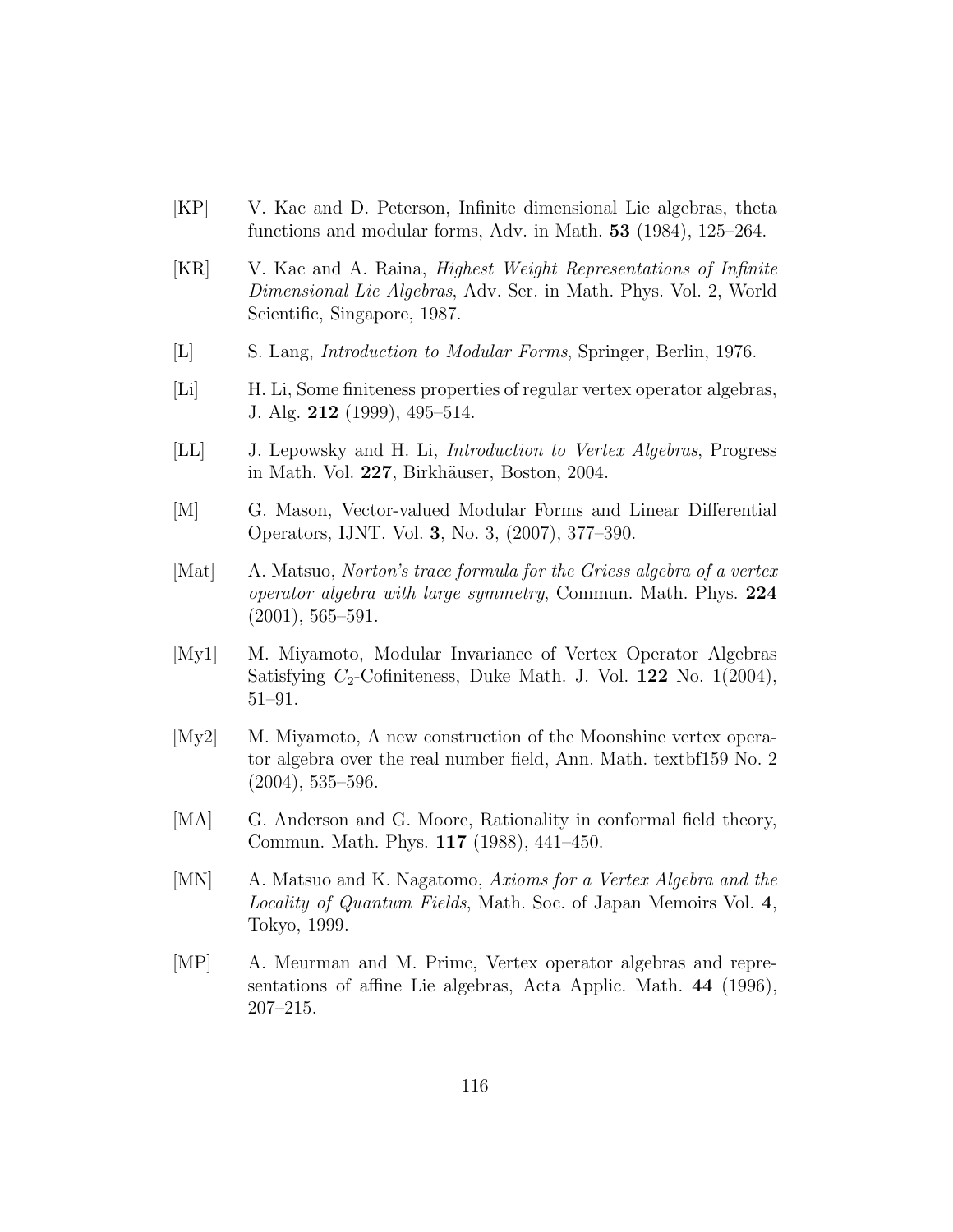- [MT1] G. Mason and M.P. Tuite, Torus Chiral n-point Functions for Free Boson and Lattice Vertex Operator Algebras, Commun. Math. Phys. 235 (2003), 47–68.
- [MT2] G. Mason, and M.P. Tuite, On genus two Riemann surfaces formed from sewn tori, Commun. Math. Phys. 270 (2007), 587–634.
- [MT3] G. Mason, and M.P. Tuite, Partition functions and chiral algebras, in Lie algebras, vertex operator algebras and their applications (in honor of Jim Lepowsky and Robert Robert L. Wilson), Contemporary Mathematics 442 (2007).
- [MT4] G. Mason and M.P. Tuite, The genus two partition function for free bosonic and lattice vertex operator algebras, [arXiv:0712.0628.](http://arxiv.org/abs/0712.0628)
- [Mu2] D. Mumford, Stability of Projective Varieties, L.Ens. Math. 23 (1977) 39–110.
- [O] A. Ogg, Modular forms and Dirichlet series, Benjamin, 1969.
- [P] J. Polchinski, String theory, Volume I, Cambridge University Press, (Cambridge, 1998).
- [Se] J.-P. Serre, A Course in Arithmetic, Springer, New York, 1973.
- [Sc] B. Schoeneberg, Elliptic Modular Forms, Springer, Berlin, 1973.
- [Sch] A. Schellekens, Meromorphic  $c = 24$  conformal field theories, Commun. Math. Phys. 153 No. 1 (1993), 159–185.
- [T1] M.P. Tuite, Genus two meromorphic conformal field theory, CRM Proceedings and Lecture Notes 30 (2001), 231–251.
- [T2] M.P. Tuite, The Virasoro algebra and some exceptional Lie and finite groups, SIGMA  $3$  (2007) 008.
- [T3] M.P. Tuite, Exceptional Vertex Operator Algebras and the Virasoro Algebra, to appear in Contemp. Maths., Proceedings of the Conference on Vertex Operator Algebras. eds: Maarten Bergvelt, M., Yamskulna, G. and Zhao, W., [arXiv:0811.4523.](http://arxiv.org/abs/0811.4523)